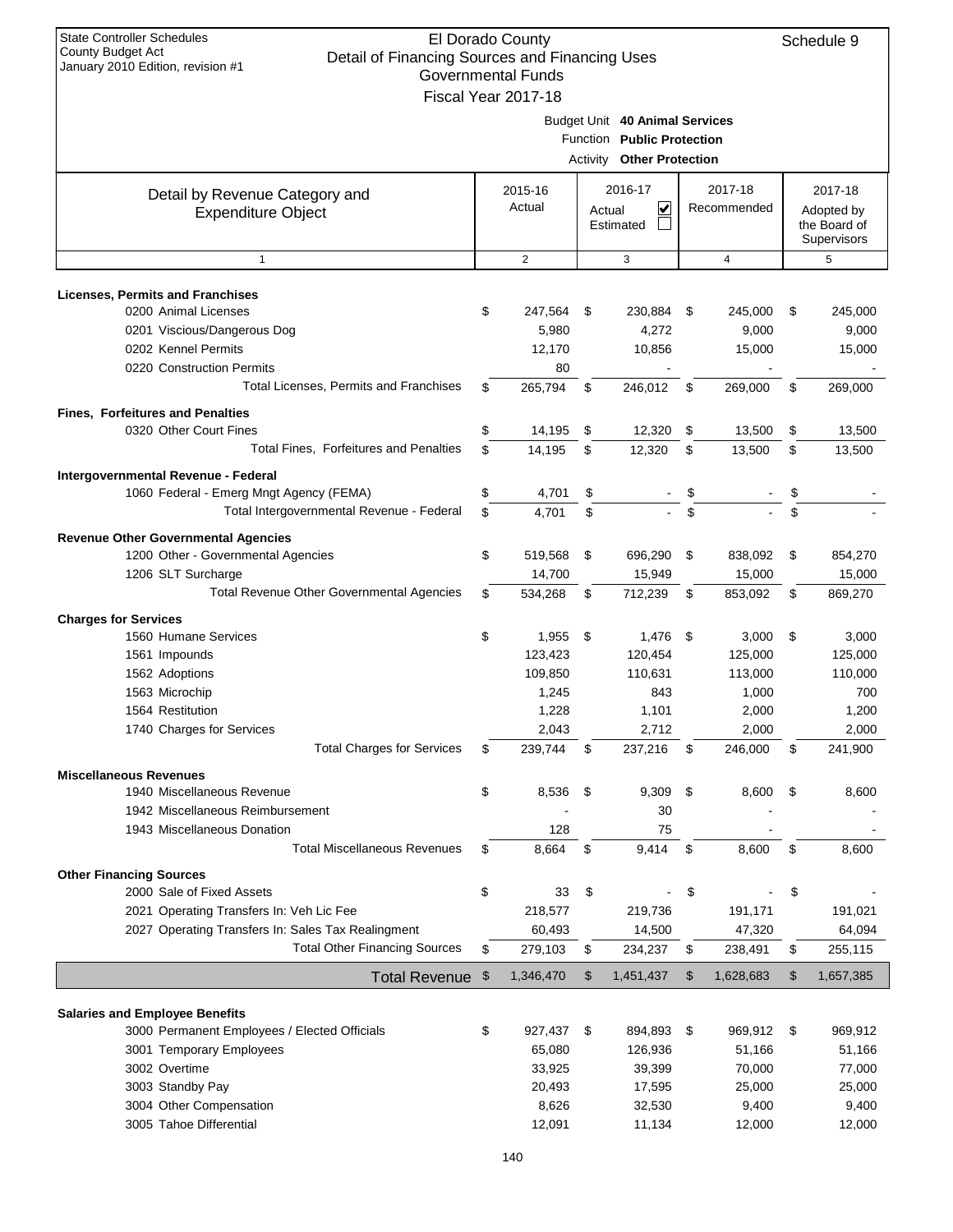| January 2010 Edition, revision #1<br>Governmental Funds |    |                     |    |                                  |     |             |    |              |  |  |  |
|---------------------------------------------------------|----|---------------------|----|----------------------------------|-----|-------------|----|--------------|--|--|--|
|                                                         |    | Fiscal Year 2017-18 |    |                                  |     |             |    |              |  |  |  |
|                                                         |    |                     |    | Budget Unit 40 Animal Services   |     |             |    |              |  |  |  |
|                                                         |    |                     |    | Function Public Protection       |     |             |    |              |  |  |  |
|                                                         |    |                     |    | <b>Activity Other Protection</b> |     |             |    |              |  |  |  |
| Detail by Revenue Category and                          |    | 2015-16             |    | 2016-17                          |     | 2017-18     |    | 2017-18      |  |  |  |
| <b>Expenditure Object</b>                               |    | Actual              |    | ⊻<br>Actual                      |     | Recommended |    | Adopted by   |  |  |  |
|                                                         |    |                     |    | Estimated                        |     |             |    | the Board of |  |  |  |
|                                                         |    |                     |    |                                  |     |             |    | Supervisors  |  |  |  |
| $\mathbf{1}$                                            |    | $\overline{2}$      |    | 3                                |     | 4           |    | 5            |  |  |  |
| 3006 Bilingual Pay                                      |    | 913                 |    | (928)                            |     |             |    |              |  |  |  |
| 3020 Employer Share - Employee Retirement               |    | 174,713             |    | 172,353                          |     | 179,805     |    | 180,862      |  |  |  |
| 3022 Employer Share - Medi Care                         |    | 15,221              |    | 16,011                           |     | 14,977      |    | 14,977       |  |  |  |
| 3040 Employer Share - Health Insurance                  |    | 326,285             |    | 304,353                          |     | 339,899     |    | 339,899      |  |  |  |
| 3042 Employer Share - Long Term Disab Insurance         |    | 1,471               |    | 1,456                            |     | 2,423       |    | 2,423        |  |  |  |
| 3043 Employer Share - Deferred Compensation             |    | 3,071               |    | 3,124                            |     |             |    |              |  |  |  |
| 3046 Retiree Health - Defined Contributions             |    | 19,516              |    | 19,989                           |     | 16,965      |    | 17,133       |  |  |  |
| 3060 Employer Share - Workers' Compensation             |    | 10,451              |    | 11,117                           |     | 13,482      |    | 13,482       |  |  |  |
| 3080 Flexible Benefits                                  |    | 3,515               |    | 3,871                            |     | 12,000      |    | 12,000       |  |  |  |
| <b>Total Salaries and Employee Benefits</b>             | \$ | 1,622,808           | \$ | 1,653,832                        | \$  | 1,717,029   | \$ | 1,725,254    |  |  |  |
| <b>Services and Supplies</b>                            |    |                     |    |                                  |     |             |    |              |  |  |  |
| 4020 Clothing and Personal Supplies                     | \$ | 10,067              | \$ | 5,039                            | -\$ | 11,700      | \$ | 11,700       |  |  |  |
| 4022 Uniforms                                           |    | 76                  |    | 371                              |     |             |    |              |  |  |  |
| 4040 Telephone Company Vendor Payments                  |    | 2,909               |    | 3,786                            |     | 6,000       |    | 6,000        |  |  |  |
| 4041 Cnty Pass thru Telephone Chrges to Depts           |    | 1,982               |    | 6,429                            |     | 6,500       |    | 6,500        |  |  |  |
| 4080 Household Expense                                  |    | 8,718               |    | 4,513                            |     | 7,000       |    | 7,000        |  |  |  |
| 4082 Household Expense - Other                          |    | 48                  |    |                                  |     | 300         |    | 300          |  |  |  |
| 4084 Household Expense - Expendable Equipment           |    |                     |    | 225                              |     |             |    |              |  |  |  |
| 4085 Household Expense - Refuse Disposal                |    | 11,365              |    | 11,861                           |     | 14,700      |    | 14,700       |  |  |  |
| 4086 Household Expense - Janitorial/Custodial           |    | 29,100              |    | 29,100                           |     | 29,100      |    | 29,100       |  |  |  |
| 4100 Insurance - Premium                                |    | 11,863              |    | 13,093                           |     | 4,356       |    | 4,356        |  |  |  |
| 4101 Insurance - Additional Liability                   |    |                     |    |                                  |     | 8,082       |    | 8,082        |  |  |  |
| 4123 Jury Expense - Meals                               |    | 41                  |    |                                  |     |             |    |              |  |  |  |
| 4124 Witness Fee                                        |    | 35                  |    |                                  |     |             |    |              |  |  |  |
| 4140 Maintenance - Equipment                            |    | 135                 |    |                                  |     | 750         |    | 750          |  |  |  |
| 4143 Maintenance - Service Contracts                    |    | 480                 |    | 480                              |     | 2,960       |    | 2,960        |  |  |  |
| 4144 Maintenance - Computer System Supplies             |    | 14,448              |    | 7,207                            |     | 7,300       |    | 7,300        |  |  |  |
| 4161 Maintenance Vehicles - Parts/Direct Chrg           |    | 216                 |    |                                  |     |             |    |              |  |  |  |
| 4162 Maintenance Vehicles - Supplies                    |    | 101                 |    | 316                              |     | 3,500       |    | 3,500        |  |  |  |
| 4164 Maintenance Vehicles - Tires and Tubes             |    | 461                 |    |                                  |     | 500         |    | 500          |  |  |  |
| 4180 Maintenance - Building and Improvements            |    |                     |    |                                  |     |             |    | 4,000        |  |  |  |
| 4200 Medical, Dental and Laboratory Supplies            |    | 37,684              |    | 56,565                           |     | 60,500      |    | 60,629       |  |  |  |
| 4220 Memberships                                        |    | 600                 |    | 665                              |     | 800         |    | 800          |  |  |  |
| 4221 Memberships - Legislative Advocacy                 |    |                     |    |                                  |     | 590         |    | 590          |  |  |  |
| 4260 Office Expense                                     |    | 5,394               |    | 3,488                            |     | 7,000       |    | 7,000        |  |  |  |
| 4261 Postage                                            |    | 5,418               |    | 4,698                            |     | 6,000       |    | 6,000        |  |  |  |
| 4262 Software                                           |    | 430                 |    | 1,005                            |     |             |    |              |  |  |  |
| 4263 Subscription / Newspaper / Journals                |    | 1,435               |    | 367                              |     | 1,500       |    | 1,500        |  |  |  |
| 4264 Books / Manuals                                    |    | 502                 |    | 404                              |     | 1,200       |    | 1,200        |  |  |  |
| 4266 Printing / Duplicating                             |    | 3,103               |    | 2,088                            |     | 500         |    | 500          |  |  |  |
| 4300 Professional and Specialized Services              |    | 79,452              |    | 59,898                           |     | 96,425      |    | 96,425       |  |  |  |
| 4313 Legal Services                                     |    | 2,206               |    |                                  |     | 5,000       |    | 5,000        |  |  |  |
| 4324 Medical, Dental and Lab Services                   |    | 1,338               |    | 3,950                            |     | 3,300       |    | 3,300        |  |  |  |
| 4337 Other Governmental Agencies                        |    |                     |    | 697                              |     |             |    |              |  |  |  |
| 4400 Publication and Legal Notices                      |    | 123                 |    | 578                              |     | 500         |    | 500          |  |  |  |
| 4420 Rents and Leases - Equipment                       |    | 10,274              |    | 8,042                            |     | 10,000      |    | 10,000       |  |  |  |
|                                                         |    |                     |    |                                  |     |             |    |              |  |  |  |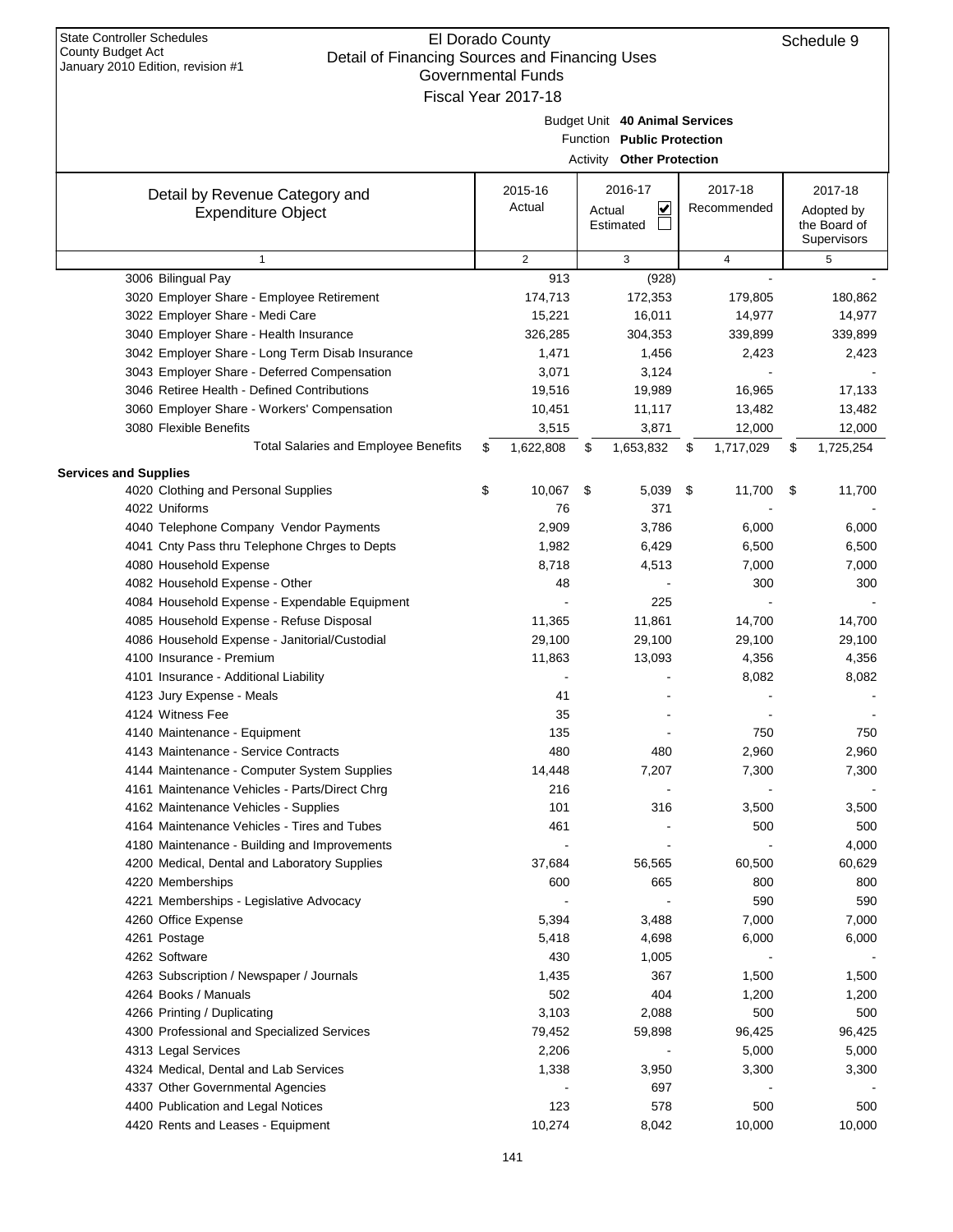| <b>State Controller Schedules</b>                                                   |                           |                                  |                         |                     |
|-------------------------------------------------------------------------------------|---------------------------|----------------------------------|-------------------------|---------------------|
| <b>County Budget Act</b>                                                            | El Dorado County          |                                  |                         | Schedule 9          |
| Detail of Financing Sources and Financing Uses<br>January 2010 Edition, revision #1 | <b>Governmental Funds</b> |                                  |                         |                     |
|                                                                                     |                           |                                  |                         |                     |
|                                                                                     | Fiscal Year 2017-18       |                                  |                         |                     |
|                                                                                     |                           | Budget Unit 40 Animal Services   |                         |                     |
|                                                                                     |                           | Function Public Protection       |                         |                     |
|                                                                                     |                           | <b>Activity Other Protection</b> |                         |                     |
| Detail by Revenue Category and                                                      | 2015-16                   | 2016-17                          | 2017-18                 | 2017-18             |
| <b>Expenditure Object</b>                                                           | Actual                    | ⊻<br>Actual                      | Recommended             | Adopted by          |
|                                                                                     |                           | Estimated                        |                         | the Board of        |
|                                                                                     |                           |                                  |                         | Supervisors         |
| 1<br>4421 Security System                                                           | 2<br>2,460                | 3<br>2,460                       | $\overline{4}$<br>2,460 | 5                   |
| 4460 Small Tools and Instruments                                                    | 1,432                     | 1,294                            |                         | 2,460<br>2,000      |
| 4461 Minor Equipment                                                                | 9,598                     | 5,097                            | 2,000<br>6,000          | 6,000               |
| 4462 Minor Computer Equipment                                                       | 4,460                     | 3,625                            |                         |                     |
| 4463 Minor Telephone and Radio Equipment                                            | 220                       | 247                              | 1,900                   | 1,900               |
| 4464 Minor Law Enforcement Equipment                                                | 3,440                     | 359                              | 12,000                  | 12,000              |
| 4465 Minor Vehicle Equipment                                                        |                           | 237                              |                         |                     |
| 4500 Special Departmental Expense                                                   | 28,787                    | 20,505                           | 65,000                  | 65,000              |
| 4503 Staff Development                                                              | 3,168                     | 5,405                            | 9,275                   | 9,275               |
| 4600 Transportation and Travel                                                      | 2,288                     | 2,624                            | 5,282                   | 5,282               |
| 4602 Employee - Private Auto Mileage                                                | 1,148                     | 433                              | 1,325                   | 1,325               |
| 4605 Vehicle - Rent or Lease                                                        | 68,301                    | 64,233                           | 69,125                  | 69,125              |
| 4606 Fuel Purchases                                                                 | 34,158                    | 23,678                           | 60,225                  | 60,225              |
| 4608 Hotel Accommodations                                                           | 1,990                     | 3,405                            | 1,750                   | 1,750               |
| 4620 Utilities                                                                      | 44,443                    | 53,575                           | 85,000                  | 85,000              |
| <b>Total Services and Supplies</b>                                                  | \$<br>445,897             | \$<br>412,042                    | \$<br>617,405           | \$<br>621,534       |
| <b>Other Charges</b>                                                                |                           |                                  |                         |                     |
| 5300 Interfund Expenditures                                                         | \$<br>126,354             | \$<br>40,504                     | \$<br>101,342           | \$<br>117,690       |
| <b>Total Other Charges</b>                                                          | \$<br>126,354             | \$<br>40,504                     | \$<br>101,342           | \$<br>117,690       |
| <b>Fixed Assets</b>                                                                 |                           |                                  |                         |                     |
| 6040 Fixed Assets - Equipment                                                       | \$                        | \$                               | 70.000                  | \$<br>139,500       |
| <b>Total Fixed Assets</b>                                                           | \$                        | \$                               | \$<br>70,000            | \$<br>139,500       |
| <b>Intrafund Transfers</b>                                                          |                           |                                  |                         |                     |
| 7200 Intrafund Transfers                                                            | \$<br>359,002             | \$<br>940,896                    | \$<br>1,143,088         | \$<br>1,143,088     |
| 7210 Intrafnd: Collections                                                          | 104                       | 112                              | 350                     | 350                 |
| 7221 Intrafnd: Radio Equipment and Support                                          |                           | 1,399                            |                         |                     |
| 7223 Intrafnd: Mail Service                                                         | 4,149                     | 4,435                            | 4,352                   | 4,352               |
| 7224 Intrafnd: Stores Support                                                       | 1,780                     | 1,521                            | 908                     | 908                 |
| 7231 Intrafnd: IS Programming Support                                               | 50                        | 49                               |                         |                     |
| 7232 Intrafnd: Maint Bldg & Improvmnts                                              | 7,587                     | 3,645                            | 37,000                  | 37,000              |
| <b>Total Intrafund Transfers</b>                                                    | \$<br>372,673             | \$<br>952,057                    | \$<br>1,185,698         | \$<br>1,185,698     |
| Total Expenditures/Appropriations \$                                                | 2,567,731                 | \$<br>3,058,435                  | \$<br>3,691,474         | \$<br>3,789,676     |
| Net Cost \$                                                                         | (1,221,262)               | \$<br>(1,606,998)                | \$<br>(2,062,791)       | \$<br>(2, 132, 291) |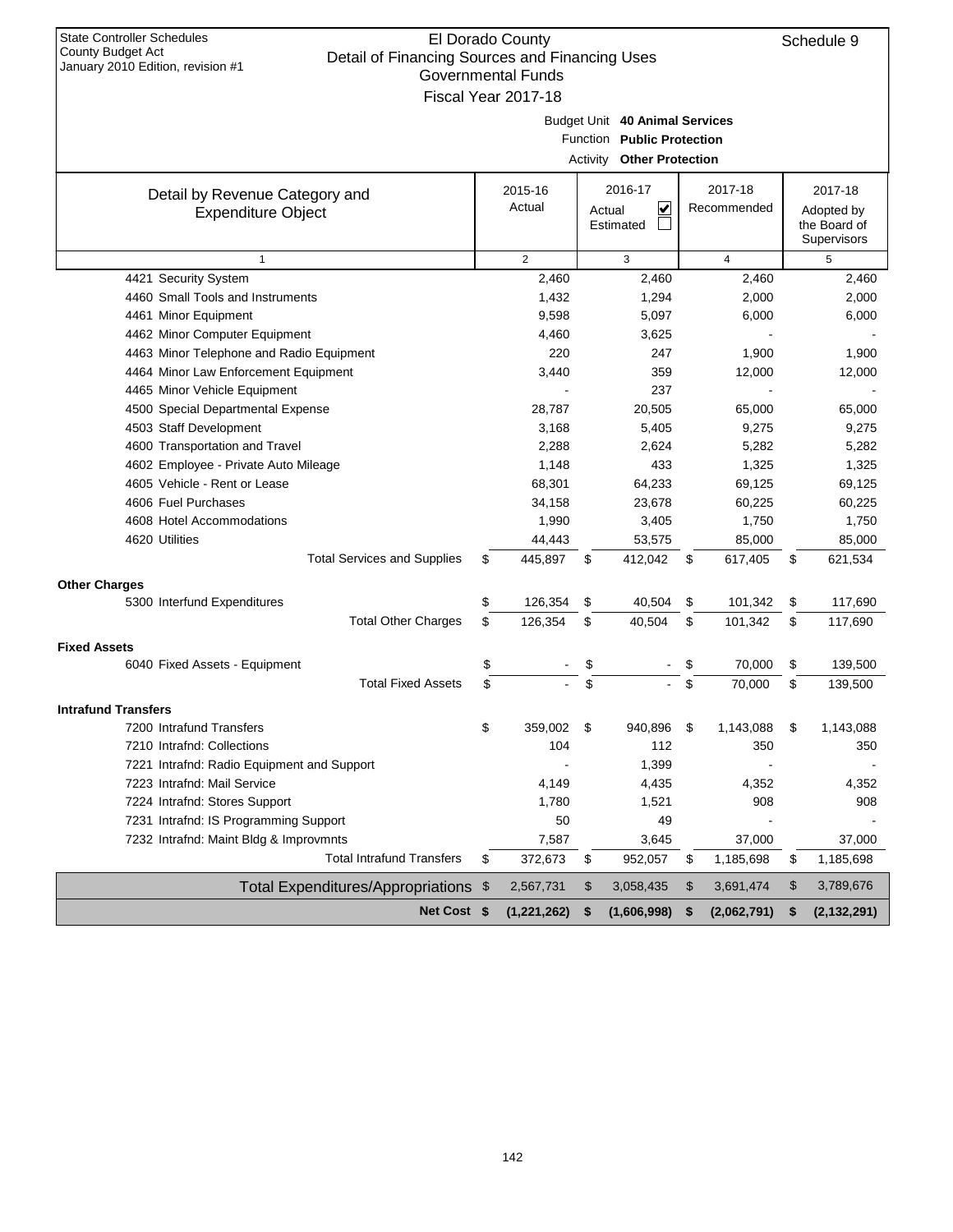| <b>State Controller Schedules</b><br>El Dorado County<br>Schedule 9<br><b>County Budget Act</b><br>Detail of Financing Sources and Financing Uses<br>January 2010 Edition, revision #1<br><b>Governmental Funds</b><br>Fiscal Year 2017-18 |    |                    |      |                                                                                          |            |                  |          |                                           |  |
|--------------------------------------------------------------------------------------------------------------------------------------------------------------------------------------------------------------------------------------------|----|--------------------|------|------------------------------------------------------------------------------------------|------------|------------------|----------|-------------------------------------------|--|
|                                                                                                                                                                                                                                            |    |                    |      | Budget Unit 40 Public Health<br>Function Health and Sanitation<br>Activity <b>Health</b> |            |                  |          |                                           |  |
| Detail by Revenue Category and                                                                                                                                                                                                             |    | 2015-16            |      | 2016-17                                                                                  |            | 2017-18          |          | 2017-18                                   |  |
| <b>Expenditure Object</b>                                                                                                                                                                                                                  |    | Actual             |      | ∣✔<br>Actual<br>Estimated                                                                |            | Recommended      |          | Adopted by<br>the Board of<br>Supervisors |  |
| $\mathbf{1}$                                                                                                                                                                                                                               |    | 2                  |      | 3                                                                                        | 4          |                  |          | 5                                         |  |
| <b>Licenses, Permits and Franchises</b>                                                                                                                                                                                                    |    |                    |      |                                                                                          |            |                  |          |                                           |  |
| 0261 Marriage License                                                                                                                                                                                                                      | \$ | 75,118             | \$   | 70,518                                                                                   | \$         | 115,000          | \$       | 115,000                                   |  |
| Total Licenses, Permits and Franchises                                                                                                                                                                                                     | \$ | 75,118             | \$   | 70.518                                                                                   | \$         | 115,000          | \$       | 115,000                                   |  |
| <b>Fines, Forfeitures and Penalties</b>                                                                                                                                                                                                    |    |                    |      |                                                                                          |            |                  |          |                                           |  |
| 0320 Other Court Fines                                                                                                                                                                                                                     | \$ | 14,256             | -\$  | 18,817                                                                                   | \$         | 23,200           | \$       | 25,500                                    |  |
| 0324 Emergency Med Serv (EMS) - County                                                                                                                                                                                                     |    | 313,204            |      | 270,135                                                                                  |            | 350,000          |          | 350,000                                   |  |
| <b>Total Fines. Forfeitures and Penalties</b>                                                                                                                                                                                              | \$ | 327,460            | \$   | 288,952                                                                                  | \$         | 373,200          | \$       | 375,500                                   |  |
| Revenue from Use of Money and Property                                                                                                                                                                                                     |    |                    |      |                                                                                          |            |                  |          |                                           |  |
| 0400 Interest                                                                                                                                                                                                                              | \$ | 31,978             | \$   | 54,584                                                                                   | \$         | 17,525           | \$       | 50,650                                    |  |
| Total Revenue from Use of Money and Property                                                                                                                                                                                               | \$ | 31,978             | \$   | 54,584                                                                                   | \$         | 17,525           | \$       | 50,650                                    |  |
| Intergovernmental Revenue - State                                                                                                                                                                                                          |    |                    |      |                                                                                          |            |                  |          |                                           |  |
| 0640 State - Calif Children Services (CCS)                                                                                                                                                                                                 | \$ | 400,767            | - \$ | 413,742 \$                                                                               |            | 425,965          | \$       | 425,965                                   |  |
| 0670 State - Tuberculosis Control                                                                                                                                                                                                          |    | 14,178             |      | 16,660                                                                                   |            | 20,000           |          | 20,000                                    |  |
| 0680 State - Health                                                                                                                                                                                                                        |    | 104,675            |      | 104,103                                                                                  |            | 104,665          |          | 31,101                                    |  |
| 0681 State - Child Hlth & Disab Prev (CHDP)                                                                                                                                                                                                |    | 5,024              |      | 2,645                                                                                    |            | 4,000            |          | 4,000                                     |  |
| 0687 State - Discretionary General Fund                                                                                                                                                                                                    |    | 65,131             |      | 65,990                                                                                   |            | 65,990           |          | 65,990                                    |  |
| 0688 State - Medi Cal General Fund                                                                                                                                                                                                         |    | 255,478            |      | 235,195                                                                                  |            | 328,954          |          | 328,954                                   |  |
| 0880 State - Other                                                                                                                                                                                                                         |    | 127,627            |      | 105,534                                                                                  |            | 128,550          |          | 128,550                                   |  |
| 0895 State - AB75 Tobacco                                                                                                                                                                                                                  |    | 105,234            |      | 203,346                                                                                  |            | 150,000          |          | 374,068                                   |  |
| 0908 State - Tobacco Settlement Fund                                                                                                                                                                                                       |    | 156,057            |      | 160,503                                                                                  |            | 160,000          |          | 160,000                                   |  |
| Total Intergovernmental Revenue - State                                                                                                                                                                                                    | \$ | 1,234,172          | S    | 1,307,718                                                                                | \$         | 1,388,124        | \$       | 1,538,628                                 |  |
| Intergovernmental Revenue - Federal                                                                                                                                                                                                        |    |                    |      |                                                                                          |            |                  |          |                                           |  |
| 1060 Federal - Emerg Mngt Agency (FEMA)                                                                                                                                                                                                    | \$ | 679                | \$   |                                                                                          | \$         |                  | \$       |                                           |  |
| 1100 Federal - Other                                                                                                                                                                                                                       |    | 1,155,716          |      | 1,376,691                                                                                |            | 1,568,998        |          | 1,642,562                                 |  |
| 1101 Federal - Block Grant Revenues                                                                                                                                                                                                        |    | 294,554            |      | 290,636                                                                                  |            | 260,481          |          | 260,481                                   |  |
| 1107 Federal - Medi Cal                                                                                                                                                                                                                    |    | 937,988            |      | 866,131                                                                                  |            | 1,336,702        |          | 1,336,702                                 |  |
| Total Intergovernmental Revenue - Federal                                                                                                                                                                                                  | \$ | 2,388,936          | \$   | 2,533,458                                                                                | \$         | 3,166,181        | \$       | 3,239,745                                 |  |
|                                                                                                                                                                                                                                            |    |                    |      |                                                                                          |            |                  |          |                                           |  |
| <b>Revenue Other Governmental Agencies</b><br>1200 Other - Governmental Agencies                                                                                                                                                           | \$ | 262,967            | \$   | 154,099                                                                                  | \$         | 352,100          | \$       | 352,100                                   |  |
| <b>Total Revenue Other Governmental Agencies</b>                                                                                                                                                                                           | \$ | 262,967            | \$   | 154,099                                                                                  | \$         | 352,100          | \$       | 352,100                                   |  |
|                                                                                                                                                                                                                                            |    |                    |      |                                                                                          |            |                  |          |                                           |  |
| <b>Charges for Services</b><br>1603 Vital Health Statistic Fee                                                                                                                                                                             |    |                    |      |                                                                                          |            |                  |          |                                           |  |
|                                                                                                                                                                                                                                            | \$ | 88,643             | - \$ | 87,560 \$                                                                                |            | 95,000           | \$       | 95,000                                    |  |
| 1620 Health Fees                                                                                                                                                                                                                           |    | 72,934             |      | 67,356                                                                                   |            | 116,000          |          | 116,000                                   |  |
| 1650 California Children Services (CCS)<br>1800 Interfund Revenue                                                                                                                                                                          |    | 50<br>489,693      |      | 90<br>286,193                                                                            |            | 100<br>360,771   |          | 100<br>381,197                            |  |
| <b>Total Charges for Services</b>                                                                                                                                                                                                          | \$ | 651,319            | \$   | 441,200                                                                                  | \$         | 571,871          | \$       | 592,297                                   |  |
|                                                                                                                                                                                                                                            |    |                    |      |                                                                                          |            |                  |          |                                           |  |
| <b>Miscellaneous Revenues</b><br>1940 Miscellaneous Revenue                                                                                                                                                                                | \$ |                    | \$   |                                                                                          |            |                  |          |                                           |  |
| <b>Total Miscellaneous Revenues</b>                                                                                                                                                                                                        | \$ | 961,327<br>961,327 | \$   | 751,726<br>751,726                                                                       | - \$<br>\$ | 71,125<br>71,125 | \$<br>\$ | 77,125                                    |  |
|                                                                                                                                                                                                                                            |    |                    |      |                                                                                          |            |                  |          | 77,125                                    |  |
| <b>Other Financing Sources</b>                                                                                                                                                                                                             |    |                    |      |                                                                                          |            |                  |          |                                           |  |
| 2020 Operating Transfers In                                                                                                                                                                                                                | \$ | 3,992,889          | \$   | 4,245,215 \$                                                                             |            | 5,078,574        | \$       | 5,084,950                                 |  |
| 2021 Operating Transfers In: Veh Lic Fee                                                                                                                                                                                                   |    | 3,402,599          |      | 3,617,859                                                                                |            | 3,020,916        |          | 3,361,881                                 |  |
| 2026 Operating Transfers In: PHD SRF                                                                                                                                                                                                       |    | 134,673            |      | 176,842                                                                                  |            | 482,514          |          | 492,137                                   |  |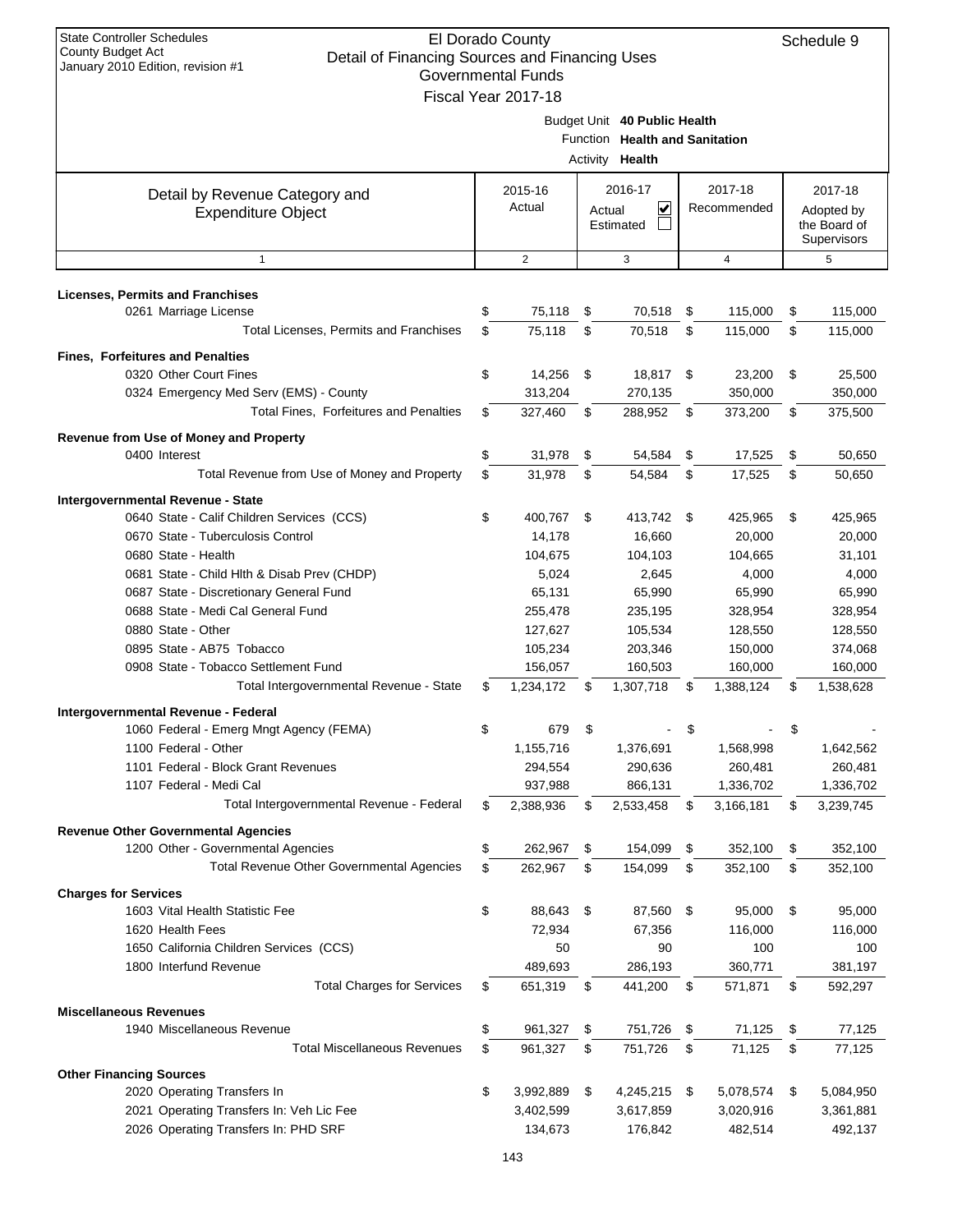| <b>State Controller Schedules</b><br>El Dorado County<br><b>County Budget Act</b><br>Detail of Financing Sources and Financing Uses<br>January 2010 Edition, revision #1<br><b>Governmental Funds</b><br>Fiscal Year 2017-18 |         |                         |          |                                                                                          |          |                         |          |                                           |  |
|------------------------------------------------------------------------------------------------------------------------------------------------------------------------------------------------------------------------------|---------|-------------------------|----------|------------------------------------------------------------------------------------------|----------|-------------------------|----------|-------------------------------------------|--|
|                                                                                                                                                                                                                              |         |                         |          | Budget Unit 40 Public Health<br>Function Health and Sanitation<br>Activity <b>Health</b> |          |                         |          |                                           |  |
| Detail by Revenue Category and                                                                                                                                                                                               | 2015-16 |                         |          | 2016-17                                                                                  |          | 2017-18                 |          | 2017-18                                   |  |
| <b>Expenditure Object</b>                                                                                                                                                                                                    |         | Actual                  |          | V<br>Actual<br>Estimated                                                                 |          | Recommended             |          | Adopted by<br>the Board of<br>Supervisors |  |
| $\mathbf{1}$                                                                                                                                                                                                                 |         | $\overline{2}$          |          | 3                                                                                        |          | $\overline{4}$          |          | 5                                         |  |
| 2027 Operating Transfers In: Sales Tax Realingment<br><b>Total Other Financing Sources</b>                                                                                                                                   |         | 715,319                 |          | 334,470                                                                                  |          | 651,596                 |          | 756,193                                   |  |
| Total Revenue \$                                                                                                                                                                                                             | \$      | 8,245,480<br>14,178,757 | \$<br>\$ | 8,374,385<br>13,976,641                                                                  | \$<br>\$ | 9,233,600<br>15,288,726 | \$<br>\$ | 9,695,161<br>16,036,206                   |  |
|                                                                                                                                                                                                                              |         |                         |          |                                                                                          |          |                         |          |                                           |  |
| <b>Salaries and Employee Benefits</b>                                                                                                                                                                                        |         |                         |          |                                                                                          |          |                         |          |                                           |  |
| 3000 Permanent Employees / Elected Officials                                                                                                                                                                                 | \$      | 3,869,894               | \$       | 3,990,273                                                                                | - \$     | 5,062,451               | \$       | 5,003,712                                 |  |
| 3001 Temporary Employees                                                                                                                                                                                                     |         | 11,766                  |          | 2,852                                                                                    |          | 65,562                  |          | 65,562                                    |  |
| 3002 Overtime                                                                                                                                                                                                                |         | 7,424                   |          | 20,580                                                                                   |          | 81,500                  |          | 76,500                                    |  |
| 3003 Standby Pay                                                                                                                                                                                                             |         | 47,612                  |          | 47,562                                                                                   |          | 54,000                  |          | 54,000                                    |  |
| 3004 Other Compensation                                                                                                                                                                                                      |         | 107,715                 |          | 77,958                                                                                   |          | 27,040                  |          | 24,040                                    |  |
| 3005 Tahoe Differential                                                                                                                                                                                                      |         | 20,196                  |          | 21,810                                                                                   |          | 21,600                  |          | 21,600                                    |  |
| 3006 Bilingual Pay                                                                                                                                                                                                           |         | 24,425                  |          | 23,635                                                                                   |          | 24,960                  |          | 24,648                                    |  |
| 3020 Employer Share - Employee Retirement                                                                                                                                                                                    |         | 784,929                 |          | 802,440                                                                                  |          | 1,005,369               |          | 996,273                                   |  |
| 3022 Employer Share - Medi Care                                                                                                                                                                                              |         | 55,416                  |          | 56,828                                                                                   |          | 74,115                  |          | 73,262                                    |  |
| 3040 Employer Share - Health Insurance                                                                                                                                                                                       |         | 846,771                 |          | 812,950                                                                                  |          | 1,164,624               |          | 1,158,748                                 |  |
| 3042 Employer Share - Long Term Disab Insurance                                                                                                                                                                              |         | 6,224                   |          | 6,485                                                                                    |          | 12,652                  |          | 12,503                                    |  |
| 3043 Employer Share - Deferred Compensation                                                                                                                                                                                  |         | 15,388                  |          | 12,843                                                                                   |          | 13,044                  |          | 13,044                                    |  |
| 3046 Retiree Health - Defined Contributions                                                                                                                                                                                  |         | 84,212                  |          | 65,552                                                                                   |          | 88,558                  |          | 88,369                                    |  |
| 3060 Employer Share - Workers' Compensation                                                                                                                                                                                  |         | 284,382                 |          | 434,758                                                                                  |          | 468,240                 |          | 468,113                                   |  |
| 3080 Flexible Benefits                                                                                                                                                                                                       |         | 9,224                   |          | 11,293                                                                                   |          | 44,100                  |          | 39,600                                    |  |
| <b>Total Salaries and Employee Benefits</b>                                                                                                                                                                                  | \$      | 6,175,579               | S        | 6,387,819                                                                                | S        | 8,207,815               | \$       | 8,119,974                                 |  |
| <b>Services and Supplies</b>                                                                                                                                                                                                 |         |                         |          |                                                                                          |          |                         |          |                                           |  |
| 4020 Clothing and Personal Supplies                                                                                                                                                                                          | \$      | 1,104                   | \$       | 164                                                                                      | S        |                         | \$       |                                           |  |
| 4040 Telephone Company Vendor Payments                                                                                                                                                                                       |         | 5,315                   |          | 6,444                                                                                    |          | 9,440                   |          | 9,440                                     |  |
| 4041 Cnty Pass thru Telephone Chrges to Depts                                                                                                                                                                                |         | 7,878                   |          | 8,624                                                                                    |          | 16,000                  |          | 15,650                                    |  |
| 4044 Cable/Internet Service                                                                                                                                                                                                  |         | 705                     |          | 376                                                                                      |          | 720                     |          | 720                                       |  |
| 4060 Food and Food Products                                                                                                                                                                                                  |         | 234                     |          | 2,990                                                                                    |          | 3,180                   |          | 3,180                                     |  |
| 4080 Household Expense                                                                                                                                                                                                       |         | 1,140                   |          | 2,478                                                                                    |          | 5,150                   |          | 5,150                                     |  |
| 4081 Household Expense - Paper Goods                                                                                                                                                                                         |         |                         |          | 9                                                                                        |          |                         |          |                                           |  |
| 4082 Household Expense - Other                                                                                                                                                                                               |         | 74                      |          | 101                                                                                      |          |                         |          |                                           |  |
| 4083 Household Expense - Laundry                                                                                                                                                                                             |         | 4,019                   |          | 3,545                                                                                    |          | 4,500                   |          | 4,500                                     |  |
| 4084 Household Expense - Expendable Equipment                                                                                                                                                                                |         |                         |          | 2,371                                                                                    |          |                         |          |                                           |  |
| 4085 Household Expense - Refuse Disposal                                                                                                                                                                                     |         | 5,121                   |          | 4,362                                                                                    |          | 4,368                   |          | 4,500                                     |  |
| 4100 Insurance - Premium                                                                                                                                                                                                     |         | 35,987                  |          | 45,400                                                                                   |          | 37,173                  |          | 37,163                                    |  |
| 4101 Insurance - Additional Liability                                                                                                                                                                                        |         | 53,299                  |          | 133,742                                                                                  |          | 151,220                 |          | 151,220                                   |  |
| 4140 Maintenance - Equipment                                                                                                                                                                                                 |         | 9,865                   |          | 9,659                                                                                    |          | 15,000                  |          | 15,000                                    |  |
| 4141 Maintenance - Office Equipment                                                                                                                                                                                          |         | 475                     |          |                                                                                          |          |                         |          |                                           |  |
| 4144 Maintenance - Computer System Supplies                                                                                                                                                                                  |         | 22,006                  |          | 103,285                                                                                  |          | 109,424                 |          | 110,974                                   |  |
| 4200 Medical, Dental and Laboratory Supplies                                                                                                                                                                                 |         | 28,756                  |          | 16,421                                                                                   |          | 58,925                  |          | 55,925                                    |  |
|                                                                                                                                                                                                                              |         |                         |          |                                                                                          |          |                         |          |                                           |  |
| 4201 Medical Supplies - Field                                                                                                                                                                                                |         | 32,744                  |          | 19,316                                                                                   |          | 65,198                  |          | 54,200                                    |  |
| 4220 Memberships                                                                                                                                                                                                             |         | 4,688                   |          | 4,764                                                                                    |          | 7,419                   |          | 7,419                                     |  |
| 4221 Memberships - Legislative Advocacy                                                                                                                                                                                      |         | 9,812                   |          | 10,606                                                                                   |          | 13,576                  |          | 13,576                                    |  |
| 4240 Miscellaneous Expense                                                                                                                                                                                                   |         |                         |          |                                                                                          |          | 20,000                  |          | 20,000                                    |  |
| 4260 Office Expense                                                                                                                                                                                                          |         | 19,523                  |          | 23,715                                                                                   |          | 58,102                  |          | 58,103                                    |  |
| 4261 Postage                                                                                                                                                                                                                 |         | 7,079                   |          | 7,259                                                                                    |          | 12,957                  |          | 12,957                                    |  |
| 4262 Software                                                                                                                                                                                                                |         | 3,041                   |          | 5,120                                                                                    |          | 250                     |          | 250                                       |  |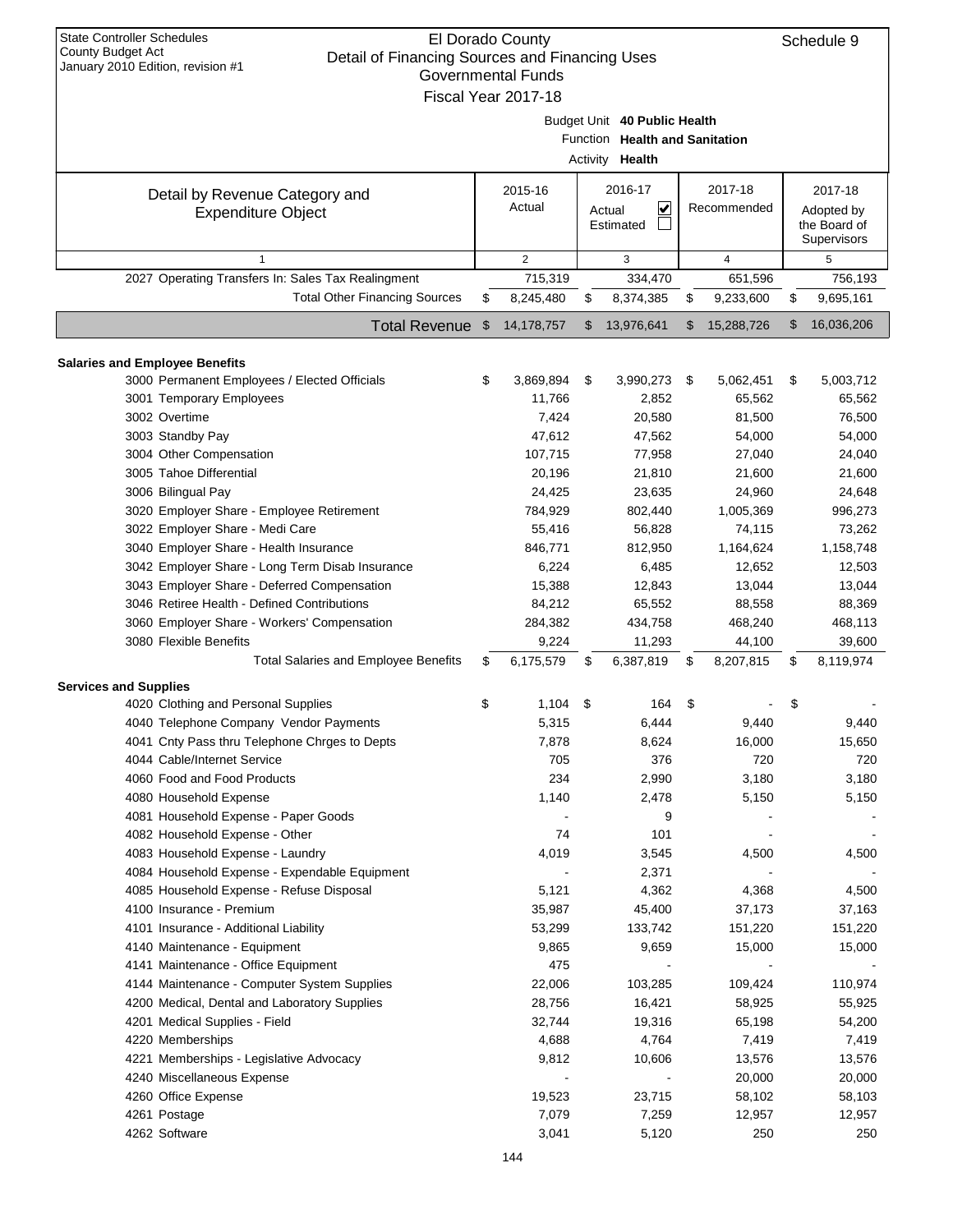| Detail Of Financing Sources and Financing Oses<br>January 2010 Edition, revision #1<br>Governmental Funds |       |                       |     |                                |    |                         |    |              |  |  |  |
|-----------------------------------------------------------------------------------------------------------|-------|-----------------------|-----|--------------------------------|----|-------------------------|----|--------------|--|--|--|
|                                                                                                           |       | Fiscal Year 2017-18   |     |                                |    |                         |    |              |  |  |  |
|                                                                                                           |       |                       |     | Budget Unit 40 Public Health   |    |                         |    |              |  |  |  |
|                                                                                                           |       |                       |     | Function Health and Sanitation |    |                         |    |              |  |  |  |
|                                                                                                           |       |                       |     | Activity Health                |    |                         |    |              |  |  |  |
|                                                                                                           |       | 2015-16               |     | 2016-17                        |    | 2017-18                 |    | 2017-18      |  |  |  |
| Detail by Revenue Category and<br><b>Expenditure Object</b>                                               |       | Actual                |     | ⊻<br>Actual                    |    | Recommended             |    | Adopted by   |  |  |  |
|                                                                                                           |       |                       |     | Estimated                      |    |                         |    | the Board of |  |  |  |
|                                                                                                           |       |                       |     |                                |    |                         |    | Supervisors  |  |  |  |
| $\mathbf{1}$<br>4263 Subscription / Newspaper / Journals                                                  |       | $\overline{2}$<br>802 |     | 3<br>1,239                     |    | $\overline{4}$<br>1,350 |    | 5<br>1,350   |  |  |  |
| 4264 Books / Manuals                                                                                      |       | 2,145                 |     | 2,085                          |    | 6,250                   |    | 6,250        |  |  |  |
| 4266 Printing / Duplicating                                                                               |       | 4,597                 |     | 4,621                          |    | 21,773                  |    | 21,773       |  |  |  |
| 4267 On-Line Subscriptions                                                                                |       | 160                   |     | 81                             |    |                         |    |              |  |  |  |
| 4300 Professional and Specialized Services                                                                |       | 215,175               |     | 203,540                        |    | 378,547                 |    | 378,547      |  |  |  |
| 4313 Legal Services                                                                                       |       |                       |     |                                |    | 9,600                   |    | 9,600        |  |  |  |
| 4318 Interpreter                                                                                          |       |                       |     | 203                            |    |                         |    |              |  |  |  |
| 4320 Verbatim Report - Transcription                                                                      |       |                       |     | 4,021                          |    |                         |    |              |  |  |  |
| 4324 Medical, Dental and Lab Services                                                                     |       | 3,356,065             |     | 3,545,588                      |    | 3,956,445               |    | 4,003,120    |  |  |  |
| 4327 Emergency Medical Serv (EMS) - Hospital                                                              |       | 66,586                |     | 58,026                         |    | 75,000                  |    | 75,000       |  |  |  |
| 4328 Emergency Medical Serv (EMS) - Physician                                                             |       | 150,714               |     | 125,642                        |    | 165,000                 |    | 165,000      |  |  |  |
| 4337 Other Governmental Agencies                                                                          |       | 27,244                |     | 16,403                         |    | 20,000                  |    | 20,000       |  |  |  |
| 4351 Jail Medical Overruns                                                                                |       | 136,004               |     | 101,522                        |    | 136,737                 |    | 136,737      |  |  |  |
| 4400 Publication and Legal Notices                                                                        |       | 3,920                 |     | 728                            |    |                         |    |              |  |  |  |
| 4420 Rents and Leases - Equipment                                                                         |       | 11,905                |     | 10,692                         |    | 28,380                  |    | 12,720       |  |  |  |
| 4421 Security System                                                                                      |       | 5,964                 |     | 5,964                          |    | 6,100                   |    | 5,964        |  |  |  |
| 4440 Rent & Lease - Building/Improvements                                                                 | 2,799 |                       |     | 2,765                          |    | 3,000                   |    | 2,984        |  |  |  |
| 4460 Small Tools and Instruments                                                                          |       | 2,710                 |     | 11                             |    | 3,500                   |    | 3,500        |  |  |  |
| 4461 Minor Equipment                                                                                      |       | 51,983                |     | 13,682                         |    | 4,200                   |    | 4,200        |  |  |  |
| 4462 Minor Computer Equipment                                                                             |       | 11,312                |     | 69,808                         |    | 24,700                  |    | 24,700       |  |  |  |
| 4463 Minor Telephone and Radio Equipment                                                                  |       | 32                    |     | 164                            |    |                         |    |              |  |  |  |
| 4500 Special Departmental Expense                                                                         |       | 33,753                |     | 89,296                         |    | 59,685                  |    | 268,685      |  |  |  |
| 4501 Special Projects                                                                                     |       | 23,261                |     | 29,939                         |    | 84,150                  |    | 88,466       |  |  |  |
| 4502 Educational Materials                                                                                |       | 2,125                 |     | 2,323                          |    | 4,040                   |    | 4,040        |  |  |  |
| 4503 Staff Development                                                                                    |       | 12,501                |     | 16,391                         |    | 56,555                  |    | 56,555       |  |  |  |
| 4529 Software License                                                                                     |       | 30,500                |     |                                |    | 280                     |    | 280          |  |  |  |
| 4532 Client Program Services                                                                              |       |                       |     | 363                            |    |                         |    |              |  |  |  |
| 4540 Staff Development                                                                                    |       | 1,485                 |     | 3,149                          |    |                         |    |              |  |  |  |
| 4600 Transportation and Travel                                                                            |       | 6,423                 |     | 7,110                          |    | 30,539                  |    | 30,539       |  |  |  |
| 4602 Employee - Private Auto Mileage                                                                      |       | 23,423                |     | 21,431                         |    | 49,910                  |    | 49,910       |  |  |  |
| 4605 Vehicle - Rent or Lease                                                                              |       | 16,461                |     | 14,795                         |    | 35,600                  |    | 35,600       |  |  |  |
| 4606 Fuel Purchases                                                                                       |       | 5,392                 |     | 5,566                          |    | 10,690                  |    | 10,690       |  |  |  |
| 4608 Hotel Accommodations                                                                                 |       | 4,844                 |     | 6,295                          |    | 8,550                   |    | 8,550        |  |  |  |
| 4620 Utilities                                                                                            |       | 30,672                |     | 32,512                         |    | 37,000                  |    | 37,000       |  |  |  |
| <b>Total Services and Supplies</b>                                                                        | \$    | 4,493,822             | \$  | 4,806,709                      | \$ | 5,810,183               | \$ | 6,041,687    |  |  |  |
| <b>Other Charges</b>                                                                                      |       |                       |     |                                |    |                         |    |              |  |  |  |
| 5000 Support and Care of Persons                                                                          | \$    | 42,072                | -\$ | 52,798                         | \$ | 145,000                 | \$ | 148,000      |  |  |  |
| 5009 Housing                                                                                              |       | 340                   |     | 880                            |    |                         |    |              |  |  |  |
| 5011 Transportation Expenses                                                                              |       | 10,358                |     | 6,883                          |    | 10,994                  |    | 10,994       |  |  |  |
| 5012 Ancilliary Services                                                                                  |       | 168,503               |     | 101,665                        |    | 152,140                 |    | 152,246      |  |  |  |
| 5013 Ancilliary Expenses                                                                                  |       | 10,087                |     | 16,250                         |    |                         |    |              |  |  |  |
| 5014 Health Services                                                                                      |       | 1,463                 |     | 7,026                          |    | 30,000                  |    | 30,000       |  |  |  |
| 5300 Interfund Expenditures                                                                               |       | 2,156,941             |     | 1,899,071                      |    | 2,173,082               |    | 2,157,013    |  |  |  |
| 5304 Intrfnd Exp: Mail Service                                                                            |       | 8,398                 |     | 8,455                          |    | 8,742                   |    | 8,742        |  |  |  |
| 5305 Intrfnd Exp: Stores Support                                                                          |       | 402                   |     | 1,053                          |    | 628                     |    | 628          |  |  |  |
| 5316 Intrfnd Exp: IS Programming Support                                                                  |       | 460                   |     | 97                             |    |                         |    |              |  |  |  |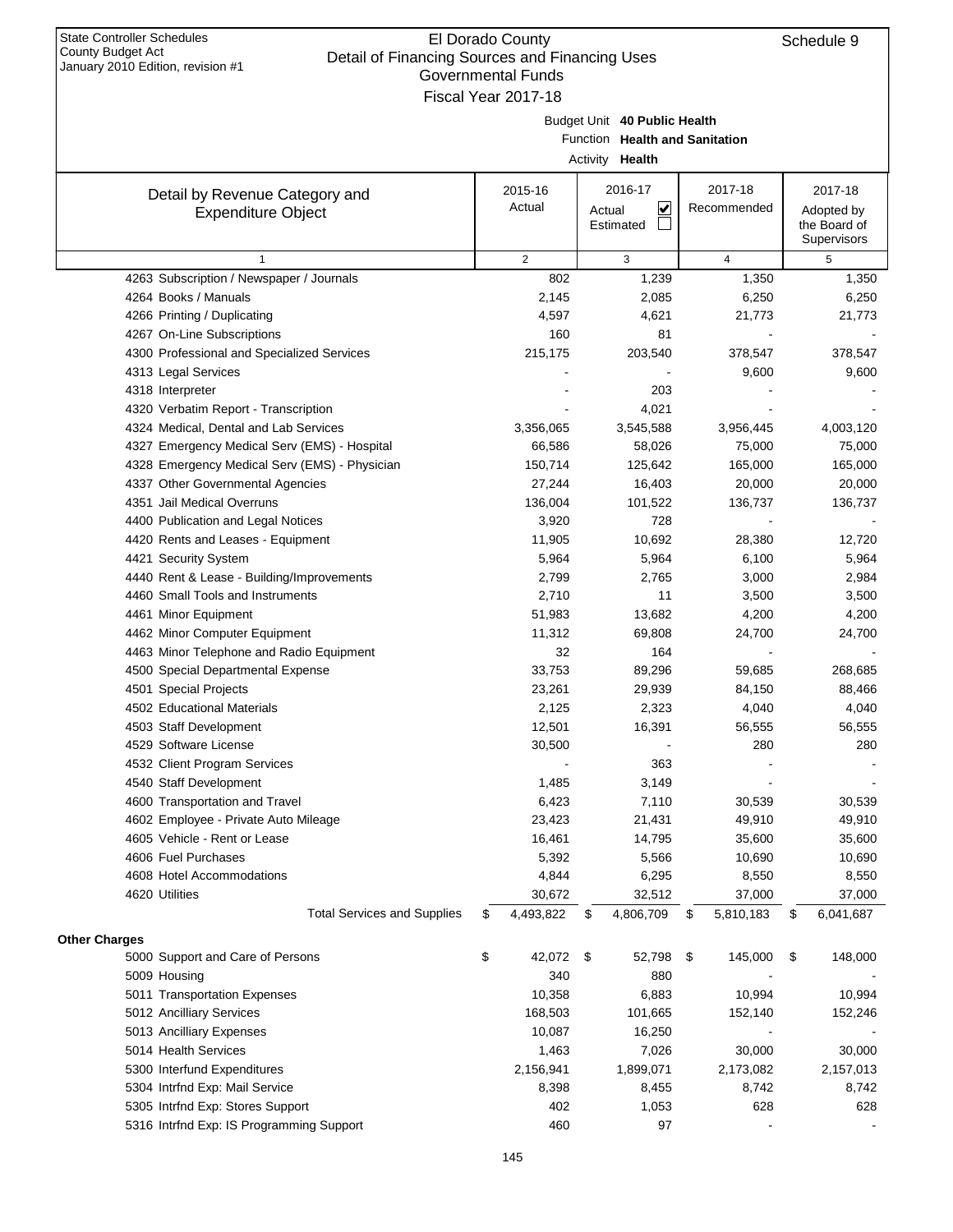| <b>State Controller Schedules</b><br>El Dorado County<br>Schedule 9              |     |                           |    |                                |    |                 |    |                            |  |
|----------------------------------------------------------------------------------|-----|---------------------------|----|--------------------------------|----|-----------------|----|----------------------------|--|
| <b>County Budget Act</b><br>Detail of Financing Sources and Financing Uses       |     |                           |    |                                |    |                 |    |                            |  |
| January 2010 Edition, revision #1                                                |     | <b>Governmental Funds</b> |    |                                |    |                 |    |                            |  |
|                                                                                  |     | Fiscal Year 2017-18       |    |                                |    |                 |    |                            |  |
|                                                                                  |     |                           |    | Budget Unit 40 Public Health   |    |                 |    |                            |  |
|                                                                                  |     |                           |    | Function Health and Sanitation |    |                 |    |                            |  |
|                                                                                  |     |                           |    | Activity <b>Health</b>         |    |                 |    |                            |  |
|                                                                                  |     |                           |    |                                |    |                 |    |                            |  |
| Detail by Revenue Category and                                                   |     | 2015-16                   |    | 2016-17                        |    | 2017-18         |    | 2017-18                    |  |
| <b>Expenditure Object</b>                                                        |     | Actual                    |    | ⊻<br>Actual<br>Estimated       |    | Recommended     |    | Adopted by<br>the Board of |  |
| Supervisors                                                                      |     |                           |    |                                |    |                 |    |                            |  |
| $\mathbf{1}$                                                                     |     | 2                         |    | 3                              |    | $\overline{4}$  |    | 5                          |  |
| 5318 Intrfnd Exp: Maint Buildg & Imprvmnts<br>4,709<br>1,103<br>54,500<br>54,500 |     |                           |    |                                |    |                 |    |                            |  |
| <b>Total Other Charges</b>                                                       | \$  | 2,403,734                 | \$ | 2,095,281                      | \$ | 2,575,086       | \$ | 2,562,123                  |  |
| <b>Fixed Assets</b>                                                              |     |                           |    |                                |    |                 |    |                            |  |
| 6040 Fixed Assets - Equipment                                                    | \$  | 8,656                     | \$ |                                | \$ | 350,000         | \$ | 350,000                    |  |
| <b>Total Fixed Assets</b>                                                        | \$. | 8.656                     | \$ |                                | \$ | 350.000         | \$ | 350,000                    |  |
| <b>Other Financing Uses</b>                                                      |     |                           |    |                                |    |                 |    |                            |  |
| 7000 Operating Transfers Out                                                     | \$  | 147,278                   | \$ | 275,039                        | \$ | 1,840,832       | \$ | 1,757,088                  |  |
| <b>Total Other Financing Uses</b>                                                | \$  | 147,278                   | \$ | 275,039                        | \$ | 1,840,832       | \$ | 1,757,088                  |  |
| <b>Intrafund Transfers</b>                                                       |     |                           |    |                                |    |                 |    |                            |  |
| 7254 Intrafnd: Public Health                                                     | \$  | 177,745                   | \$ | 56,567                         | \$ | 379,648         | \$ | 532,828                    |  |
| 7259 Intrafnd: PHD SRF                                                           |     | 57,285                    |    | 50,040                         |    | 80,000          |    | 80,000                     |  |
| <b>Total Intrafund Transfers</b>                                                 | \$  | 235,029                   | \$ | 106,607                        | \$ | 459,648         | \$ | 612,828                    |  |
| <b>Intrafund Abatement</b>                                                       |     |                           |    |                                |    |                 |    |                            |  |
| 7384 Intrind Abatemnt: Public Health                                             | \$  | $(177, 745)$ \$           |    | $(56, 567)$ \$                 |    | $(379, 648)$ \$ |    | (532, 828)                 |  |
| 7389 Intrind Abatemnt: PHD SRF Transfers                                         |     | (57, 285)                 |    | (50,040)                       |    | (80,000)        |    | (80,000)                   |  |
| <b>Total Intrafund Abatement</b>                                                 | \$  | (235, 029)                | \$ | $(106, 607)$ \$                |    | (459, 648)      | \$ | (612, 828)                 |  |
| <b>Appropriations for Contingencies</b>                                          |     |                           |    |                                |    |                 |    |                            |  |
| 7700 Contingency                                                                 | \$  |                           | \$ |                                | \$ | 1,149,916       | \$ | 3,625,626                  |  |
| <b>Total Appropriations for Contingencies</b>                                    | \$  |                           | \$ | $\blacksquare$                 | \$ | 1,149,916       | \$ | 3,625,626                  |  |
| <b>Total Expenditures/Appropriations</b>                                         | \$  | 13,229,069                | \$ | 13,564,849                     | \$ | 19,933,832      | \$ | 22,456,498                 |  |
| Net Cost \$                                                                      |     | 949,688                   | \$ | 411,792                        | \$ | (4,645,106)     | \$ | (6,420,292)                |  |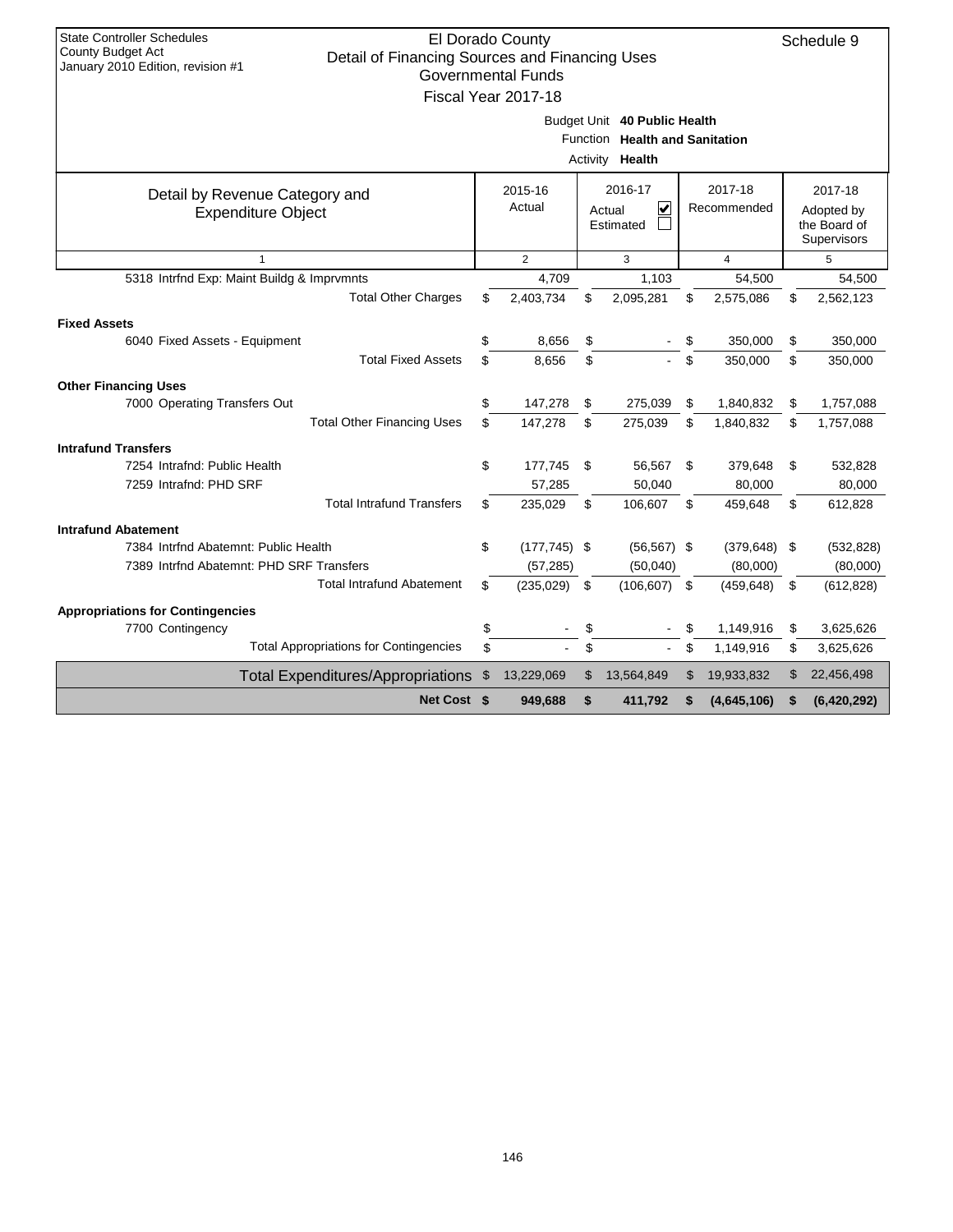| <b>State Controller Schedules</b><br>El Dorado County<br>County Budget Act<br>Detail of Financing Sources and Financing Uses<br>January 2010 Edition, revision #1<br><b>Governmental Funds</b><br>Fiscal Year 2017-18 |    |                   |    |                                                                                          |    |                        |    |                                                      |
|-----------------------------------------------------------------------------------------------------------------------------------------------------------------------------------------------------------------------|----|-------------------|----|------------------------------------------------------------------------------------------|----|------------------------|----|------------------------------------------------------|
|                                                                                                                                                                                                                       |    |                   |    | Budget Unit 41 Mental Health<br>Function Health and Sanitation<br>Activity <b>Health</b> |    |                        |    |                                                      |
| Detail by Revenue Category and<br><b>Expenditure Object</b>                                                                                                                                                           |    | 2015-16<br>Actual |    | 2016-17<br>V<br>Actual<br>Estimated                                                      |    | 2017-18<br>Recommended |    | 2017-18<br>Adopted by<br>the Board of<br>Supervisors |
| $\mathbf{1}$                                                                                                                                                                                                          |    | 2                 |    | 3                                                                                        |    | $\overline{4}$         |    | 5                                                    |
| <b>Fines, Forfeitures and Penalties</b><br>0320 Other Court Fines                                                                                                                                                     | \$ | 63,956            | \$ | 54,722                                                                                   | \$ | 70,000                 | \$ | 70,000                                               |
| <b>Total Fines. Forfeitures and Penalties</b>                                                                                                                                                                         | \$ | 63,956            | \$ | 54,722                                                                                   | \$ | 70,000                 | \$ | 70,000                                               |
| Revenue from Use of Money and Property<br>0400 Interest                                                                                                                                                               | \$ | 38,456            | \$ | 79,912                                                                                   | \$ | 42,000                 | \$ | 42,000                                               |
| Total Revenue from Use of Money and Property                                                                                                                                                                          | \$ | 38,456            | \$ | 79,912                                                                                   | \$ | 42,000                 | \$ | 42,000                                               |
| Intergovernmental Revenue - State                                                                                                                                                                                     |    |                   |    |                                                                                          |    |                        |    |                                                      |
| 0662 State - Mental Health Medi Cal                                                                                                                                                                                   | \$ |                   | \$ | 60,071                                                                                   | \$ |                        | \$ |                                                      |
| 0663 State - Mental Health Proposition 63                                                                                                                                                                             |    | 5,872,014         |    | 7,340,273                                                                                |    | 7,232,400              |    | 7,584,313                                            |
| 0880 State - Other                                                                                                                                                                                                    |    | 155,339           |    | 240,745                                                                                  |    | 477,995                |    | 632,269                                              |
| Total Intergovernmental Revenue - State                                                                                                                                                                               | \$ | 6,027,353         | \$ | 7,641,089                                                                                | \$ | 7,710,395              | \$ | 8,216,582                                            |
| Intergovernmental Revenue - Federal                                                                                                                                                                                   |    |                   |    |                                                                                          |    |                        |    |                                                      |
| 1100 Federal - Other                                                                                                                                                                                                  | \$ | 196,521           | \$ | 242,550                                                                                  | \$ | 342,948                | \$ | 373,008                                              |
| 1101 Federal - Block Grant Revenues                                                                                                                                                                                   |    | 958,041           |    | 1,006,590                                                                                |    | 961,623                |    | 1,022,727                                            |
| 1107 Federal - Medi Cal                                                                                                                                                                                               |    | 7,168,275         |    | 7,459,604                                                                                |    | 6,412,449              |    | 7,510,495                                            |
| 1108 Federal - Perinatal Medi Cal                                                                                                                                                                                     |    | 120,025           |    | 257,533                                                                                  |    | 152,552                |    | 275,161                                              |
| 1127 Federal - Healthy Families                                                                                                                                                                                       |    |                   |    | 10,279                                                                                   |    |                        |    |                                                      |
| Total Intergovernmental Revenue - Federal                                                                                                                                                                             | \$ | 8,442,863         | \$ | 8,976,556                                                                                | \$ | 7,869,572              | \$ | 9,181,391                                            |
| <b>Charges for Services</b>                                                                                                                                                                                           |    |                   |    |                                                                                          |    |                        |    |                                                      |
| 1640 Mental Health Services: Private Insurance                                                                                                                                                                        | \$ | 44,827            | \$ | 65,363                                                                                   | \$ | 87,400                 | \$ | 87,400                                               |
| 1641 Mental Health Services: Private Payors                                                                                                                                                                           |    | 42,138            |    | 1,261                                                                                    |    | 10,500                 |    | 5,000                                                |
| 1642 Mental Health Services: Other County                                                                                                                                                                             |    | 465,598           |    | 444,275                                                                                  |    | 400,000                |    | 400,000                                              |
| 1643 Mental Health Services: Co Collections                                                                                                                                                                           |    | 6,867             |    | 2,654                                                                                    |    | 15,000                 |    | 5,000                                                |
| 1644 Mental Health Services: Public Guardian                                                                                                                                                                          |    | 125,058           |    | 161,766                                                                                  |    | 86,000                 |    | 125,000                                              |
| 1649 Mental Health Services: Other                                                                                                                                                                                    |    | 100               |    | 385                                                                                      |    |                        |    |                                                      |
| 1740 Charges for Services                                                                                                                                                                                             |    | (67)              |    | 262                                                                                      |    | 5,000                  |    |                                                      |
| 1742 Miscellaneous Copy Fees                                                                                                                                                                                          |    | 15                |    | 20                                                                                       |    |                        |    |                                                      |
| 1819 Intrfnd Rev: Mental Health Sevices                                                                                                                                                                               |    | 29,718            |    |                                                                                          |    |                        |    |                                                      |
| <b>Total Charges for Services</b>                                                                                                                                                                                     | \$ | 714,254           | \$ | 675,988                                                                                  | \$ | 603,900                | \$ | 622,400                                              |
| <b>Miscellaneous Revenues</b>                                                                                                                                                                                         |    |                   |    |                                                                                          |    |                        |    |                                                      |
| 1940 Miscellaneous Revenue                                                                                                                                                                                            | \$ | 414,651           | \$ | 739,734                                                                                  | \$ | 755,050                | \$ | 144,000                                              |
| 1942 Miscellaneous Reimbursement                                                                                                                                                                                      |    | 509               |    |                                                                                          |    |                        |    |                                                      |
| <b>Total Miscellaneous Revenues</b>                                                                                                                                                                                   | \$ | 415,160           | \$ | 739,734                                                                                  | \$ | 755,050                | \$ | 144,000                                              |
| <b>Other Financing Sources</b>                                                                                                                                                                                        |    |                   |    |                                                                                          |    |                        |    |                                                      |
| 2000 Sale of Fixed Assets                                                                                                                                                                                             | \$ | 6,705             | \$ |                                                                                          | \$ |                        | \$ |                                                      |
| 2020 Operating Transfers In                                                                                                                                                                                           |    | 1,078,976         |    | 764,011                                                                                  |    | 996,305                |    | 993,853                                              |
| 2021 Operating Transfers In: Veh Lic Fee                                                                                                                                                                              |    | 214,996           |    | 368,386                                                                                  |    | 338,311                |    | 517,244                                              |
| 2026 Operating Transfers In: PHD SRF                                                                                                                                                                                  |    | 3,847,389         |    | 3,436,310                                                                                |    | 3,076,024              |    | 3,193,607                                            |
| 2027 Operating Transfers In: Sales Tax Realingment                                                                                                                                                                    |    | 3,709,181         |    | 3,480,856                                                                                |    | 3,162,757              |    | 3,611,945                                            |
| <b>Total Other Financing Sources</b>                                                                                                                                                                                  | \$ | 8,857,248         | \$ | 8,049,564                                                                                | \$ | 7,573,397              | \$ | 8,316,649                                            |
| <b>Total Revenue</b>                                                                                                                                                                                                  | \$ | 24,559,290        | \$ | 26,217,564                                                                               | \$ | 24,624,314             | \$ | 26,593,022                                           |

**Salaries and Employee Benefits**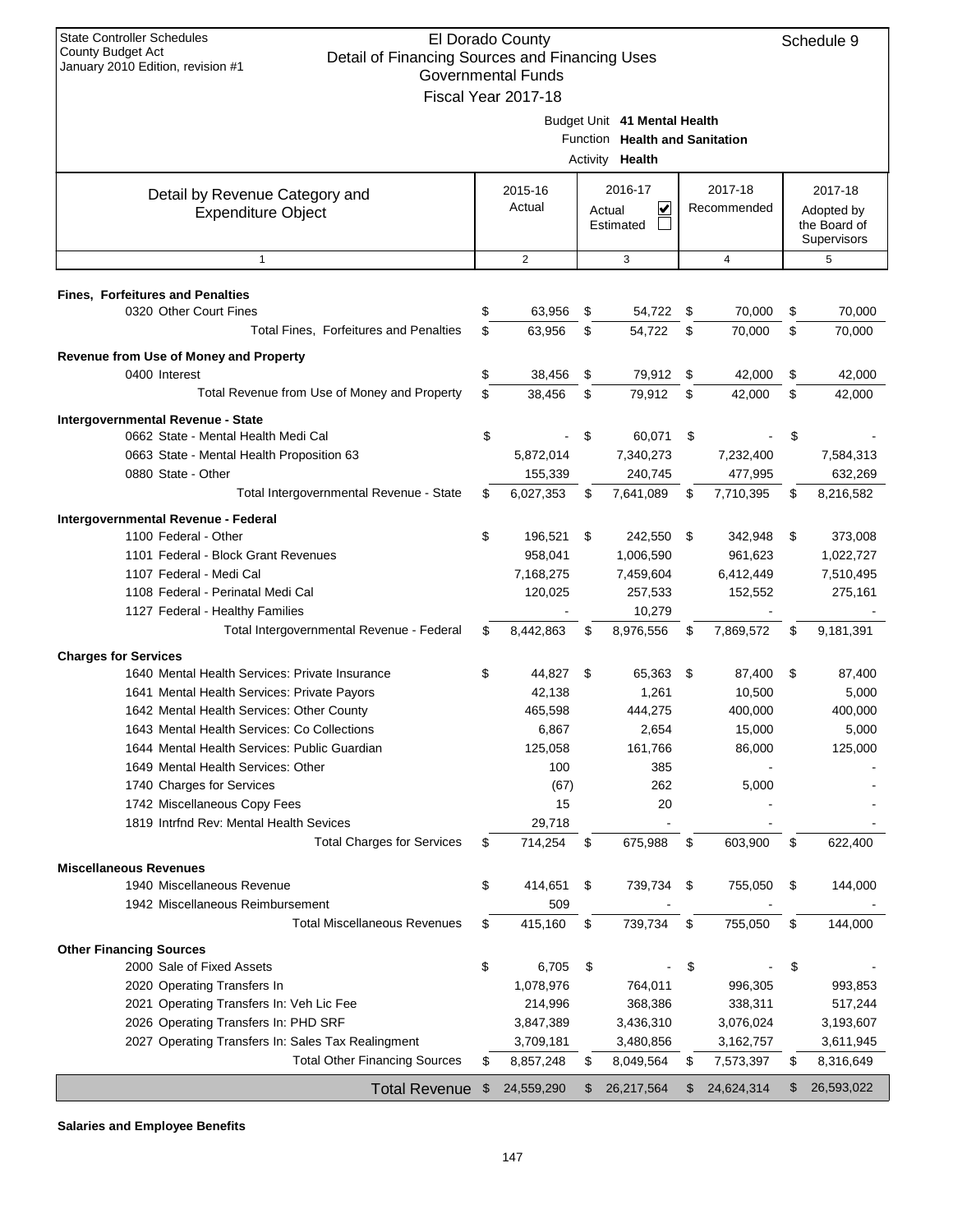| January 2010 Edition, revision $\#1$<br><b>Governmental Funds</b><br>Fiscal Year 2017-18 |    |                |    |                                |    |                         |    |              |  |  |
|------------------------------------------------------------------------------------------|----|----------------|----|--------------------------------|----|-------------------------|----|--------------|--|--|
|                                                                                          |    |                |    |                                |    |                         |    |              |  |  |
|                                                                                          |    |                |    | Budget Unit 41 Mental Health   |    |                         |    |              |  |  |
|                                                                                          |    |                |    | Function Health and Sanitation |    |                         |    |              |  |  |
|                                                                                          |    |                |    | Activity Health                |    |                         |    |              |  |  |
|                                                                                          |    | 2015-16        |    | 2016-17                        |    | 2017-18                 |    | 2017-18      |  |  |
| Detail by Revenue Category and                                                           |    | Actual         |    | V<br>Actual                    |    | Recommended             |    | Adopted by   |  |  |
| <b>Expenditure Object</b>                                                                |    |                |    | Estimated                      |    |                         |    | the Board of |  |  |
|                                                                                          |    |                |    |                                |    |                         |    | Supervisors  |  |  |
| $\mathbf{1}$                                                                             |    | $\overline{2}$ |    | 3                              |    | $\overline{\mathbf{4}}$ |    | 5            |  |  |
| 3000 Permanent Employees / Elected Officials                                             | \$ | 5,053,693      | \$ | 5,281,721                      | \$ | 6,231,200               | \$ | 6,337,202    |  |  |
| 3001 Temporary Employees                                                                 |    | 140,989        |    | 145,742                        |    | 294,707                 |    | 294,707      |  |  |
| 3002 Overtime                                                                            |    | 95,697         |    | 136,645                        |    | 68,575                  |    | 75,000       |  |  |
| 3003 Standby Pay                                                                         |    | 55,035         |    | 41,762                         |    | 69,100                  |    | 69,100       |  |  |
| 3004 Other Compensation                                                                  |    | 61,409         |    | 72,212                         |    | 75,050                  |    | 41,050       |  |  |
| 3005 Tahoe Differential                                                                  |    | 38,065         |    | 47,299                         |    | 54,000                  |    | 53,744       |  |  |
| 3006 Bilingual Pay                                                                       |    | 14,522         |    | 16,129                         |    | 16,640                  |    | 16,640       |  |  |
| 3020 Employer Share - Employee Retirement                                                |    | 1,030,428      |    | 1,060,345                      |    | 1,254,237               |    | 1,263,522    |  |  |
| 3022 Employer Share - Medi Care                                                          |    | 75,912         |    | 79,843                         |    | 95,634                  |    | 97,332       |  |  |
| 3040 Employer Share - Health Insurance                                                   |    | 983,740        |    | 992,275                        |    | 1,340,164               |    | 1,361,991    |  |  |
| 3042 Employer Share - Long Term Disab Insurance                                          |    | 7,987          |    | 8,636                          |    | 16,308                  |    | 16,602       |  |  |
| 3043 Employer Share - Deferred Compensation                                              |    | 13,711         |    | 13,374                         |    | 16,035                  |    | 16,035       |  |  |
| 3046 Retiree Health - Defined Contributions                                              |    | 68,454         |    | 91,435                         |    | 107,423                 |    | 107,423      |  |  |
| 3060 Employer Share - Workers' Compensation                                              |    | 75,359         |    | 67,976                         |    | 74,225                  |    | 74,225       |  |  |
| 3080 Flexible Benefits                                                                   |    | 4,038          |    | 7,717                          |    | 52,500                  |    | 54,000       |  |  |
| <b>Total Salaries and Employee Benefits</b>                                              | \$ | 7,719,039      | \$ | 8,063,112                      | \$ | 9,765,798               | \$ | 9,878,573    |  |  |
| <b>Services and Supplies</b>                                                             |    |                |    |                                |    |                         |    |              |  |  |
| 4020 Clothing and Personal Supplies                                                      | \$ | 55             | \$ | 203                            | \$ |                         | \$ |              |  |  |
| 4040 Telephone Company Vendor Payments                                                   |    | 14,723         |    | 14,850                         |    | 11,750                  |    | 11,750       |  |  |
| 4041 Cnty Pass thru Telephone Chrges to Depts                                            |    | 16,926         |    | 19,835                         |    | 12,900                  |    | 12,900       |  |  |
| 4060 Food and Food Products                                                              |    | 21,543         |    | 23,654                         |    | 2,000                   |    | 1,000        |  |  |
| 4080 Household Expense                                                                   |    | 8,250          |    | 7,495                          |    |                         |    | 46,525       |  |  |
| 4081 Household Expense - Paper Goods                                                     |    |                |    | 17                             |    |                         |    |              |  |  |
| 4082 Household Expense - Other                                                           |    | 2,722          |    |                                |    |                         |    |              |  |  |
| 4083 Household Expense - Laundry                                                         |    |                |    |                                |    | 3,000                   |    | 3,000        |  |  |
| 4084 Household Expense - Expendable Equipment                                            |    | 298            |    | 1,013                          |    |                         |    |              |  |  |
| 4085 Household Expense - Refuse Disposal                                                 |    | 5,787          |    | 5,812                          |    | 6,000                   |    | 6,000        |  |  |
| 4086 Household Expense - Janitorial/Custodial                                            |    | 32,700         |    | 35,511                         |    | 36,705                  |    | 36,705       |  |  |
| 4100 Insurance - Premium                                                                 |    | 59,811         |    | 62,761                         |    | 41,054                  |    | 41,054       |  |  |
| 4101 Insurance - Additional Liability                                                    |    | 32,157         |    | 40,893                         |    | 55,200                  |    | 45,200       |  |  |
| 4144 Maintenance - Computer System Supplies                                              |    | 4,800          |    | 4,800                          |    | 21,820                  |    | 11,820       |  |  |
| 4160 Maintenance Vehicles - Service Contract                                             |    | 25             |    |                                |    | 400                     |    | 400          |  |  |
| 4180 Maintenance - Building and Improvements                                             |    | 140            |    |                                |    | 5,100                   |    | 5,100        |  |  |
| 4192 Maintenance - Lighting                                                              |    |                |    |                                |    | 1,100                   |    | 1,100        |  |  |
| 4197 Maintenance - Building Supplies                                                     |    | 1,577          |    |                                |    |                         |    |              |  |  |
| 4200 Medical, Dental and Laboratory Supplies                                             |    | 14,961         |    | 247                            |    | 52,000                  |    | 4,000        |  |  |
| 4201 Medical Supplies - Field                                                            |    | 272            |    |                                |    |                         |    |              |  |  |
| 4220 Memberships                                                                         |    |                |    | 1,232                          |    | 4,977                   |    | 4,977        |  |  |
| 4221 Memberships - Legislative Advocacy                                                  |    | 12,861         |    | 10,861                         |    | 13,575                  |    | 13,575       |  |  |
| 4260 Office Expense                                                                      |    | 16,952         |    | 14,092                         |    | 7,050                   |    | 6,950        |  |  |
| 4261 Postage                                                                             |    | 1,610          |    | 1,044                          |    | 2,765                   |    | 2,715        |  |  |
| 4262 Software                                                                            |    | 441            |    | 602                            |    |                         |    |              |  |  |
| 4263 Subscription / Newspaper / Journals                                                 |    |                |    | 1,166                          |    |                         |    |              |  |  |
| 4264 Books / Manuals<br>4266 Printing / Duplicating                                      |    | 2,593<br>2,471 |    | 3,338<br>1,734                 |    | 12,250                  |    | 3,050        |  |  |
| 4267 On-Line Subscriptions                                                               |    | 966            |    | 243                            |    |                         |    |              |  |  |
|                                                                                          |    |                |    |                                |    |                         |    |              |  |  |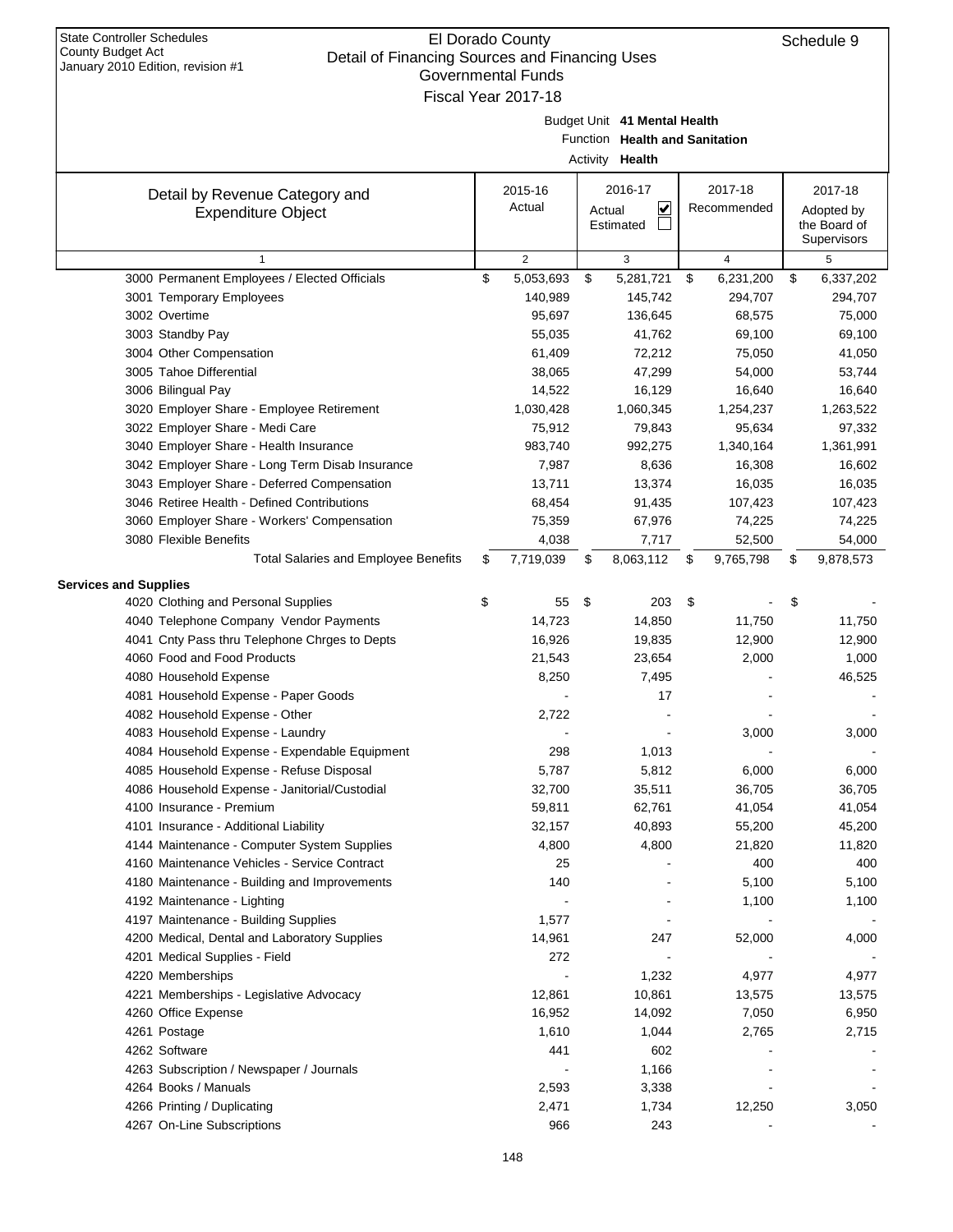| cial or mianong obdrocs and mianong oscs<br>January 2010 Edition, revision #1<br>Governmental Funds |    |                     |    |                                |    |             |    |                            |  |  |  |
|-----------------------------------------------------------------------------------------------------|----|---------------------|----|--------------------------------|----|-------------|----|----------------------------|--|--|--|
|                                                                                                     |    | Fiscal Year 2017-18 |    |                                |    |             |    |                            |  |  |  |
|                                                                                                     |    |                     |    | Budget Unit 41 Mental Health   |    |             |    |                            |  |  |  |
|                                                                                                     |    |                     |    | Function Health and Sanitation |    |             |    |                            |  |  |  |
|                                                                                                     |    |                     |    | Activity Health                |    |             |    |                            |  |  |  |
|                                                                                                     |    |                     |    |                                |    |             |    |                            |  |  |  |
| Detail by Revenue Category and                                                                      |    | 2015-16             |    | 2016-17                        |    | 2017-18     |    | 2017-18                    |  |  |  |
| <b>Expenditure Object</b>                                                                           |    | Actual              |    | V<br>Actual<br>Estimated       |    | Recommended |    | Adopted by<br>the Board of |  |  |  |
|                                                                                                     |    |                     |    |                                |    |             |    | Supervisors                |  |  |  |
| 1                                                                                                   |    | 2                   |    | 3                              |    | 4           |    | 5                          |  |  |  |
| 4300 Professional and Specialized Services                                                          |    | 65,992              |    | 84,465                         |    | 307,000     |    | 413,822                    |  |  |  |
| 4313 Legal Services                                                                                 |    |                     |    |                                |    | 2,500       |    | 2,500                      |  |  |  |
| 4318 Interpreter                                                                                    |    |                     |    | 89                             |    | 1,100       |    |                            |  |  |  |
| 4323 Psychiatric Medical Services                                                                   |    | 4,248,847           |    | 4,377,220                      |    | 4,249,728   |    | 4,508,536                  |  |  |  |
| 4324 Medical, Dental and Lab Services                                                               |    | 4,060               |    | 4,553                          |    | 3,000       |    | 3,000                      |  |  |  |
| 4334 Fire Prevention and Inspection                                                                 |    | 77                  |    |                                |    |             |    |                            |  |  |  |
| 4337 Other Governmental Agencies                                                                    |    | 32                  |    | 1,150                          |    | 1,900       |    | 900                        |  |  |  |
| 4341 Service Connect Expense                                                                        |    |                     |    |                                |    | 150         |    | 150                        |  |  |  |
| 4400 Publication and Legal Notices                                                                  |    |                     |    | 2,158                          |    |             |    |                            |  |  |  |
| 4420 Rents and Leases - Equipment                                                                   |    | 20,400              |    | 17,528                         |    | 12,650      |    | 12,650                     |  |  |  |
| 4421 Security System                                                                                |    | 10,041              |    | 10,044                         |    | 8,306       |    | 8,306                      |  |  |  |
| 4440 Rent & Lease - Building/Improvements                                                           |    | 349,964             |    | 351,327                        |    | 359,017     |    | 359,017                    |  |  |  |
| 4460 Small Tools and Instruments                                                                    |    |                     |    |                                |    | 50          |    | 50                         |  |  |  |
| 4461 Minor Equipment                                                                                |    | 12,074              |    | 4,086                          |    | 2,500       |    |                            |  |  |  |
| 4462 Minor Computer Equipment                                                                       |    | 21,374              |    | 7,460                          |    | 36,300      |    | 36,300                     |  |  |  |
| 4463 Minor Telephone and Radio Equipment                                                            |    | 80                  |    | 97                             |    | 1,832       |    | 1,337                      |  |  |  |
| 4500 Special Departmental Expense                                                                   |    | 17,560              |    | 16,532                         |    | 4,500       |    | 6,509                      |  |  |  |
| 4501 Special Projects                                                                               |    | 13,677              |    | 10,873                         |    | 1,148,753   |    | 766,609                    |  |  |  |
| 4502 Educational Materials                                                                          |    | 13,234              |    | 9,635                          |    | 3,969       |    | 3,050                      |  |  |  |
| 4503 Staff Development                                                                              |    | 25,263              |    | 33,771                         |    | 122,270     |    | 85,064                     |  |  |  |
| 4529 Software License                                                                               |    | 118,381             |    | 99,960                         |    | 105,326     |    | 270,547                    |  |  |  |
| 4532 Client Program Services                                                                        |    |                     |    | 2,960                          |    |             |    |                            |  |  |  |
| 4540 Staff Development                                                                              |    | 8,443               |    | 1,086                          |    | 800         |    | 800                        |  |  |  |
| 4600 Transportation and Travel                                                                      |    | 23,458              |    | 8,423                          |    | 43,948      |    | 55,515                     |  |  |  |
| 4602 Employee - Private Auto Mileage                                                                |    | 11,694              |    | 6,093                          |    | 26,631      |    | 33,054                     |  |  |  |
| 4605 Vehicle - Rent or Lease                                                                        |    | 78,628              |    | 89,165                         |    | 80,200      |    | 76,455                     |  |  |  |
| 4606 Fuel Purchases                                                                                 |    | 29,527              |    | 32,877                         |    | 41,950      |    | 41,950                     |  |  |  |
| 4608 Hotel Accommodations                                                                           |    | 13,676              |    | 12,277                         |    | 26,800      |    | 24,800                     |  |  |  |
| 4620 Utilities                                                                                      |    | 108,288             |    | 110,186                        |    | 137,000     |    | 137,000                    |  |  |  |
| <b>Total Services and Supplies</b>                                                                  | \$ | 5,449,409           | \$ | 5,545,418                      | \$ | 7,017,826   | \$ | 7,105,742                  |  |  |  |
| <b>Other Charges</b>                                                                                |    |                     |    |                                |    |             |    |                            |  |  |  |
| 5000 Support and Care of Persons                                                                    | \$ |                     | \$ |                                | \$ | 231,000     | \$ | 431,000                    |  |  |  |
| 5002 Institute For Mental Disease - MenHlth                                                         |    | 1,954,022           |    | 1,962,050                      |    | 2,421,070   |    | 2,421,070                  |  |  |  |
| 5009 Housing                                                                                        |    | 307,927             |    | 340,184                        |    | 437,726     |    | 494,437                    |  |  |  |
| 5010 Transportation Services                                                                        |    |                     |    |                                |    | 2,500       |    | 2,500                      |  |  |  |
| 5011 Transportation Expenses                                                                        |    | 19,550              |    | 9,733                          |    | 18,000      |    | 18,000                     |  |  |  |
| 5012 Ancilliary Services                                                                            |    | 9,560               |    |                                |    | 296,813     |    | 282,868                    |  |  |  |
| 5013 Ancilliary Expenses                                                                            |    | 5,774               |    | 6,183                          |    | 124,375     |    | 9,409                      |  |  |  |
| 5014 Health Services                                                                                |    | 5,146,538           |    | 4,833,106                      |    | 6,429,856   |    | 7,080,808                  |  |  |  |
| 5300 Interfund Expenditures                                                                         |    | 2,734,749           |    | 2,399,171                      |    | 2,526,549   |    | 2,735,181                  |  |  |  |
| 5304 Intrfnd Exp: Mail Service                                                                      |    | 4,234               |    | 4,060                          |    | 3,985       |    | 3,985                      |  |  |  |
| 5305 Intrfnd Exp: Stores Support                                                                    |    | 3,330               |    | 2,808                          |    | 1,885       |    | 1,885                      |  |  |  |
| 5316 Intrfnd Exp: IS Programming Support                                                            |    | 5,853               |    | 1,520                          |    | 20,000      |    | 20,000                     |  |  |  |
| 5318 Intrfnd Exp: Maint Buildg & Imprvmnts                                                          |    | 22,058              |    | 25,475                         |    | 27,658      |    | 27,658                     |  |  |  |
| 5321 Intrfnd Exp: Collections                                                                       |    | 647                 |    | 217                            |    |             |    |                            |  |  |  |
| <b>Total Other Charges</b>                                                                          | \$ | 10,214,242          | \$ | 9,584,507                      | \$ | 12,541,417  | \$ | 13,528,801                 |  |  |  |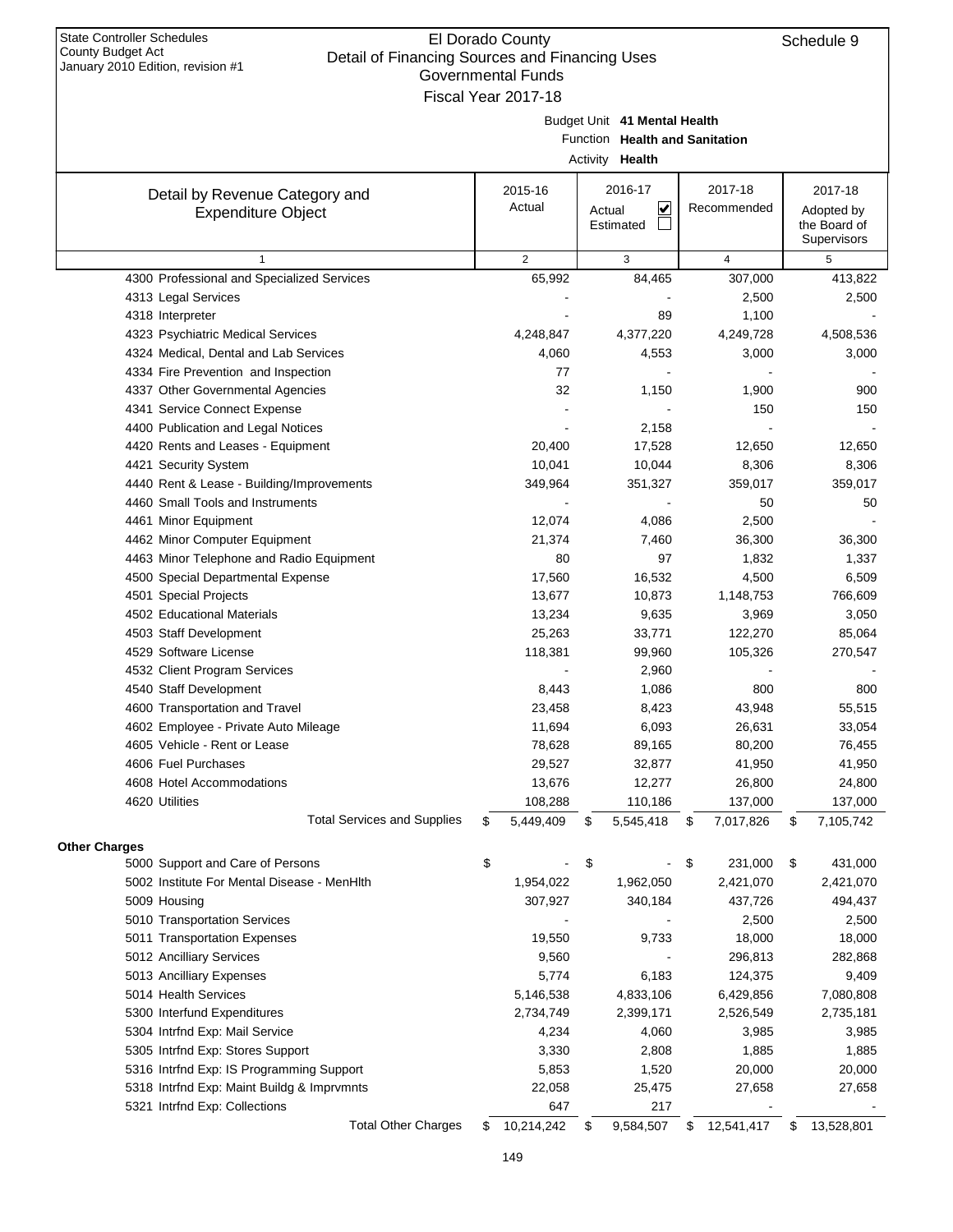| <b>State Controller Schedules</b>                                                                               |                                                            | El Dorado County          |      |                                |    |             |            | Schedule 9    |  |  |
|-----------------------------------------------------------------------------------------------------------------|------------------------------------------------------------|---------------------------|------|--------------------------------|----|-------------|------------|---------------|--|--|
| <b>County Budget Act</b><br>Detail of Financing Sources and Financing Uses<br>January 2010 Edition, revision #1 |                                                            |                           |      |                                |    |             |            |               |  |  |
|                                                                                                                 |                                                            | <b>Governmental Funds</b> |      |                                |    |             |            |               |  |  |
|                                                                                                                 |                                                            | Fiscal Year 2017-18       |      |                                |    |             |            |               |  |  |
|                                                                                                                 |                                                            |                           |      | Budget Unit 41 Mental Health   |    |             |            |               |  |  |
|                                                                                                                 |                                                            |                           |      | Function Health and Sanitation |    |             |            |               |  |  |
|                                                                                                                 |                                                            |                           |      | Activity Health                |    |             |            |               |  |  |
| Detail by Revenue Category and                                                                                  |                                                            | 2015-16                   |      | 2016-17                        |    | 2017-18     |            | 2017-18       |  |  |
| Actual<br>V<br>Recommended<br>Actual<br><b>Expenditure Object</b>                                               |                                                            |                           |      |                                |    |             | Adopted by |               |  |  |
|                                                                                                                 | Estimated<br>the Board of                                  |                           |      |                                |    |             |            |               |  |  |
|                                                                                                                 |                                                            |                           |      |                                |    |             |            | Supervisors   |  |  |
|                                                                                                                 | $\overline{2}$<br>3<br>$\overline{4}$<br>5<br>$\mathbf{1}$ |                           |      |                                |    |             |            |               |  |  |
| <b>Fixed Assets</b>                                                                                             |                                                            |                           |      |                                |    |             |            |               |  |  |
| 6040 Fixed Assets - Equipment                                                                                   | \$                                                         |                           | \$   |                                |    | 10,000      | \$         | 10,000        |  |  |
| <b>Total Fixed Assets</b>                                                                                       |                                                            |                           | \$   |                                | \$ | 10,000      | \$         | 10,000        |  |  |
| <b>Other Financing Uses</b>                                                                                     |                                                            |                           |      |                                |    |             |            |               |  |  |
| 7000 Operating Transfers Out                                                                                    | \$                                                         | 250                       | \$   | 131,907                        | \$ | 673,000     | \$         | 673,000       |  |  |
| <b>Total Other Financing Uses</b>                                                                               | \$                                                         | 250                       | \$   | 131,907                        | \$ | 673,000     | \$         | 673,000       |  |  |
| <b>Intrafund Transfers</b>                                                                                      |                                                            |                           |      |                                |    |             |            |               |  |  |
| 7210 Intrafnd: Collections                                                                                      | \$                                                         |                           | \$   | 14                             | \$ |             | \$         |               |  |  |
| 7250 Intrafnd Transfers: Non General Fund                                                                       |                                                            | 5,752,683                 |      | 5,178,370                      |    | 5,895,366   |            | 6,579,591     |  |  |
| 7258 Intrafnd: Realignment Funds                                                                                |                                                            |                           |      |                                |    | 466,731     |            |               |  |  |
| <b>Total Intrafund Transfers</b>                                                                                | \$                                                         | 5,752,683                 | \$   | 5,178,384                      | \$ | 6,362,097   | \$         | 6,579,591     |  |  |
| <b>Intrafund Abatement</b>                                                                                      |                                                            |                           |      |                                |    |             |            |               |  |  |
| 7380 Intrfnd Abatemnt: Not General Fund                                                                         | \$                                                         | (5,752,683)               | - \$ | $(5, 178, 370)$ \$             |    | (5,895,366) | - \$       | (6, 579, 591) |  |  |
| 7388 Intrfnd Abatemnt: Realignment Funds                                                                        |                                                            |                           |      |                                |    | (466, 731)  |            |               |  |  |
| <b>Total Intrafund Abatement</b>                                                                                | \$                                                         | (5,752,683)               | \$   | (5, 178, 370)                  | \$ | (6,362,097) | \$         | (6, 579, 591) |  |  |
| <b>Appropriations for Contingencies</b>                                                                         |                                                            |                           |      |                                |    |             |            |               |  |  |
| 7700 Contingency                                                                                                | \$                                                         |                           | \$   |                                |    | 8,280,580   | \$         | 11,468,074    |  |  |
| <b>Total Appropriations for Contingencies</b>                                                                   | \$                                                         |                           | \$   |                                | \$ | 8,280,580   | \$         | 11,468,074    |  |  |
| <b>Total Expenditures/Appropriations</b>                                                                        | \$                                                         | 23,382,941                | \$   | 23,324,959                     | \$ | 38,288,621  | \$         | 42,664,190    |  |  |
| Net Cost \$<br>1,176,349<br>2,892,606<br>(13,664,307)<br>(16,071,168)<br>\$<br>\$<br>\$                         |                                                            |                           |      |                                |    |             |            |               |  |  |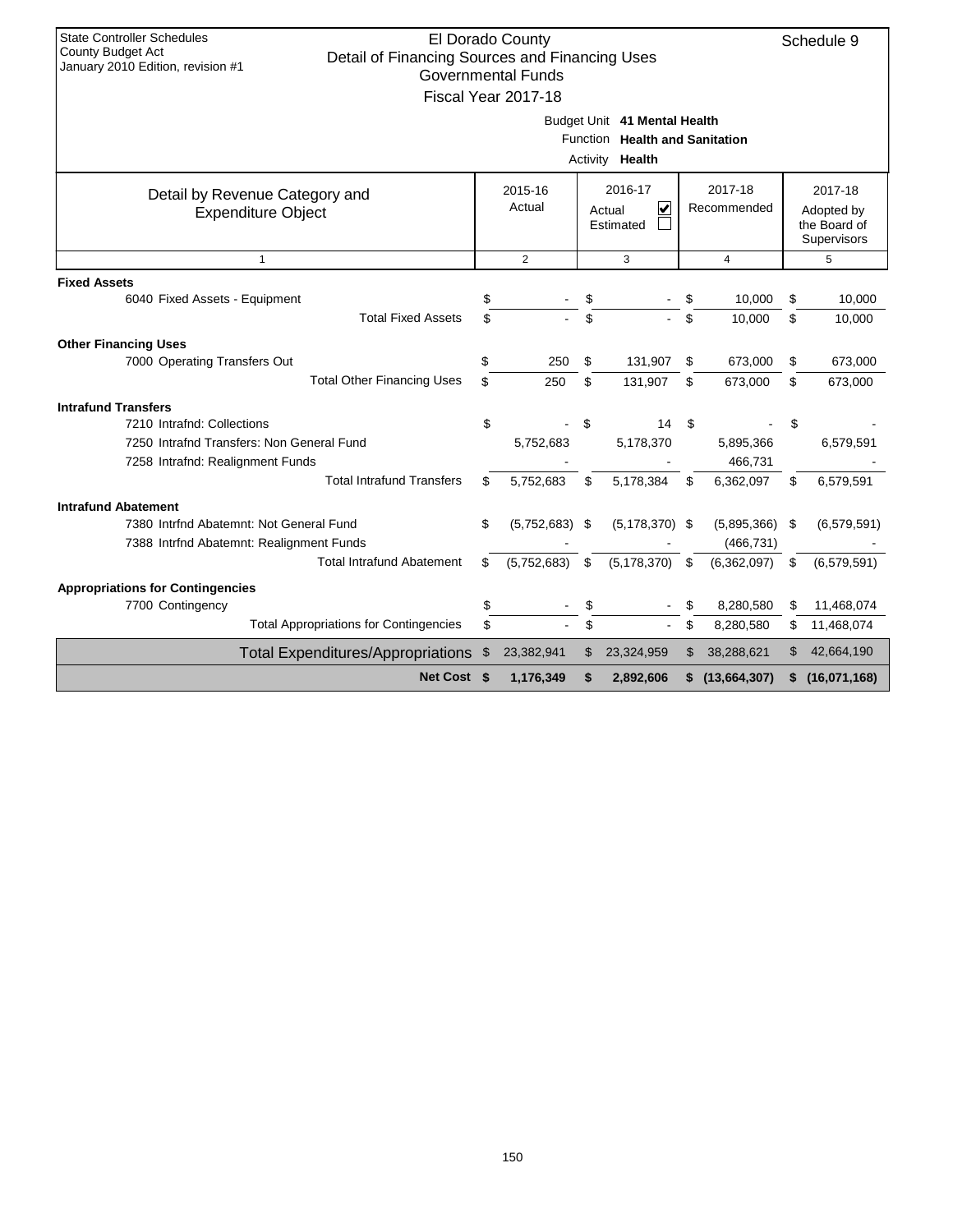| <b>State Controller Schedules</b><br>El Dorado County<br><b>County Budget Act</b><br>Detail of Financing Sources and Financing Uses<br>January 2010 Edition, revision #1<br><b>Governmental Funds</b><br>Fiscal Year 2017-18 |                                              |    |                   |    |                                                   |    |                                         | Schedule 9                                           |
|------------------------------------------------------------------------------------------------------------------------------------------------------------------------------------------------------------------------------|----------------------------------------------|----|-------------------|----|---------------------------------------------------|----|-----------------------------------------|------------------------------------------------------|
|                                                                                                                                                                                                                              |                                              |    |                   |    | Function Health and Sanitation<br>Activity Health |    | Budget Unit 42 Environmental Management |                                                      |
| Detail by Revenue Category and<br><b>Expenditure Object</b>                                                                                                                                                                  |                                              |    | 2015-16<br>Actual |    | 2016-17<br>⊻<br>Actual<br>Estimated               |    | 2017-18<br>Recommended                  | 2017-18<br>Adopted by<br>the Board of<br>Supervisors |
| $\mathbf{1}$                                                                                                                                                                                                                 |                                              |    | $\overline{2}$    |    | 3                                                 |    | $\overline{4}$                          | 5                                                    |
| <b>Licenses, Permits and Franchises</b><br>0220 Construction Permits                                                                                                                                                         |                                              | \$ | 180,337           | \$ | 213,385                                           | \$ | 200,472                                 | \$<br>200,472                                        |
| 0260 Other License and Permits                                                                                                                                                                                               |                                              |    | 10,859            |    | 37,839                                            |    | 16,464                                  | 16,464                                               |
| 0263 Under Ground Storage Tank Permit                                                                                                                                                                                        |                                              |    | 120,199           |    | 141,112                                           |    | 109,224                                 | 109,224                                              |
| 0265 Health Permit                                                                                                                                                                                                           |                                              |    | 19,954            |    | 14,846                                            |    | 24,600                                  | 24,600                                               |
| 0267 Food Facility Permit                                                                                                                                                                                                    |                                              |    | 514,099           |    | 543,877                                           |    | 449,108                                 | 449,108                                              |
| 0268 Pool and Spa Permit                                                                                                                                                                                                     |                                              |    | 109,578           |    | 114,197                                           |    | 114,964                                 | 114,964                                              |
| 0269 Water System Permit                                                                                                                                                                                                     |                                              |    | 77,564            |    | 81,960                                            |    | 71,340                                  | 71,340                                               |
| 0270 Well Permit                                                                                                                                                                                                             |                                              |    | 54,074            |    | 15,336                                            |    | 14,000                                  | 14,000                                               |
|                                                                                                                                                                                                                              | Total Licenses, Permits and Franchises       | \$ | 1,086,664         | \$ | 1,162,553                                         | \$ | 1,000,172                               | \$<br>1,000,172                                      |
| Revenue from Use of Money and Property                                                                                                                                                                                       |                                              |    |                   |    |                                                   |    |                                         |                                                      |
| 0400 Interest                                                                                                                                                                                                                |                                              | \$ | 1                 | \$ |                                                   | \$ |                                         |                                                      |
|                                                                                                                                                                                                                              | Total Revenue from Use of Money and Property | \$ |                   | \$ |                                                   | \$ |                                         | \$                                                   |
| Intergovernmental Revenue - State                                                                                                                                                                                            |                                              |    |                   |    |                                                   |    |                                         |                                                      |
| 0880 State - Other                                                                                                                                                                                                           |                                              | \$ |                   | \$ | 11,367                                            | \$ |                                         | \$                                                   |
|                                                                                                                                                                                                                              | Total Intergovernmental Revenue - State      | \$ |                   | \$ | 11,367                                            | \$ |                                         | \$                                                   |
| Intergovernmental Revenue - Federal                                                                                                                                                                                          |                                              |    |                   |    |                                                   |    |                                         |                                                      |
| 1060 Federal - Emerg Mngt Agency (FEMA)                                                                                                                                                                                      |                                              | \$ | 6,281             | \$ | 682                                               | \$ |                                         | \$                                                   |
| 1100 Federal - Other                                                                                                                                                                                                         |                                              |    |                   |    |                                                   |    | 10,000                                  | 10,000                                               |
|                                                                                                                                                                                                                              | Total Intergovernmental Revenue - Federal    | \$ | 6,281             | \$ | 682                                               | \$ | 10,000                                  | \$<br>10,000                                         |
| <b>Charges for Services</b>                                                                                                                                                                                                  |                                              |    |                   |    |                                                   |    |                                         |                                                      |
| 1310 Special Assessments                                                                                                                                                                                                     |                                              | \$ | 89,764            | \$ | 88,266                                            | \$ | 94,760                                  | \$<br>94,760                                         |
| 1401 Planning and Engineering Fees                                                                                                                                                                                           |                                              |    | 24,686            |    | 22,489                                            |    | 20,000                                  | 20,000                                               |
| 1409 Subdiv Tentative / Final Map Plan Check                                                                                                                                                                                 |                                              |    |                   |    | 164                                               |    |                                         |                                                      |
| 1661 Water Sampling                                                                                                                                                                                                          |                                              |    | 57                |    | 19                                                |    | 100                                     | 100                                                  |
| 1662 Loan Certification                                                                                                                                                                                                      |                                              |    | 3,433             |    | 2,287                                             |    | 3,000                                   | 3,000                                                |
| 1663 Business Plans                                                                                                                                                                                                          |                                              |    | 202,953           |    | 197,056                                           |    | 206,640                                 | 206,640                                              |
| 1740 Charges for Services                                                                                                                                                                                                    |                                              |    | 12,878            |    | 14,022                                            |    | 9,000                                   | 9,000                                                |
| 1753 Emergency Response Recovery (ERR)                                                                                                                                                                                       |                                              |    | 2,893             |    |                                                   |    |                                         |                                                      |
| 1765 El Dorado Irrigation District (EID)                                                                                                                                                                                     |                                              |    | 260               |    | 320                                               |    | 480                                     | 480                                                  |
| 1800 Interfund Revenue                                                                                                                                                                                                       |                                              |    |                   |    | 205,011                                           |    | 325,534                                 | 325,534                                              |
| 1830 Intrind Rev: Allocated Salaries & Benefits                                                                                                                                                                              |                                              |    | 66,845            |    |                                                   |    |                                         |                                                      |
|                                                                                                                                                                                                                              | <b>Total Charges for Services</b>            | \$ | 403,769           | \$ | 529,635                                           | \$ | 659,514                                 | \$<br>659,514                                        |
| <b>Miscellaneous Revenues</b>                                                                                                                                                                                                |                                              |    |                   |    |                                                   |    |                                         |                                                      |
| 1940 Miscellaneous Revenue                                                                                                                                                                                                   |                                              | \$ | 955               | \$ | 709                                               | \$ |                                         | \$                                                   |
|                                                                                                                                                                                                                              | <b>Total Miscellaneous Revenues</b>          | \$ | 955               | \$ | 709                                               | \$ |                                         | \$                                                   |
| <b>Other Financing Sources</b>                                                                                                                                                                                               |                                              |    |                   |    |                                                   |    |                                         |                                                      |
| 2020 Operating Transfers In                                                                                                                                                                                                  |                                              | \$ | 179,588           | \$ | 407,641                                           | \$ | 777,770                                 | \$<br>758,249                                        |
| 2021 Operating Transfers In: Veh Lic Fee                                                                                                                                                                                     |                                              |    | 227,286           |    | 185,931                                           |    |                                         | 161,633                                              |
| 2027 Operating Transfers In: Sales Tax Realingment                                                                                                                                                                           |                                              |    | 41,117            |    | 12,269                                            |    | 201,799                                 | 59,687                                               |
|                                                                                                                                                                                                                              | <b>Total Other Financing Sources</b>         | \$ | 447,991           | \$ | 605,841                                           | \$ | 979,569                                 | \$<br>979,569                                        |
|                                                                                                                                                                                                                              | <b>Total Revenue</b>                         | \$ | 1,945,660         | \$ | 2,310,787                                         | \$ | 2,649,255                               | \$<br>2,649,255                                      |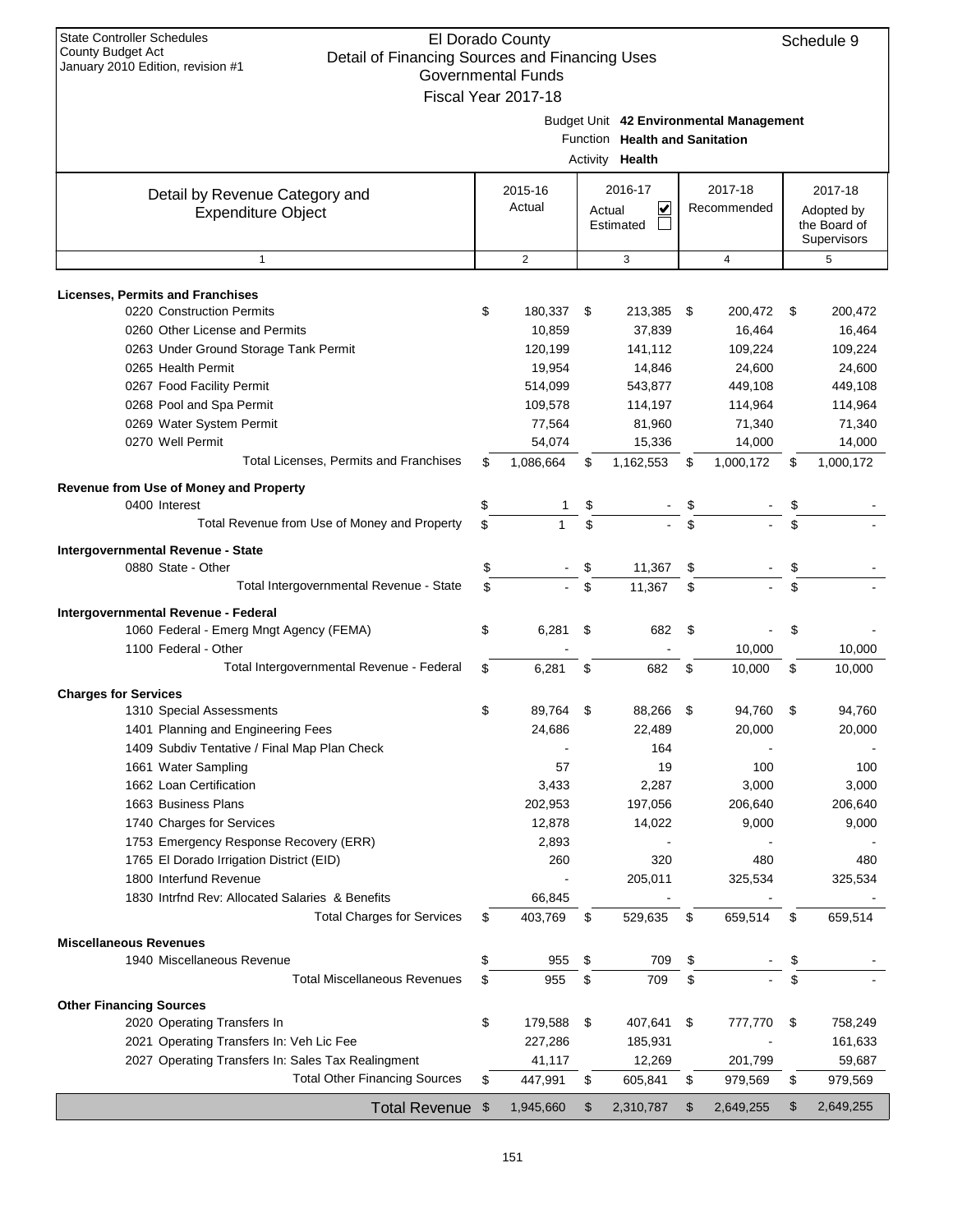| <b>State Controller Schedules</b><br>El Dorado County<br>Schedule 9<br><b>County Budget Act</b><br>Detail of Financing Sources and Financing Uses<br>January 2010 Edition, revision #1<br><b>Governmental Funds</b><br>Fiscal Year 2017-18 |    |                   |    |                                                   |    |                                         |    |                                                      |  |  |  |
|--------------------------------------------------------------------------------------------------------------------------------------------------------------------------------------------------------------------------------------------|----|-------------------|----|---------------------------------------------------|----|-----------------------------------------|----|------------------------------------------------------|--|--|--|
|                                                                                                                                                                                                                                            |    |                   |    | Function Health and Sanitation<br>Activity Health |    | Budget Unit 42 Environmental Management |    |                                                      |  |  |  |
| Detail by Revenue Category and<br><b>Expenditure Object</b>                                                                                                                                                                                |    | 2015-16<br>Actual |    | 2016-17<br>⊻<br>Actual<br>Estimated               |    | 2017-18<br>Recommended                  |    | 2017-18<br>Adopted by<br>the Board of<br>Supervisors |  |  |  |
| $\mathbf{1}$                                                                                                                                                                                                                               |    | $\overline{2}$    |    | 3                                                 |    | $\overline{4}$                          |    | 5                                                    |  |  |  |
| <b>Salaries and Employee Benefits</b>                                                                                                                                                                                                      |    |                   |    |                                                   |    |                                         |    |                                                      |  |  |  |
| 3000 Permanent Employees / Elected Officials                                                                                                                                                                                               | \$ | 774,047           | \$ | 1,116,326                                         | \$ | 1,206,058                               | \$ | 1,206,058                                            |  |  |  |
| 3001 Temporary Employees                                                                                                                                                                                                                   |    | 17,347            |    | 21,290                                            |    | 51,000                                  |    | 51,000                                               |  |  |  |
| 3002 Overtime                                                                                                                                                                                                                              |    | 12,912            |    | 13,176                                            |    | 16,000                                  |    | 16,000                                               |  |  |  |
| 3003 Standby Pay                                                                                                                                                                                                                           |    | 6,056             |    | 7,698                                             |    | 7,500                                   |    | 7,500                                                |  |  |  |
| 3004 Other Compensation                                                                                                                                                                                                                    |    | 4,346             |    | 16,583                                            |    | 3,720                                   |    | 3,720                                                |  |  |  |
| 3005 Tahoe Differential                                                                                                                                                                                                                    |    | 7,255             |    | 7,227                                             |    | 6,642                                   |    | 6,642                                                |  |  |  |
| 3007 Hazard Pay                                                                                                                                                                                                                            |    | 7,346             |    | 4,092                                             |    |                                         |    |                                                      |  |  |  |
| 3020 Employer Share - Employee Retirement                                                                                                                                                                                                  |    | 170,122           |    | 244,810                                           |    | 262,824                                 |    | 262,824                                              |  |  |  |
| 3022 Employer Share - Medi Care                                                                                                                                                                                                            |    | 11,568            |    | 16,578                                            |    | 17,488                                  |    | 17,488                                               |  |  |  |
| 3040 Employer Share - Health Insurance                                                                                                                                                                                                     |    | 145,938           |    | 208,703                                           |    | 255,235                                 |    | 255,235                                              |  |  |  |
| 3042 Employer Share - Long Term Disab Insurance                                                                                                                                                                                            |    | 1,233             |    | 1,814                                             |    | 2,999                                   |    | 2,999                                                |  |  |  |
| 3043 Employer Share - Deferred Compensation                                                                                                                                                                                                |    | 400               |    | 2,249                                             |    | 4,632                                   |    | 4,632                                                |  |  |  |
| 3046 Retiree Health - Defined Contributions                                                                                                                                                                                                |    | 12,246            |    | 17,018                                            |    | 19,081                                  |    | 19,081                                               |  |  |  |
| 3060 Employer Share - Workers' Compensation                                                                                                                                                                                                |    | 56,194            |    | 121,401                                           |    | 118,153                                 |    | 118,153                                              |  |  |  |
| 3080 Flexible Benefits                                                                                                                                                                                                                     |    | 3,989             |    | 6,000                                             |    | 6,000                                   |    | 6,000                                                |  |  |  |
| <b>Total Salaries and Employee Benefits</b>                                                                                                                                                                                                | \$ | 1,230,999         | \$ | 1,804,965                                         | \$ | 1,977,332                               | \$ | 1,977,332                                            |  |  |  |
| <b>Services and Supplies</b>                                                                                                                                                                                                               |    |                   |    |                                                   |    |                                         |    |                                                      |  |  |  |
| 4000 Agriculture                                                                                                                                                                                                                           | \$ | 1,209             | \$ | 1,866                                             | \$ | 2,500                                   | \$ | 2,500                                                |  |  |  |
| 4020 Clothing and Personal Supplies                                                                                                                                                                                                        |    |                   |    | 150                                               |    | 100                                     |    | 100                                                  |  |  |  |
| 4040 Telephone Company Vendor Payments                                                                                                                                                                                                     |    | 1,845             |    | 1,962                                             |    | 1,131                                   |    | 1,131                                                |  |  |  |
| 4041 Cnty Pass thru Telephone Chrges to Depts                                                                                                                                                                                              |    | 2,674             |    | 2,167                                             |    | 860                                     |    | 860                                                  |  |  |  |
| 4080 Household Expense                                                                                                                                                                                                                     |    | 157               |    | 242                                               |    | 1,450                                   |    | 1,450                                                |  |  |  |
| 4082 Household Expense - Other                                                                                                                                                                                                             |    |                   |    | 23                                                |    | 125                                     |    | 125                                                  |  |  |  |
| 4083 Household Expense - Laundry                                                                                                                                                                                                           |    |                   |    | 73                                                |    |                                         |    |                                                      |  |  |  |
| 4086 Household Expense - Janitorial/Custodial                                                                                                                                                                                              |    | 172               |    | 1,013                                             |    |                                         |    |                                                      |  |  |  |
| 4100 Insurance - Premium                                                                                                                                                                                                                   |    | 7,593             |    | 8,914                                             |    | 7,053                                   |    | 7,053                                                |  |  |  |
| 4140 Maintenance - Equipment                                                                                                                                                                                                               |    |                   |    |                                                   |    | 300                                     |    | 300                                                  |  |  |  |
| 4144 Maintenance - Computer System Supplies                                                                                                                                                                                                |    | 40,331            |    | 43,970                                            |    | 43,670                                  |    | 43,670                                               |  |  |  |
| 4145 Maintenance - Equipment Parts                                                                                                                                                                                                         |    | 760               |    | 381                                               |    |                                         |    |                                                      |  |  |  |
| 4160 Maintenance Vehicles - Service Contract                                                                                                                                                                                               |    |                   |    | 531                                               |    |                                         |    |                                                      |  |  |  |
| 4200 Medical, Dental and Laboratory Supplies                                                                                                                                                                                               |    | 415               |    | 436                                               |    | 997                                     |    | 997                                                  |  |  |  |
| 4220 Memberships                                                                                                                                                                                                                           |    | 1,688             |    | 1,699                                             |    | 2,339                                   |    | 2,339                                                |  |  |  |
| 4221 Memberships - Legislative Advocacy                                                                                                                                                                                                    |    | 1,528             |    | 1,927                                             |    | 2,526                                   |    | 2,526                                                |  |  |  |
| 4260 Office Expense                                                                                                                                                                                                                        |    | 42                |    | 21                                                |    |                                         |    |                                                      |  |  |  |
| 4261 Postage                                                                                                                                                                                                                               |    | 4                 |    |                                                   |    |                                         |    |                                                      |  |  |  |
| 4263 Subscription / Newspaper / Journals                                                                                                                                                                                                   |    | 112               |    | 184                                               |    | 238                                     |    | 238                                                  |  |  |  |
| 4264 Books / Manuals                                                                                                                                                                                                                       |    | 417               |    | 51                                                |    | 500                                     |    | 500                                                  |  |  |  |
| 4266 Printing / Duplicating                                                                                                                                                                                                                |    | 561               |    | 384                                               |    | 600                                     |    | 600                                                  |  |  |  |
| 4300 Professional and Specialized Services                                                                                                                                                                                                 |    | 3,392             |    | 3,124                                             |    | 4,502                                   |    | 4,502                                                |  |  |  |
| 4324 Medical, Dental and Lab Services                                                                                                                                                                                                      |    | 1,093             |    | 1,673                                             |    | 1,002                                   |    | 1,002                                                |  |  |  |
| 4400 Publication and Legal Notices                                                                                                                                                                                                         |    | 916               |    | 447                                               |    | 75                                      |    | 75                                                   |  |  |  |
|                                                                                                                                                                                                                                            |    |                   |    |                                                   |    |                                         |    |                                                      |  |  |  |
| 4440 Rent & Lease - Building/Improvements                                                                                                                                                                                                  |    | 3,139             |    | 18,926                                            |    | 18,833                                  |    | 18,833                                               |  |  |  |
| 4460 Small Tools and Instruments                                                                                                                                                                                                           |    | (171)             |    | 429                                               |    | 725                                     |    | 725                                                  |  |  |  |
| 4461 Minor Equipment                                                                                                                                                                                                                       |    | 1,041             |    |                                                   |    | 2,100                                   |    | 2,100                                                |  |  |  |
| 4463 Minor Telephone and Radio Equipment                                                                                                                                                                                                   |    |                   |    | 173                                               |    | 450                                     |    | 450                                                  |  |  |  |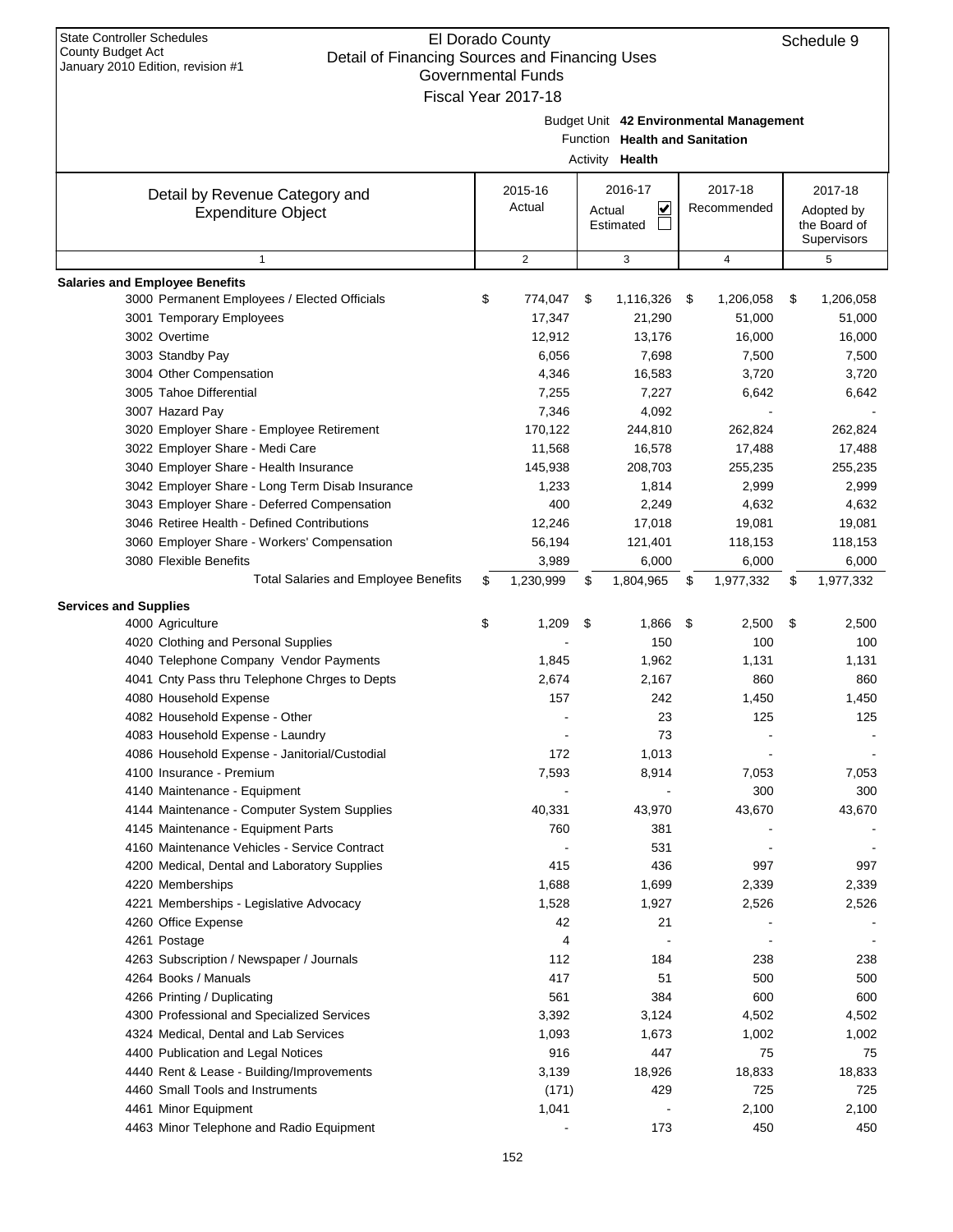| <b>State Controller Schedules</b><br>County Budget Act<br>Detail of Financing Sources and Financing Uses<br>January 2010 Edition, revision #1 | El Dorado County<br><b>Governmental Funds</b> |                                                   |     |                                         |     | Schedule 9                                           |
|-----------------------------------------------------------------------------------------------------------------------------------------------|-----------------------------------------------|---------------------------------------------------|-----|-----------------------------------------|-----|------------------------------------------------------|
|                                                                                                                                               | Fiscal Year 2017-18                           | Function Health and Sanitation<br>Activity Health |     | Budget Unit 42 Environmental Management |     |                                                      |
| Detail by Revenue Category and<br><b>Expenditure Object</b>                                                                                   | 2015-16<br>Actual                             | 2016-17<br>V<br>Actual<br>Estimated               |     | 2017-18<br>Recommended                  |     | 2017-18<br>Adopted by<br>the Board of<br>Supervisors |
| $\mathbf{1}$                                                                                                                                  | $\overline{2}$                                | 3                                                 |     | $\overline{4}$                          |     | 5                                                    |
| 4500 Special Departmental Expense                                                                                                             | 78                                            | 372                                               |     | 750                                     |     | 750                                                  |
| 4502 Educational Materials                                                                                                                    | 1,695                                         | 1,901                                             |     | 3,250                                   |     | 3,250                                                |
| 4503 Staff Development                                                                                                                        | 6,769                                         | 2,556                                             |     | 10,900                                  |     | 10,900                                               |
| 4507 Fire and Safety Supplies                                                                                                                 |                                               | 122                                               |     | 622                                     |     | 622                                                  |
| 4529 Software License                                                                                                                         |                                               |                                                   |     | 945                                     |     | 945                                                  |
| 4530 Water Treatment Chemicals                                                                                                                |                                               | 24                                                |     |                                         |     |                                                      |
| 4600 Transportation and Travel                                                                                                                | 1,054                                         | 412                                               |     | 10,500                                  |     | 10,500                                               |
| 4602 Employee - Private Auto Mileage                                                                                                          | 434                                           | L.                                                |     | 300                                     |     | 300                                                  |
| 4605 Vehicle - Rent or Lease                                                                                                                  | 36.090                                        | 37,857                                            |     | 38,536                                  |     | 38,536                                               |
| 4606 Fuel Purchases                                                                                                                           | 10,495                                        | 11,942                                            |     | 17,250                                  |     | 17,250                                               |
| 4608 Hotel Accommodations                                                                                                                     | 3,577                                         | 535                                               |     | 3,250                                   |     | 3,250                                                |
| 4620 Utilities                                                                                                                                | 192                                           | 875                                               |     | 1,000                                   |     | 1,000                                                |
| <b>Total Services and Supplies</b>                                                                                                            | \$<br>129.300                                 | \$<br>147,361                                     | \$  | 179,379                                 | \$  | 179,379                                              |
| <b>Other Charges</b>                                                                                                                          |                                               |                                                   |     |                                         |     |                                                      |
| 5300 Interfund Expenditures                                                                                                                   | \$<br>2.926                                   | \$<br>69,550                                      | \$  | 225,668                                 | \$  | 225,668                                              |
| 5321 Intrfnd Exp: Collections                                                                                                                 |                                               | 6                                                 |     |                                         |     |                                                      |
| 5330 Intrfnd Exp: Allocated Salaries & Benefits                                                                                               | 265,590                                       |                                                   |     |                                         |     |                                                      |
| <b>Total Other Charges</b>                                                                                                                    | \$<br>268,516                                 | \$<br>69,556                                      | \$  | 225,668                                 | \$  | 225,668                                              |
| <b>Intrafund Transfers</b>                                                                                                                    |                                               |                                                   |     |                                         |     |                                                      |
| 7200 Intrafund Transfers                                                                                                                      | \$<br>225,964                                 | \$<br>289,570                                     | \$  | 306,048                                 | \$  | 306,048                                              |
| 7210 Intrafnd: Collections                                                                                                                    | 462                                           | 249                                               |     |                                         |     |                                                      |
| 7232 Intrafnd: Maint Bldg & Improvmnts                                                                                                        | 2,796                                         | 1,011                                             |     |                                         |     |                                                      |
| <b>Total Intrafund Transfers</b>                                                                                                              | \$<br>229,222                                 | \$<br>290,830                                     | \$  | 306,048                                 | \$  | 306,048                                              |
| <b>Intrafund Abatement</b>                                                                                                                    |                                               |                                                   |     |                                         |     |                                                      |
| 7350 Intrfnd Abatemnt: Only General Fund                                                                                                      | \$<br>(1, 167)                                | \$<br>(1, 167)                                    | -\$ | (39, 172)                               | -\$ | (39, 172)                                            |
| <b>Total Intrafund Abatement</b>                                                                                                              | \$<br>(1, 167)                                | \$<br>(1, 167)                                    | \$  | (39, 172)                               | \$  | (39, 172)                                            |
| <b>Total Expenditures/Appropriations</b>                                                                                                      | \$<br>1,856,870                               | \$<br>2,311,545                                   | \$  | 2,649,255                               | \$  | 2,649,255                                            |
| <b>Net Cost \$</b>                                                                                                                            | 88,789                                        | \$<br>(758)                                       | \$  |                                         | \$  |                                                      |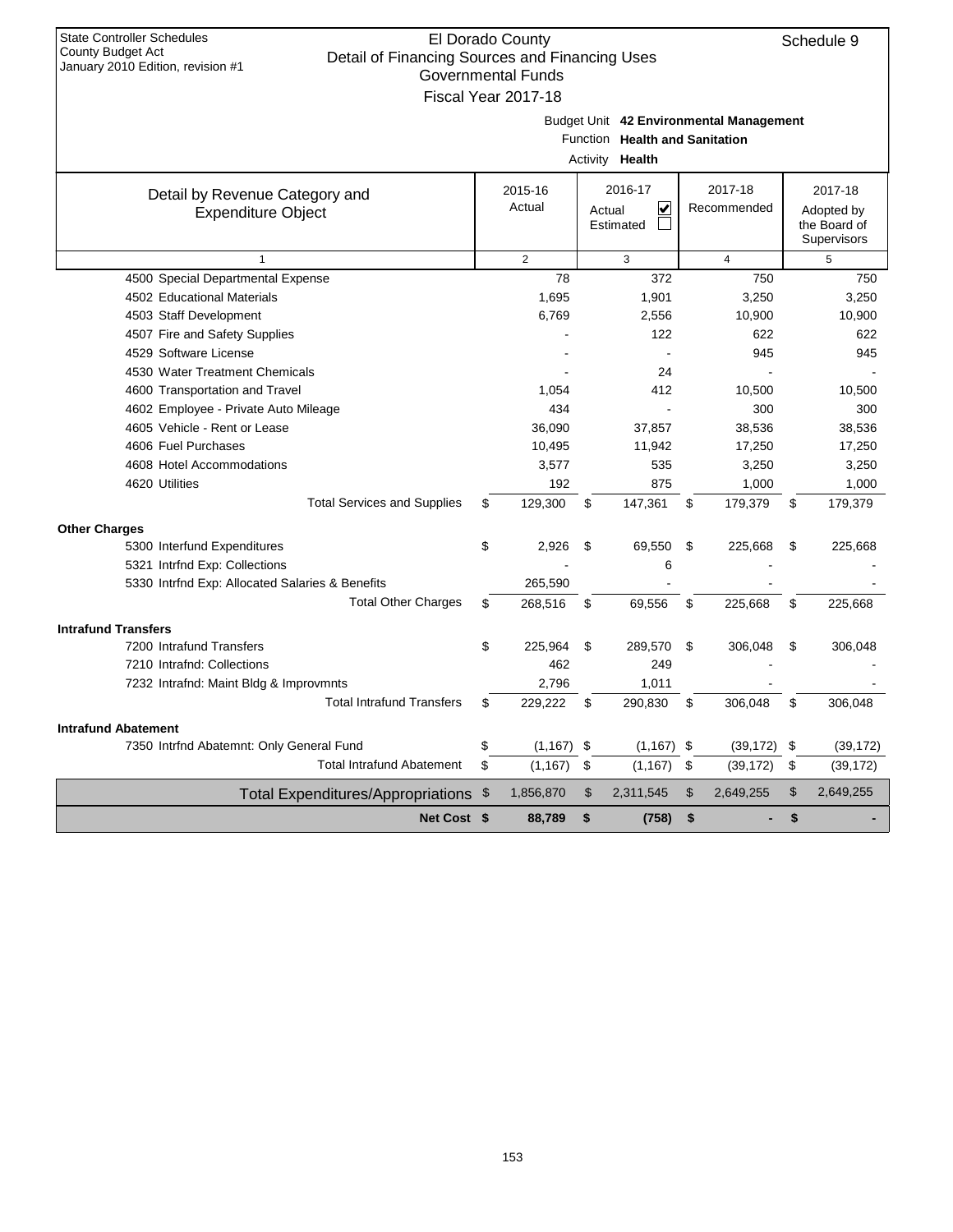| <b>State Controller Schedules</b><br>El Dorado County<br>Schedule 9<br><b>County Budget Act</b><br>Detail of Financing Sources and Financing Uses<br>January 2010 Edition, revision #1<br><b>Governmental Funds</b><br>Fiscal Year 2017-18 |          |                        |          |                                                              |          |                                               |          |                                                      |
|--------------------------------------------------------------------------------------------------------------------------------------------------------------------------------------------------------------------------------------------|----------|------------------------|----------|--------------------------------------------------------------|----------|-----------------------------------------------|----------|------------------------------------------------------|
|                                                                                                                                                                                                                                            |          |                        |          | Function General Government<br><b>Activity Other General</b> |          | Budget Unit 45 Health & Human Services Agency |          |                                                      |
| Detail by Revenue Category and<br><b>Expenditure Object</b>                                                                                                                                                                                |          | 2015-16<br>Actual      | Actual   | 2016-17<br>V<br>Estimated                                    |          | 2017-18<br>Recommended                        |          | 2017-18<br>Adopted by<br>the Board of<br>Supervisors |
| $\mathbf{1}$                                                                                                                                                                                                                               |          | $\overline{2}$         |          | 3                                                            |          | $\overline{4}$                                |          | 5                                                    |
|                                                                                                                                                                                                                                            |          |                        |          |                                                              |          |                                               |          |                                                      |
| <b>Charges for Services</b><br>1800 Interfund Revenue<br><b>Total Charges for Services</b>                                                                                                                                                 | \$<br>\$ | 4,294,552<br>4,294,552 | \$<br>\$ | 3,773,569<br>3,773,569                                       | \$<br>\$ | 3,949,550<br>3,949,550                        | \$<br>\$ | 3,976,788<br>3,976,788                               |
| <b>Miscellaneous Revenues</b>                                                                                                                                                                                                              |          |                        |          |                                                              |          |                                               |          |                                                      |
| 1940 Miscellaneous Revenue                                                                                                                                                                                                                 | \$       | 20                     | \$       |                                                              | \$       |                                               | \$       |                                                      |
| 1942 Miscellaneous Reimbursement                                                                                                                                                                                                           |          | 275                    |          |                                                              |          |                                               |          |                                                      |
| <b>Total Miscellaneous Revenues</b>                                                                                                                                                                                                        | \$       | 295                    | \$       |                                                              | \$       |                                               | \$       |                                                      |
| <b>Other Financing Sources</b>                                                                                                                                                                                                             |          |                        |          |                                                              |          |                                               |          |                                                      |
| 2020 Operating Transfers In<br><b>Total Other Financing Sources</b>                                                                                                                                                                        | \$<br>\$ |                        | \$<br>\$ | 56,922<br>56,922                                             | \$<br>\$ |                                               | \$<br>\$ |                                                      |
| <b>Total Revenue</b>                                                                                                                                                                                                                       | \$       | 4,294,847              | \$       | 3,830,491                                                    | \$       | 3,949,550                                     | \$       | 3,976,788                                            |
|                                                                                                                                                                                                                                            |          |                        |          |                                                              |          |                                               |          |                                                      |
| <b>Salaries and Employee Benefits</b>                                                                                                                                                                                                      |          |                        |          |                                                              |          |                                               |          |                                                      |
| 3000 Permanent Employees / Elected Officials                                                                                                                                                                                               | \$       | 4,228,599              | \$       | 4,348,295                                                    | \$       | 4,860,210                                     | \$       | 4,860,210                                            |
| 3002 Overtime                                                                                                                                                                                                                              |          | 48,931                 |          | 42,536                                                       |          | 20,000                                        |          | 20,000                                               |
| 3004 Other Compensation                                                                                                                                                                                                                    |          | 128,539                |          | 84,896                                                       |          | 4,200                                         |          | 3,240                                                |
| 3005 Tahoe Differential<br>3006 Bilingual Pay                                                                                                                                                                                              |          | 2,445<br>23            |          | 2,409                                                        |          | 2,400                                         |          | 2,400                                                |
| 3020 Employer Share - Employee Retirement                                                                                                                                                                                                  |          | 859,493                |          | 891,625                                                      |          | 1,052,894                                     |          | 1,052,894                                            |
| 3022 Employer Share - Medi Care                                                                                                                                                                                                            |          | 60,622                 |          | 61,839                                                       |          | 70,507                                        |          | 70,507                                               |
| 3040 Employer Share - Health Insurance                                                                                                                                                                                                     |          | 954,497                |          | 913,156                                                      |          | 1,058,448                                     |          | 1,058,447                                            |
| 3042 Employer Share - Long Term Disab Insurance                                                                                                                                                                                            |          | 6,703                  |          | 7,054                                                        |          | 12,147                                        |          | 12,147                                               |
| 3043 Employer Share - Deferred Compensation                                                                                                                                                                                                |          | 6,879                  |          | 10,966                                                       |          | 7,560                                         |          | 7,560                                                |
| 3046 Retiree Health - Defined Contributions                                                                                                                                                                                                |          | 48,279                 |          | 68,497                                                       |          | 75,700                                        |          | 75,700                                               |
| 3060 Employer Share - Workers' Compensation                                                                                                                                                                                                |          | 43,279                 |          | 52,982                                                       |          | 54,465                                        |          | 54,465                                               |
| 3080 Flexible Benefits                                                                                                                                                                                                                     |          | 7,217                  |          | 6,259                                                        |          | 72,000                                        |          | 72,000                                               |
| <b>Total Salaries and Employee Benefits</b>                                                                                                                                                                                                | \$       | 6,395,506              | \$       | 6,490,515                                                    | \$       | 7,290,531                                     | \$       | 7,289,570                                            |
| <b>Services and Supplies</b>                                                                                                                                                                                                               |          |                        |          |                                                              |          |                                               |          |                                                      |
| 4040 Telephone Company Vendor Payments                                                                                                                                                                                                     | \$       | 1,261                  | \$       | $1,507$ \$                                                   |          | 1,400                                         | \$       | 1,400                                                |
| 4041 Cnty Pass thru Telephone Chrges to Depts                                                                                                                                                                                              |          | 10,178                 |          | 10,952                                                       |          | 15,000                                        |          | 15,000                                               |
| 4080 Household Expense                                                                                                                                                                                                                     |          | 8,705                  |          | 10,022                                                       |          | 8,000                                         |          | 8,000                                                |
| 4082 Household Expense - Other                                                                                                                                                                                                             |          | 811                    |          |                                                              |          | 3,000                                         |          | 3,000                                                |
| 4084 Household Expense - Expendable Equipment                                                                                                                                                                                              |          |                        |          | 79                                                           |          |                                               |          |                                                      |
| 4086 Household Expense - Janitorial/Custodial                                                                                                                                                                                              |          | 59,580                 |          | 64,305                                                       |          | 62,280                                        |          | 62,280                                               |
| 4100 Insurance - Premium<br>4144 Maintenance - Computer System Supplies                                                                                                                                                                    |          | 31,004<br>2,790        |          | 35,897<br>3,780                                              |          | 24,690                                        |          | 24,690<br>3,000                                      |
| 4160 Maintenance Vehicles - Service Contract                                                                                                                                                                                               |          | 32                     |          |                                                              |          | 3,000                                         |          |                                                      |
| 4180 Maintenance - Building and Improvements                                                                                                                                                                                               |          | 626                    |          | 86                                                           |          | 5,000                                         |          | 5,000                                                |
| 4197 Maintenance - Building Supplies                                                                                                                                                                                                       |          | 96                     |          | 89                                                           |          |                                               |          |                                                      |
| 4220 Memberships                                                                                                                                                                                                                           |          | 150                    |          | 540                                                          |          | 1,750                                         |          | 1,870                                                |
| 4260 Office Expense                                                                                                                                                                                                                        |          | 38,594                 |          | 37,963                                                       |          | 35,850                                        |          | 35,850                                               |
| 4261 Postage                                                                                                                                                                                                                               |          | 45,167                 |          | 45,021                                                       |          | 60,000                                        |          | 60,000                                               |
| 4262 Software                                                                                                                                                                                                                              |          | 2,707                  |          | 4,872                                                        |          | 13,000                                        |          | 13,000                                               |
| 4263 Subscription / Newspaper / Journals                                                                                                                                                                                                   |          | 2,031                  |          | 838                                                          |          | 3,000                                         |          | 3,000                                                |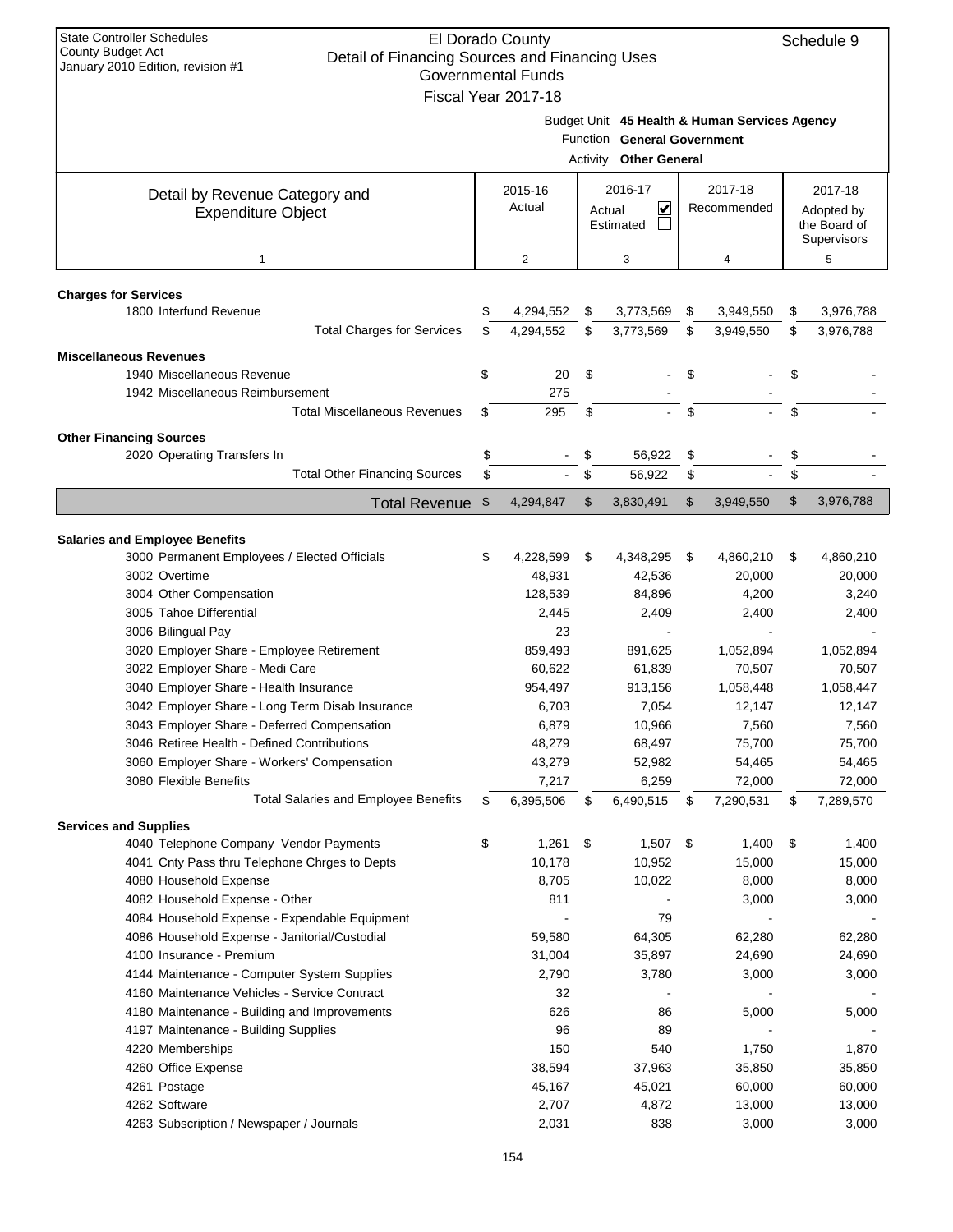| January 2010 Edition, revision #1<br><b>Governmental Funds</b> |    |                     |    |                             |    |                                               |      |                             |  |  |  |
|----------------------------------------------------------------|----|---------------------|----|-----------------------------|----|-----------------------------------------------|------|-----------------------------|--|--|--|
|                                                                |    | Fiscal Year 2017-18 |    |                             |    |                                               |      |                             |  |  |  |
|                                                                |    |                     |    | Function General Government |    | Budget Unit 45 Health & Human Services Agency |      |                             |  |  |  |
|                                                                |    |                     |    | Activity Other General      |    |                                               |      |                             |  |  |  |
| Detail by Revenue Category and                                 |    | 2015-16             |    | 2016-17                     |    | 2017-18                                       |      | 2017-18                     |  |  |  |
| <b>Expenditure Object</b>                                      |    | Actual              |    | V<br>Actual                 |    | Recommended                                   |      | Adopted by                  |  |  |  |
|                                                                |    |                     |    | Estimated                   |    |                                               |      | the Board of<br>Supervisors |  |  |  |
| $\mathbf{1}$                                                   |    | $\mathbf{2}$        |    | 3                           |    | $\overline{4}$                                |      | 5                           |  |  |  |
| 4264 Books / Manuals                                           |    | 205                 |    | 35                          |    | 500                                           |      | 500                         |  |  |  |
| 4266 Printing / Duplicating                                    |    | 2,121               |    | 1,673                       |    | 2,000                                         |      | 2,000                       |  |  |  |
| 4267 On-Line Subscriptions                                     |    |                     |    | 2,535                       |    |                                               |      |                             |  |  |  |
| 4300 Professional and Specialized Services                     |    | 58,040              |    | 52,086                      |    | 102,945                                       |      | 102,945                     |  |  |  |
| 4337 Other Governmental Agencies                               |    | 307                 |    | 3,193                       |    |                                               |      |                             |  |  |  |
| 4400 Publication and Legal Notices                             |    |                     |    | 132                         |    | 500                                           |      | 500                         |  |  |  |
| 4420 Rents and Leases - Equipment                              |    | 150,239             |    | 121,230                     |    | 199,820                                       |      | 199,820                     |  |  |  |
| 4421 Security System                                           |    | 23,376              |    | 23,521                      |    | 24,552                                        |      | 24,552                      |  |  |  |
| 4440 Rent & Lease - Building/Improvements                      |    | 661,890             |    | 674,650                     |    | 678,076                                       |      | 678,076                     |  |  |  |
| 4460 Small Tools and Instruments                               |    | 135                 |    | 171                         |    | 20,000                                        |      | 20,000                      |  |  |  |
| 4461 Minor Equipment                                           |    | 28,013              |    | 25,244                      |    |                                               |      |                             |  |  |  |
| 4462 Minor Computer Equipment                                  |    | 11,172              |    | 16,929                      |    | 13,271                                        |      | 13,271                      |  |  |  |
| 4463 Minor Telephone and Radio Equipment                       |    | 253                 |    | 1,986                       |    |                                               |      |                             |  |  |  |
| 4500 Special Departmental Expense                              |    | 1,680               |    | 50                          |    | 800                                           |      | 800                         |  |  |  |
| 4502 Educational Materials                                     |    | 84                  |    |                             |    |                                               |      |                             |  |  |  |
| 4503 Staff Development                                         |    | 13,779              |    | 17,402                      |    | 49,985                                        |      | 49,985                      |  |  |  |
| 4529 Software License                                          |    | 495                 |    |                             |    | 3,500                                         |      | 3,500                       |  |  |  |
| 4540 Staff Development                                         |    | 160                 |    | 1,096                       |    |                                               |      |                             |  |  |  |
| 4600 Transportation and Travel                                 |    | 2,906               |    | 3,447                       |    | 5,840                                         |      | 5,840                       |  |  |  |
| 4602 Employee - Private Auto Mileage                           |    | 6,157               |    | 3,302                       |    | 6,500                                         |      | 6,500                       |  |  |  |
| 4605 Vehicle - Rent or Lease                                   |    | 7,374               |    | 398,052                     |    | 388,500                                       |      | 388,500                     |  |  |  |
| 4606 Fuel Purchases                                            |    | 1,282               |    | 139,199                     |    | 281,500                                       |      | 281,500                     |  |  |  |
| 4608 Hotel Accommodations                                      |    | 4,073               |    | 3,693                       |    | 1,400                                         |      | 1,400                       |  |  |  |
| 4620 Utilities                                                 |    | 147,282             |    | 147,589                     |    | 148,812                                       |      | 148,812                     |  |  |  |
| <b>Total Services and Supplies</b>                             | \$ | 1,324,755           | \$ | 1,853,167                   | \$ | 2,164,471                                     | \$   | 2,164,591                   |  |  |  |
| <b>Services and Supplies Abatements</b>                        |    |                     |    |                             |    |                                               |      |                             |  |  |  |
| 4752 Allocated Fuel Purchase                                   | \$ |                     | \$ | $(527, 326)$ \$             |    | (660,000)                                     | \$   | (660,000)                   |  |  |  |
| <b>Total Services and Supplies Abatements</b>                  | \$ |                     | \$ | (527, 326)                  | \$ | (660,000)                                     | \$   | (660,000)                   |  |  |  |
| <b>Fixed Assets</b>                                            |    |                     |    |                             |    |                                               |      |                             |  |  |  |
| 6040 Fixed Assets - Equipment                                  | \$ |                     | \$ |                             | \$ | 47,000                                        | \$   | 47,000                      |  |  |  |
| <b>Total Fixed Assets</b>                                      | \$ |                     | \$ |                             | \$ | 47,000                                        | \$   | 47,000                      |  |  |  |
| <b>Intrafund Transfers</b>                                     |    |                     |    |                             |    |                                               |      |                             |  |  |  |
| 7200 Intrafund Transfers                                       | \$ | 262,774             | \$ | 408,810                     | \$ | 628,941                                       | \$   | 628,941                     |  |  |  |
| 7223 Intrafnd: Mail Service                                    |    | 47                  |    | 118                         |    | 54                                            |      | 54                          |  |  |  |
| 7224 Intrafnd: Stores Support                                  |    | 2,411               |    | 1,696                       |    | 2,234                                         |      | 2,234                       |  |  |  |
| 7231 Intrafnd: IS Programming Support                          |    | 17,091              |    | 14,488                      |    |                                               |      |                             |  |  |  |
| 7232 Intrafnd: Maint Bldg & Improvmnts                         |    | 20,475              |    | 14,491                      |    | 41,561                                        |      | 41,561                      |  |  |  |
| <b>Total Intrafund Transfers</b>                               | \$ | 302,798             | \$ | 439,603                     | \$ | 672,790                                       | \$   | 672,790                     |  |  |  |
| <b>Intrafund Abatement</b>                                     |    |                     |    |                             |    |                                               |      |                             |  |  |  |
| 7350 Intrfnd Abatemnt: Only General Fund                       | \$ | $(4,890,635)$ \$    |    | $(4,282,649)$ \$            |    | (4, 131, 977)                                 | - \$ | (4, 119, 084)               |  |  |  |
| 7351 Intrfnd Abatemnt: Social Services                         |    |                     |    | (12, 362)                   |    | (48, 764)                                     |      | (48, 764)                   |  |  |  |
| 7380 Intrfnd Abatemnt: Not General Fund                        |    | (3,834)             |    | (30, 574)                   |    |                                               |      |                             |  |  |  |
| <b>Total Intrafund Abatement</b>                               | S  | (4,894,469)         | \$ | (4,325,586)                 | \$ | (4, 180, 741)                                 | \$   | (4, 167, 848)               |  |  |  |
| Total Expenditures/Appropriations \$                           |    | 3,128,591           | \$ | 3,930,373                   | \$ | 5,334,051                                     | \$   | 5,346,103                   |  |  |  |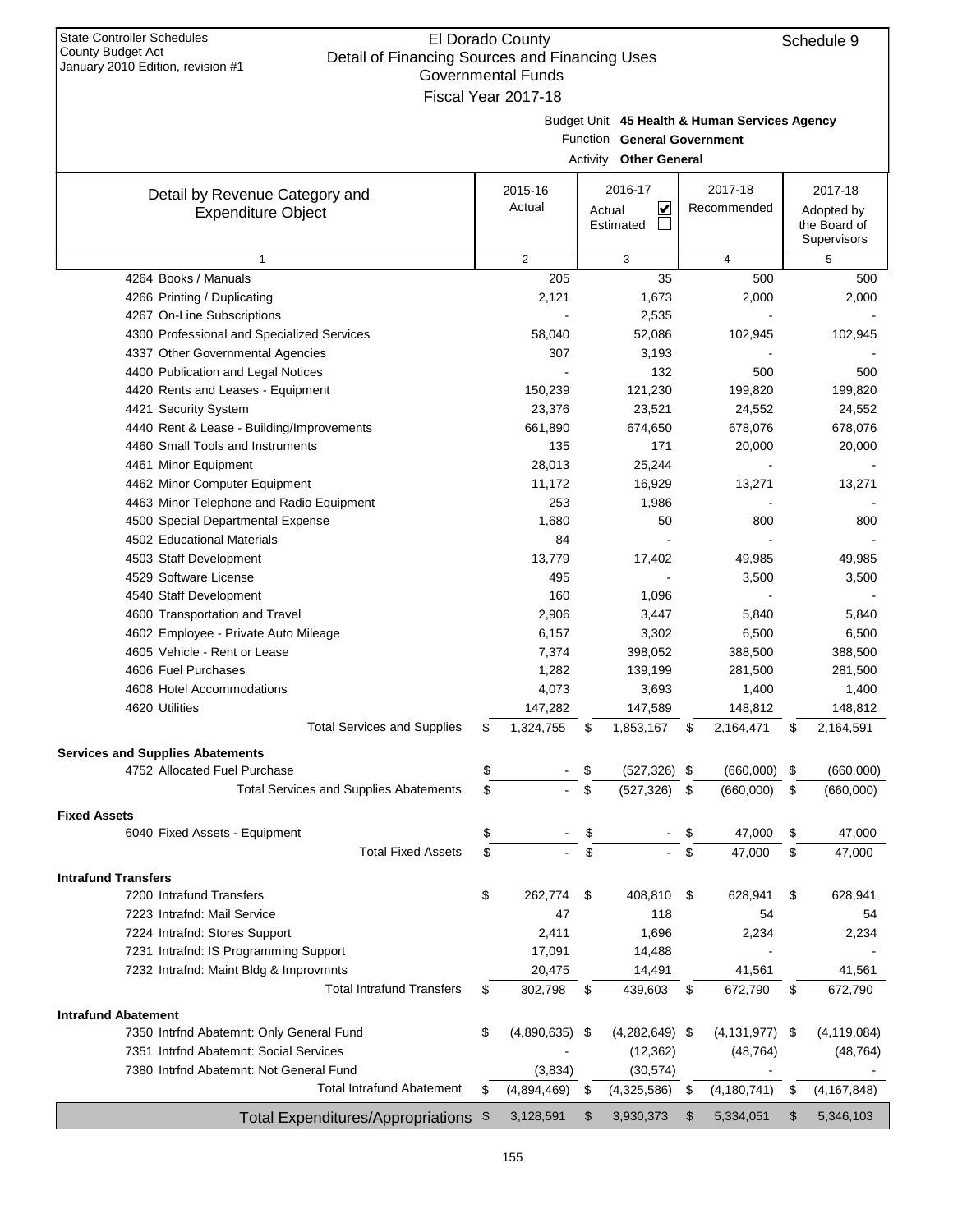| <b>State Controller Schedules</b><br><b>County Budget Act</b><br>January 2010 Edition, revision #1 | El Dorado County<br>Schedule 9<br>Detail of Financing Sources and Financing Uses<br>Governmental Funds<br>Fiscal Year 2017-18 |                   |                                                                                                                         |                        |                                                      |  |  |  |  |  |  |
|----------------------------------------------------------------------------------------------------|-------------------------------------------------------------------------------------------------------------------------------|-------------------|-------------------------------------------------------------------------------------------------------------------------|------------------------|------------------------------------------------------|--|--|--|--|--|--|
|                                                                                                    |                                                                                                                               |                   | Budget Unit 45 Health & Human Services Agency<br><b>Function General Government</b><br>Activity<br><b>Other General</b> |                        |                                                      |  |  |  |  |  |  |
| Detail by Revenue Category and<br><b>Expenditure Object</b>                                        |                                                                                                                               | 2015-16<br>Actual | 2016-17<br>M<br>Actual<br>Estimated                                                                                     | 2017-18<br>Recommended | 2017-18<br>Adopted by<br>the Board of<br>Supervisors |  |  |  |  |  |  |
|                                                                                                    |                                                                                                                               | 2                 | 3                                                                                                                       | 4                      | 5                                                    |  |  |  |  |  |  |
|                                                                                                    | Net Cost \$                                                                                                                   | 1,166,256         | (99, 883)<br>-56                                                                                                        | (1,384,501)<br>æ.      | (1,369,315)<br>Ъ.                                    |  |  |  |  |  |  |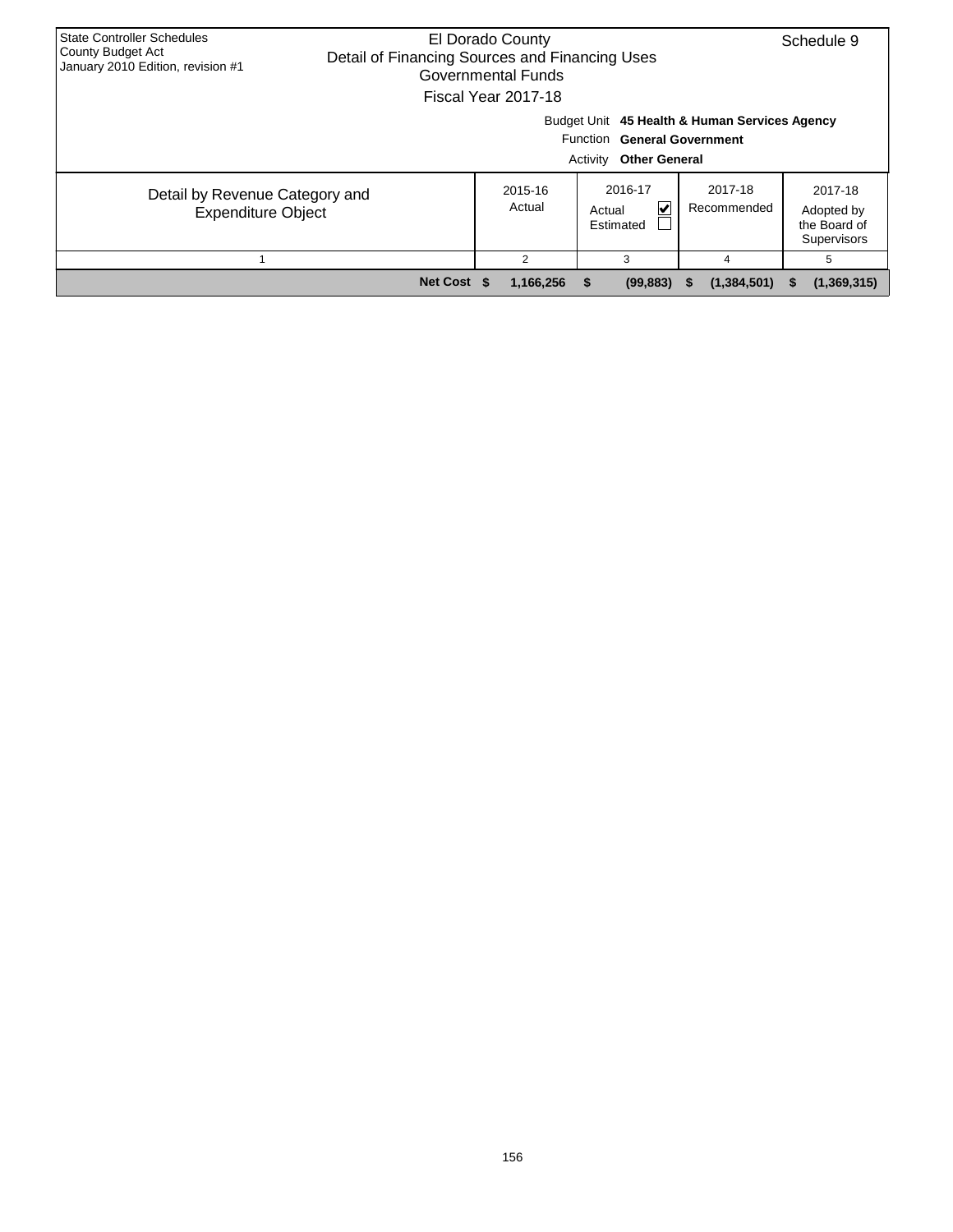| <b>State Controller Schedules</b><br>El Dorado County<br>County Budget Act<br>Detail of Financing Sources and Financing Uses<br>January 2010 Edition, revision #1<br><b>Governmental Funds</b><br>Fiscal Year 2017-18 |    |                   |      |                                                                                                    |    |                        |    | Schedule 9                                           |
|-----------------------------------------------------------------------------------------------------------------------------------------------------------------------------------------------------------------------|----|-------------------|------|----------------------------------------------------------------------------------------------------|----|------------------------|----|------------------------------------------------------|
|                                                                                                                                                                                                                       |    |                   |      | Budget Unit 51 Veterans Services<br>Function Public Assistance<br><b>Activity Veterans Affairs</b> |    |                        |    |                                                      |
| Detail by Revenue Category and<br><b>Expenditure Object</b>                                                                                                                                                           |    | 2015-16<br>Actual |      | 2016-17<br>∣✔<br>Actual<br>Estimated                                                               |    | 2017-18<br>Recommended |    | 2017-18<br>Adopted by<br>the Board of<br>Supervisors |
| $\mathbf{1}$                                                                                                                                                                                                          |    | $\overline{2}$    |      | 3                                                                                                  |    | $\overline{4}$         |    | 5                                                    |
| Intergovernmental Revenue - State                                                                                                                                                                                     |    |                   |      |                                                                                                    |    |                        |    |                                                      |
| 0800 State - Veterans' Affairs                                                                                                                                                                                        | \$ | 46,524            | \$   | 59,245                                                                                             | \$ | 54,000                 | \$ | 54,000                                               |
| Total Intergovernmental Revenue - State                                                                                                                                                                               | \$ | 46,524            | \$   | 59,245                                                                                             | \$ | 54,000                 | \$ | 54,000                                               |
| Intergovernmental Revenue - Federal                                                                                                                                                                                   |    |                   |      |                                                                                                    |    |                        |    |                                                      |
| 1107 Federal - Medi Cal                                                                                                                                                                                               | \$ | 1,169             | \$   | 7,367                                                                                              | \$ | 7,367                  | \$ | 7,367                                                |
| Total Intergovernmental Revenue - Federal                                                                                                                                                                             | \$ | 1,169             | \$   | 7,367                                                                                              | \$ | 7,367                  | \$ | 7,367                                                |
| <b>Other Financing Sources</b>                                                                                                                                                                                        |    |                   |      |                                                                                                    |    |                        |    |                                                      |
| 2020 Operating Transfers In                                                                                                                                                                                           | \$ |                   | \$   | 32,429                                                                                             | \$ | 23,442                 | \$ | 23,442                                               |
| <b>Total Other Financing Sources</b>                                                                                                                                                                                  | \$ |                   | \$   | 32,429                                                                                             | \$ | 23,442                 | \$ | 23,442                                               |
| Total Revenue \$                                                                                                                                                                                                      |    | 47,693            | \$   | 99,041                                                                                             | \$ | 84,809                 | \$ | 84,809                                               |
|                                                                                                                                                                                                                       |    |                   |      |                                                                                                    |    |                        |    |                                                      |
| <b>Salaries and Employee Benefits</b>                                                                                                                                                                                 |    |                   |      |                                                                                                    |    |                        |    |                                                      |
| 3000 Permanent Employees / Elected Officials                                                                                                                                                                          | \$ | 256,822           | - \$ | 193,354 \$                                                                                         |    | 256,513                | \$ | 256,513                                              |
| 3001 Temporary Employees                                                                                                                                                                                              |    | 21,470            |      | 29,366                                                                                             |    | 17,642                 |    | 17,642                                               |
| 3002 Overtime                                                                                                                                                                                                         |    | 231               |      |                                                                                                    |    |                        |    |                                                      |
| 3004 Other Compensation                                                                                                                                                                                               |    | 1,249             |      | 16,838                                                                                             |    |                        |    |                                                      |
| 3020 Employer Share - Employee Retirement                                                                                                                                                                             |    | 54,113            |      | 40,801                                                                                             |    | 62,696                 |    | 62,696                                               |
| 3022 Employer Share - Medi Care                                                                                                                                                                                       |    | 3,910             |      | 3,327                                                                                              |    | 4,085                  |    | 4,085                                                |
| 3040 Employer Share - Health Insurance                                                                                                                                                                                |    | 47,066            |      | 46,365                                                                                             |    | 66,801                 |    | 66,801                                               |
| 3042 Employer Share - Long Term Disab Insurance<br>3046 Retiree Health - Defined Contributions                                                                                                                        |    | 413<br>5,136      |      | 316<br>5,261                                                                                       |    | 704<br>5,726           |    | 704<br>5,726                                         |
| 3060 Employer Share - Workers' Compensation                                                                                                                                                                           |    | 2,815             |      | 3,148                                                                                              |    | 2,075                  |    | 2,075                                                |
| 3080 Flexible Benefits                                                                                                                                                                                                |    | 2,284             |      | 2,073                                                                                              |    | 6,000                  |    | 6,000                                                |
| <b>Total Salaries and Employee Benefits</b>                                                                                                                                                                           | \$ | 395,507           | \$   | 340,849                                                                                            | \$ | 422,242                | \$ | 422,242                                              |
|                                                                                                                                                                                                                       |    |                   |      |                                                                                                    |    |                        |    |                                                      |
| <b>Services and Supplies</b><br>4040 Telephone Company Vendor Payments                                                                                                                                                | \$ | 277               | \$   |                                                                                                    | \$ | 733                    | \$ | 733                                                  |
| 4041 Cnty Pass thru Telephone Chrges to Depts                                                                                                                                                                         |    | 1,172             |      | 1,156                                                                                              |    | 1,310                  |    | 1,310                                                |
| 4085 Household Expense - Refuse Disposal                                                                                                                                                                              |    | 6,783             |      | 6,801                                                                                              |    | 6,919                  |    | 6,919                                                |
| 4086 Household Expense - Janitorial/Custodial                                                                                                                                                                         |    | 4,380             |      | 4,380                                                                                              |    | 4,380                  |    | 4,380                                                |
| 4100 Insurance - Premium                                                                                                                                                                                              |    | 5,504             |      | 5,835                                                                                              |    | 3,793                  |    | 3,793                                                |
| 4101 Insurance - Additional Liability                                                                                                                                                                                 |    | 871               |      |                                                                                                    |    | 1,494                  |    | 1,494                                                |
| 4140 Maintenance - Equipment                                                                                                                                                                                          |    | 186               |      |                                                                                                    |    | 186                    |    | 186                                                  |
| 4143 Maintenance - Service Contracts                                                                                                                                                                                  |    |                   |      | 661                                                                                                |    |                        |    |                                                      |
| 4160 Maintenance Vehicles - Service Contract                                                                                                                                                                          |    |                   |      |                                                                                                    |    | 230                    |    | 230                                                  |
| 4163 Maintenance Vehicles - Inventory                                                                                                                                                                                 |    |                   |      |                                                                                                    |    | 75                     |    | 75                                                   |
| 4180 Maintenance - Building and Improvements<br>4197 Maintenance - Building Supplies                                                                                                                                  |    | 217               |      | 270                                                                                                |    | 200                    |    | 200                                                  |
| 4220 Memberships                                                                                                                                                                                                      |    | 1,000             |      | 2,000                                                                                              |    | 2,000                  |    | 2,000                                                |
| 4260 Office Expense                                                                                                                                                                                                   |    | 2,471             |      | 2,716                                                                                              |    | 3,000                  |    | 3,000                                                |
| 4261 Postage                                                                                                                                                                                                          |    | 602               |      | 424                                                                                                |    | 500                    |    | 500                                                  |
| 4262 Software                                                                                                                                                                                                         |    | 335               |      |                                                                                                    |    |                        |    |                                                      |
| 4263 Subscription / Newspaper / Journals                                                                                                                                                                              |    | 74                |      | 134                                                                                                |    | 208                    |    | 208                                                  |
| 4264 Books / Manuals                                                                                                                                                                                                  |    | 470               |      | 179                                                                                                |    | 490                    |    | 490                                                  |
| 4266 Printing / Duplicating                                                                                                                                                                                           |    | 95                |      | 21                                                                                                 |    | 650                    |    | 650                                                  |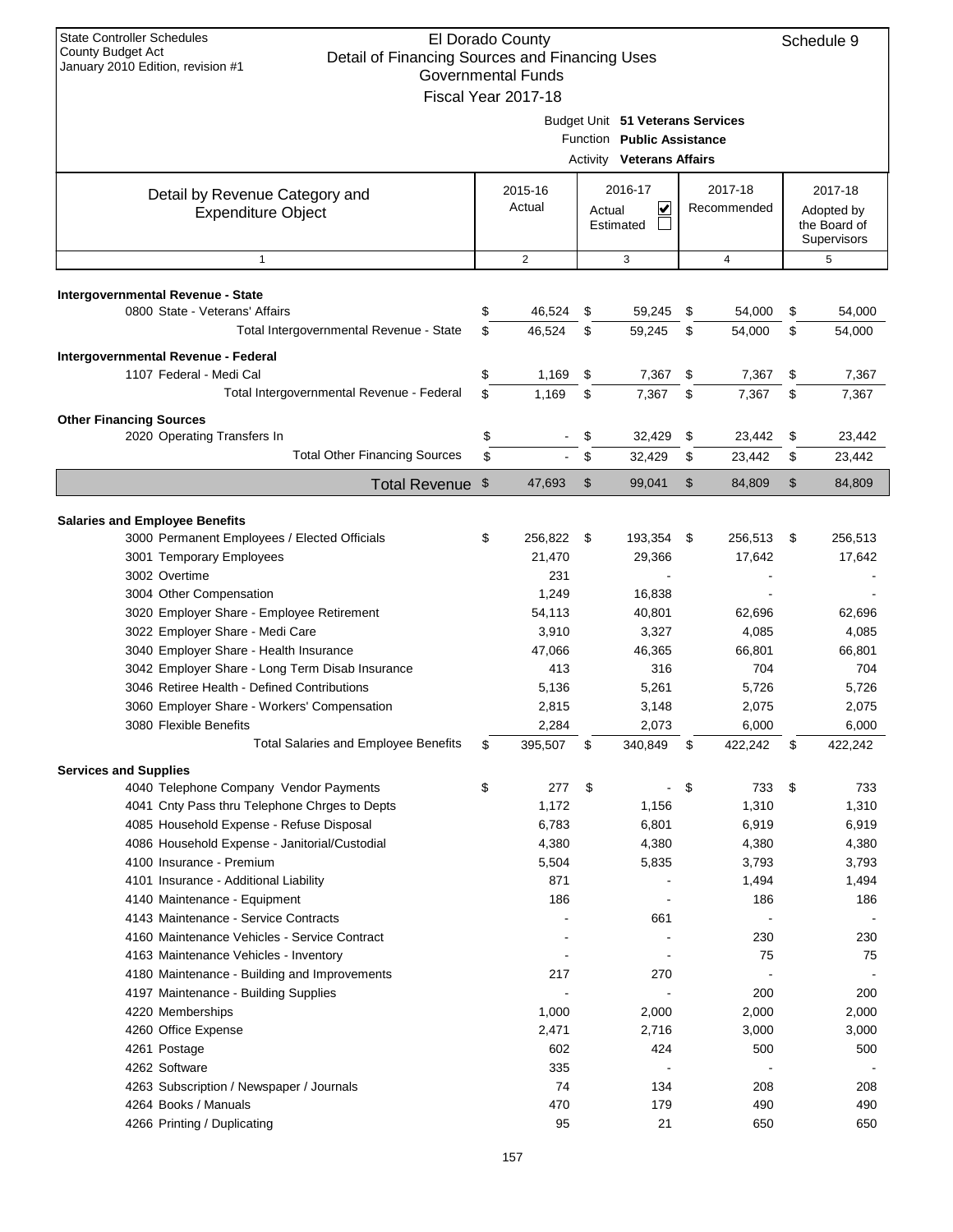| <b>State Controller Schedules</b><br><b>County Budget Act</b><br>Detail of Financing Sources and Financing Uses | El Dorado County          |                                                                |                         | Schedule 9       |
|-----------------------------------------------------------------------------------------------------------------|---------------------------|----------------------------------------------------------------|-------------------------|------------------|
| January 2010 Edition, revision #1                                                                               | <b>Governmental Funds</b> |                                                                |                         |                  |
|                                                                                                                 | Fiscal Year 2017-18       |                                                                |                         |                  |
|                                                                                                                 |                           |                                                                |                         |                  |
|                                                                                                                 |                           | Budget Unit 51 Veterans Services<br>Function Public Assistance |                         |                  |
|                                                                                                                 |                           |                                                                |                         |                  |
|                                                                                                                 |                           | <b>Activity Veterans Affairs</b>                               |                         |                  |
| Detail by Revenue Category and                                                                                  | 2015-16                   | 2016-17                                                        | 2017-18                 | 2017-18          |
| <b>Expenditure Object</b>                                                                                       | Actual                    | ∣✔<br>Actual                                                   | Recommended             | Adopted by       |
|                                                                                                                 |                           | Estimated                                                      |                         | the Board of     |
|                                                                                                                 |                           |                                                                |                         | Supervisors      |
| $\mathbf{1}$<br>4300 Professional and Specialized Services                                                      | $\overline{2}$<br>2,936   | 3<br>7,409                                                     | $\overline{4}$<br>3,172 | 5<br>3,172       |
| 4420 Rents and Leases - Equipment                                                                               | 5,307                     | 5,363                                                          | 5,868                   | 5,868            |
| 4461 Minor Equipment                                                                                            | 296                       | 662                                                            | 1,500                   | 1,500            |
| 4462 Minor Computer Equipment                                                                                   | 3,696                     |                                                                | 3,410                   | 3,410            |
| 4500 Special Departmental Expense                                                                               |                           |                                                                | 1,250                   | 1,250            |
| 4503 Staff Development                                                                                          | 1,100                     |                                                                |                         |                  |
| 4540 Staff Development                                                                                          |                           | 1.300                                                          | 1,800                   | 1,800            |
| 4600 Transportation and Travel                                                                                  | 868                       | 1,843                                                          | 3,817                   | 3,817            |
| 4602 Employee - Private Auto Mileage                                                                            | 1,606                     | 910                                                            | 750                     | 750              |
| 4604 Volunteer - Private Auto Mileage                                                                           | 1,626                     | 1,589                                                          | 3,238                   | 3,238            |
| 4605 Vehicle - Rent or Lease                                                                                    | 2,651                     | 1,957                                                          | 2,300                   | 2,300            |
| 4606 Fuel Purchases                                                                                             | 613                       | 608                                                            | 750                     | 750              |
| 4608 Hotel Accommodations                                                                                       | 2,130                     | 2,615                                                          | 3,000                   | 3,000            |
| 4620 Utilities                                                                                                  | 25,161                    | 21,734                                                         | 24,883                  | 24,883           |
| <b>Total Services and Supplies</b>                                                                              | \$<br>72,428              | \$<br>70,567                                                   | \$<br>81,906            | \$<br>81,906     |
| <b>Intrafund Transfers</b>                                                                                      |                           |                                                                |                         |                  |
| 7223 Intrafnd: Mail Service                                                                                     | \$<br>2.804               | 2.825<br>\$                                                    | \$<br>2.669             | \$<br>2.669      |
| 7231 Intrafnd: IS Programming Support                                                                           | 532                       | 432                                                            | 550                     | 550              |
| 7232 Intrafnd: Maint Bldg & Improvmnts                                                                          | 1,021                     | 5,903                                                          | 1,500                   | 1,500            |
| <b>Total Intrafund Transfers</b>                                                                                | \$<br>4,357               | \$<br>9,159                                                    | \$<br>4,719             | \$<br>4,719      |
| Total Expenditures/Appropriations \$                                                                            | 472,292                   | \$<br>420,575                                                  | \$<br>508,867           | \$<br>508,867    |
| Net Cost \$                                                                                                     | (424, 599)                | \$<br>(321, 534)                                               | \$<br>(424, 058)        | \$<br>(424, 058) |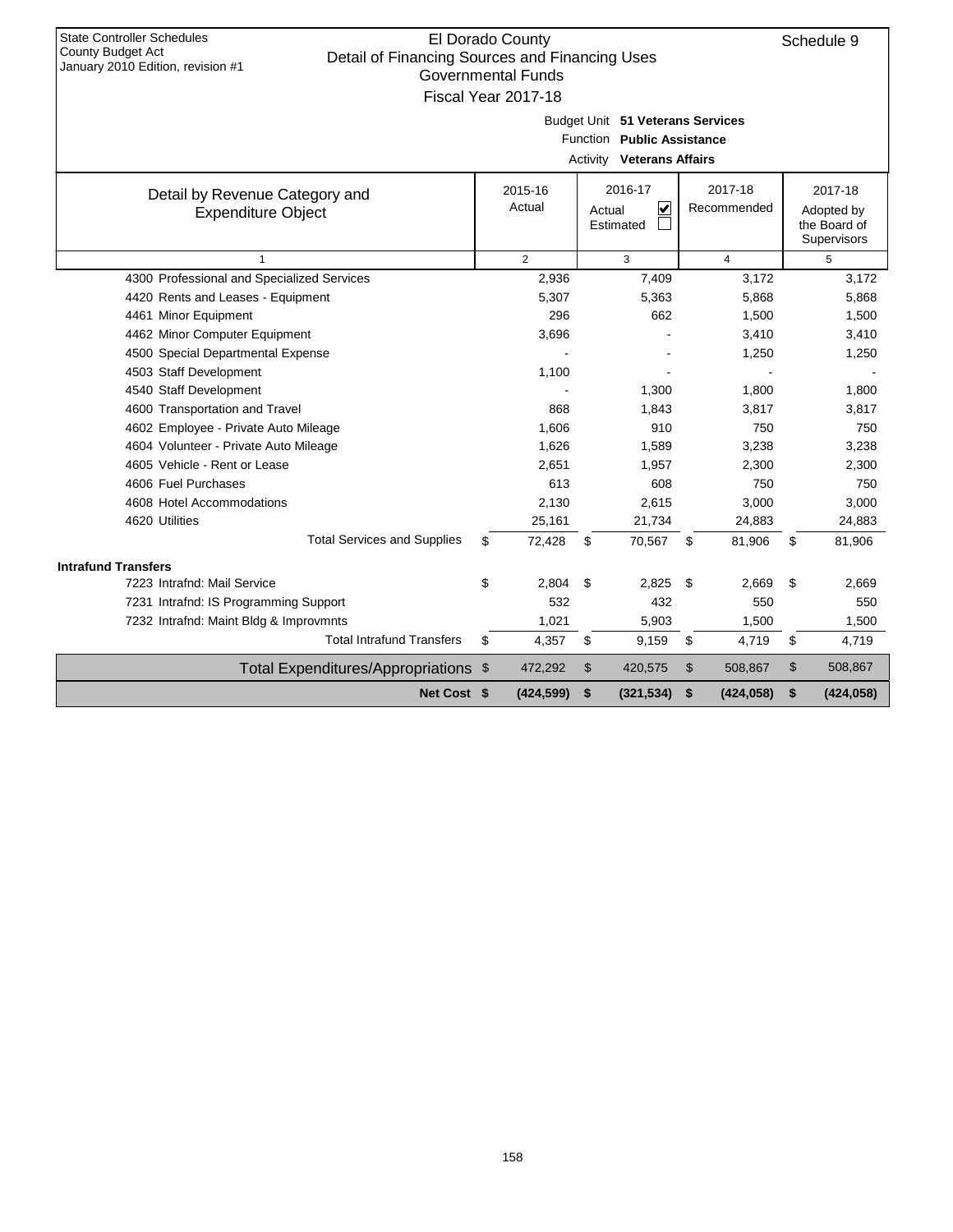| <b>State Controller Schedules</b><br>El Dorado County<br><b>County Budget Act</b><br>Detail of Financing Sources and Financing Uses<br>January 2010 Edition, revision #1<br><b>Governmental Funds</b><br>Fiscal Year 2017-18 |    |                   |    |                                                                                               |      |                        |    |                                                      |
|------------------------------------------------------------------------------------------------------------------------------------------------------------------------------------------------------------------------------|----|-------------------|----|-----------------------------------------------------------------------------------------------|------|------------------------|----|------------------------------------------------------|
|                                                                                                                                                                                                                              |    |                   |    | Budget Unit 53 Human Services<br>Function Public Assistance<br>Activity <b>Administration</b> |      |                        |    |                                                      |
| Detail by Revenue Category and<br><b>Expenditure Object</b>                                                                                                                                                                  |    | 2015-16<br>Actual |    | 2016-17<br>V<br>Actual<br>Estimated                                                           |      | 2017-18<br>Recommended |    | 2017-18<br>Adopted by<br>the Board of<br>Supervisors |
| $\mathbf{1}$                                                                                                                                                                                                                 |    | 2                 |    | 3                                                                                             |      | 4                      |    | 5                                                    |
| Revenue from Use of Money and Property                                                                                                                                                                                       |    |                   |    |                                                                                               |      |                        |    |                                                      |
| 0400 Interest                                                                                                                                                                                                                | \$ |                   | \$ | (61)                                                                                          | \$   |                        | \$ |                                                      |
| Total Revenue from Use of Money and Property                                                                                                                                                                                 | \$ |                   | \$ | (61)                                                                                          | \$   |                        |    |                                                      |
| Intergovernmental Revenue - State                                                                                                                                                                                            |    |                   |    |                                                                                               |      |                        |    |                                                      |
| 0580 State - Public Assistance Administration                                                                                                                                                                                | \$ | 4,695,127         | \$ | 5,337,685                                                                                     | \$   | 4,515,779              | \$ | 4,753,643                                            |
| 0581 State - Food Stamp Administration                                                                                                                                                                                       |    | 2,828,426         |    | 2,538,047                                                                                     |      | 2,237,454              |    | 1,966,370                                            |
| 0601 State - Cw Two Parent Families                                                                                                                                                                                          |    | 373,941           |    | 625,949                                                                                       |      |                        |    |                                                      |
| 0602 State - Cw Zero Parent/All Other Families                                                                                                                                                                               |    | 294,757           |    | 438,166                                                                                       |      |                        |    |                                                      |
| 0603 State - Foster Care                                                                                                                                                                                                     |    | 6,998             |    | 303,070                                                                                       |      | 180,000                |    | 250,000                                              |
| 0604 State - Adoption                                                                                                                                                                                                        |    | (2,503)           |    | (4,804)                                                                                       |      |                        |    |                                                      |
| 0605 State - Boarding Home License                                                                                                                                                                                           |    | 31,842            |    | 26,256                                                                                        |      | 506,323                |    | 506,323                                              |
| 0607 State - Kinship Guardian                                                                                                                                                                                                |    | 39,392            |    | 74,812                                                                                        |      |                        |    |                                                      |
| Total Intergovernmental Revenue - State                                                                                                                                                                                      | \$ | 8,267,980         | \$ | 9,339,181                                                                                     | \$   | 7,439,556              | \$ | 7,476,336                                            |
| Intergovernmental Revenue - Federal                                                                                                                                                                                          |    |                   |    |                                                                                               |      |                        |    |                                                      |
| 1000 Federal - Public Assistance Admin.                                                                                                                                                                                      | \$ | 8,229,217         | \$ | 7,597,635                                                                                     | - \$ | 11,420,100             | \$ | 10,919,258                                           |
| 1001 Federal - Food Stamps                                                                                                                                                                                                   |    | 2,987,584         |    | 2,709,676                                                                                     |      | 2,812,468              |    | 2,291,080                                            |
| 1004 Federal - Fraud Incentives                                                                                                                                                                                              |    |                   |    | 1,520                                                                                         |      |                        |    |                                                      |
| 1021 Federal - Cw Two Parent Families                                                                                                                                                                                        |    | 265,166           |    | 266,627                                                                                       |      | 431,439                |    | 431,439                                              |
| 1022 Federal - Cw Zero Parent/All Other Families                                                                                                                                                                             |    | 1,362,281         |    | 1,299,589                                                                                     |      | 1,725,758              |    | 1,725,758                                            |
| 1023 Federal - Foster Care                                                                                                                                                                                                   |    | 2,433,921         |    | 2,523,772                                                                                     |      | 3,198,430              |    | 3,198,430                                            |
| 1024 Federal - Adoption                                                                                                                                                                                                      |    | 1,828,100         |    | 1,960,674                                                                                     |      | 2,156,000              |    | 2,306,000                                            |
| 1025 Federal - Kinship Guardian                                                                                                                                                                                              |    | 64,054            |    | 114,586                                                                                       |      |                        |    |                                                      |
| 1026 Federal - Refugee Cash Assistance                                                                                                                                                                                       |    | (490)             |    | (20)                                                                                          |      |                        |    |                                                      |
| 1060 Federal - Emerg Mngt Agency (FEMA)                                                                                                                                                                                      |    | 832               |    |                                                                                               |      |                        |    |                                                      |
| 1100 Federal - Other                                                                                                                                                                                                         |    | 17,366            |    | 26,039                                                                                        |      |                        |    |                                                      |
| 1107 Federal - Medi Cal                                                                                                                                                                                                      |    | 5,333,056         |    | 5,491,703                                                                                     |      | 4,746,789              |    | 4,811,044                                            |
| Total Intergovernmental Revenue - Federal                                                                                                                                                                                    | \$ | 22,521,086        | \$ | 21,991,801                                                                                    | \$   | 26,490,984             | S. | 25,683,009                                           |
| <b>Revenue Other Governmental Agencies</b>                                                                                                                                                                                   |    |                   |    |                                                                                               |      |                        |    |                                                      |
| 1200 Other - Governmental Agencies                                                                                                                                                                                           | \$ | 11                | \$ | 2,161                                                                                         | \$   | 5,000                  | \$ | 5,000                                                |
| Total Revenue Other Governmental Agencies                                                                                                                                                                                    | \$ | 11                | \$ | 2,161                                                                                         | \$   | 5,000                  | \$ | 5,000                                                |
| <b>Charges for Services</b>                                                                                                                                                                                                  |    |                   |    |                                                                                               |      |                        |    |                                                      |
| 1541 Public Guardian                                                                                                                                                                                                         | \$ | 180,539           | \$ | 152,092 \$                                                                                    |      | 152,000                | \$ | 152,000                                              |
| 1603 Vital Health Statistic Fee                                                                                                                                                                                              |    | 1,120             |    | 3,096                                                                                         |      |                        |    |                                                      |
| 1740 Charges for Services                                                                                                                                                                                                    |    | 36,244            |    | 36,654                                                                                        |      | 35,000                 |    | 35,000                                               |
| <b>Total Charges for Services</b>                                                                                                                                                                                            | \$ | 217,903           | \$ | 191,842                                                                                       | \$   | 187,000                | \$ | 187,000                                              |
| <b>Miscellaneous Revenues</b>                                                                                                                                                                                                |    |                   |    |                                                                                               |      |                        |    |                                                      |
| 1900 Welfare Repayments                                                                                                                                                                                                      | \$ | 170,486           | \$ | 90,747                                                                                        | \$   | 135,000                | \$ | 135,000                                              |
| 1901 Recoup Cw Two Parent/All Other Families                                                                                                                                                                                 |    | 409               |    | 491                                                                                           |      | 550                    |    | 550                                                  |
| 1902 Recoup Cw Zero Parent/All Other Families                                                                                                                                                                                |    | 41,594            |    | 42,772                                                                                        |      | 39,600                 |    | 39,600                                               |
| 1903 Recoup Cw Foster Care                                                                                                                                                                                                   |    | 262,509           |    | 279,646                                                                                       |      | 284,900                |    | 284,900                                              |
| 1940 Miscellaneous Revenue                                                                                                                                                                                                   |    | 30,476            |    | 40,098                                                                                        |      | 14,200                 |    | 14,200                                               |
| 1941 Miscellaneous Refund                                                                                                                                                                                                    |    | 199               |    |                                                                                               |      |                        |    |                                                      |
| 1942 Miscellaneous Reimbursement                                                                                                                                                                                             |    | 416               |    | 18                                                                                            |      |                        |    | 50,000                                               |
| 1943 Miscellaneous Donation                                                                                                                                                                                                  |    | 483               |    |                                                                                               |      |                        |    |                                                      |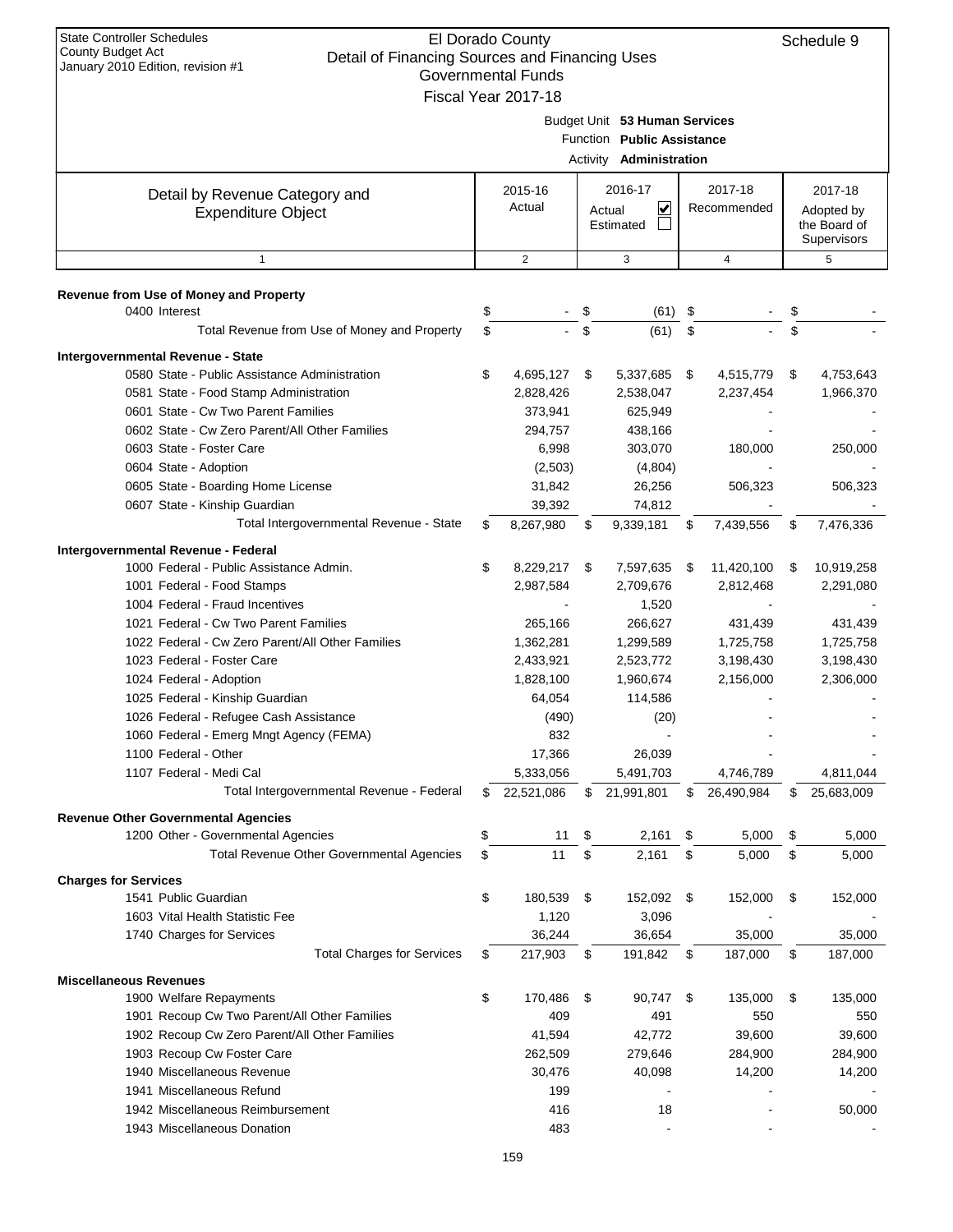| <b>State Controller Schedules</b><br>El Dorado County<br>Schedule 9<br><b>County Budget Act</b><br>Detail of Financing Sources and Financing Uses<br>January 2010 Edition, revision #1<br><b>Governmental Funds</b><br>Fiscal Year 2017-18 |    |                   |    |                                                                                               |    |                |    |                                                      |  |
|--------------------------------------------------------------------------------------------------------------------------------------------------------------------------------------------------------------------------------------------|----|-------------------|----|-----------------------------------------------------------------------------------------------|----|----------------|----|------------------------------------------------------|--|
|                                                                                                                                                                                                                                            |    |                   |    | Budget Unit 53 Human Services<br>Function Public Assistance<br>Activity <b>Administration</b> |    |                |    |                                                      |  |
|                                                                                                                                                                                                                                            |    |                   |    | 2016-17                                                                                       |    | 2017-18        |    |                                                      |  |
| Detail by Revenue Category and<br><b>Expenditure Object</b>                                                                                                                                                                                |    | 2015-16<br>Actual |    | V<br>Actual<br>Estimated                                                                      |    | Recommended    |    | 2017-18<br>Adopted by<br>the Board of<br>Supervisors |  |
| 1                                                                                                                                                                                                                                          |    | 2                 |    | 3                                                                                             |    | $\overline{4}$ |    | 5                                                    |  |
| 1945 Staled Dated Check                                                                                                                                                                                                                    |    | 9,277             |    | 8,298                                                                                         |    | 5,800          |    | 5,800                                                |  |
| <b>Total Miscellaneous Revenues</b>                                                                                                                                                                                                        | \$ | 515,848           | \$ | 462,070                                                                                       | \$ | 480,050        | \$ | 530,050                                              |  |
| <b>Other Financing Sources</b>                                                                                                                                                                                                             |    |                   |    |                                                                                               |    |                |    |                                                      |  |
| 2000 Sale of Fixed Assets                                                                                                                                                                                                                  | \$ | 2,565             | \$ |                                                                                               | \$ |                | \$ |                                                      |  |
| 2020 Operating Transfers In                                                                                                                                                                                                                |    | 7,500,749         |    | 8,296,059                                                                                     |    | 9,595,925      |    | 9,253,972                                            |  |
| 2021 Operating Transfers In: Veh Lic Fee                                                                                                                                                                                                   |    | 240,690           |    | 240,690                                                                                       |    | 240,690        |    | 240,690                                              |  |
| 2027 Operating Transfers In: Sales Tax Realingment                                                                                                                                                                                         |    | 10,765,778        |    | 10,939,271                                                                                    |    | 12,722,548     |    | 13,316,158                                           |  |
| <b>Total Other Financing Sources</b>                                                                                                                                                                                                       | \$ | 18,509,782        | \$ | 19,476,019                                                                                    | \$ | 22,559,163     | \$ | 22,810,820                                           |  |
| <b>Total Revenue</b>                                                                                                                                                                                                                       | \$ | 50,032,610        | \$ | 51,463,014                                                                                    | \$ | 57, 161, 753   | \$ | 56,692,215                                           |  |
|                                                                                                                                                                                                                                            |    |                   |    |                                                                                               |    |                |    |                                                      |  |
| <b>Salaries and Employee Benefits</b>                                                                                                                                                                                                      |    |                   |    |                                                                                               |    |                |    |                                                      |  |
| 3000 Permanent Employees / Elected Officials                                                                                                                                                                                               | S  | 12,494,347        | \$ | 12,874,490                                                                                    | \$ | 14,232,831     | S  | 14,229,141                                           |  |
| 3001 Temporary Employees                                                                                                                                                                                                                   |    | 38,121            |    | 76,436                                                                                        |    |                |    |                                                      |  |
| 3002 Overtime                                                                                                                                                                                                                              |    | 353,493           |    | 402,751                                                                                       |    | 399,711        |    | 328,619                                              |  |
| 3003 Standby Pay                                                                                                                                                                                                                           |    | 127,545           |    | 120,994                                                                                       |    | 100,087        |    | 100,087                                              |  |
| 3004 Other Compensation                                                                                                                                                                                                                    |    | 192,293           |    | 131,318                                                                                       |    | 121,508        |    | 121,760                                              |  |
| 3005 Tahoe Differential                                                                                                                                                                                                                    |    | 114,332           |    | 121,661                                                                                       |    | 117,312        |    | 117,312                                              |  |
| 3006 Bilingual Pay                                                                                                                                                                                                                         |    | 50,306            |    | 50,751                                                                                        |    | 49,005         |    | 46,925                                               |  |
| 3020 Employer Share - Employee Retirement                                                                                                                                                                                                  |    | 2,590,175         |    | 2,698,169                                                                                     |    | 3,030,753      |    | 3,023,892                                            |  |
| 3022 Employer Share - Medi Care                                                                                                                                                                                                            |    | 181,772           |    | 187,591                                                                                       |    | 208,771        |    | 208,688                                              |  |
| 3040 Employer Share - Health Insurance                                                                                                                                                                                                     |    | 3,279,078         |    | 3,244,506                                                                                     |    | 3,887,717      |    | 3,835,774                                            |  |
| 3042 Employer Share - Long Term Disab Insurance                                                                                                                                                                                            |    | 19,852            |    | 20,963                                                                                        |    | 35,580         |    | 35,569                                               |  |
| 3043 Employer Share - Deferred Compensation                                                                                                                                                                                                |    | 9,206             |    | 8,633                                                                                         |    | 8,991          |    | 4,709                                                |  |
| 3046 Retiree Health - Defined Contributions                                                                                                                                                                                                |    | 255,441           |    | 301,850                                                                                       |    | 334,068        |    | 333,634                                              |  |
| 3060 Employer Share - Workers' Compensation                                                                                                                                                                                                |    | 365,996           |    | 520,921                                                                                       |    | 526,115        |    | 525,883                                              |  |
| 3080 Flexible Benefits                                                                                                                                                                                                                     |    | 2,127             |    | 12,745                                                                                        |    | 62,461         |    | 67,081                                               |  |
| <b>Total Salaries and Employee Benefits</b>                                                                                                                                                                                                | \$ | 20,074,085        | \$ | 20,773,778                                                                                    | \$ | 23,114,910     | \$ | 22,979,074                                           |  |
| <b>Services and Supplies</b>                                                                                                                                                                                                               |    |                   |    |                                                                                               |    |                |    |                                                      |  |
| 4020 Clothing and Personal Supplies                                                                                                                                                                                                        | \$ | 126               | \$ | 59                                                                                            | \$ | 2,400          | \$ | 2,400                                                |  |
| 4040 Telephone Company Vendor Payments                                                                                                                                                                                                     |    | 8,372             |    | 10,867                                                                                        |    | 7,500          |    | 7,500                                                |  |
| 4041 Cnty Pass thru Telephone Chrges to Depts                                                                                                                                                                                              |    | 14,309            |    | 10,061                                                                                        |    | 15,800         |    | 15,800                                               |  |
| 4060 Food and Food Products                                                                                                                                                                                                                |    | 2,679             |    | 1,777                                                                                         |    |                |    |                                                      |  |
| 4080 Household Expense                                                                                                                                                                                                                     |    | 5,399             |    | 3,941                                                                                         |    | 4,000          |    | 4,000                                                |  |
| 4081 Household Expense - Paper Goods                                                                                                                                                                                                       |    | 8                 |    |                                                                                               |    |                |    |                                                      |  |
| 4082 Household Expense - Other                                                                                                                                                                                                             |    | 399               |    | 120                                                                                           |    | 2,500          |    | 2,500                                                |  |
| 4084 Household Expense - Expendable Equipment                                                                                                                                                                                              |    |                   |    | 54                                                                                            |    |                |    |                                                      |  |
| 4087 Household Expense - Exterm/Fumigation Serv                                                                                                                                                                                            |    |                   |    |                                                                                               |    | 200            |    | 200                                                  |  |
| 4100 Insurance - Premium                                                                                                                                                                                                                   |    | 371,506           |    | 393,842                                                                                       |    | 285,143        |    | 285,008                                              |  |
| 4101 Insurance - Additional Liability                                                                                                                                                                                                      |    | 561               |    | 631                                                                                           |    |                |    |                                                      |  |
| 4124 Witness Fee                                                                                                                                                                                                                           |    |                   |    |                                                                                               |    | 500            |    | 500                                                  |  |
| 4140 Maintenance - Equipment                                                                                                                                                                                                               |    |                   |    | 578                                                                                           |    |                |    |                                                      |  |
| 4141 Maintenance - Office Equipment                                                                                                                                                                                                        |    | 679               |    |                                                                                               |    | 2,000          |    | 2,000                                                |  |
| 4144 Maintenance - Computer System Supplies                                                                                                                                                                                                |    | 30,312            |    | 34,765                                                                                        |    | 42,300         |    | 42,300                                               |  |
| 4160 Maintenance Vehicles - Service Contract                                                                                                                                                                                               |    | 374               |    |                                                                                               |    | 2,000          |    | 2,000                                                |  |
| 4162 Maintenance Vehicles - Supplies                                                                                                                                                                                                       |    | 292               |    |                                                                                               |    |                |    |                                                      |  |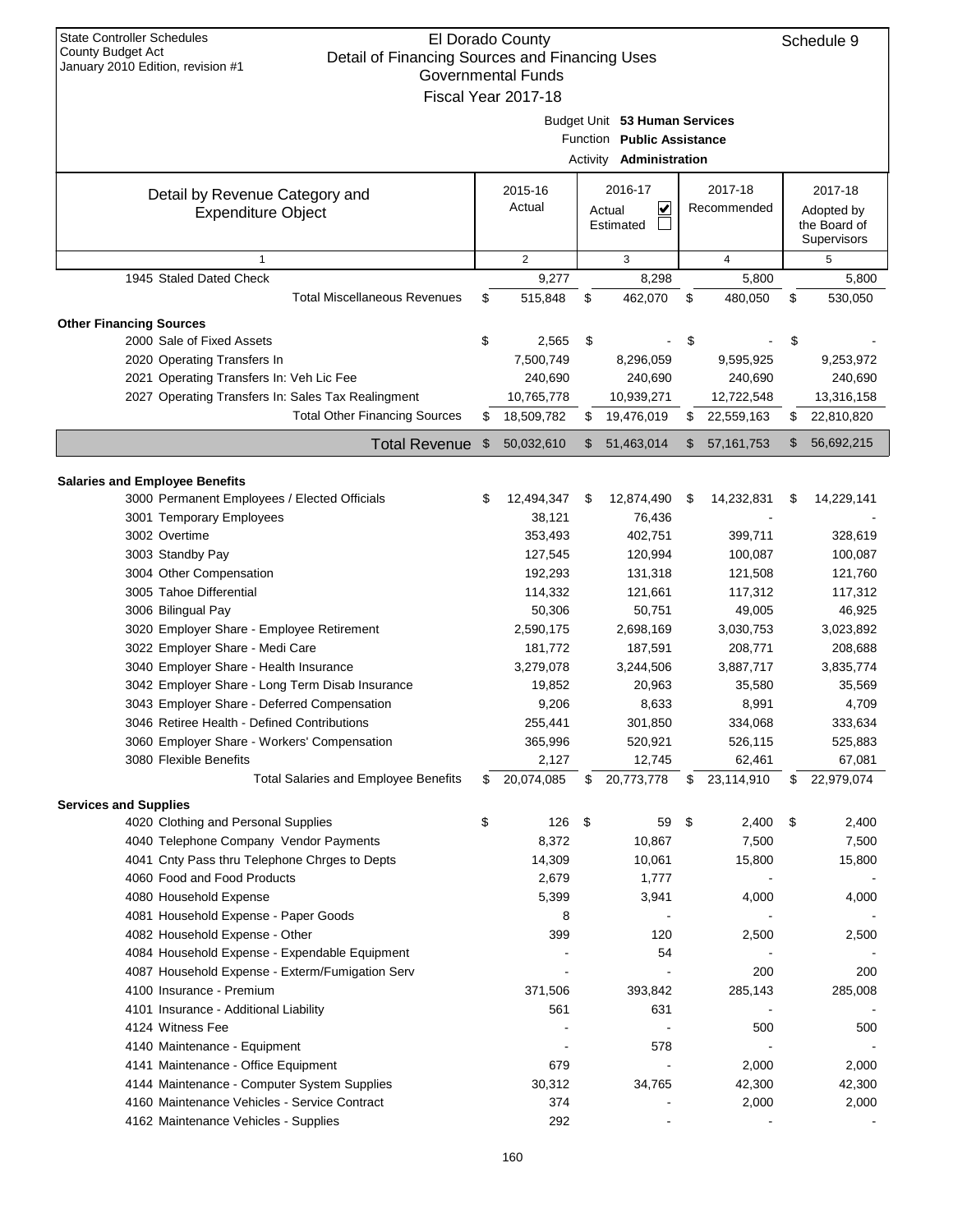| January 2010 Edition, revision #1                                 | Governmental Funds  |      |                                |                 |                 |
|-------------------------------------------------------------------|---------------------|------|--------------------------------|-----------------|-----------------|
|                                                                   | Fiscal Year 2017-18 |      |                                |                 |                 |
|                                                                   |                     |      | Budget Unit 53 Human Services  |                 |                 |
|                                                                   |                     |      | Function Public Assistance     |                 |                 |
|                                                                   |                     |      | Activity <b>Administration</b> |                 |                 |
| Detail by Revenue Category and                                    | 2015-16             |      | 2016-17                        | 2017-18         | 2017-18         |
| <b>Expenditure Object</b>                                         | Actual              |      | ⊻<br>Actual                    | Recommended     | Adopted by      |
|                                                                   |                     |      | Estimated                      |                 | the Board of    |
|                                                                   |                     |      |                                |                 | Supervisors     |
| 1                                                                 | $\overline{2}$      |      | 3                              | $\overline{4}$  | 5               |
| 4180 Maintenance - Building and Improvements                      | 138                 |      | 102                            | 114             | 114             |
| 4220 Memberships                                                  | 940                 |      | 3,910                          | 4,610           | 4,610           |
| 4221 Memberships - Legislative Advocacy                           | 43,115              |      | 45,271                         | 49,965          | 49,965          |
| 4260 Office Expense                                               | 100,693             |      | 83,345                         | 123,952         | 116,000         |
| 4261 Postage                                                      | 105,967             |      | 100,633                        | 138,750         | 139,750         |
| 4262 Software                                                     | 6,731               |      | 15,159                         | 3,600           | 3,600           |
| 4263 Subscription / Newspaper / Journals                          | 2,589               |      | 225                            | 5,750           | 5,750           |
| 4264 Books / Manuals                                              | 552                 |      |                                | 700             | 700             |
| 4265 Law Books                                                    | 757                 |      | 819                            |                 |                 |
| 4266 Printing / Duplicating                                       | 13,658              |      | 9,633                          | 15,329          | 29,206          |
| 4267 On-Line Subscriptions                                        | 3,242               |      | 20,164                         |                 | 5,268           |
| 4300 Professional and Specialized Services                        | 314,654             |      | 195,834                        | 900,090         | 876,090         |
| 4308 External Data Processing Services                            | 50,280              |      | 49,611                         | 102,982         | 102,982         |
| 4318 Interpreter                                                  | 6,403               |      | 3,268                          | 3,063           | 3,063           |
| 4320 Verbatim Report - Transcription                              |                     |      |                                | 1,000           | 1,000           |
| 4324 Medical, Dental and Lab Services                             | 6,455               |      | 7,509                          | 15,100          | 15,100          |
| 4330 Food Stamp Service                                           | 8,154               |      | 7,923                          | 8,470           | 8,470           |
| 4335 El Dorado County (EDC) Dept or Agency                        |                     |      | 145                            |                 |                 |
| 4337 Other Governmental Agencies                                  | 864                 |      | 15,488                         |                 | 60,000          |
| 4400 Publication and Legal Notices                                |                     |      | 45<br>8,417                    | 2,000           | 2,000           |
| 4420 Rents and Leases - Equipment                                 | 12,676<br>1,500     |      |                                | 17,182          | 17,182          |
| 4421 Security System<br>4440 Rent & Lease - Building/Improvements | 45,544              |      | 1,533<br>44,545                | 1,500<br>44,160 | 1,584<br>44,160 |
| 4461 Minor Equipment                                              | 40,994              |      | 21,896                         | 136,977         | 136,977         |
| 4462 Minor Computer Equipment                                     | 104,994             |      | 128,340                        | 354,501         | 354,501         |
| 4463 Minor Telephone and Radio Equipment                          | 1,406               |      | 6,398                          |                 |                 |
| 4465 Minor Vehicle Equipment                                      | 1,801               |      |                                |                 |                 |
| 4500 Special Departmental Expense                                 | 7,384               |      | 8,692                          | 51,300          | 51,300          |
| 4501 Special Projects                                             | 171,056             |      | 71,910                         |                 | 100,000         |
| 4502 Educational Materials                                        |                     |      |                                | 800             | 800             |
| 4503 Staff Development                                            | 28,465              |      | 88,653                         | 99,855          | 99,855          |
| 4506 Film Development/Photography Supplies                        |                     |      |                                | 150             | 150             |
| 4529 Software License                                             | 1,500               |      |                                | 4,600           | 4,600           |
| 4540 Staff Development                                            |                     |      | 1,872                          |                 |                 |
| 4598 Special Dept Exp - Attorney Proceeds                         | 3,756               |      |                                |                 |                 |
| 4600 Transportation and Travel                                    | 39,778              |      | 48,091                         | 91,478          | 107,564         |
| 4601 Volunteer - Transportation and Travel                        |                     |      | 24                             | 800             | 800             |
| 4602 Employee - Private Auto Mileage                              | 57,766              |      | 38,617                         | 64,650          | 64,100          |
| 4604 Volunteer - Private Auto Mileage                             |                     |      | 45                             |                 |                 |
| 4605 Vehicle - Rent or Lease                                      | 162,999             |      | 183,843                        | 168,800         | 166,000         |
| 4606 Fuel Purchases                                               | 43,795              |      | 60,433                         | 70,650          | 71,900          |
| 4608 Hotel Accommodations                                         | 18,222              |      | 18,721                         | 23,180          | 23,180          |
| 4620 Utilities                                                    | 14,932              |      | 14,409                         | 16,153          | 16,153          |
| <b>Total Services and Supplies</b>                                | \$<br>1,858,777     | \$   | 1,762,218                      | \$<br>2,886,554 | \$<br>3,048,682 |
|                                                                   |                     |      |                                |                 |                 |
| <b>Other Charges</b>                                              |                     |      |                                |                 |                 |
| 5000 Support and Care of Persons                                  | \$<br>1,849,891     | - \$ | 1,914,412 \$                   | 3,650,386       | \$<br>2,809,909 |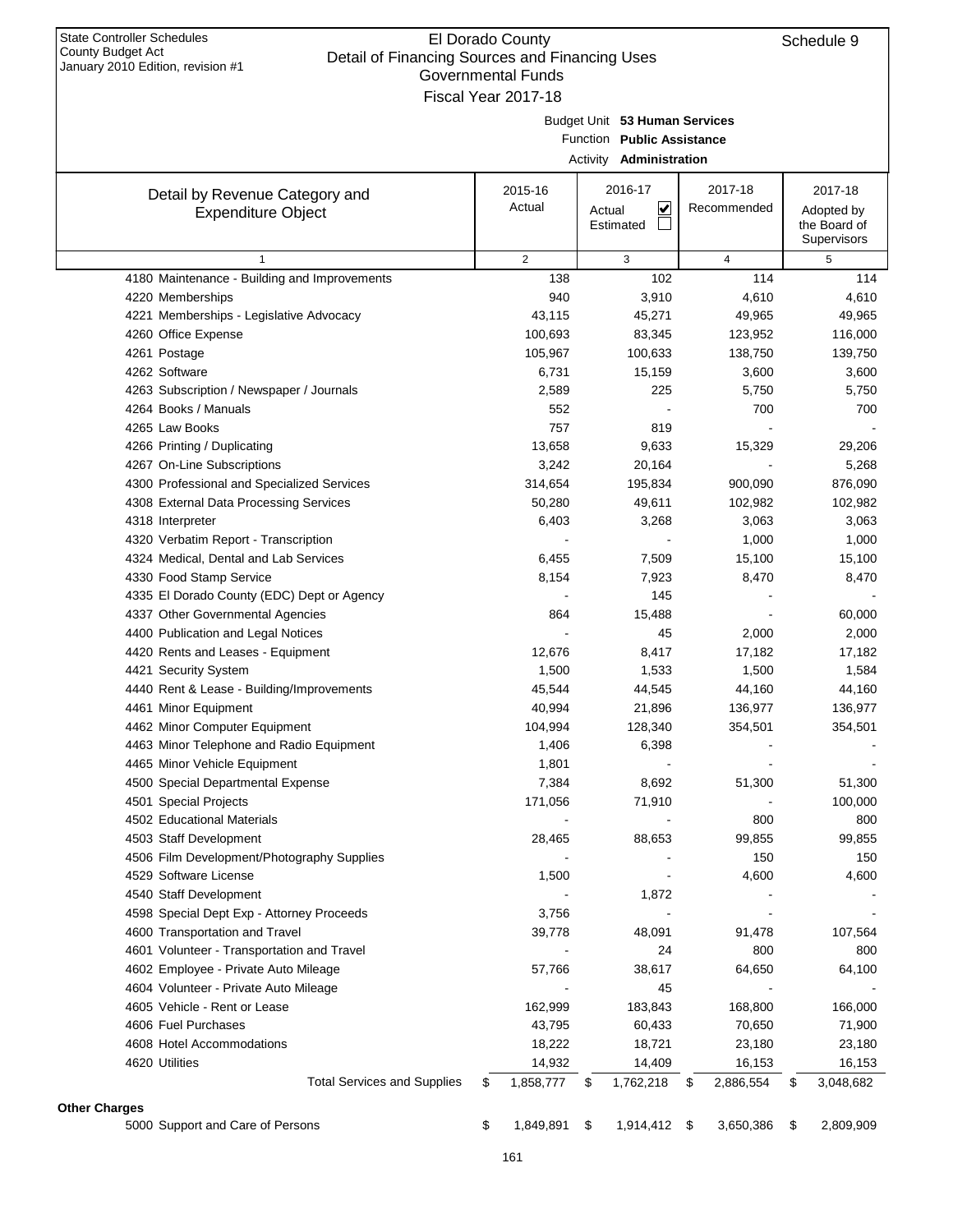| <b>State Controller Schedules</b><br>County Budget Act                              | El Dorado County          |      |                                |      |                         | Schedule 9                  |
|-------------------------------------------------------------------------------------|---------------------------|------|--------------------------------|------|-------------------------|-----------------------------|
| Detail of Financing Sources and Financing Uses<br>January 2010 Edition, revision #1 | <b>Governmental Funds</b> |      |                                |      |                         |                             |
|                                                                                     | Fiscal Year 2017-18       |      |                                |      |                         |                             |
|                                                                                     |                           |      |                                |      |                         |                             |
|                                                                                     |                           |      | Budget Unit 53 Human Services  |      |                         |                             |
|                                                                                     |                           |      | Function Public Assistance     |      |                         |                             |
|                                                                                     |                           |      | Activity <b>Administration</b> |      |                         |                             |
| Detail by Revenue Category and                                                      | 2015-16                   |      | 2016-17                        |      | 2017-18                 | 2017-18                     |
| <b>Expenditure Object</b>                                                           | Actual                    |      | V<br>Actual                    |      | Recommended             | Adopted by                  |
|                                                                                     |                           |      | Estimated                      |      |                         | the Board of<br>Supervisors |
| $\mathbf{1}$                                                                        | $\overline{2}$            |      | 3                              |      | $\overline{\mathbf{4}}$ | 5                           |
| 5004 Resident Expense - General Relief                                              | 18,975                    |      | 20,786                         |      | 24,000                  | 24,000                      |
| 5005 Cash Aid - General Relief                                                      | 58,592                    |      | 60,580                         |      | 70,000                  | 70,000                      |
| 5006 Child Care                                                                     | 169,902                   |      | 197,710                        |      | 195,300                 | 200,300                     |
| 5007 Independent Living Prgm: Services                                              | 874                       |      | 170                            |      | 1,000                   | 1,000                       |
| 5008 Independent Living Prgm: Expenses                                              | 4,221                     |      | 5,945                          |      | 41,250                  | 41,250                      |
| 5009 Housing                                                                        | 470,623                   |      | 229,093                        |      | 696,776                 | 571,415                     |
| 5010 Transportation Services                                                        | 21,974                    |      | 27,248                         |      | 31,316                  | 27,000                      |
| 5011 Transportation Expenses                                                        | 192,710                   |      | 178,353                        |      | 196,250                 | 179,750                     |
| 5012 Ancilliary Services                                                            | 91,111                    |      | 214,921                        |      | 140,500                 | 284,974                     |
| 5013 Ancilliary Expenses                                                            | 76,386                    |      | 90,035                         |      | 84,000                  | 100,000                     |
| 5014 Health Services                                                                | 827,293                   |      | 917,864                        |      | 1,165,961               | 1,165,960                   |
| 5015 Cw: Two Parent Families                                                        | 1,047,277                 |      | 916,035                        |      | 1,234,800               | 1,234,800                   |
| 5016 Cw: Zero Parent/All Other Families                                             | 5,073,769                 |      | 5,269,202                      |      | 5,640,404               | 5,595,559                   |
| 5017 Foster Care                                                                    | 7,019,047                 |      | 7,599,868                      |      | 8,591,000               | 8,691,000                   |
| 5018 Aid To Adoption                                                                | 4,320,763                 |      | 4,574,139                      |      | 5,170,000               | 5,370,000                   |
| 5021 Kinship Guardian                                                               | 190,040                   |      | 312,965                        |      | 250,000                 | 350,000                     |
| 5022 County Foster Care                                                             |                           |      | 8,135                          |      | 5,000                   | 10,000                      |
| 5300 Interfund Expenditures                                                         | 368,666                   |      | 237,843                        |      | 208,829                 | 221,391                     |
| 5318 Intrfnd Exp: Maint Buildg & Imprvmnts                                          | 78                        |      |                                |      |                         |                             |
| <b>Total Other Charges</b>                                                          | \$<br>21,802,192          | \$   | 22,775,302                     | \$   | 27,396,772              | \$<br>26,948,308            |
| <b>Intrafund Transfers</b>                                                          |                           |      |                                |      |                         |                             |
| 7200 Intrafund Transfers                                                            | \$<br>4,574,816           | - \$ | 4,291,623                      | - \$ | 7,182,191               | \$<br>7,169,298             |
| 7201 Intrafnd: Social Services                                                      | 6,674                     |      | 2,816,547                      |      | 122,525                 | 122,525                     |
| 7202 Intrafnd: DA/FS Contract                                                       | 391,937                   |      | 476,000                        |      | 425,000                 | 425,000                     |
| 7210 Intrafnd: Collections                                                          | 365                       |      | 296                            |      | 300                     | 300                         |
| 7221 Intrafnd: Radio Equipment and Support                                          |                           |      | 460                            |      |                         |                             |
| 7223 Intrafnd: Mail Service                                                         | 4,839                     |      | 9,215                          |      | 9,888                   | 9,888                       |
| 7224 Intrafnd: Stores Support                                                       | 2,641                     |      | 2,574                          |      | 1,396                   | 1,396                       |
| 7231 Intrafnd: IS Programming Support                                               | 1,888                     |      | 679                            |      | 10,000                  | 10,000                      |
| 7232 Intrafnd: Maint Bldg & Improvmnts                                              | 6,901                     |      | 10,577                         |      | 9,200                   | 9,200                       |
| 7250 Intrafnd Transfers: Non General Fund                                           | 3,834                     |      | 30,574                         |      |                         |                             |
| <b>Total Intrafund Transfers</b>                                                    | \$<br>4,993,895           | \$   | 7,638,544                      | \$   | 7,760,500               | \$<br>7,747,607             |
| Total Expenditures/Appropriations                                                   | \$<br>48,728,949          | \$   | 52,949,843                     | \$   | 61,158,736              | \$<br>60,723,671            |
| Net Cost \$                                                                         | 1,303,662                 | \$   | (1,486,830)                    | \$   | (3,996,983)             | \$<br>(4,031,456)           |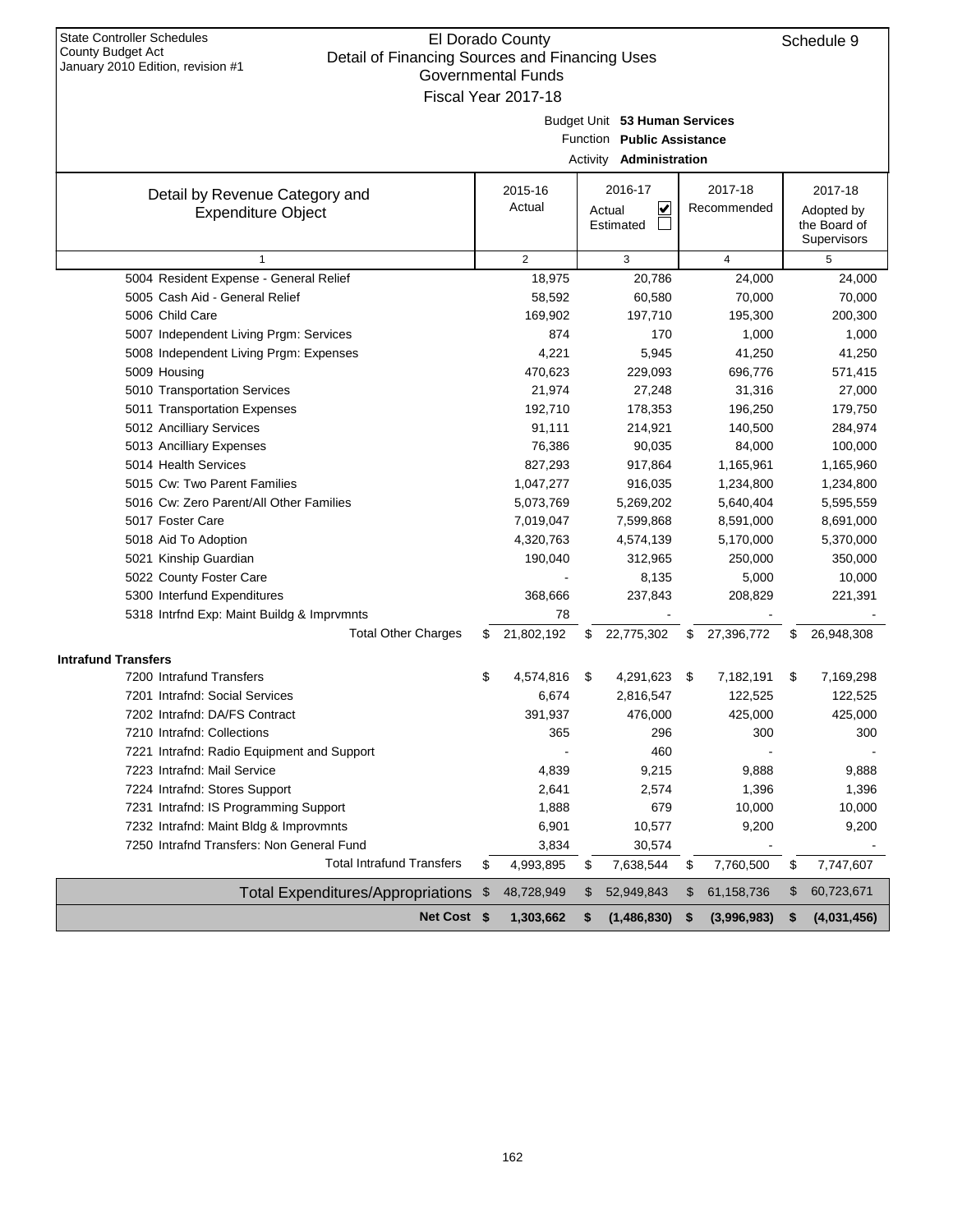| <b>State Controller Schedules</b><br>El Dorado County<br>Schedule 9<br><b>County Budget Act</b><br>Detail of Financing Sources and Financing Uses<br>January 2010 Edition, revision #1<br><b>Governmental Funds</b><br>Fiscal Year 2017-18 |    |                        |    |                                                                                              |    |                        |    |                                                      |
|--------------------------------------------------------------------------------------------------------------------------------------------------------------------------------------------------------------------------------------------|----|------------------------|----|----------------------------------------------------------------------------------------------|----|------------------------|----|------------------------------------------------------|
|                                                                                                                                                                                                                                            |    |                        |    | Budget Unit 53 Community Services<br>Function Public Assistance<br>Activity Other Assistance |    |                        |    |                                                      |
| Detail by Revenue Category and<br><b>Expenditure Object</b>                                                                                                                                                                                |    | 2015-16<br>Actual      |    | 2016-17<br>V<br>Actual<br>Estimated                                                          |    | 2017-18<br>Recommended |    | 2017-18<br>Adopted by<br>the Board of<br>Supervisors |
| $\mathbf{1}$                                                                                                                                                                                                                               |    | 2                      |    | 3                                                                                            |    | 4                      |    | 5                                                    |
| <b>Revenue from Use of Money and Property</b>                                                                                                                                                                                              |    |                        |    |                                                                                              |    |                        |    |                                                      |
| 0400 Interest                                                                                                                                                                                                                              | \$ | $(2,360)$ \$           |    | $(2, 178)$ \$                                                                                |    | 1,360                  | \$ | 1,360                                                |
| Total Revenue from Use of Money and Property                                                                                                                                                                                               | \$ | (2,360)                | \$ | $(2, 178)$ \$                                                                                |    | 1,360                  | \$ | 1,360                                                |
| Intergovernmental Revenue - State                                                                                                                                                                                                          |    |                        |    |                                                                                              |    |                        |    |                                                      |
| 0880 State - Other                                                                                                                                                                                                                         | \$ | 62,349                 | \$ | 72,848                                                                                       | \$ | 72,848                 | \$ | 66,119                                               |
| Total Intergovernmental Revenue - State                                                                                                                                                                                                    | \$ | 62,349                 | \$ | 72,848                                                                                       | \$ | 72,848                 | \$ | 66,119                                               |
| Intergovernmental Revenue - Federal                                                                                                                                                                                                        |    |                        |    |                                                                                              |    |                        |    |                                                      |
| 1060 Federal - Emerg Mngt Agency (FEMA)                                                                                                                                                                                                    | \$ | 294                    | \$ |                                                                                              | \$ |                        | \$ |                                                      |
| 1100 Federal - Other                                                                                                                                                                                                                       |    | 2,400,162              |    | 2,529,621                                                                                    |    | 2,610,501              |    | 2,623,172                                            |
| 1107 Federal - Medi Cal<br>1109 Federal - C1 Senior Nutrition                                                                                                                                                                              |    | 310,273<br>229,644     |    | 136,032<br>245,306                                                                           |    | 53,000<br>296,306      |    | 53,000<br>294,397                                    |
| 1110 Federal - C2 Senior Nutrition                                                                                                                                                                                                         |    | 220,720                |    | 233,467                                                                                      |    | 182,466                |    | 148,165                                              |
| 1111 Federal - IIIB Social Programs                                                                                                                                                                                                        |    | 236,185                |    | 236,137                                                                                      |    | 236,137                |    | 232,473                                              |
| 1113 Federal - Title 7B Elder Abuse                                                                                                                                                                                                        |    | 3,188                  |    | 3,220                                                                                        |    |                        |    | 3,133                                                |
| 1114 Federal - 7A Ombudsman Supplement                                                                                                                                                                                                     |    | 23,590                 |    | 23,797                                                                                       |    | 23,797                 |    | 23,388                                               |
| 1116 Federal - Dept of Agricultural (USDA)                                                                                                                                                                                                 |    | 116,836                |    | 118,429                                                                                      |    | 118,429                |    | 123,504                                              |
| 1120 Federal - IIIF Disease Prevention- Aging                                                                                                                                                                                              |    | 12,935                 |    | 12,918                                                                                       |    | 12,918                 |    | 12,412                                               |
| 1122 Federal - IIIE Family Caregiver Support Prgm                                                                                                                                                                                          |    | 105,406                |    | 114,009                                                                                      |    | 114,010                |    | 98,628                                               |
| Total Intergovernmental Revenue - Federal                                                                                                                                                                                                  | \$ | 3,659,233              | \$ | 3,652,936                                                                                    | \$ | 3,647,564              | \$ | 3,612,272                                            |
| <b>Charges for Services</b>                                                                                                                                                                                                                |    |                        |    |                                                                                              |    |                        |    |                                                      |
| 1740 Charges for Services                                                                                                                                                                                                                  | \$ | 579,752                | \$ | 571,321                                                                                      | \$ | 594,900                | \$ | 586,200                                              |
| 1759 Senior Nutrition Services                                                                                                                                                                                                             |    | 216,824                |    | 219,750                                                                                      |    | 215,000                |    | 225,000                                              |
| 1800 Interfund Revenue                                                                                                                                                                                                                     |    | 64,283                 |    | 18,699                                                                                       |    | 27,342                 |    | 27,870                                               |
| <b>Total Charges for Services</b>                                                                                                                                                                                                          | \$ | 860,859                | \$ | 809,769                                                                                      | \$ | 837,242                | \$ | 839,070                                              |
| <b>Miscellaneous Revenues</b>                                                                                                                                                                                                              |    |                        |    |                                                                                              |    |                        |    |                                                      |
| 1940 Miscellaneous Revenue                                                                                                                                                                                                                 | \$ | 11,608                 | \$ | $17,218$ \$                                                                                  |    | 10,000                 | \$ | 16,199                                               |
| 1942 Miscellaneous Reimbursement                                                                                                                                                                                                           |    | 30,177                 |    | 32,665                                                                                       |    | 34,279                 |    | 33,598                                               |
| 1943 Miscellaneous Donation<br><b>Total Miscellaneous Revenues</b>                                                                                                                                                                         |    | 175,304                |    | 176,542                                                                                      |    | 372,000                |    | 398,500                                              |
|                                                                                                                                                                                                                                            | \$ | 217,088                | \$ | 226,425                                                                                      | \$ | 416,279                | \$ | 448,297                                              |
| <b>Other Financing Sources</b>                                                                                                                                                                                                             |    |                        |    |                                                                                              |    |                        |    |                                                      |
| 2000 Sale of Fixed Assets                                                                                                                                                                                                                  | \$ | $1,962$ \$             |    | 143                                                                                          | \$ |                        | \$ |                                                      |
| 2020 Operating Transfers In<br><b>Total Other Financing Sources</b>                                                                                                                                                                        | \$ | 2,244,022<br>2,245,984 | \$ | 2,140,517<br>2,140,659                                                                       | \$ | 2,306,256<br>2,306,256 |    | 2,619,155                                            |
|                                                                                                                                                                                                                                            |    |                        |    |                                                                                              |    |                        | \$ | 2,619,155                                            |
| <b>Total Revenue</b>                                                                                                                                                                                                                       | \$ | 7,043,153              | \$ | 6,900,460                                                                                    | \$ | 7,281,549              | \$ | 7,586,273                                            |
| <b>Salaries and Employee Benefits</b>                                                                                                                                                                                                      |    |                        |    |                                                                                              |    |                        |    |                                                      |
| 3000 Permanent Employees / Elected Officials                                                                                                                                                                                               | \$ | 2,254,972              | \$ | 2,385,040                                                                                    | \$ | 2,483,761              | \$ | 2,464,943                                            |
| 3001 Temporary Employees                                                                                                                                                                                                                   |    | 114,526                |    | 47,289                                                                                       |    | 49,988                 |    | 49,988                                               |
| 3002 Overtime                                                                                                                                                                                                                              |    | 29,393                 |    | 23,395                                                                                       |    | 78,000                 |    | 75,000                                               |
| 3004 Other Compensation                                                                                                                                                                                                                    |    | 38,694                 |    | 17,930                                                                                       |    | 1,998                  |    | 8,966                                                |
| 3005 Tahoe Differential                                                                                                                                                                                                                    |    | 10,127                 |    | 9,770                                                                                        |    | 10,800                 |    | 10,800                                               |
| 3006 Bilingual Pay                                                                                                                                                                                                                         |    | 2,280                  |    | 3,548                                                                                        |    | 2,080                  |    | 4,160                                                |
| 3020 Employer Share - Employee Retirement                                                                                                                                                                                                  |    | 462,317                |    | 494,107                                                                                      |    | 503,019                |    | 535,972                                              |
| 3022 Employer Share - Medi Care                                                                                                                                                                                                            |    | 31,806                 |    | 32,401                                                                                       |    | 30,512                 |    | 34,765                                               |
|                                                                                                                                                                                                                                            |    | 163                    |    |                                                                                              |    |                        |    |                                                      |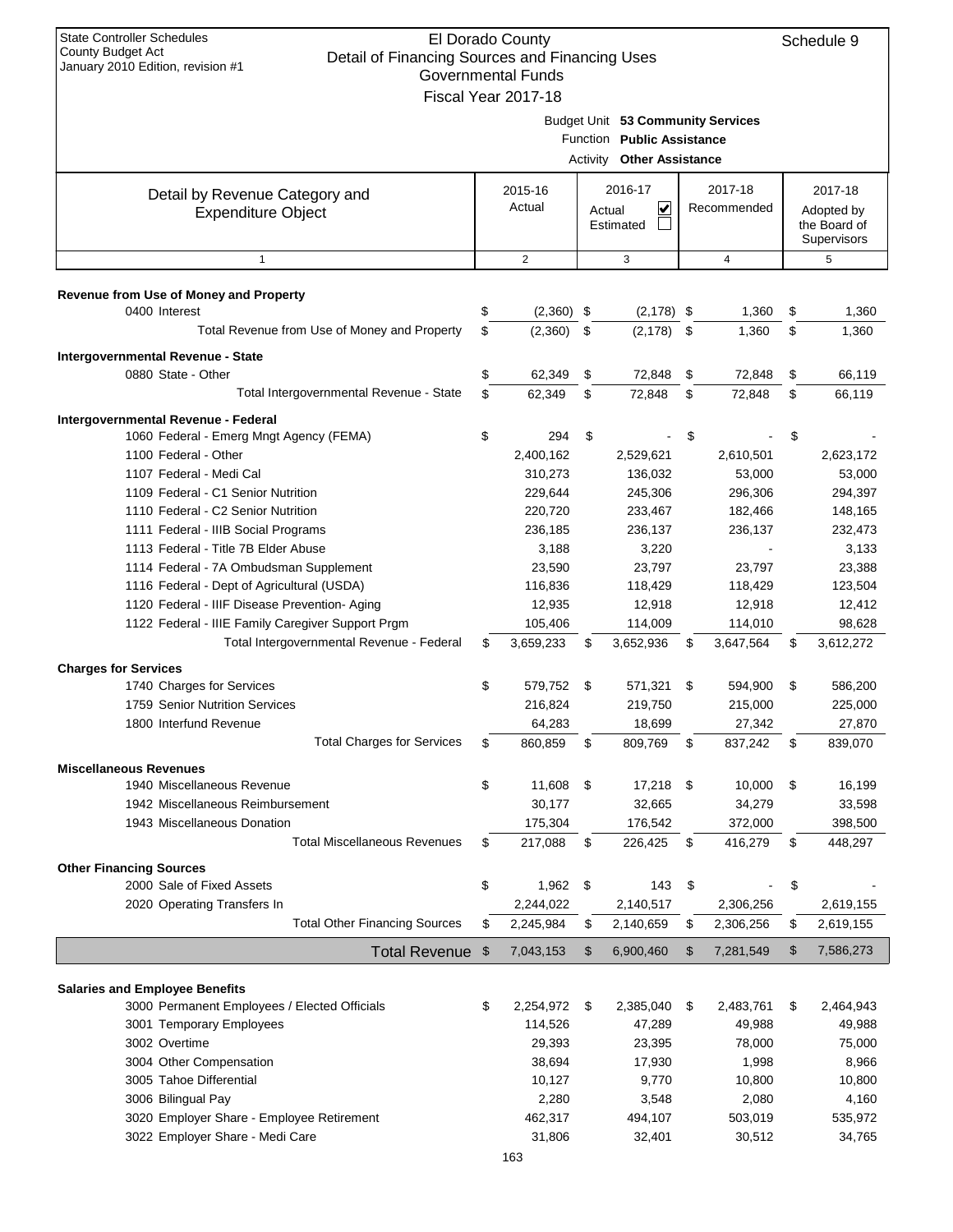| January 2010 Edition, revision #1                                             | <b>Governmental Funds</b> |                                   |                  |                  |
|-------------------------------------------------------------------------------|---------------------------|-----------------------------------|------------------|------------------|
|                                                                               | Fiscal Year 2017-18       |                                   |                  |                  |
|                                                                               |                           | Budget Unit 53 Community Services |                  |                  |
|                                                                               |                           | Function Public Assistance        |                  |                  |
|                                                                               |                           | Activity Other Assistance         |                  |                  |
|                                                                               |                           |                                   |                  |                  |
| Detail by Revenue Category and                                                | 2015-16                   | 2016-17                           | 2017-18          | 2017-18          |
| <b>Expenditure Object</b>                                                     | Actual                    | V<br>Actual                       | Recommended      | Adopted by       |
|                                                                               |                           | Estimated                         |                  | the Board of     |
|                                                                               |                           |                                   |                  | Supervisors      |
| $\mathbf{1}$                                                                  | $\overline{2}$            | 3                                 | $\overline{4}$   | 5                |
| 3040 Employer Share - Health Insurance                                        | 601,663                   | 604,471                           | 605,365          | 671,351          |
| 3042 Employer Share - Long Term Disab Insurance                               | 3,571                     | 3,880                             | 5,436            | 6,164            |
| 3043 Employer Share - Deferred Compensation                                   | 4,164                     | 8,613                             | 4,492            | 7,717            |
| 3046 Retiree Health - Defined Contributions                                   | 56,683                    | 52,805                            | 55,710           | 56,253           |
| 3060 Employer Share - Workers' Compensation<br>3080 Flexible Benefits         | 15,972<br>4,500           | 19,650<br>6,299                   | 29,843<br>10,680 | 30,134           |
| <b>Total Salaries and Employee Benefits</b>                                   |                           |                                   |                  | 17,400           |
|                                                                               | \$<br>3,630,668           | \$<br>3,709,199                   | \$<br>3,871,684  | \$<br>3,973,613  |
| <b>Services and Supplies</b>                                                  |                           |                                   |                  |                  |
| 4020 Clothing and Personal Supplies                                           | \$<br>3,665               | \$<br>$1,352$ \$                  | 3,300            | \$<br>3,300      |
| 4040 Telephone Company Vendor Payments                                        | 5,439                     | 5,914                             | 6,200            | 4,900            |
| 4041 Cnty Pass thru Telephone Chrges to Depts                                 | 6,078                     | 5,601                             | 8,168            | 7,768            |
| 4044 Cable/Internet Service                                                   | 2,071                     | 2,977                             | 2,520            | 3,252            |
| 4060 Food and Food Products                                                   | 503,471                   | 482,567                           | 626,714          | 624,201          |
| 4080 Household Expense                                                        | 6,942                     | 8,798                             | 11,250           | 15,850           |
| 4081 Household Expense - Paper Goods                                          | 63,907                    | 63,081                            | 80,000           | 80,000           |
| 4082 Household Expense - Other                                                | 820                       | 9,739                             | 10,000           | 10,000           |
| 4083 Household Expense - Laundry                                              | 8,154                     | 7,905                             | 10,000           | 10,000           |
| 4084 Household Expense - Expendable Equipment                                 | 2,889                     | 2,318                             | 4,000            | 4,000            |
| 4085 Household Expense - Refuse Disposal                                      | 7,714                     | 7,253                             | 8,340            | 8,340            |
| 4100 Insurance - Premium                                                      | 17,866                    | 18,083                            | 17,848           | 18,017           |
| 4101 Insurance - Additional Liability                                         | 5,916                     | 6,653                             | 6,000            | 7,000            |
| 4140 Maintenance - Equipment                                                  | 4,195                     | 3,965                             | 2,750            | 2,750            |
| 4141 Maintenance - Office Equipment                                           | 85                        |                                   |                  |                  |
| 4144 Maintenance - Computer System Supplies                                   | 37,429                    | 44,495                            | 45,436           | 52,882           |
| 4197 Maintenance - Building Supplies                                          | 47                        |                                   |                  |                  |
| 4220 Memberships                                                              | 15,794                    | 15,769                            | 69,910           | 71,190           |
| 4221 Memberships - Legislative Advocacy                                       | 200                       | 200                               | 300              | 300              |
| 4260 Office Expense                                                           | 45,432                    | 23,252                            | 40,652           | 49,434           |
| 4261 Postage                                                                  | 51,677                    | 31,900                            | 18,850           | 22,850           |
| 4262 Software                                                                 | 10,571                    | 17,439                            | 15,120           | 16,821           |
| 4263 Subscription / Newspaper / Journals                                      | 723                       | 720                               | 200              | 700              |
| 4264 Books / Manuals                                                          |                           | 1,770                             | 300              | 2,000            |
| 4265 Law Books                                                                | 2,270                     | 3,080                             |                  | 5,000            |
| 4266 Printing / Duplicating                                                   | 29,270                    | 27,819                            | 88,976           | 107,426          |
| 4267 On-Line Subscriptions                                                    | 2,658                     | 3,036                             |                  | 3,000            |
| 4300 Professional and Specialized Services                                    | 55,073                    | 29,105                            | 50,120           | 50,120           |
| 4324 Medical, Dental and Lab Services                                         | 1,815                     | 997                               | 950              | 950              |
| 4337 Other Governmental Agencies                                              |                           | 2,024                             |                  |                  |
| 4400 Publication and Legal Notices                                            | 119                       | 10                                | 40,000           | 40,000           |
| 4420 Rents and Leases - Equipment                                             | 47,312                    | 35,223                            | 51,018           | 52,668           |
| 4421 Security System                                                          | 6,132<br>28,864           | 6,132                             | 7,020            | 7,020            |
| 4440 Rent & Lease - Building/Improvements<br>4460 Small Tools and Instruments |                           | 27,663<br>2,263                   | 28,948           | 27,148           |
| 4461 Minor Equipment                                                          | 3,106<br>27,006           | 17,511                            | 10,000<br>19,350 | 10,000<br>20,549 |
| 4462 Minor Computer Equipment                                                 | 12,514                    | 6,746                             | 1,800            | 1,800            |
| 4463 Minor Telephone and Radio Equipment                                      | 108                       | 115                               |                  |                  |
|                                                                               |                           |                                   |                  |                  |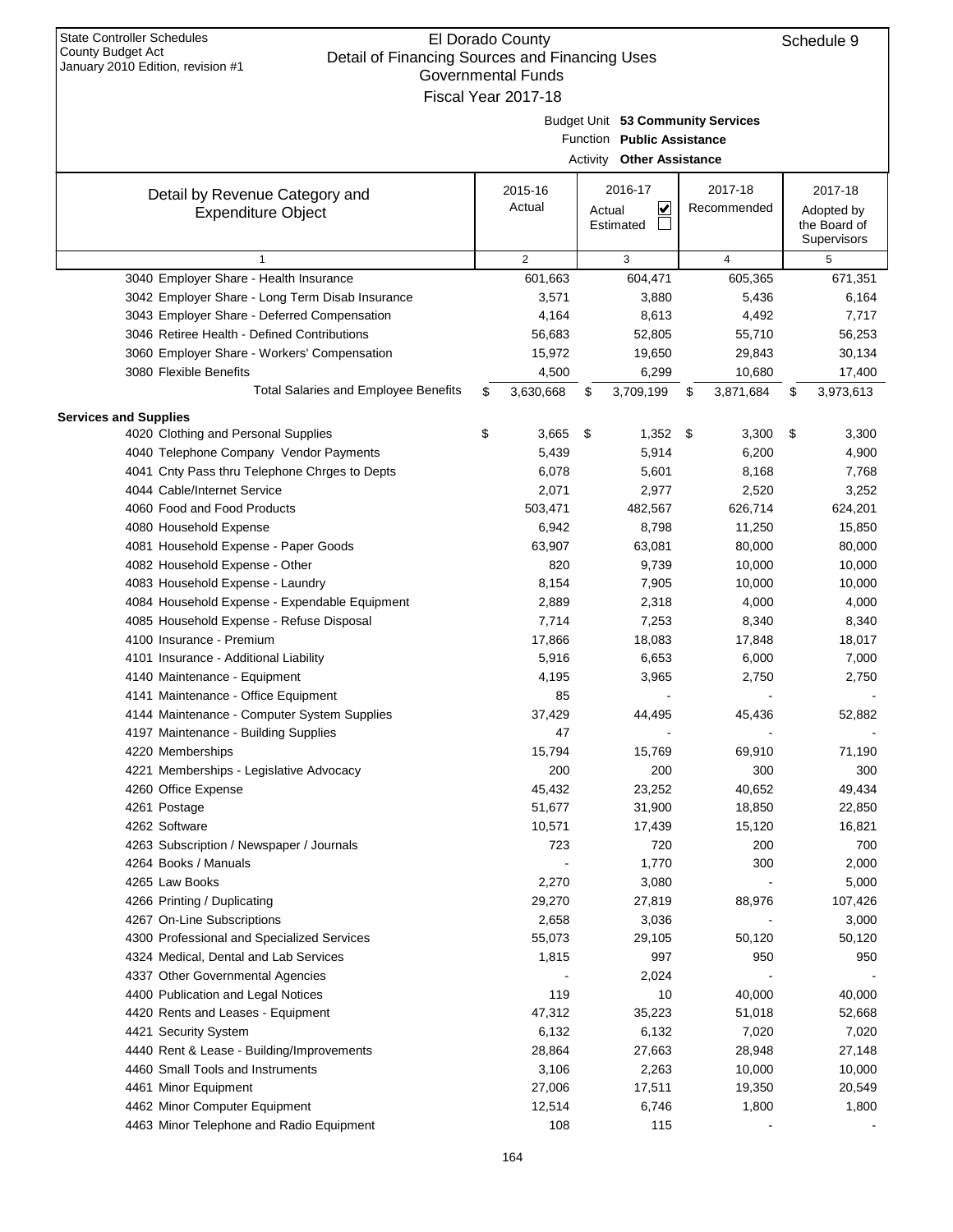| <b>State Controller Schedules</b><br><b>County Budget Act</b><br>January 2010 Edition, revision #1 | El Dorado County<br>Detail of Financing Sources and Financing Uses<br><b>Governmental Funds</b><br>Fiscal Year 2017-18 |          |                                                                                            |    |                        |    |                                                      |  |
|----------------------------------------------------------------------------------------------------|------------------------------------------------------------------------------------------------------------------------|----------|--------------------------------------------------------------------------------------------|----|------------------------|----|------------------------------------------------------|--|
|                                                                                                    |                                                                                                                        | Activity | Budget Unit 53 Community Services<br>Function Public Assistance<br><b>Other Assistance</b> |    |                        |    |                                                      |  |
| Detail by Revenue Category and<br><b>Expenditure Object</b>                                        | 2015-16<br>Actual                                                                                                      |          | 2016-17<br>V<br>Actual<br>Estimated                                                        |    | 2017-18<br>Recommended |    | 2017-18<br>Adopted by<br>the Board of<br>Supervisors |  |
| $\mathbf{1}$                                                                                       | $\overline{2}$                                                                                                         |          | 3                                                                                          |    | 4                      |    | 5                                                    |  |
| 4500 Special Departmental Expense                                                                  | 27,049                                                                                                                 |          | 38,384                                                                                     |    | 28,000                 |    | 28,000                                               |  |
| 4501 Special Projects                                                                              | 101,594                                                                                                                |          | 176,633                                                                                    |    | 365,799                |    | 272,284                                              |  |
| 4502 Educational Materials                                                                         | 23                                                                                                                     |          | 27                                                                                         |    |                        |    |                                                      |  |
| 4503 Staff Development                                                                             | 11,498                                                                                                                 |          | 8,950                                                                                      |    | 19,425                 |    | 19,425                                               |  |
| 4530 Water Treatment Chemicals                                                                     | 356                                                                                                                    |          |                                                                                            |    |                        |    |                                                      |  |
| 4532 Client Program Services                                                                       | 87,922                                                                                                                 |          | 75,315                                                                                     |    |                        |    |                                                      |  |
| 4600 Transportation and Travel                                                                     | 4,311                                                                                                                  |          | 6,603                                                                                      |    | 48,589                 |    | 48,772                                               |  |
| 4602 Employee - Private Auto Mileage                                                               | 8,073                                                                                                                  |          | 8,837                                                                                      |    | 12,933                 |    | 17,475                                               |  |
| 4604 Volunteer - Private Auto Mileage                                                              | 48,067                                                                                                                 |          | 46,666                                                                                     |    | 62,800                 |    | 62,800                                               |  |
| 4605 Vehicle - Rent or Lease                                                                       | 37,694                                                                                                                 |          | 38,367                                                                                     |    | 44,900                 |    | 47,700                                               |  |
| 4606 Fuel Purchases                                                                                | 14,519                                                                                                                 |          | 13,934                                                                                     |    | 17,050                 |    | 18,050                                               |  |
| 4608 Hotel Accommodations                                                                          | 2,767                                                                                                                  |          | 5,759                                                                                      |    | 3,650                  |    | 7,150                                                |  |
| 4620 Utilities                                                                                     | 93,683                                                                                                                 |          | 112,235                                                                                    |    | 146,400                |    | 150,120                                              |  |
| <b>Total Services and Supplies</b>                                                                 | \$<br>1,454,884                                                                                                        | \$       | 1,455,187                                                                                  | \$ | 2,035,586              | \$ | 2,013,012                                            |  |
| <b>Other Charges</b>                                                                               |                                                                                                                        |          |                                                                                            |    |                        |    |                                                      |  |
| 5000 Support and Care of Persons                                                                   | \$<br>15,711                                                                                                           | \$       | 8,731                                                                                      | \$ | 12,000                 | \$ | 13,002                                               |  |
| 5010 Transportation Services                                                                       |                                                                                                                        |          | 74,038                                                                                     |    |                        |    |                                                      |  |
| 5011 Transportation Expenses                                                                       | 76,128                                                                                                                 |          | 14,151                                                                                     |    | 300,000                |    | 300,000                                              |  |
| 5012 Ancilliary Services                                                                           | 79,645                                                                                                                 |          | 77,000                                                                                     |    | 63,600                 |    | 68,600                                               |  |
| 5013 Ancilliary Expenses                                                                           | 794,438                                                                                                                |          | 851,698                                                                                    |    | 857,875                |    | 854,650                                              |  |
| 5300 Interfund Expenditures                                                                        | 857,244                                                                                                                |          | 746,269                                                                                    |    | 670,578                |    | 688,735                                              |  |
| 5304 Intrfnd Exp: Mail Service                                                                     | 13,201                                                                                                                 |          | 14,918                                                                                     |    | 14,344                 |    | 14,344                                               |  |
| 5305 Intrfnd Exp: Stores Support                                                                   | 2,526                                                                                                                  |          | 2,457                                                                                      |    | 2,932                  |    | 2,932                                                |  |
| 5316 Intrfnd Exp: IS Programming Support                                                           |                                                                                                                        |          | 60                                                                                         |    |                        |    |                                                      |  |
| 5318 Intrfnd Exp: Maint Buildg & Imprvmnts                                                         | 28,114                                                                                                                 |          | 8,984                                                                                      |    | 50,000                 |    | 50,000                                               |  |
| 5321 Intrfnd Exp: Collections                                                                      | 103                                                                                                                    |          | 1                                                                                          |    |                        |    |                                                      |  |
| <b>Total Other Charges</b>                                                                         | \$<br>1,867,110                                                                                                        | \$       | 1,798,307                                                                                  | \$ | 1,971,329              | \$ | 1,992,263                                            |  |
|                                                                                                    |                                                                                                                        |          |                                                                                            |    |                        |    |                                                      |  |
| <b>Fixed Assets</b>                                                                                | \$<br>49,822                                                                                                           |          | 38,017                                                                                     | \$ |                        | \$ |                                                      |  |
| 6040 Fixed Assets - Equipment<br><b>Total Fixed Assets</b>                                         | \$                                                                                                                     | \$       |                                                                                            |    | 30,450                 |    | 30,450                                               |  |
|                                                                                                    | 49,822                                                                                                                 | \$       | 38,017                                                                                     | \$ | 30,450                 | \$ | 30,450                                               |  |
| <b>Other Financing Uses</b>                                                                        |                                                                                                                        |          |                                                                                            |    |                        |    |                                                      |  |
| 7000 Operating Transfers Out                                                                       | \$<br>500                                                                                                              | \$       |                                                                                            | \$ |                        |    |                                                      |  |
| <b>Total Other Financing Uses</b>                                                                  | \$<br>500                                                                                                              | \$       |                                                                                            | \$ |                        | \$ |                                                      |  |
| <b>Intrafund Transfers</b>                                                                         |                                                                                                                        |          |                                                                                            |    |                        |    |                                                      |  |
| 7250 Intrafnd Transfers: Non General Fund                                                          | \$<br>178,303                                                                                                          | \$       | 116,998                                                                                    | \$ | 184,115                | \$ | 184,500                                              |  |
| <b>Total Intrafund Transfers</b>                                                                   | \$<br>178,303                                                                                                          | \$       | 116,998                                                                                    | \$ | 184,115                | \$ | 184,500                                              |  |
| <b>Intrafund Abatement</b>                                                                         |                                                                                                                        |          |                                                                                            |    |                        |    |                                                      |  |
| 7380 Intrfnd Abatemnt: Not General Fund                                                            | \$<br>$(178, 303)$ \$                                                                                                  |          | $(116,998)$ \$                                                                             |    | $(184, 115)$ \$        |    | (184, 500)                                           |  |
| <b>Total Intrafund Abatement</b>                                                                   | \$<br>(178, 303)                                                                                                       | \$       | (116,998)                                                                                  | \$ | (184, 115)             | \$ | (184, 500)                                           |  |
|                                                                                                    |                                                                                                                        |          |                                                                                            |    |                        |    |                                                      |  |
| <b>Appropriations for Contingencies</b>                                                            |                                                                                                                        |          |                                                                                            |    |                        |    |                                                      |  |
| 7700 Contingency                                                                                   | \$                                                                                                                     | \$       |                                                                                            | \$ |                        | \$ | 121,374                                              |  |
| <b>Total Appropriations for Contingencies</b>                                                      | \$                                                                                                                     | \$       |                                                                                            | \$ |                        | \$ | 121,374                                              |  |
| Total Expenditures/Appropriations \$                                                               | 7,002,984                                                                                                              | \$       | 7,000,710                                                                                  | \$ | 7,909,049              | \$ | 8,130,712                                            |  |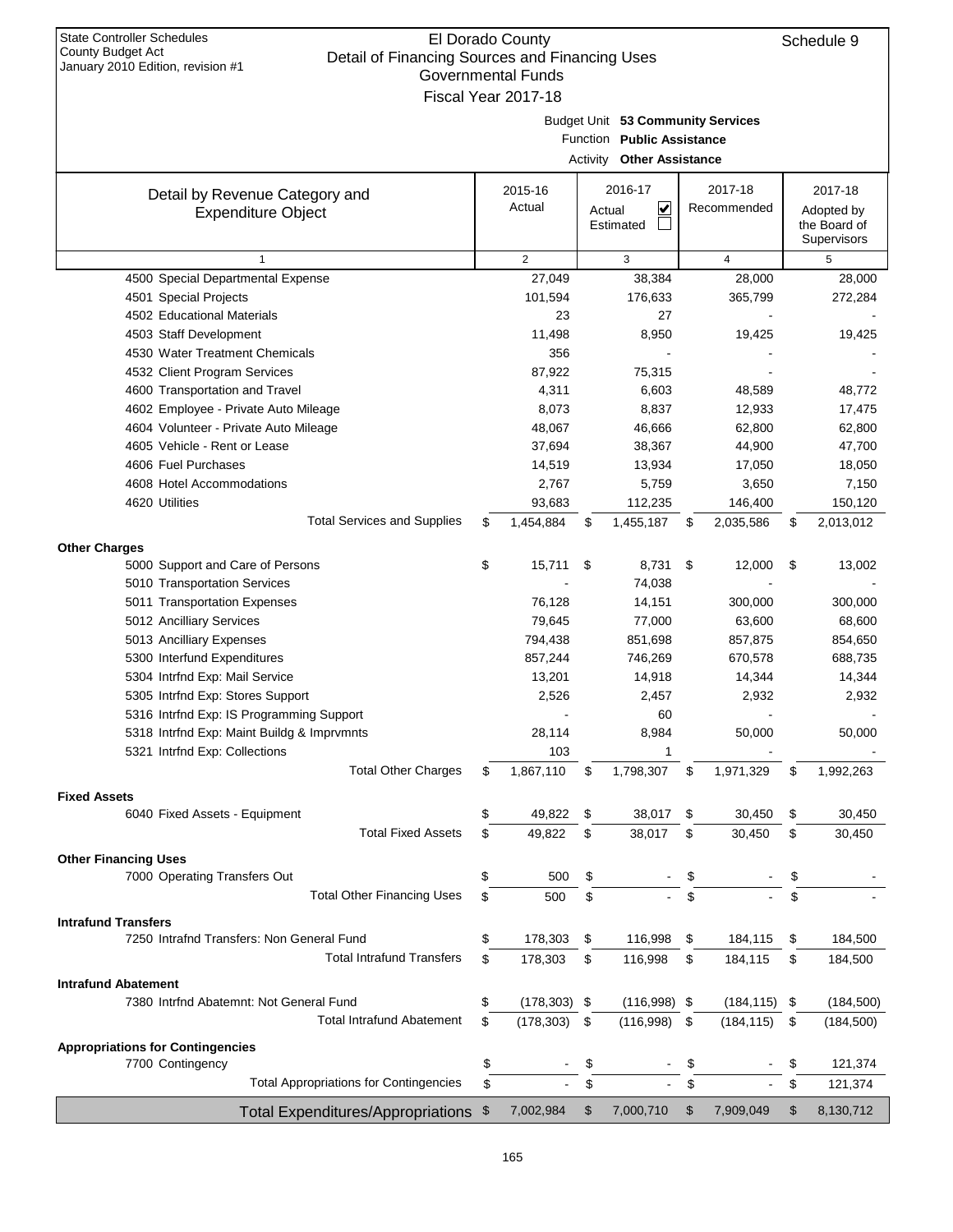| <b>State Controller Schedules</b><br>County Budget Act<br>January 2010 Edition, revision #1 | El Dorado County<br>Detail of Financing Sources and Financing Uses<br>Governmental Funds<br>Fiscal Year 2017-18 | Schedule 9        |                                                                                                        |                        |                                                      |
|---------------------------------------------------------------------------------------------|-----------------------------------------------------------------------------------------------------------------|-------------------|--------------------------------------------------------------------------------------------------------|------------------------|------------------------------------------------------|
|                                                                                             |                                                                                                                 |                   | Budget Unit 53 Community Services<br>Function Public Assistance<br>Activity<br><b>Other Assistance</b> |                        |                                                      |
| Detail by Revenue Category and<br><b>Expenditure Object</b>                                 |                                                                                                                 | 2015-16<br>Actual | 2016-17<br>V<br>Actual<br>Estimated                                                                    | 2017-18<br>Recommended | 2017-18<br>Adopted by<br>the Board of<br>Supervisors |
|                                                                                             |                                                                                                                 | 2                 | 3                                                                                                      | 4                      | 5                                                    |
|                                                                                             | Net Cost \$                                                                                                     | 40,170            | (100, 250)                                                                                             | (627,500)<br>- 56      | (544, 439)<br>S.                                     |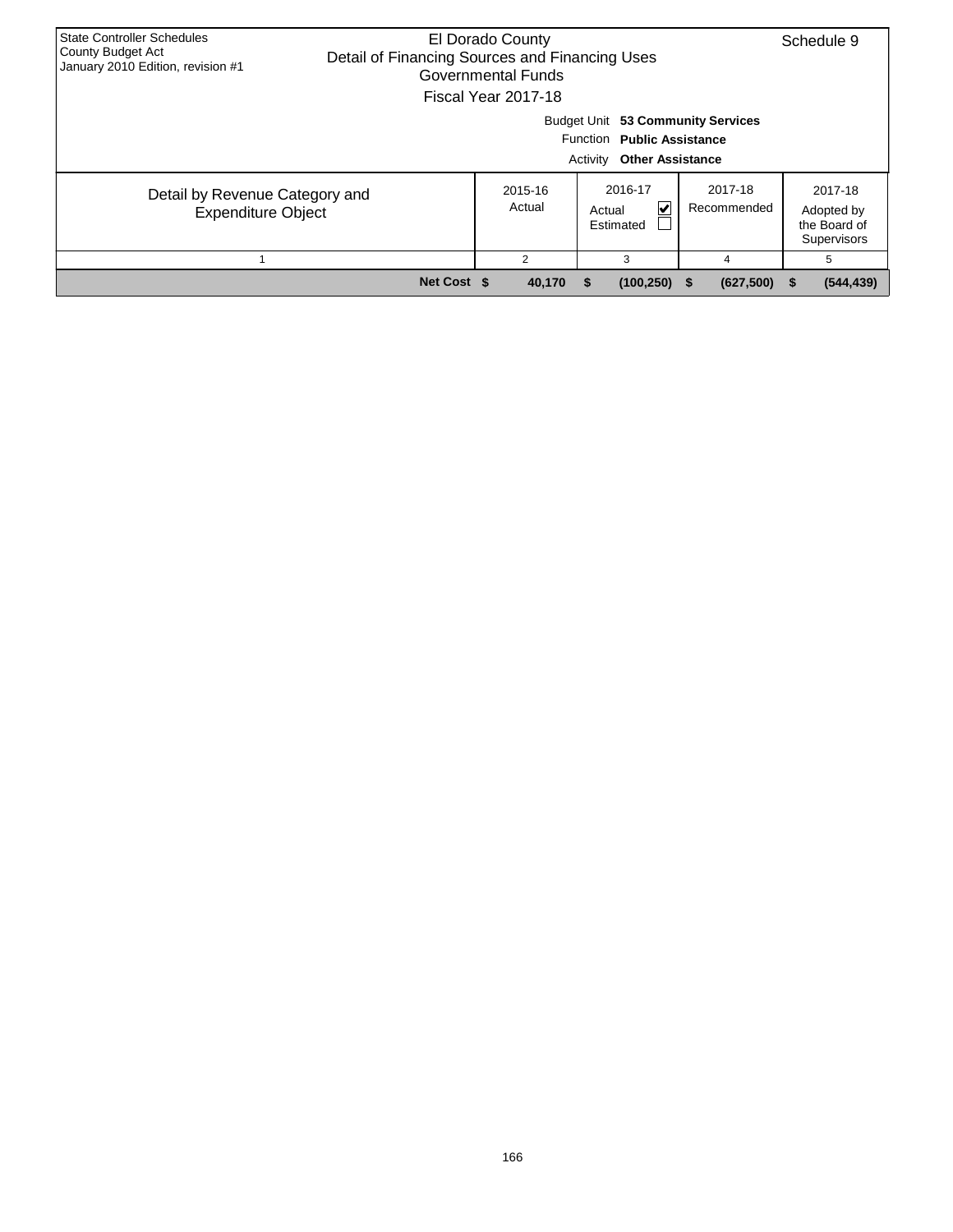| <b>State Controller Schedules</b><br>El Dorado County<br>Schedule 9<br>County Budget Act<br>Detail of Financing Sources and Financing Uses<br>January 2010 Edition, revision #1<br><b>Governmental Funds</b><br>Fiscal Year 2017-18 |                                                                                                                                                                  |                |          |                  |          |                    |          |                    |  |  |  |
|-------------------------------------------------------------------------------------------------------------------------------------------------------------------------------------------------------------------------------------|------------------------------------------------------------------------------------------------------------------------------------------------------------------|----------------|----------|------------------|----------|--------------------|----------|--------------------|--|--|--|
|                                                                                                                                                                                                                                     | Budget Unit 53 Social Services SB163 Wraparound<br>Function Public Assistance<br>Activity <b>Administration</b>                                                  |                |          |                  |          |                    |          |                    |  |  |  |
| Detail by Revenue Category and<br><b>Expenditure Object</b>                                                                                                                                                                         | 2016-17<br>2017-18<br>2015-16<br>2017-18<br>$\overline{\mathbf{v}}$<br>Actual<br>Recommended<br>Actual<br>Adopted by<br>Estimated<br>the Board of<br>Supervisors |                |          |                  |          |                    |          |                    |  |  |  |
| $\mathbf{1}$                                                                                                                                                                                                                        |                                                                                                                                                                  | $\overline{2}$ |          | 3                |          | $\overline{4}$     |          | 5                  |  |  |  |
| Revenue from Use of Money and Property<br>0400 Interest<br>Total Revenue from Use of Money and Property                                                                                                                             | \$<br>\$<br>247<br>\$<br>120<br>345<br>\$<br>\$<br>345<br>\$<br>120<br>247                                                                                       |                |          |                  |          |                    | \$<br>\$ | 120<br>120         |  |  |  |
| Intergovernmental Revenue - Federal<br>1100 Federal - Other<br>Total Intergovernmental Revenue - Federal                                                                                                                            | \$<br>\$                                                                                                                                                         |                | \$<br>\$ | 99,715<br>99,715 | \$<br>\$ | 136,319<br>136,319 | \$<br>\$ | 172,923<br>172,923 |  |  |  |
| Total Revenue \$                                                                                                                                                                                                                    |                                                                                                                                                                  | 247            | \$       | 100,061          | \$       | 136,439            | \$       | 173,043            |  |  |  |
| <b>Services and Supplies</b><br>4262 Software                                                                                                                                                                                       | \$                                                                                                                                                               |                | \$       |                  | \$       | 7,500              | \$       | 7,500              |  |  |  |
| <b>Total Services and Supplies</b>                                                                                                                                                                                                  | \$                                                                                                                                                               |                | \$       |                  | \$       | 7,500              | \$       | 7,500              |  |  |  |
| <b>Other Charges</b><br>5000 Support and Care of Persons                                                                                                                                                                            | \$<br>\$<br>50,540<br>\$<br>\$                                                                                                                                   |                |          |                  |          |                    |          |                    |  |  |  |
| 5012 Ancilliary Services                                                                                                                                                                                                            |                                                                                                                                                                  |                |          | 99,715           |          | 136,319            |          | 172,923            |  |  |  |
| <b>Total Other Charges</b>                                                                                                                                                                                                          | \$                                                                                                                                                               |                | \$       | 99,715           | \$       | 186,859            | \$       | 223,809            |  |  |  |
| Total Expenditures/Appropriations \$                                                                                                                                                                                                |                                                                                                                                                                  |                | \$       | 99,715           | \$       | 194,359            | \$       | 231,309            |  |  |  |
| Net Cost \$                                                                                                                                                                                                                         |                                                                                                                                                                  | 247            | \$       | 345              | \$       | (57, 920)          | \$       | (58, 266)          |  |  |  |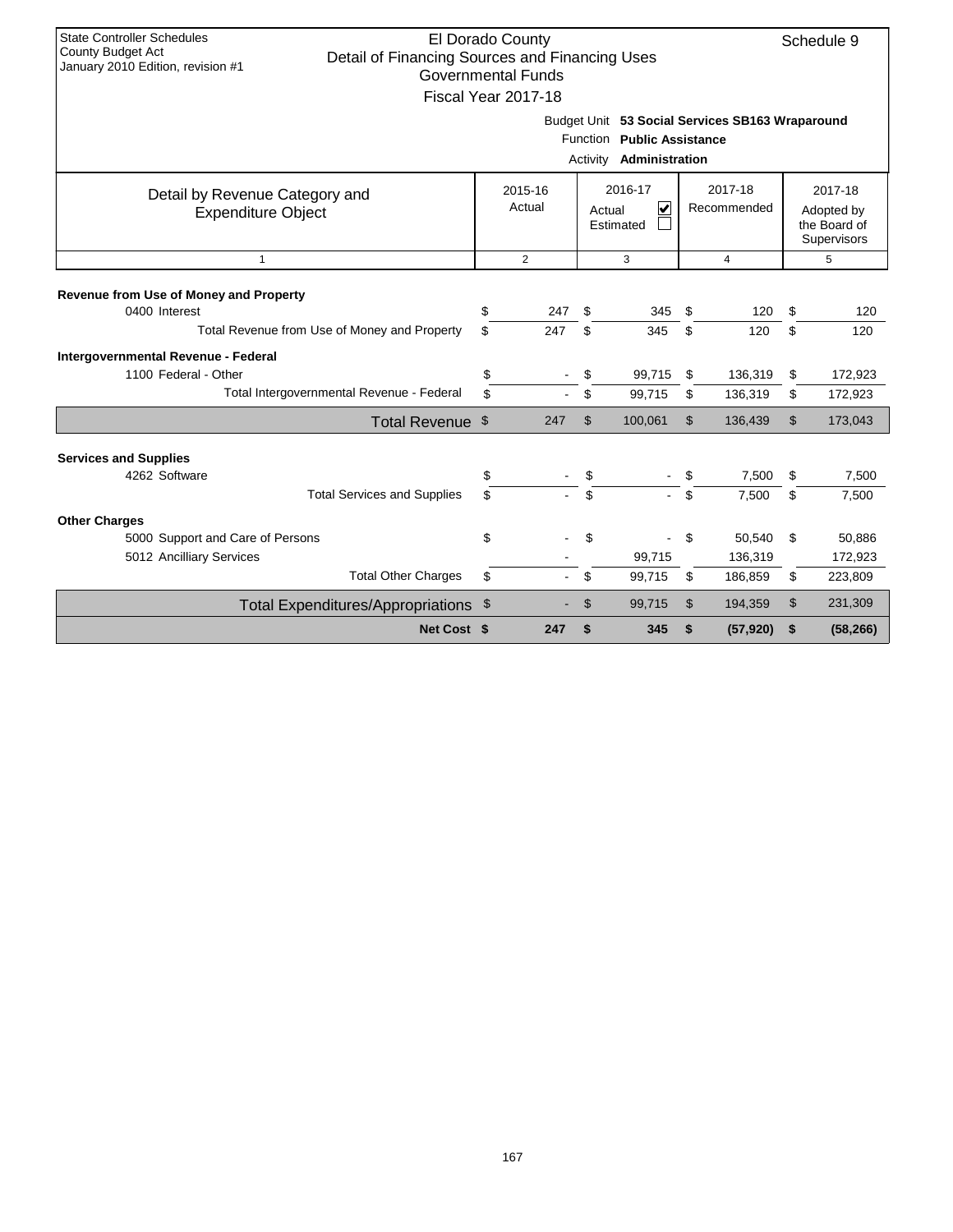| <b>State Controller Schedules</b><br>El Dorado County<br>Schedule 9<br><b>County Budget Act</b><br>Detail of Financing Sources and Financing Uses<br>January 2010 Edition, revision #1<br><b>Governmental Funds</b><br>Fiscal Year 2017-18 |          |                   |          |                                                                                  |    |                        |          |                  |  |                                                      |
|--------------------------------------------------------------------------------------------------------------------------------------------------------------------------------------------------------------------------------------------|----------|-------------------|----------|----------------------------------------------------------------------------------|----|------------------------|----------|------------------|--|------------------------------------------------------|
|                                                                                                                                                                                                                                            |          |                   |          | Budget Unit 60 Library<br>Function Education<br><b>Activity Library Services</b> |    |                        |          |                  |  |                                                      |
| Detail by Revenue Category and<br><b>Expenditure Object</b>                                                                                                                                                                                |          | 2015-16<br>Actual |          | 2016-17<br>⊻<br>Actual<br>Estimated                                              |    | 2017-18<br>Recommended |          |                  |  | 2017-18<br>Adopted by<br>the Board of<br>Supervisors |
| $\mathbf{1}$                                                                                                                                                                                                                               |          | 2                 |          | 3                                                                                |    | $\overline{4}$         |          | 5                |  |                                                      |
| Revenue from Use of Money and Property                                                                                                                                                                                                     |          |                   |          |                                                                                  |    |                        |          |                  |  |                                                      |
| 0420 Rent - Land and Buildings                                                                                                                                                                                                             | \$       | 2,740             | \$       | 2,555                                                                            | \$ | 2,650                  | \$       | 2,650            |  |                                                      |
| Total Revenue from Use of Money and Property                                                                                                                                                                                               | \$       | 2,740             | \$       | 2,555                                                                            | \$ | 2,650                  | \$       | 2,650            |  |                                                      |
| Intergovernmental Revenue - State                                                                                                                                                                                                          |          |                   |          |                                                                                  |    |                        |          |                  |  |                                                      |
| 0880 State - Other                                                                                                                                                                                                                         | \$       | 214,132           | \$       | 316,139                                                                          | \$ | 263,000                | \$       | 263,000          |  |                                                      |
| Total Intergovernmental Revenue - State                                                                                                                                                                                                    | \$       | 214,132           | \$       | 316,139                                                                          | \$ | 263,000                | \$       | 263,000          |  |                                                      |
| Intergovernmental Revenue - Federal                                                                                                                                                                                                        |          |                   |          |                                                                                  |    |                        |          |                  |  |                                                      |
| 1100 Federal - Other<br>Total Intergovernmental Revenue - Federal                                                                                                                                                                          | \$<br>\$ | 22,116            | \$<br>\$ | 23,585                                                                           | \$ |                        | \$<br>\$ | 2,621            |  |                                                      |
|                                                                                                                                                                                                                                            |          | 22,116            |          | 23,585                                                                           | \$ |                        |          | 2,621            |  |                                                      |
| <b>Charges for Services</b>                                                                                                                                                                                                                |          |                   |          |                                                                                  |    |                        |          |                  |  |                                                      |
| 1700 Library Services                                                                                                                                                                                                                      | \$       | 97,175<br>47,147  | - \$     | 92,607 \$<br>45,879                                                              |    | 92,700<br>44,300       | \$       | 92,700<br>44,300 |  |                                                      |
| 1701 Library Services - Video Rental<br>1702 Library Services - Comp Lab Printing                                                                                                                                                          |          | 15,112            |          | 17,440                                                                           |    | 16,100                 |          | 16,100           |  |                                                      |
| 1703 Library Services - Microfilm                                                                                                                                                                                                          |          | 42                |          | 7                                                                                |    | 50                     |          | 50               |  |                                                      |
| 1704 Library Services - Copy Machine                                                                                                                                                                                                       |          | 2,069             |          | 539                                                                              |    | 450                    |          | 450              |  |                                                      |
| 1705 Library Services - Lost & Paid Books                                                                                                                                                                                                  |          | 7,517             |          | 7,431                                                                            |    | 7,775                  |          | 7,775            |  |                                                      |
| 1743 Certification Fees                                                                                                                                                                                                                    |          | 13                |          |                                                                                  |    |                        |          |                  |  |                                                      |
| <b>Total Charges for Services</b>                                                                                                                                                                                                          | S        | 169,076           | \$       | 163,902                                                                          | \$ | 161,375                | \$       | 161,375          |  |                                                      |
| <b>Miscellaneous Revenues</b>                                                                                                                                                                                                              |          |                   |          |                                                                                  |    |                        |          |                  |  |                                                      |
| 1900 Welfare Repayments                                                                                                                                                                                                                    | \$       | 263               | \$       |                                                                                  | \$ |                        | \$       |                  |  |                                                      |
| 1940 Miscellaneous Revenue                                                                                                                                                                                                                 |          | 1,288             |          | 13,000                                                                           |    | 47,095                 |          | 47,095           |  |                                                      |
| 1943 Miscellaneous Donation                                                                                                                                                                                                                |          | 33,004            |          | 34,129                                                                           |    | 38,500                 |          | 38,500           |  |                                                      |
| 1954 Misc Donations: Friends of Library                                                                                                                                                                                                    |          | 147,890           |          | 111,475                                                                          |    | 67,500                 |          | 69,500           |  |                                                      |
| <b>Total Miscellaneous Revenues</b>                                                                                                                                                                                                        | \$       | 182,445           | \$       | 158,604                                                                          | \$ | 153,095                | \$       | 155,095          |  |                                                      |
| <b>Other Financing Sources</b>                                                                                                                                                                                                             |          |                   |          |                                                                                  |    |                        |          |                  |  |                                                      |
| 2020 Operating Transfers In                                                                                                                                                                                                                | \$       | 1,232,650         | \$       | 1,220,887                                                                        | \$ | 1,512,471              | \$       | 1,512,473        |  |                                                      |
| <b>Total Other Financing Sources</b>                                                                                                                                                                                                       | \$       | 1,232,650         | \$       | 1,220,887                                                                        | \$ | 1,512,471              | \$       | 1,512,473        |  |                                                      |
| Total Revenue \$                                                                                                                                                                                                                           |          | 1,823,160         | \$       | 1,885,672                                                                        | \$ | 2,092,591              | \$       | 2,097,214        |  |                                                      |
|                                                                                                                                                                                                                                            |          |                   |          |                                                                                  |    |                        |          |                  |  |                                                      |
| <b>Salaries and Employee Benefits</b><br>3000 Permanent Employees / Elected Officials                                                                                                                                                      | \$       | 1,692,645         | \$       | 1,661,187                                                                        | \$ | 1,725,477              | \$       | 1,726,163        |  |                                                      |
| 3001 Temporary Employees                                                                                                                                                                                                                   |          | 55,727            |          | 59,520                                                                           |    | 43,300                 |          | 43,300           |  |                                                      |
| 3002 Overtime                                                                                                                                                                                                                              |          | 4,950             |          | 2,881                                                                            |    |                        |          |                  |  |                                                      |
| 3004 Other Compensation                                                                                                                                                                                                                    |          | 4,124             |          | 5,659                                                                            |    |                        |          |                  |  |                                                      |
| 3005 Tahoe Differential                                                                                                                                                                                                                    |          | 15,756            |          | 15,659                                                                           |    | 15,600                 |          | 15,600           |  |                                                      |
| 3006 Bilingual Pay                                                                                                                                                                                                                         |          | 4,940             |          | 4,912                                                                            |    | 4,680                  |          | 4,680            |  |                                                      |
| 3020 Employer Share - Employee Retirement                                                                                                                                                                                                  |          | 346,067           |          | 347,849                                                                          |    | 417,133                |          | 417,133          |  |                                                      |
| 3022 Employer Share - Medi Care                                                                                                                                                                                                            |          | 22,251            |          | 22,034                                                                           |    | 24,221                 |          | 24,221           |  |                                                      |
| 3040 Employer Share - Health Insurance                                                                                                                                                                                                     |          | 393,509           |          | 336,376                                                                          |    | 441,235                |          | 441,235          |  |                                                      |
| 3042 Employer Share - Long Term Disab Insurance                                                                                                                                                                                            |          | 2,688             |          | 2,709                                                                            |    | 4,619                  |          | 4,619            |  |                                                      |
| 3043 Employer Share - Deferred Compensation                                                                                                                                                                                                |          | 3,999             |          | 3,987                                                                            |    | 3,683                  |          | 3,683            |  |                                                      |
| 3046 Retiree Health - Defined Contributions                                                                                                                                                                                                |          | 39,702            |          | 39,615                                                                           |    | 43,117                 |          | 43,117           |  |                                                      |
| 3060 Employer Share - Workers' Compensation<br>3080 Flexible Benefits                                                                                                                                                                      |          | 47,415            |          | 70,161                                                                           |    | 41,374                 |          | 41,374           |  |                                                      |
|                                                                                                                                                                                                                                            |          | 7,333             |          | 7,186                                                                            |    | 12,000                 |          | 12,000           |  |                                                      |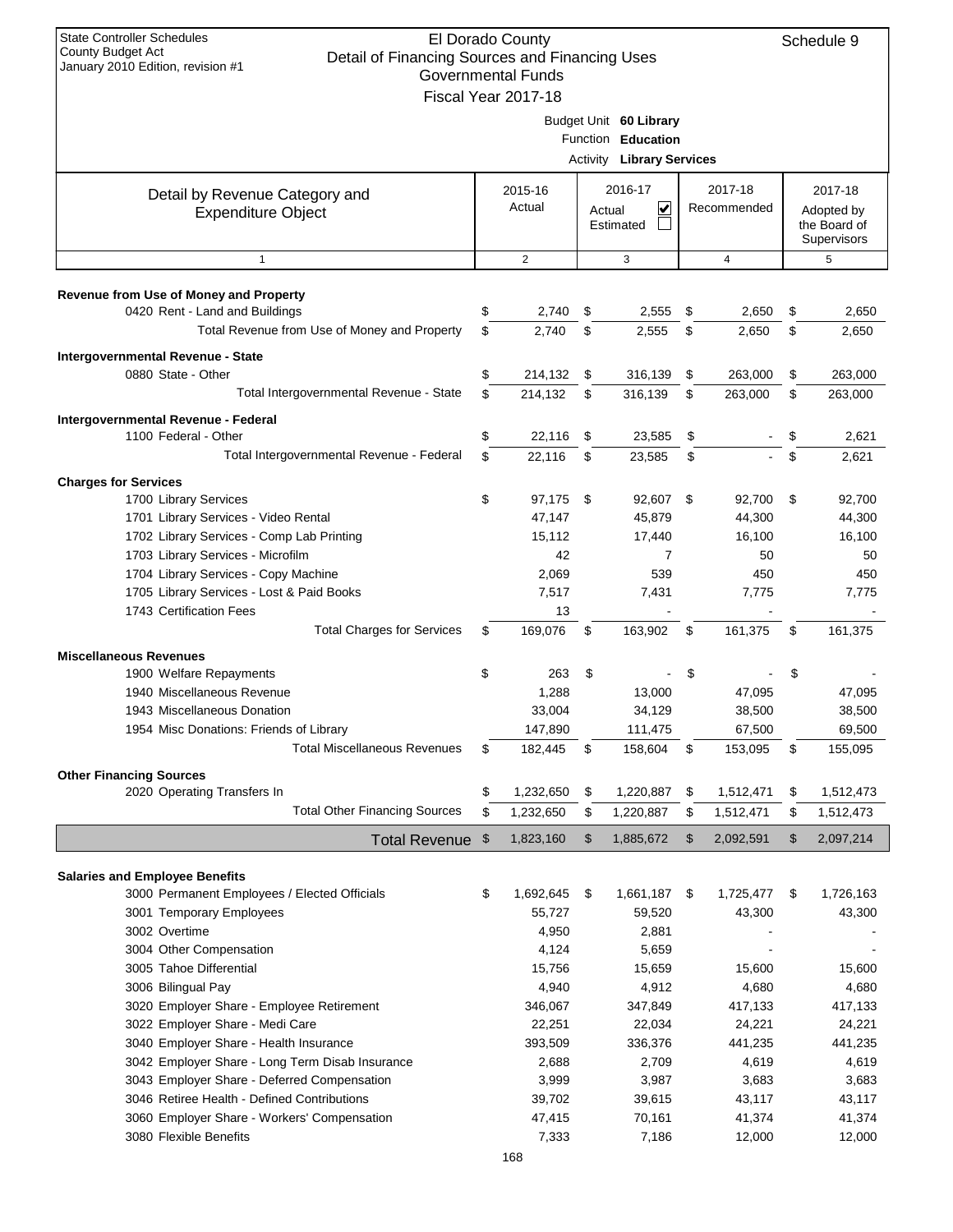| <b>State Controller Schedules</b><br>County Budget Act<br>Detail of Financing Sources and Financing Uses<br>January 2010 Edition, revision #1 | El Dorado County<br>Governmental Funds |                                                                                  |                        | Schedule 9                                           |
|-----------------------------------------------------------------------------------------------------------------------------------------------|----------------------------------------|----------------------------------------------------------------------------------|------------------------|------------------------------------------------------|
|                                                                                                                                               | Fiscal Year 2017-18                    | Budget Unit 60 Library<br>Function Education<br><b>Activity Library Services</b> |                        |                                                      |
|                                                                                                                                               |                                        |                                                                                  |                        |                                                      |
| Detail by Revenue Category and<br><b>Expenditure Object</b>                                                                                   | 2015-16<br>Actual                      | 2016-17<br>V<br>Actual<br>Estimated                                              | 2017-18<br>Recommended | 2017-18<br>Adopted by<br>the Board of<br>Supervisors |
| $\mathbf{1}$                                                                                                                                  | $\overline{2}$                         | 3                                                                                | $\overline{4}$         | 5                                                    |
| <b>Total Salaries and Employee Benefits</b>                                                                                                   | \$<br>2,641,105                        | \$<br>2,579,735                                                                  | \$<br>2,776,439        | \$<br>2,777,125                                      |
| <b>Services and Supplies</b>                                                                                                                  |                                        |                                                                                  |                        |                                                      |
| 4040 Telephone Company Vendor Payments                                                                                                        | \$                                     | \$<br>47                                                                         | \$                     | \$                                                   |
| 4041 Cnty Pass thru Telephone Chrges to Depts                                                                                                 | 14,501                                 | 14,663                                                                           | 13,550                 | 13,550                                               |
| 4044 Cable/Internet Service                                                                                                                   | 3,810                                  | 11,124                                                                           | 52,826                 | 52,826                                               |
| 4080 Household Expense                                                                                                                        | 560                                    | 74                                                                               |                        |                                                      |
| 4081 Household Expense - Paper Goods                                                                                                          | 1,311                                  | 1,889                                                                            | 1,500                  | 1,500                                                |
| 4085 Household Expense - Refuse Disposal                                                                                                      | 4,484                                  | 4,977                                                                            | 5,000                  | 5,000                                                |
| 4086 Household Expense - Janitorial/Custodial                                                                                                 | 24,173                                 | 31,514                                                                           | 31,740                 | 31,740                                               |
| 4100 Insurance - Premium                                                                                                                      | 14,545                                 | 16,265                                                                           | 11,494                 | 11,494                                               |
| 4140 Maintenance - Equipment                                                                                                                  | 12,749                                 | 12,974                                                                           | 15,750                 | 15,750                                               |
| 4143 Maintenance - Service Contracts                                                                                                          |                                        | 107                                                                              |                        |                                                      |
| 4144 Maintenance - Computer System Supplies                                                                                                   | 33,909                                 | 56,995                                                                           | 61,423                 | 61,423                                               |
| 4145 Maintenance - Equipment Parts                                                                                                            |                                        | 117                                                                              |                        |                                                      |
| 4180 Maintenance - Building and Improvements                                                                                                  |                                        | 1,622                                                                            |                        | 20,000                                               |
| 4220 Memberships                                                                                                                              | 4,445                                  | 5,069                                                                            | 5,630                  | 5,630                                                |
| 4221 Memberships - Legislative Advocacy                                                                                                       | 1,280                                  | 793                                                                              | 1,425                  | 1,425                                                |
| 4260 Office Expense                                                                                                                           | 30,602                                 | 27,616                                                                           | 30,200                 | 30,200                                               |
| 4261 Postage                                                                                                                                  | 5,222                                  | 4,965                                                                            | 5,300                  | 5,300                                                |
| 4266 Printing / Duplicating                                                                                                                   | 2,679                                  | 6,293                                                                            | 3,500                  | 3,500                                                |
| 4267 On-Line Subscriptions                                                                                                                    | 55,482                                 | 58,160                                                                           | 64,000                 | 66,000                                               |
| 4300 Professional and Specialized Services                                                                                                    | 31,116                                 | 50,063                                                                           | 56,500                 | 56,500                                               |
| 4324 Medical, Dental and Lab Services                                                                                                         | 600                                    | 898                                                                              | 1,050                  | 1,050                                                |
| 4400 Publication and Legal Notices                                                                                                            | 55                                     | 129                                                                              | 155                    | 155                                                  |
| 4420 Rents and Leases - Equipment                                                                                                             | 12,092                                 | 11,632                                                                           | 11,800                 | 11,800                                               |
| 4421 Security System                                                                                                                          | 6,785                                  | 6,910                                                                            | 6,128                  | 6,128                                                |
| 4440 Rent & Lease - Building/Improvements                                                                                                     | 51,729                                 | 53,778                                                                           | 54,686                 | 54,686                                               |
| 4460 Small Tools and Instruments                                                                                                              | 96                                     | 449                                                                              |                        |                                                      |
| 4461 Minor Equipment                                                                                                                          | 22,822                                 | 32,739                                                                           | 42,500                 | 42,500                                               |
| 4462 Minor Computer Equipment                                                                                                                 | 12,850                                 | 22,271                                                                           | 3,250                  | 3,250                                                |
| 4500 Special Departmental Expense                                                                                                             | 15,431                                 | 64,547                                                                           | 34,445                 | 36,380                                               |
| 4501 Special Projects                                                                                                                         |                                        |                                                                                  | 7,500                  | 7,500                                                |
| 4503 Staff Development                                                                                                                        | 2,205                                  | 2,422                                                                            | 1,800                  | 1,800                                                |
| 4505 SB 924 - Transportation and Travel                                                                                                       | 60                                     |                                                                                  |                        |                                                      |
| 4508 Snow Removal                                                                                                                             | 170                                    | 360                                                                              | 500                    | 500                                                  |
| 4516 Library - Circulating Library Books                                                                                                      | 140,409                                | 105,678                                                                          | 102,691                | 102,691                                              |
| 4517 Library - Adult / Audio Visual                                                                                                           | 21,277                                 | 18,588                                                                           | 19,250                 | 19,250                                               |
| 4518 Library - Subscriptions                                                                                                                  | 18,954                                 | 20,830                                                                           | 19,125                 | 19,125                                               |
| 4519 Library - Microfilm Purchase                                                                                                             | 3,210                                  | 3,371                                                                            | 3,225                  | 3,225                                                |
| 4529 Software License                                                                                                                         |                                        | 218                                                                              |                        |                                                      |
| 4540 Staff Development                                                                                                                        |                                        |                                                                                  | 1,500                  | 1,500                                                |
| 4542 Library: Video                                                                                                                           | 11,940                                 | 14,543                                                                           | 15,000                 | 15,000                                               |
| 4600 Transportation and Travel                                                                                                                | 2,278                                  | 475                                                                              | 2,600                  | 2,600                                                |
| 4602 Employee - Private Auto Mileage                                                                                                          | 5,323                                  | 5,749                                                                            | 5,370                  | 5,370                                                |
| 4605 Vehicle - Rent or Lease                                                                                                                  | 1,187                                  | 1,204                                                                            | 1,250                  | 1,250                                                |
|                                                                                                                                               |                                        |                                                                                  |                        |                                                      |
| 4606 Fuel Purchases                                                                                                                           | 1,765                                  | 963                                                                              | 1,250                  | 1,252                                                |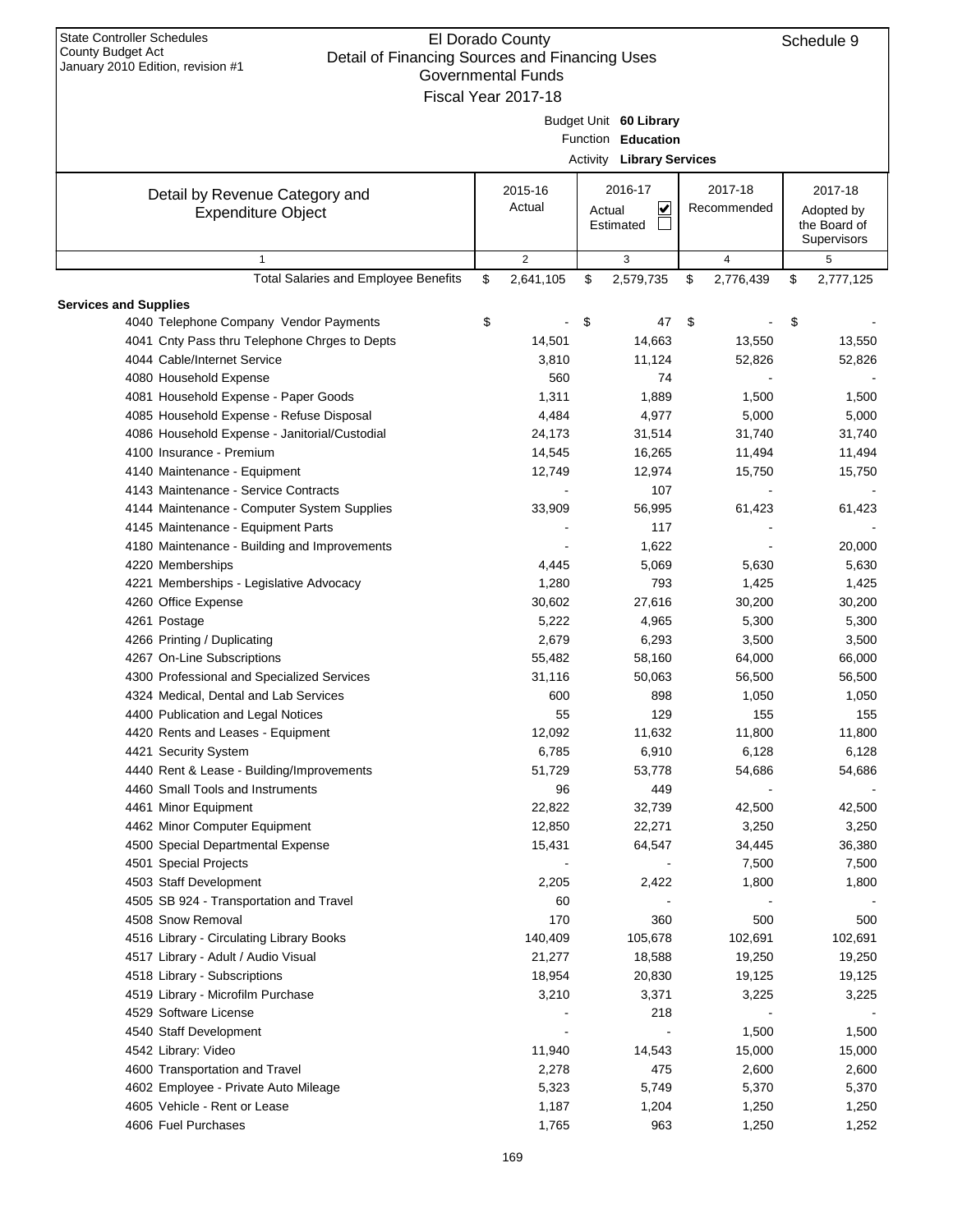| <b>State Controller Schedules</b><br><b>County Budget Act</b><br>Detail of Financing Sources and Financing Uses<br>January 2010 Edition, revision #1 |                               | El Dorado County<br><b>Governmental Funds</b><br>Fiscal Year 2017-18 | Activity | Budget Unit 60 Library<br>Function Education<br><b>Library Services</b> |          |                           |          | Schedule 9                                           |  |  |
|------------------------------------------------------------------------------------------------------------------------------------------------------|-------------------------------|----------------------------------------------------------------------|----------|-------------------------------------------------------------------------|----------|---------------------------|----------|------------------------------------------------------|--|--|
| Detail by Revenue Category and<br><b>Expenditure Object</b>                                                                                          |                               | 2015-16<br>Actual                                                    |          | 2016-17<br>V<br>Actual<br>Estimated                                     |          | 2017-18<br>Recommended    |          | 2017-18<br>Adopted by<br>the Board of<br>Supervisors |  |  |
| $\mathbf{1}$                                                                                                                                         | $\overline{2}$<br>3<br>4<br>5 |                                                                      |          |                                                                         |          |                           |          |                                                      |  |  |
| 4608 Hotel Accommodations<br>4620 Utilities<br><b>Total Services and Supplies</b>                                                                    | \$                            | 1,728<br>131,250<br>705,084                                          | \$       | 1,641<br>139,814<br>814,539                                             | \$       | 600<br>141,300<br>836,813 | \$       | 600<br>141,300<br>860,750                            |  |  |
|                                                                                                                                                      |                               |                                                                      |          |                                                                         |          |                           |          |                                                      |  |  |
| <b>Other Charges</b><br>5300 Interfund Expenditures<br><b>Total Other Charges</b>                                                                    | \$<br>\$                      | 3,711<br>3.711                                                       | \$<br>\$ | 5,083<br>5,083                                                          | \$<br>\$ | 2,000<br>2,000            | \$<br>\$ | 2,000<br>2,000                                       |  |  |
|                                                                                                                                                      |                               |                                                                      |          |                                                                         |          |                           |          |                                                      |  |  |
| <b>Intrafund Transfers</b><br>7200 Intrafund Transfers                                                                                               | \$                            | 50                                                                   | \$       | 25                                                                      | \$       |                           | \$       |                                                      |  |  |
| 7210 Intrafnd: Collections                                                                                                                           |                               | 2,476                                                                |          | 1,643                                                                   |          | 2,500                     |          | 2,500                                                |  |  |
| 7223 Intrafnd: Mail Service                                                                                                                          |                               | 13,857                                                               |          | 14,088                                                                  |          | 14,028                    |          | 14,028                                               |  |  |
| 7224 Intrafnd: Stores Support                                                                                                                        |                               | 2,906                                                                |          | 3,159                                                                   |          | 5,585                     |          | 5,585                                                |  |  |
| 7232 Intrafnd: Maint Bldg & Improvmnts                                                                                                               |                               | 28,276                                                               |          | 12,105                                                                  |          | 4,600                     |          | 4,600                                                |  |  |
| <b>Total Intrafund Transfers</b>                                                                                                                     | \$                            | 47,565                                                               | \$       | 31,020                                                                  | \$       | 26,713                    | \$       | 26,713                                               |  |  |
| Total Expenditures/Appropriations \$                                                                                                                 |                               | 3,397,465                                                            | \$       | 3,430,378                                                               | \$       | 3,641,965                 | \$       | 3,666,588                                            |  |  |
| Net Cost \$                                                                                                                                          |                               | (1,574,306)                                                          | \$       | (1,544,706)                                                             | S        | (1,549,374)               | S        | (1,569,374)                                          |  |  |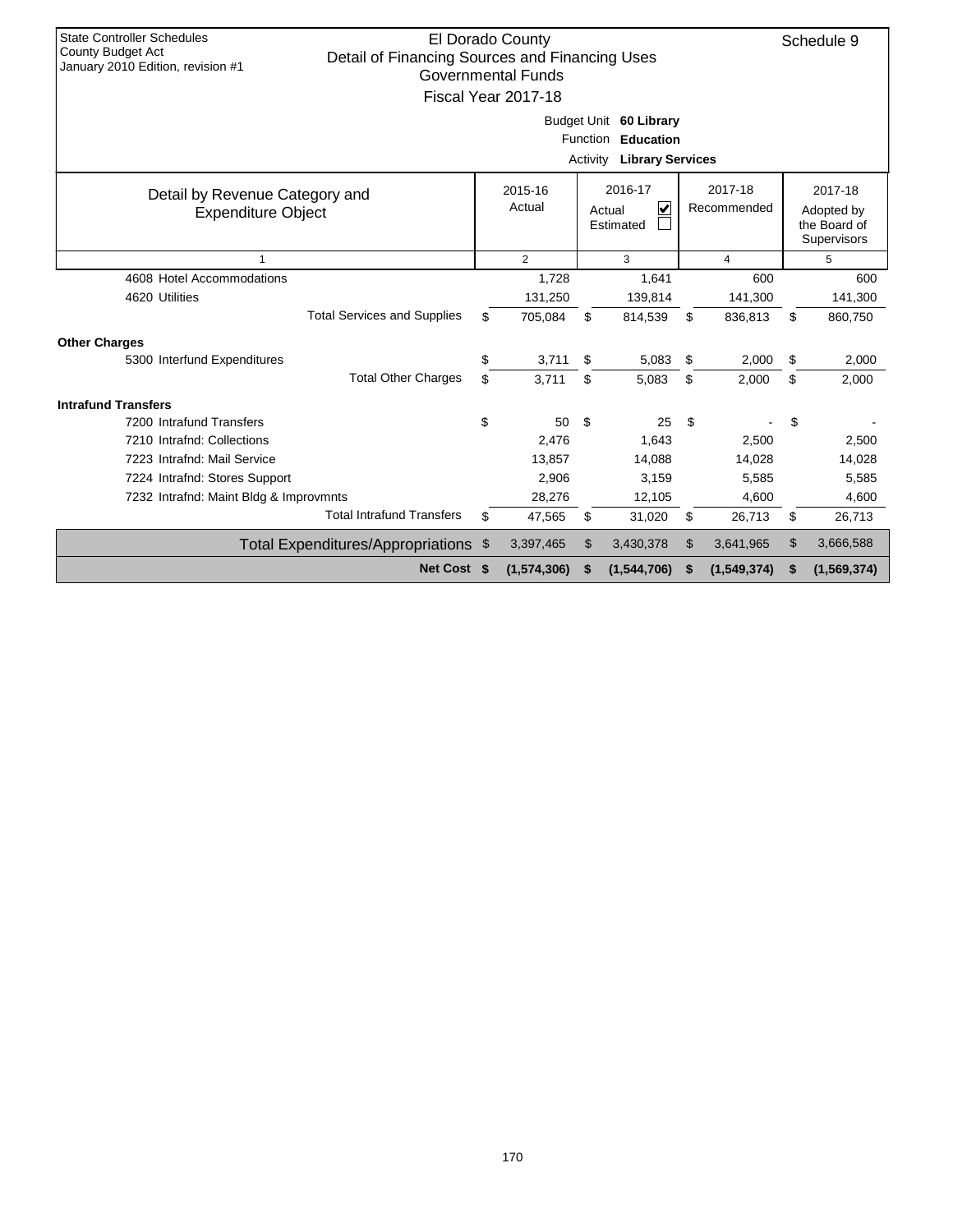| <b>State Controller Schedules</b><br>El Dorado County<br>Schedule 9<br><b>County Budget Act</b><br>Detail of Financing Sources and Financing Uses<br>January 2010 Edition, revision #1<br><b>Governmental Funds</b><br>Fiscal Year 2017-18<br>Budget Unit 70 Fish and Game Preservation<br>Function Public Protection |                                                                                                                                             |                |          |                                  |               |       |          |                |  |  |  |
|-----------------------------------------------------------------------------------------------------------------------------------------------------------------------------------------------------------------------------------------------------------------------------------------------------------------------|---------------------------------------------------------------------------------------------------------------------------------------------|----------------|----------|----------------------------------|---------------|-------|----------|----------------|--|--|--|
|                                                                                                                                                                                                                                                                                                                       |                                                                                                                                             |                |          |                                  |               |       |          |                |  |  |  |
|                                                                                                                                                                                                                                                                                                                       |                                                                                                                                             |                |          | <b>Activity Other Protection</b> |               |       |          |                |  |  |  |
| Detail by Revenue Category and<br><b>Expenditure Object</b>                                                                                                                                                                                                                                                           | 2017-18<br>2015-16<br>2016-17<br>2017-18<br>Actual<br>∣✔<br>Recommended<br>Actual<br>Adopted by<br>the Board of<br>Estimated<br>Supervisors |                |          |                                  |               |       |          |                |  |  |  |
| $\mathbf{1}$                                                                                                                                                                                                                                                                                                          | $\overline{2}$<br>3<br>5<br>$\overline{4}$                                                                                                  |                |          |                                  |               |       |          |                |  |  |  |
| <b>Fines, Forfeitures and Penalties</b><br>0320 Other Court Fines<br>Total Fines, Forfeitures and Penalties                                                                                                                                                                                                           | \$<br>\$                                                                                                                                    | 1,644<br>1.644 | \$<br>\$ | 1,459<br>1,459                   | \$<br>\$      |       | \$<br>\$ | 3,000<br>3,000 |  |  |  |
| <b>Revenue from Use of Money and Property</b>                                                                                                                                                                                                                                                                         |                                                                                                                                             |                |          |                                  |               |       |          |                |  |  |  |
| 0400 Interest                                                                                                                                                                                                                                                                                                         | \$                                                                                                                                          | 33             | \$       | 40                               | \$            |       | \$       |                |  |  |  |
| Total Revenue from Use of Money and Property                                                                                                                                                                                                                                                                          | \$                                                                                                                                          | 33             | \$       | 40                               | \$            |       | \$       |                |  |  |  |
| <b>Other Financing Sources</b><br>2020 Operating Transfers In                                                                                                                                                                                                                                                         | \$                                                                                                                                          |                | \$       | 20,000                           | \$            | 3,000 | \$       | 15,000         |  |  |  |
| <b>Total Other Financing Sources</b>                                                                                                                                                                                                                                                                                  | \$                                                                                                                                          |                | \$       | 20,000                           | \$            | 3,000 | \$       | 15,000         |  |  |  |
| Total Revenue \$                                                                                                                                                                                                                                                                                                      |                                                                                                                                             | 1,677          | \$       | 21,498                           | $\mathsf{\$}$ | 3,000 | \$       | 18,000         |  |  |  |
| <b>Services and Supplies</b>                                                                                                                                                                                                                                                                                          |                                                                                                                                             |                |          |                                  |               |       |          |                |  |  |  |
| 4500 Special Departmental Expense                                                                                                                                                                                                                                                                                     | \$                                                                                                                                          | 153            | \$       | 131                              | \$            | 3,000 | \$       | 3,000          |  |  |  |
| 4501 Special Projects                                                                                                                                                                                                                                                                                                 |                                                                                                                                             | 1,008          |          | 6,910                            |               |       |          | 15,000         |  |  |  |
| <b>Total Services and Supplies</b>                                                                                                                                                                                                                                                                                    | \$                                                                                                                                          | 1,161          | \$       | 7,040                            | \$            | 3,000 | \$       | 18,000         |  |  |  |
| Total Expenditures/Appropriations \$                                                                                                                                                                                                                                                                                  |                                                                                                                                             | 1,161          | \$       | 7,040                            | $\mathsf{\$}$ | 3,000 | \$       | 18,000         |  |  |  |
| Net Cost \$                                                                                                                                                                                                                                                                                                           |                                                                                                                                             | 516            | \$       | 14,458                           | \$            |       | \$       |                |  |  |  |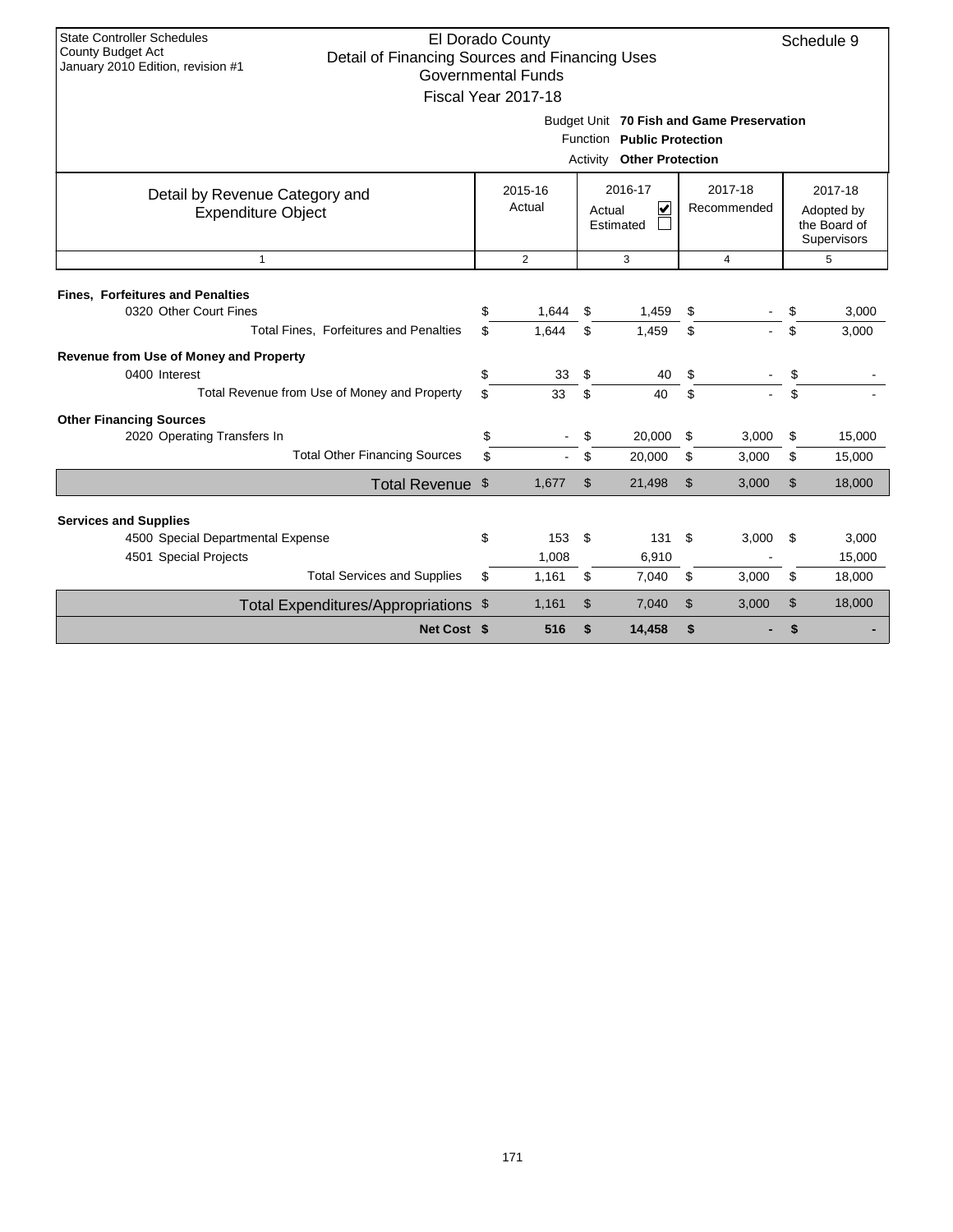| <b>State Controller Schedules</b><br>El Dorado County<br>Schedule 9<br><b>County Budget Act</b><br>Detail of Financing Sources and Financing Uses<br>January 2010 Edition, revision #1<br><b>Governmental Funds</b><br>Fiscal Year 2017-18<br>Budget Unit 77 CAO Countywide Spec Rev<br>Function General Government<br><b>Activity Property Management</b> |          |                       |                |                                                 |                        |                                                      |  |  |  |  |  |  |
|------------------------------------------------------------------------------------------------------------------------------------------------------------------------------------------------------------------------------------------------------------------------------------------------------------------------------------------------------------|----------|-----------------------|----------------|-------------------------------------------------|------------------------|------------------------------------------------------|--|--|--|--|--|--|
|                                                                                                                                                                                                                                                                                                                                                            |          |                       |                |                                                 |                        |                                                      |  |  |  |  |  |  |
| Detail by Revenue Category and<br><b>Expenditure Object</b>                                                                                                                                                                                                                                                                                                |          | 2015-16<br>Actual     | Actual         | 2016-17<br>$\overline{\mathbf{v}}$<br>Estimated | 2017-18<br>Recommended | 2017-18<br>Adopted by<br>the Board of<br>Supervisors |  |  |  |  |  |  |
| $\mathbf{1}$                                                                                                                                                                                                                                                                                                                                               |          | 2                     |                | 3                                               | $\overline{4}$         | 5                                                    |  |  |  |  |  |  |
| Revenue from Use of Money and Property<br>0400 Interest<br>Total Revenue from Use of Money and Property                                                                                                                                                                                                                                                    | \$<br>\$ | 12 <sup>7</sup><br>12 | S<br>\$        | 16<br>16                                        | \$<br>\$               | \$<br>\$.                                            |  |  |  |  |  |  |
| <b>Residual Equity Transfers</b>                                                                                                                                                                                                                                                                                                                           |          |                       |                |                                                 |                        |                                                      |  |  |  |  |  |  |
| 2100 Residual Equity Transfers In                                                                                                                                                                                                                                                                                                                          | \$       | 2,707                 | \$             |                                                 | \$                     | \$                                                   |  |  |  |  |  |  |
| <b>Total Residual Equity Transfers</b>                                                                                                                                                                                                                                                                                                                     | \$       | 2,707                 | \$             |                                                 | \$                     | \$                                                   |  |  |  |  |  |  |
| Total Revenue \$                                                                                                                                                                                                                                                                                                                                           |          | 2,719                 | $\mathfrak{S}$ | 16                                              | $\mathbb{S}$           | \$                                                   |  |  |  |  |  |  |
| <b>Residual Equity Transfers</b><br>7100 Residual Equity Transfers Out                                                                                                                                                                                                                                                                                     | \$       | 2,707                 | \$             |                                                 | \$                     | \$                                                   |  |  |  |  |  |  |
| <b>Total Residual Equity Transfers</b>                                                                                                                                                                                                                                                                                                                     | \$       | 2,707                 | \$             |                                                 | \$                     | \$                                                   |  |  |  |  |  |  |
| Total Expenditures/Appropriations \$                                                                                                                                                                                                                                                                                                                       |          | 2,707                 | \$             |                                                 | \$                     | \$                                                   |  |  |  |  |  |  |
| Net Cost \$                                                                                                                                                                                                                                                                                                                                                |          | 12                    | \$             | 16                                              | \$                     | \$                                                   |  |  |  |  |  |  |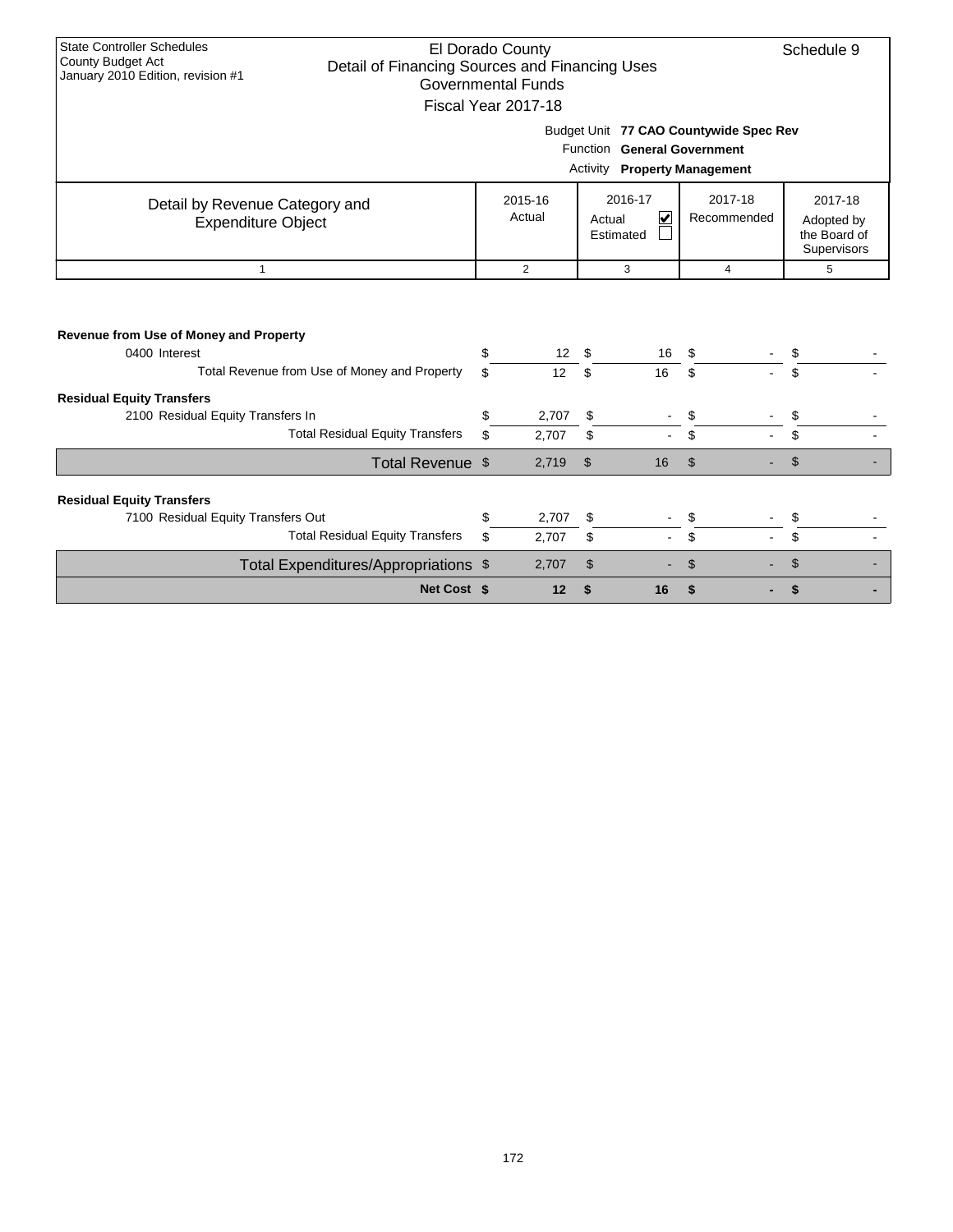| <b>State Controller Schedules</b><br>County Budget Act                                                                                                                                                                                                        |                                                    | El Dorado County                              |                      |                                               |                      |                    |                      | Schedule 9         |  |
|---------------------------------------------------------------------------------------------------------------------------------------------------------------------------------------------------------------------------------------------------------------|----------------------------------------------------|-----------------------------------------------|----------------------|-----------------------------------------------|----------------------|--------------------|----------------------|--------------------|--|
| Detail of Financing Sources and Financing Uses<br>January 2010 Edition, revision #1                                                                                                                                                                           |                                                    | <b>Governmental Funds</b>                     |                      |                                               |                      |                    |                      |                    |  |
|                                                                                                                                                                                                                                                               |                                                    |                                               |                      |                                               |                      |                    |                      |                    |  |
|                                                                                                                                                                                                                                                               |                                                    | Fiscal Year 2017-18                           |                      |                                               |                      |                    |                      |                    |  |
|                                                                                                                                                                                                                                                               |                                                    |                                               |                      | Budget Unit 77 CAO Countywide Spec Rev        |                      |                    |                      |                    |  |
|                                                                                                                                                                                                                                                               |                                                    |                                               |                      | Function General Government                   |                      |                    |                      |                    |  |
|                                                                                                                                                                                                                                                               |                                                    |                                               |                      | <b>Activity Plant Acquisition</b>             |                      |                    |                      |                    |  |
| Detail by Revenue Category and                                                                                                                                                                                                                                |                                                    | 2015-16                                       |                      | 2016-17                                       |                      | 2017-18            |                      | 2017-18            |  |
| <b>Expenditure Object</b>                                                                                                                                                                                                                                     | Actual<br>V<br>Recommended<br>Actual<br>Adopted by |                                               |                      |                                               |                      |                    |                      |                    |  |
|                                                                                                                                                                                                                                                               |                                                    |                                               |                      | Estimated                                     |                      |                    |                      | the Board of       |  |
|                                                                                                                                                                                                                                                               |                                                    |                                               |                      |                                               |                      |                    |                      | Supervisors        |  |
| $\mathbf{1}$                                                                                                                                                                                                                                                  |                                                    | $\overline{2}$                                |                      | 3                                             |                      | $\overline{4}$     |                      | 5                  |  |
| <b>Fines, Forfeitures and Penalties</b><br>0322 Criminal Justice Construction<br>0323 Court Construction<br>Total Fines, Forfeitures and Penalties<br>Revenue from Use of Money and Property<br>0400 Interest<br>Total Revenue from Use of Money and Property | \$<br>\$<br>\$<br>\$                               | 202,011<br>7,646<br>209.657<br>5,005<br>5,005 | \$<br>\$<br>\$<br>\$ | 174,821<br>6,431<br>181,252<br>5,250<br>5,250 | \$<br>\$<br>\$<br>\$ | 200,000<br>200,000 | \$<br>\$<br>\$<br>\$ | 200,000<br>200,000 |  |
| Total Revenue \$                                                                                                                                                                                                                                              |                                                    | 214,662                                       | $\mathfrak{L}$       | 186,502                                       | $\mathfrak{S}$       | 200,000            | \$                   | 200,000            |  |
|                                                                                                                                                                                                                                                               |                                                    |                                               |                      |                                               |                      |                    |                      |                    |  |
| <b>Other Charges</b><br>5240 Contribution To Non-county Governmental                                                                                                                                                                                          | \$                                                 | 60.249                                        | \$                   |                                               | \$                   |                    | \$                   |                    |  |
| <b>Total Other Charges</b>                                                                                                                                                                                                                                    | \$                                                 | 60,249                                        | \$                   |                                               | \$                   |                    | \$                   |                    |  |
|                                                                                                                                                                                                                                                               |                                                    |                                               |                      |                                               |                      |                    |                      |                    |  |
| <b>Other Financing Uses</b>                                                                                                                                                                                                                                   |                                                    |                                               |                      |                                               |                      |                    |                      |                    |  |
| 7000 Operating Transfers Out                                                                                                                                                                                                                                  | \$                                                 | 448,309                                       | \$                   | 18,457                                        | \$                   | 200,000            | \$                   | 797,000            |  |
| <b>Total Other Financing Uses</b>                                                                                                                                                                                                                             | \$                                                 | 448,309                                       | \$                   | 18,457                                        | \$                   | 200,000            | \$                   | 797,000            |  |
| Total Expenditures/Appropriations \$                                                                                                                                                                                                                          |                                                    | 508,558                                       | \$                   | 18,457                                        | \$                   | 200,000            | \$                   | 797,000            |  |
| Net Cost \$                                                                                                                                                                                                                                                   |                                                    | (293, 896)                                    | \$                   | 168,045                                       | \$                   |                    | \$                   | (597,000)          |  |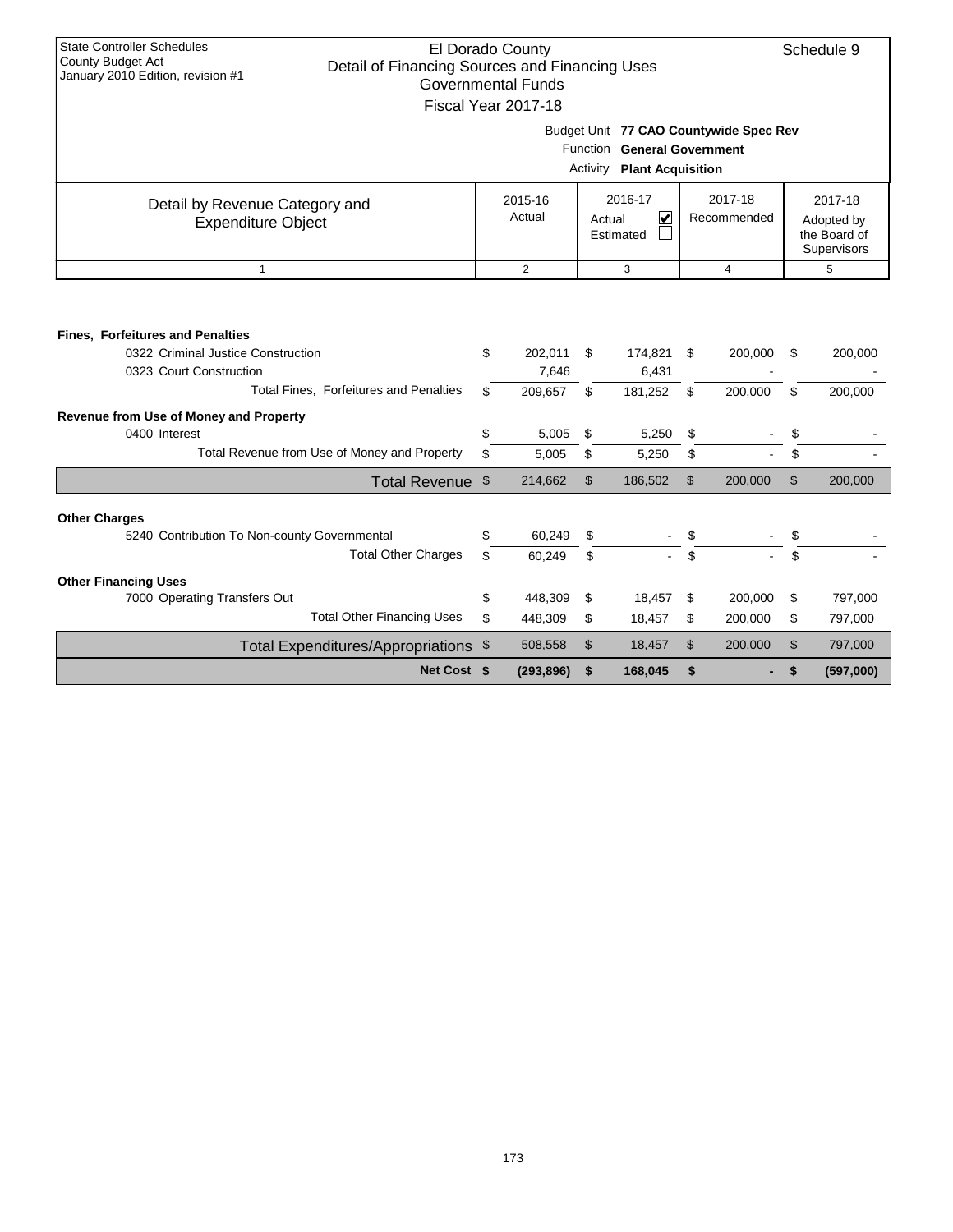| <b>State Controller Schedules</b><br>County Budget Act<br>Detail of Financing Sources and Financing Uses<br>January 2010 Edition, revision #1 | El Dorado County<br><b>Governmental Funds</b><br>Fiscal Year 2017-18 |                                                              |                                                      |                                        |    | Schedule 9 |
|-----------------------------------------------------------------------------------------------------------------------------------------------|----------------------------------------------------------------------|--------------------------------------------------------------|------------------------------------------------------|----------------------------------------|----|------------|
|                                                                                                                                               |                                                                      | Function General Government<br><b>Activity Other General</b> |                                                      | Budget Unit 77 CAO Countywide Spec Rev |    |            |
| Detail by Revenue Category and<br><b>Expenditure Object</b>                                                                                   | 2015-16<br>Actual                                                    | 2017-18<br>Recommended                                       | 2017-18<br>Adopted by<br>the Board of<br>Supervisors |                                        |    |            |
| $\mathbf{1}$                                                                                                                                  | 2                                                                    | 3                                                            |                                                      | $\overline{4}$                         |    | 5          |
|                                                                                                                                               |                                                                      |                                                              |                                                      |                                        |    |            |
| Revenue from Use of Money and Property<br>0400 Interest                                                                                       | \$<br>17,808                                                         | \$<br>27,359                                                 | \$                                                   |                                        | \$ |            |
| Total Revenue from Use of Money and Property                                                                                                  | \$<br>17,808                                                         | \$<br>27,359                                                 | \$                                                   |                                        | \$ |            |
|                                                                                                                                               |                                                                      |                                                              |                                                      |                                        |    |            |
| Intergovernmental Revenue - State                                                                                                             |                                                                      |                                                              |                                                      |                                        |    |            |
| 0897 State - Off Highway Motor Veh License                                                                                                    | \$<br>67,888                                                         | \$<br>66,463                                                 | \$                                                   | 70,775                                 | \$ | 70,775     |
| Total Intergovernmental Revenue - State                                                                                                       | \$<br>67,888                                                         | \$<br>66,463                                                 | \$                                                   | 70,775                                 | \$ | 70,775     |
| <b>Revenue Other Governmental Agencies</b>                                                                                                    |                                                                      |                                                              |                                                      |                                        |    |            |
| 1200 Other - Governmental Agencies                                                                                                            | \$<br>706,853                                                        | \$<br>706,223                                                | \$                                                   | 709,000                                | \$ | 709,000    |
| Total Revenue Other Governmental Agencies                                                                                                     | \$<br>706,853                                                        | \$<br>706,223                                                | \$                                                   | 709,000                                | \$ | 709,000    |
| <b>Charges for Services</b>                                                                                                                   |                                                                      |                                                              |                                                      |                                        |    |            |
| 1416 Public Safety Impact Fee                                                                                                                 | \$<br>110,735                                                        | \$<br>11,395                                                 | \$                                                   |                                        | \$ |            |
| <b>Total Charges for Services</b>                                                                                                             | \$<br>110,735                                                        | \$<br>11,395                                                 | \$                                                   |                                        | \$ |            |
|                                                                                                                                               |                                                                      |                                                              |                                                      |                                        |    |            |
| <b>Miscellaneous Revenues</b>                                                                                                                 |                                                                      |                                                              |                                                      |                                        |    |            |
| 1940 Miscellaneous Revenue                                                                                                                    | \$<br>350,000                                                        | \$<br>398,238                                                | \$                                                   |                                        | \$ |            |
| <b>Total Miscellaneous Revenues</b>                                                                                                           | \$<br>350,000                                                        | \$<br>398,238                                                | \$                                                   |                                        | \$ |            |
| Total Revenue \$                                                                                                                              | 1,253,285                                                            | \$<br>1,209,677                                              | \$                                                   | 779,775                                | \$ | 779,775    |
|                                                                                                                                               |                                                                      |                                                              |                                                      |                                        |    |            |
| <b>Services and Supplies</b>                                                                                                                  |                                                                      |                                                              |                                                      |                                        |    |            |
| 4300 Professional and Specialized Services                                                                                                    | \$                                                                   | \$                                                           | \$                                                   |                                        | \$ | 61,250     |
| 4500 Special Departmental Expense                                                                                                             |                                                                      |                                                              |                                                      | 458,135                                |    | 458,135    |
| <b>Total Services and Supplies</b>                                                                                                            | \$                                                                   | \$                                                           | \$                                                   | 458,135                                | \$ | 519,385    |
| <b>Other Charges</b>                                                                                                                          |                                                                      |                                                              |                                                      |                                        |    |            |
| 5240 Contribution To Non-county Governmental                                                                                                  | \$<br>107,825                                                        | \$<br>107,729                                                | \$                                                   | 108,153                                | \$ | 108,153    |
| <b>Total Other Charges</b>                                                                                                                    | \$<br>107,825                                                        | \$<br>107,729                                                | \$                                                   | 108,153                                | \$ | 108,153    |
| <b>Other Financing Uses</b>                                                                                                                   |                                                                      |                                                              |                                                      |                                        |    |            |
| 7000 Operating Transfers Out                                                                                                                  | \$<br>720,108                                                        | \$<br>443,808                                                | \$                                                   | 413,321                                | \$ | 498,618    |
| <b>Total Other Financing Uses</b>                                                                                                             | \$<br>720,108                                                        | \$<br>443,808                                                | \$                                                   | 413,321                                | \$ | 498,618    |
|                                                                                                                                               |                                                                      |                                                              |                                                      |                                        |    |            |
| <b>Appropriations for Contingencies</b><br>7700 Contingency                                                                                   | \$                                                                   | \$                                                           |                                                      | 258,301                                |    | 206,941    |
| <b>Total Appropriations for Contingencies</b>                                                                                                 | \$                                                                   | \$                                                           | \$<br>\$                                             | 258,301                                | \$ |            |
|                                                                                                                                               |                                                                      |                                                              |                                                      |                                        | \$ | 206,941    |
| Total Expenditures/Appropriations \$                                                                                                          | 827,933                                                              | \$<br>551,537                                                | \$                                                   | 1,237,910                              | \$ | 1,333,097  |

**Net Cost \$ 425,352 \$ 658,141 \$ (458,135) \$ (553,322)**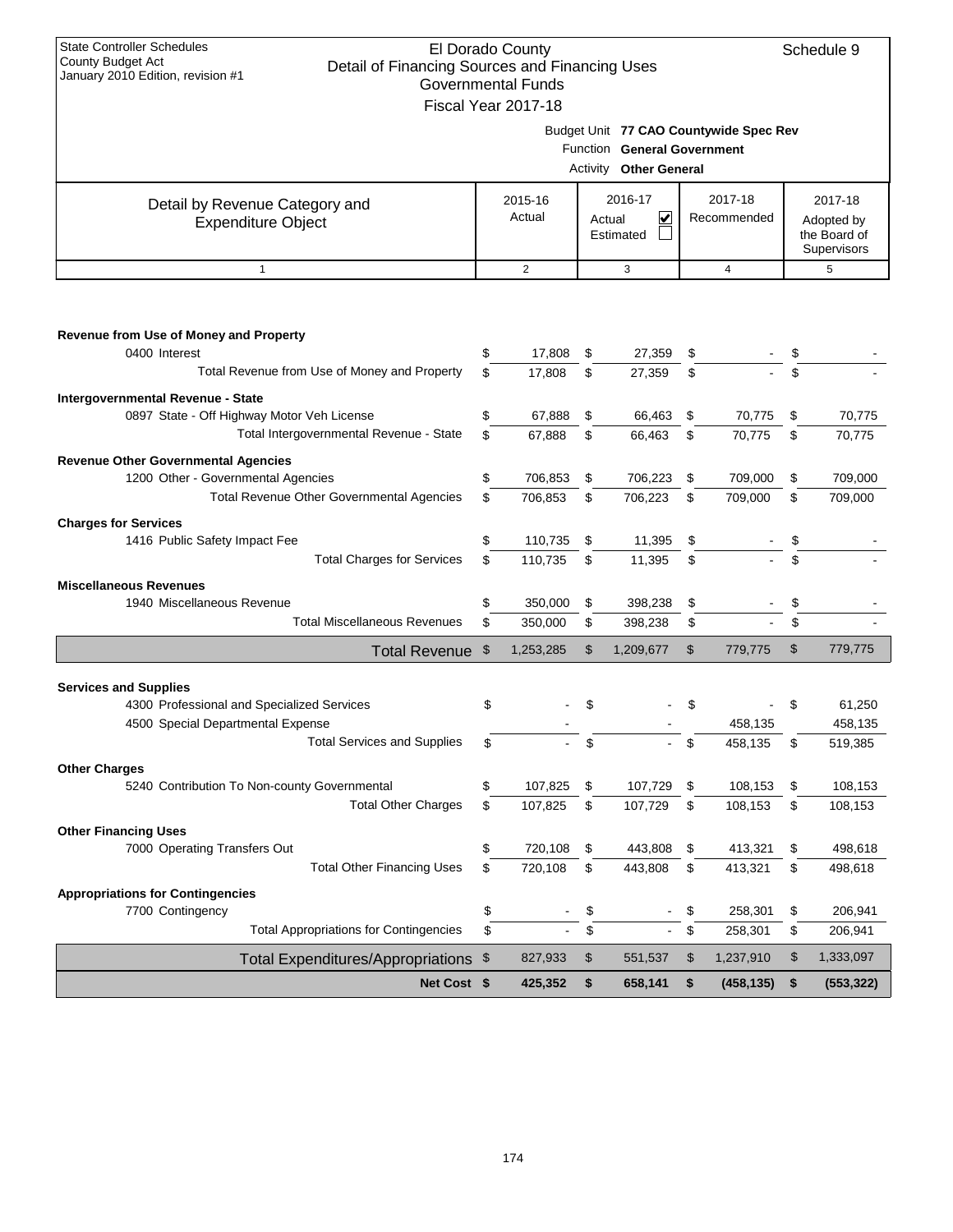| <b>State Controller Schedules</b>                                                                               |     | El Dorado County          |                                        |                |                |                | Schedule 9                  |
|-----------------------------------------------------------------------------------------------------------------|-----|---------------------------|----------------------------------------|----------------|----------------|----------------|-----------------------------|
| <b>County Budget Act</b><br>Detail of Financing Sources and Financing Uses<br>January 2010 Edition, revision #1 |     |                           |                                        |                |                |                |                             |
|                                                                                                                 |     | <b>Governmental Funds</b> |                                        |                |                |                |                             |
|                                                                                                                 |     | Fiscal Year 2017-18       |                                        |                |                |                |                             |
|                                                                                                                 |     |                           | Budget Unit 77 CAO Countywide Spec Rev |                |                |                |                             |
|                                                                                                                 |     |                           | Function Public Protection             |                |                |                |                             |
|                                                                                                                 |     |                           | Activity <b>Judicial</b>               |                |                |                |                             |
| Detail by Revenue Category and                                                                                  |     | 2015-16                   | 2016-17                                |                | 2017-18        |                | 2017-18                     |
| <b>Expenditure Object</b>                                                                                       |     | Actual                    | V<br>Actual                            |                | Recommended    |                | Adopted by                  |
|                                                                                                                 |     |                           | Estimated                              |                |                |                | the Board of<br>Supervisors |
| $\mathbf{1}$                                                                                                    |     | $\overline{2}$            | 3                                      |                | $\overline{4}$ |                | 5                           |
| Revenue from Use of Money and Property<br>0400 Interest                                                         | \$  | 1,694                     | \$<br>2,080                            | \$             |                | \$             |                             |
| Total Revenue from Use of Money and Property                                                                    | \$. | 1.694                     | \$<br>2,080                            | \$             |                | \$             |                             |
| <b>Charges for Services</b>                                                                                     |     |                           |                                        |                |                |                |                             |
| 1506 Dispute Resolution Fee                                                                                     | \$  | 28,498                    | \$<br>26,001                           | \$             |                | \$             | 24,000                      |
| <b>Total Charges for Services</b>                                                                               | \$  | 28,498                    | \$<br>26,001                           | \$             |                | \$             | 24,000                      |
| Total Revenue \$                                                                                                |     | 30,192                    | \$<br>28,081                           | \$             |                | $\mathfrak{L}$ | 24,000                      |
| <b>Services and Supplies</b>                                                                                    |     |                           |                                        |                |                |                |                             |
| 4300 Professional and Specialized Services                                                                      | \$  | 68,806                    | \$<br>52,626                           | \$             |                | \$             | 74,000                      |
| <b>Total Services and Supplies</b>                                                                              | \$  | 68,806                    | \$<br>52,626                           | \$             |                | \$             | 74,000                      |
| Total Expenditures/Appropriations \$                                                                            |     | 68,806                    | \$<br>52,626                           | $\mathfrak{S}$ |                | \$             | 74,000                      |
| Net Cost \$                                                                                                     |     | (38, 614)                 | \$<br>(24, 544)                        | \$             |                | \$             | (50,000)                    |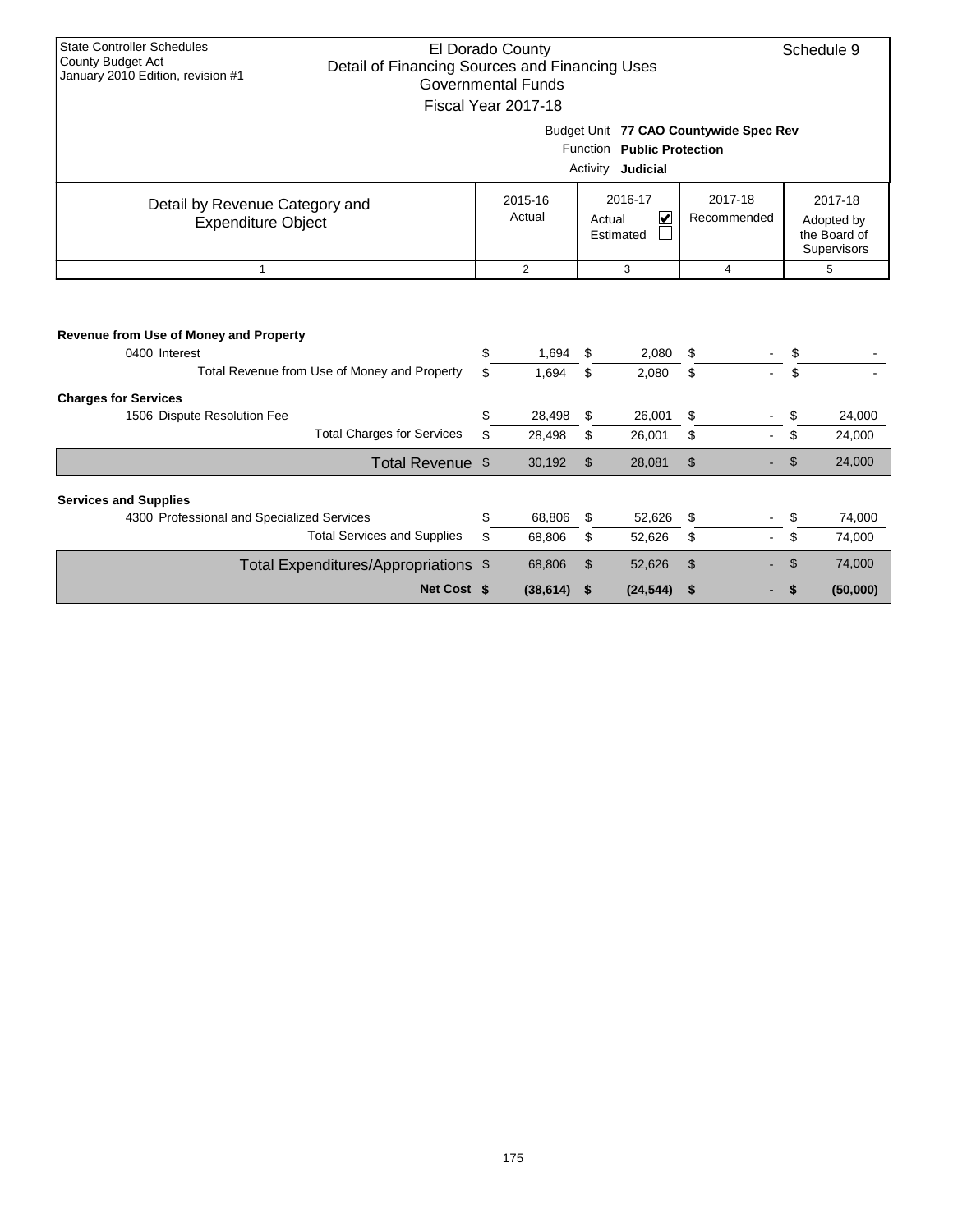| <b>State Controller Schedules</b><br>County Budget Act<br>January 2010 Edition, revision #1 | El Dorado County<br>Detail of Financing Sources and Financing Uses<br>Governmental Funds<br>Fiscal Year 2017-18 |                                     |                                                                                | Schedule 9                                                  |
|---------------------------------------------------------------------------------------------|-----------------------------------------------------------------------------------------------------------------|-------------------------------------|--------------------------------------------------------------------------------|-------------------------------------------------------------|
|                                                                                             |                                                                                                                 | Function Public Protection          | Budget Unit 77 CAO Countywide Spec Rev<br>Activity Police Protection/Detention |                                                             |
| Detail by Revenue Category and<br><b>Expenditure Object</b>                                 | 2015-16<br>Actual                                                                                               | 2016-17<br>V<br>Actual<br>Estimated | 2017-18<br>Recommended                                                         | 2017-18<br>Adopted by<br>the Board of<br><b>Supervisors</b> |
|                                                                                             | 2                                                                                                               | 3                                   | 4                                                                              | h.                                                          |

| <b>Charges for Services</b> |                                   |        |     |        |                          |      |                |
|-----------------------------|-----------------------------------|--------|-----|--------|--------------------------|------|----------------|
| 1501 Court Fee              |                                   | 12.794 |     | 10.530 | $\sim$                   | -55  | ۰.             |
|                             | <b>Total Charges for Services</b> | 12.794 | \$. | 10.530 | $\sim$                   | £.   | $\blacksquare$ |
|                             | Total Revenue \$                  | 12,794 |     | 10.530 | $\blacksquare$           | - 95 |                |
|                             | Net Cost \$                       | 12.794 |     | 10.530 | $\overline{\phantom{0}}$ |      |                |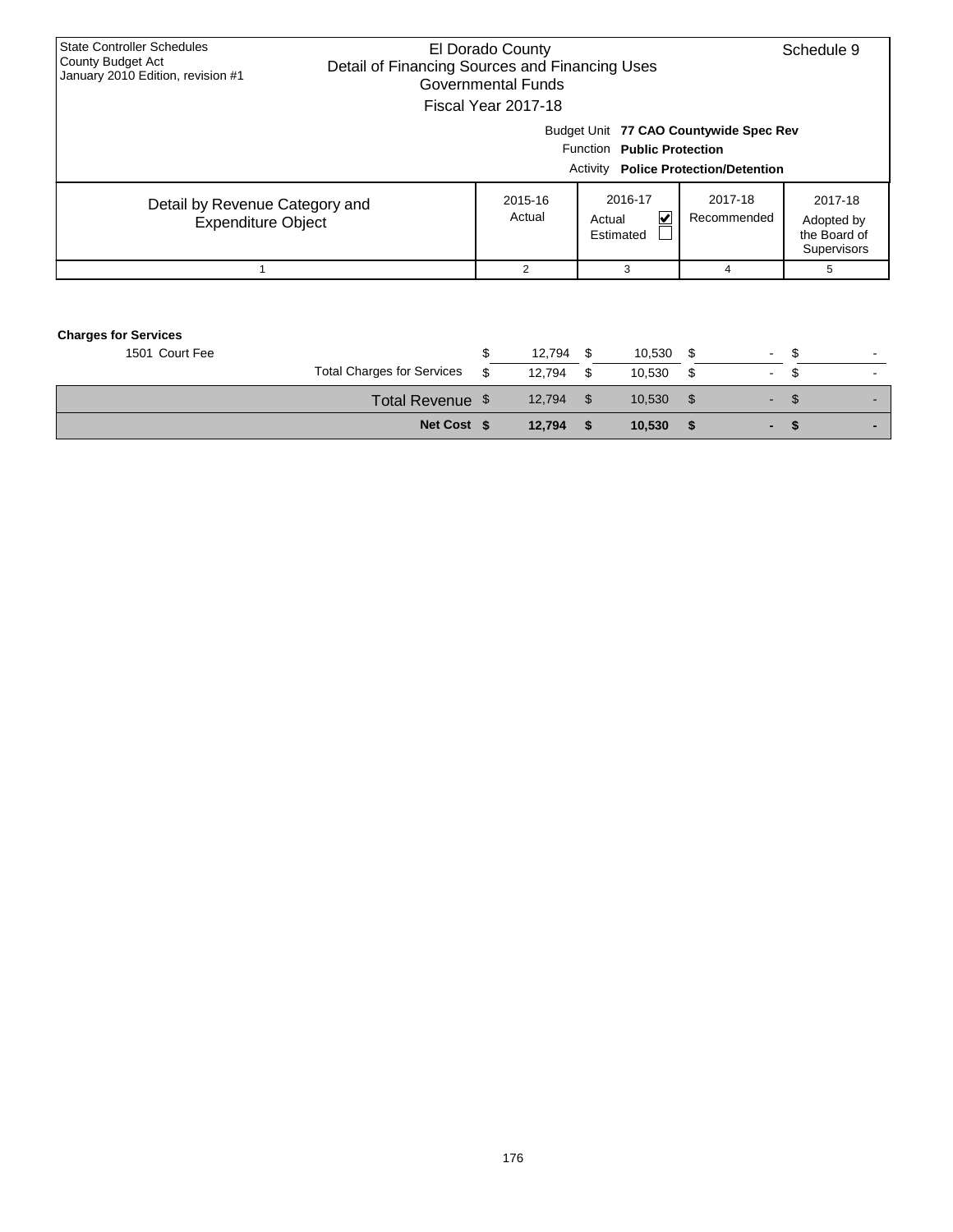| <b>State Controller Schedules</b><br><b>County Budget Act</b>                       | El Dorado County          |                |                                  |                                        |                | Schedule 9                  |
|-------------------------------------------------------------------------------------|---------------------------|----------------|----------------------------------|----------------------------------------|----------------|-----------------------------|
| Detail of Financing Sources and Financing Uses<br>January 2010 Edition, revision #1 | <b>Governmental Funds</b> |                |                                  |                                        |                |                             |
|                                                                                     | Fiscal Year 2017-18       |                |                                  |                                        |                |                             |
|                                                                                     |                           |                |                                  |                                        |                |                             |
|                                                                                     |                           |                | Function Public Assistance       | Budget Unit 77 CAO Countywide Spec Rev |                |                             |
|                                                                                     |                           |                | <b>Activity Veterans Affairs</b> |                                        |                |                             |
|                                                                                     |                           |                |                                  |                                        |                |                             |
| Detail by Revenue Category and                                                      | 2015-16                   |                | 2016-17                          | 2017-18                                |                | 2017-18                     |
| <b>Expenditure Object</b>                                                           | Actual                    |                | $\blacktriangledown$<br>Actual   | Recommended                            |                | Adopted by                  |
|                                                                                     |                           |                | Estimated                        |                                        |                | the Board of<br>Supervisors |
| $\mathbf{1}$                                                                        | $\overline{2}$            |                | 3                                | $\overline{4}$                         |                | 5                           |
|                                                                                     |                           |                |                                  |                                        |                |                             |
|                                                                                     |                           |                |                                  |                                        |                |                             |
| Revenue from Use of Money and Property                                              |                           |                |                                  |                                        |                |                             |
| 0400 Interest                                                                       | \$<br>66                  | \$             | 28                               | \$                                     | \$             |                             |
| Total Revenue from Use of Money and Property                                        | \$<br>66                  | \$             | 28                               | \$                                     | \$             |                             |
| <b>Other Financing Sources</b>                                                      |                           |                |                                  |                                        |                |                             |
| 2020 Operating Transfers In                                                         | \$<br>15,000              | \$             | 15,000                           | \$                                     | \$             | 15,000                      |
| <b>Total Other Financing Sources</b>                                                | \$<br>15,000              | \$             | 15,000                           | \$                                     | \$             | 15,000                      |
| Total Revenue \$                                                                    | 15,066                    | $\mathfrak{S}$ | 15,028                           | $\mathfrak{S}$                         | \$             | 15,000                      |
|                                                                                     |                           |                |                                  |                                        |                |                             |
| <b>Services and Supplies</b><br>4501 Special Projects                               | \$                        | \$             |                                  |                                        | \$             | 15,000                      |
| <b>Total Services and Supplies</b>                                                  | \$                        | \$             |                                  | \$                                     | \$             | 15,000                      |
| <b>Other Financing Uses</b>                                                         |                           |                |                                  |                                        |                |                             |
| 7000 Operating Transfers Out                                                        | \$<br>28,564              | \$             | 2,998                            | \$                                     | \$             |                             |
| <b>Total Other Financing Uses</b>                                                   | \$<br>28,564              | \$             | 2,998                            | \$                                     | \$             |                             |
| <b>Appropriations for Contingencies</b>                                             |                           |                |                                  |                                        |                |                             |
| 7700 Contingency                                                                    | \$                        | \$             |                                  | \$                                     | \$             | 17,978                      |
| <b>Total Appropriations for Contingencies</b>                                       | \$                        | \$             |                                  | \$                                     | \$             | 17,978                      |
| Total Expenditures/Appropriations \$                                                | 28,564                    | \$             | 2,998                            | \$                                     | $\mathfrak{s}$ | 32,978                      |
| Net Cost \$                                                                         | (13, 498)                 | \$             | 12,029                           | \$                                     | \$             | (17, 978)                   |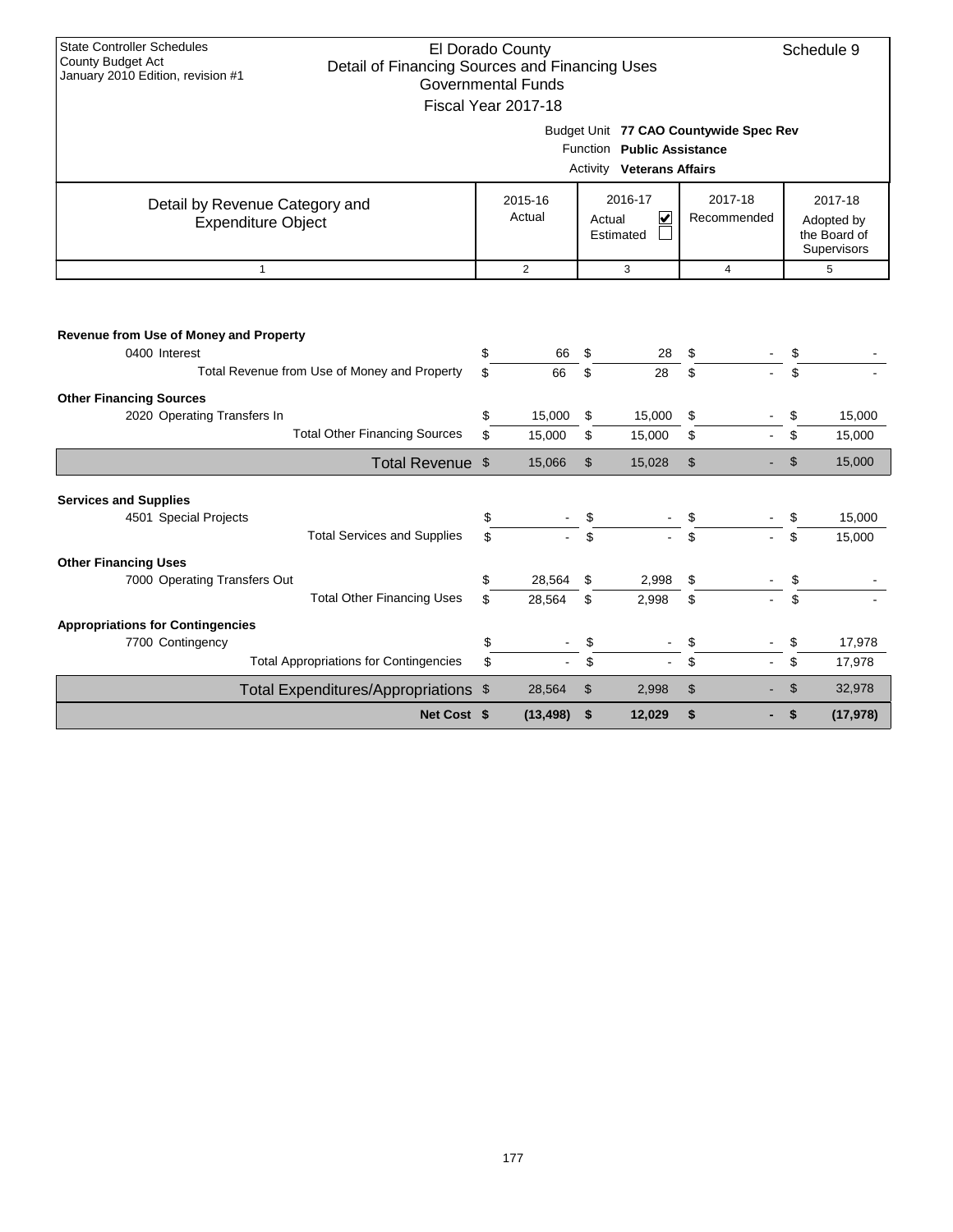| <b>State Controller Schedules</b><br><b>County Budget Act</b><br>January 2010 Edition, revision #1 | El Dorado County<br>Detail of Financing Sources and Financing Uses<br>Governmental Funds<br>Fiscal Year 2017-18 |                                                        |                        | Schedule 9                                           |  |  |  |  |  |  |
|----------------------------------------------------------------------------------------------------|-----------------------------------------------------------------------------------------------------------------|--------------------------------------------------------|------------------------|------------------------------------------------------|--|--|--|--|--|--|
|                                                                                                    | Budget Unit 77 CAO Countywide Spec Rev<br>Function Education<br><b>Activity Agricultural Education</b>          |                                                        |                        |                                                      |  |  |  |  |  |  |
| Detail by Revenue Category and<br><b>Expenditure Object</b>                                        | 2015-16<br>Actual                                                                                               | 2016-17<br>$\blacktriangledown$<br>Actual<br>Estimated | 2017-18<br>Recommended | 2017-18<br>Adopted by<br>the Board of<br>Supervisors |  |  |  |  |  |  |
|                                                                                                    | 2                                                                                                               |                                                        | 4                      | 5                                                    |  |  |  |  |  |  |

| <b>Residual Equity Transfers</b>       |     |       |      |                   |        |    |  |
|----------------------------------------|-----|-------|------|-------------------|--------|----|--|
| 2100 Residual Equity Transfers In      |     | 1.244 | - \$ | $-S$              | $\sim$ |    |  |
| <b>Total Residual Equity Transfers</b> | \$. | 1.244 | - \$ | $\sim$            | $\sim$ |    |  |
| Total Revenue \$                       |     | 1,244 | - \$ | <b>STATISTICS</b> | $\sim$ | J. |  |
| Net Cost \$                            |     | 1.244 |      | . .               | -      |    |  |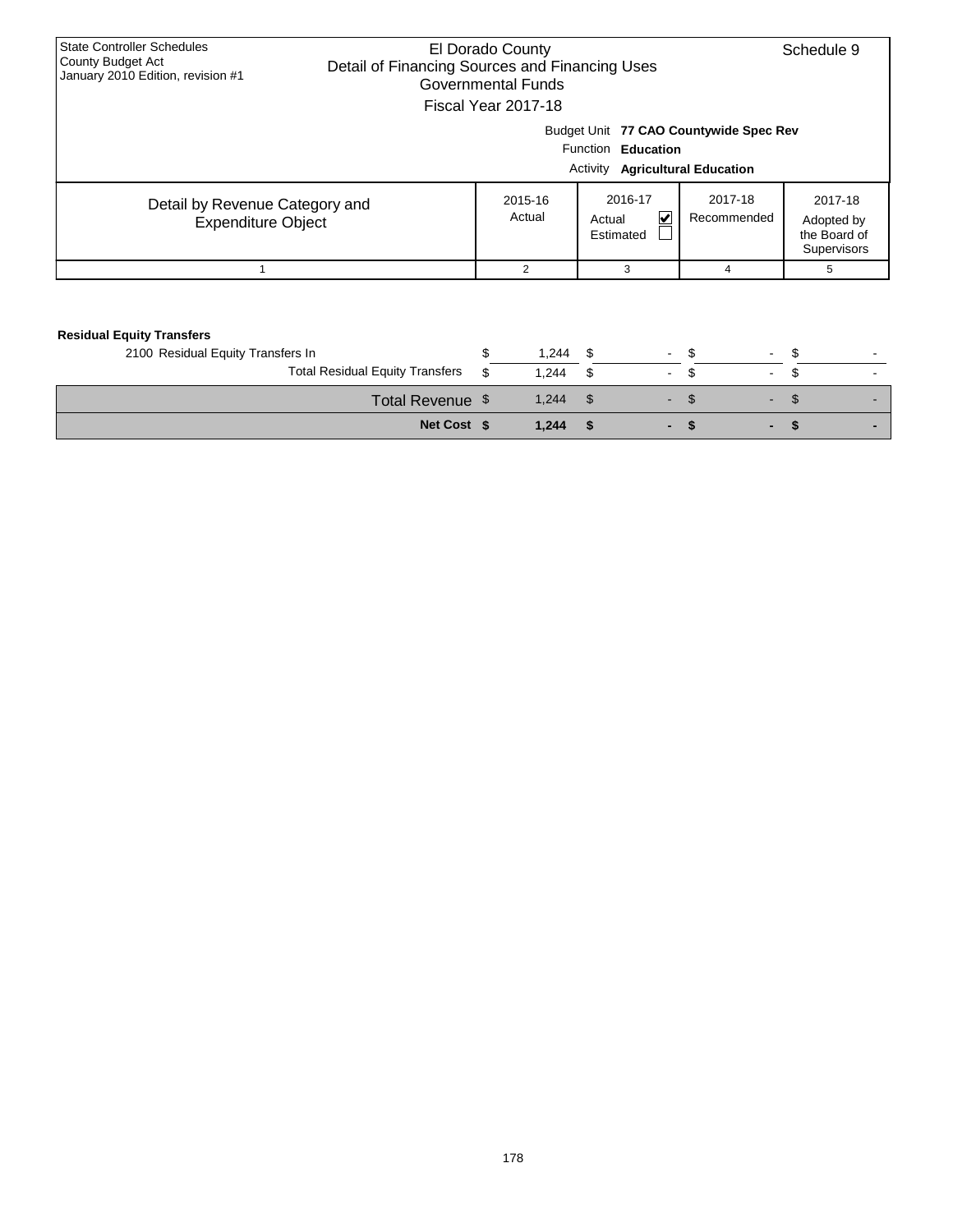| <b>State Controller Schedules</b><br><b>County Budget Act</b>                       |           | El Dorado County          |    |                                       |               |                                         |      | Schedule 9   |
|-------------------------------------------------------------------------------------|-----------|---------------------------|----|---------------------------------------|---------------|-----------------------------------------|------|--------------|
| Detail of Financing Sources and Financing Uses<br>January 2010 Edition, revision #1 |           |                           |    |                                       |               |                                         |      |              |
|                                                                                     |           | <b>Governmental Funds</b> |    |                                       |               |                                         |      |              |
|                                                                                     |           | Fiscal Year 2017-18       |    |                                       |               |                                         |      |              |
|                                                                                     |           |                           |    |                                       |               | Budget Unit 77 CAO Countywide Spec Rev  |      |              |
|                                                                                     |           |                           |    |                                       |               | Function Recreation & Cultural Services |      |              |
|                                                                                     |           |                           |    |                                       |               |                                         |      |              |
|                                                                                     |           |                           |    | <b>Activity Recreation Facilities</b> |               |                                         |      |              |
|                                                                                     |           | 2015-16                   |    | 2016-17                               |               | 2017-18                                 |      | 2017-18      |
| Detail by Revenue Category and                                                      |           | Actual                    |    | V<br>Actual                           |               | Recommended                             |      | Adopted by   |
| <b>Expenditure Object</b>                                                           |           |                           |    |                                       |               |                                         |      | the Board of |
|                                                                                     | Estimated |                           |    |                                       |               |                                         |      | Supervisors  |
| $\mathbf{1}$                                                                        |           | $\overline{2}$            |    | 3                                     |               | 4                                       |      | 5            |
|                                                                                     |           |                           |    |                                       |               |                                         |      |              |
|                                                                                     |           |                           |    |                                       |               |                                         |      |              |
|                                                                                     |           |                           |    |                                       |               |                                         |      |              |
| <b>Licenses, Permits and Franchises</b>                                             |           |                           |    |                                       |               |                                         |      |              |
| 0264 River Use Permit                                                               | \$        | 151,187                   | \$ | 188,114                               | \$            | 193,866                                 | \$   | 193,866      |
| Total Licenses, Permits and Franchises                                              | \$        | 151,187                   | \$ | 188,114                               | \$            | 193,866                                 | \$   | 193,866      |
|                                                                                     |           |                           |    |                                       |               |                                         |      |              |
| Revenue from Use of Money and Property                                              |           |                           |    |                                       |               |                                         |      |              |
| 0400 Interest                                                                       | \$        | 2,773                     | \$ | 4,384                                 | \$            |                                         | \$   |              |
| Total Revenue from Use of Money and Property                                        | \$        | 2,773                     | \$ | 4,384                                 | \$            |                                         | \$   |              |
| <b>Charges for Services</b>                                                         |           |                           |    |                                       |               |                                         |      |              |
| 1405 Quimby Fee                                                                     | \$        | 300                       | \$ | 14,994                                | \$            |                                         | \$   |              |
| 1720 Park and Recreation Fees                                                       |           | 110,120                   |    | 88,166                                |               |                                         |      | 100,000      |
| <b>Total Charges for Services</b>                                                   | \$        | 110,420                   | \$ | 103,160                               | \$            |                                         | \$   | 100,000      |
|                                                                                     |           |                           |    |                                       |               |                                         |      |              |
| <b>Miscellaneous Revenues</b>                                                       |           |                           |    |                                       |               |                                         |      |              |
| 1940 Miscellaneous Revenue                                                          | \$        | 1,589                     | \$ | (730)                                 | \$            |                                         | \$   |              |
| <b>Total Miscellaneous Revenues</b>                                                 | \$        | 1,589                     | \$ | (730)                                 | \$            |                                         | \$   |              |
| <b>Residual Equity Transfers</b>                                                    |           |                           |    |                                       |               |                                         |      |              |
| 2100 Residual Equity Transfers In                                                   | \$        | 457,751                   | \$ |                                       | \$            |                                         |      |              |
| <b>Total Residual Equity Transfers</b>                                              | \$        | 457,751                   | \$ |                                       | \$            |                                         | \$   |              |
|                                                                                     |           |                           |    |                                       |               |                                         |      |              |
| Total Revenue \$                                                                    |           | 723,720                   | \$ | 294,928                               | $\mathsf{\$}$ | 193,866                                 | \$   | 293,866      |
|                                                                                     |           |                           |    |                                       |               |                                         |      |              |
| <b>Other Financing Uses</b>                                                         |           |                           |    |                                       |               |                                         |      |              |
| 7000 Operating Transfers Out                                                        | ፍ         | 216,000                   |    | 239,982                               |               | 193,866                                 |      | 317,466      |
| <b>Total Other Financing Uses</b>                                                   | \$        | 216,000                   | \$ | 239,982 \$                            |               | 193,866                                 | - \$ | 317,466      |
|                                                                                     |           |                           |    |                                       |               |                                         |      |              |
| <b>Residual Equity Transfers</b>                                                    |           |                           |    |                                       |               |                                         |      |              |
| 7100 Residual Equity Transfers Out                                                  | \$        | 457,751                   | \$ |                                       | \$            |                                         | \$   |              |
| <b>Total Residual Equity Transfers</b>                                              | \$        | 457,751                   | \$ | $\blacksquare$                        | \$            |                                         | \$   |              |
| Total Expenditures/Appropriations \$                                                |           | 673,751                   | \$ | 239,982                               | \$            | 193,866                                 | \$   | 317,466      |
| Net Cost \$                                                                         |           | 49,969                    | \$ | 54,946                                | \$            | ٠                                       | \$   | (23,600)     |
|                                                                                     |           |                           |    |                                       |               |                                         |      |              |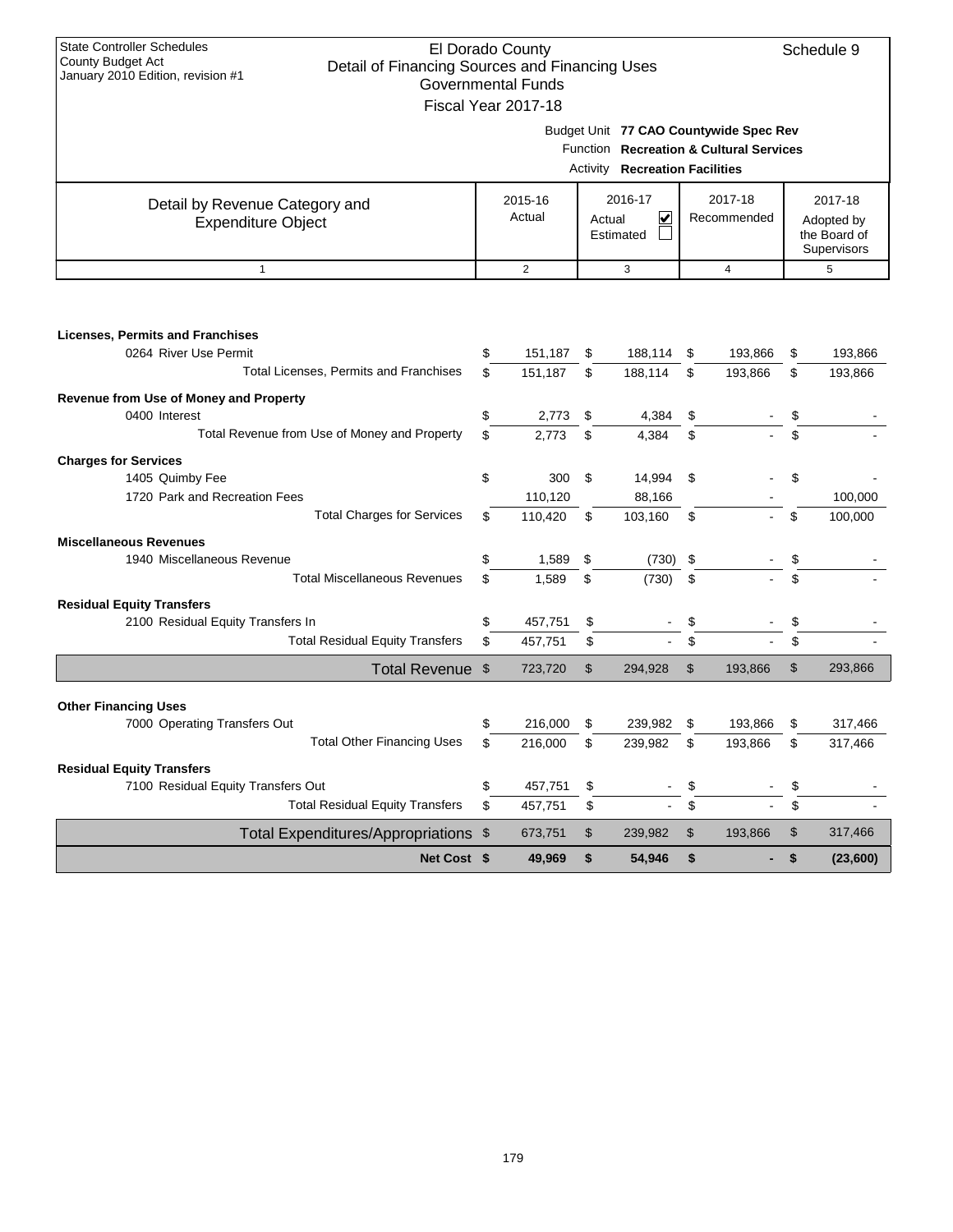| <b>State Controller Schedules</b><br><b>County Budget Act</b> | El Dorado County<br>Schedule 9<br>Detail of Financing Sources and Financing Uses<br>January 2010 Edition, revision #1<br><b>Governmental Funds</b> |                     |    |                                                    |                |                |    |              |  |  |  |
|---------------------------------------------------------------|----------------------------------------------------------------------------------------------------------------------------------------------------|---------------------|----|----------------------------------------------------|----------------|----------------|----|--------------|--|--|--|
|                                                               |                                                                                                                                                    |                     |    |                                                    |                |                |    |              |  |  |  |
|                                                               |                                                                                                                                                    | Fiscal Year 2017-18 |    |                                                    |                |                |    |              |  |  |  |
|                                                               |                                                                                                                                                    |                     |    | Budget Unit 77 Auditor-Contrl. Countywide Spec Rev |                |                |    |              |  |  |  |
|                                                               |                                                                                                                                                    |                     |    | Function General Government                        |                |                |    |              |  |  |  |
|                                                               |                                                                                                                                                    |                     |    | Activity Finance                                   |                |                |    |              |  |  |  |
|                                                               |                                                                                                                                                    | 2015-16             |    | 2016-17                                            |                | 2017-18        |    | 2017-18      |  |  |  |
| Detail by Revenue Category and<br><b>Expenditure Object</b>   |                                                                                                                                                    | Actual              |    | $\overline{\mathbf{v}}$<br>Actual                  |                | Recommended    |    | Adopted by   |  |  |  |
|                                                               |                                                                                                                                                    |                     |    | Estimated                                          |                |                |    | the Board of |  |  |  |
|                                                               |                                                                                                                                                    |                     |    |                                                    |                |                |    | Supervisors  |  |  |  |
| $\mathbf{1}$                                                  |                                                                                                                                                    | 2                   |    | 3                                                  |                | $\overline{4}$ |    | 5            |  |  |  |
| <b>Fines, Forfeitures and Penalties</b>                       |                                                                                                                                                    |                     |    |                                                    |                |                |    |              |  |  |  |
| 0360 Penalties and Costs on Delinquent Taxes                  | \$                                                                                                                                                 | 97,948              | \$ | 125,133                                            | \$             | 80,000         | \$ | 80,000       |  |  |  |
| Total Fines, Forfeitures and Penalties                        | \$.                                                                                                                                                | 97,948              | \$ | 125,133                                            | \$             | 80,000         | \$ | 80,000       |  |  |  |
| Revenue from Use of Money and Property                        |                                                                                                                                                    |                     |    |                                                    |                |                |    |              |  |  |  |
| 0400 Interest                                                 | \$                                                                                                                                                 | 116                 | \$ | 139                                                | \$             |                | \$ |              |  |  |  |
| Total Revenue from Use of Money and Property                  | \$                                                                                                                                                 | 116                 | \$ | 139                                                | \$             |                | \$ |              |  |  |  |
| <b>Charges for Services</b>                                   |                                                                                                                                                    |                     |    |                                                    |                |                |    |              |  |  |  |
| 1310 Special Assessments                                      | \$                                                                                                                                                 | 470,327             | \$ | 508.666                                            | \$             | 500,200        | \$ | 500,200      |  |  |  |
| <b>Total Charges for Services</b>                             | \$.                                                                                                                                                | 470.327             | \$ | 508,666                                            | \$             | 500,200        | \$ | 500,200      |  |  |  |
| <b>Miscellaneous Revenues</b>                                 |                                                                                                                                                    |                     |    |                                                    |                |                |    |              |  |  |  |
| 1940 Miscellaneous Revenue                                    | \$                                                                                                                                                 | 2,859               | \$ | 2,728                                              | \$             | 2,000          | \$ | 2,000        |  |  |  |
| <b>Total Miscellaneous Revenues</b>                           | \$                                                                                                                                                 | 2,859               | \$ | 2,728                                              | \$             | 2,000          | \$ | 2,000        |  |  |  |
| Total Revenue \$                                              |                                                                                                                                                    | 571,250             | \$ | 636,666                                            | \$             | 582,200        | \$ | 582,200      |  |  |  |
|                                                               |                                                                                                                                                    |                     |    |                                                    |                |                |    |              |  |  |  |
| <b>Other Financing Uses</b><br>7000 Operating Transfers Out   | \$                                                                                                                                                 | 531,730             | \$ | 761,006                                            | \$             | 582,200        | \$ | 582,200      |  |  |  |
| <b>Total Other Financing Uses</b>                             | \$                                                                                                                                                 | 531,730             | \$ | 761,006                                            | \$             | 582,200        | \$ | 582,200      |  |  |  |
| Total Expenditures/Appropriations \$                          |                                                                                                                                                    | 531,730             | \$ | 761,006                                            | $\mathfrak{L}$ | 582,200        | \$ | 582,200      |  |  |  |
| Net Cost \$                                                   |                                                                                                                                                    | 39,520              | \$ | (124, 340)                                         | \$             |                | \$ |              |  |  |  |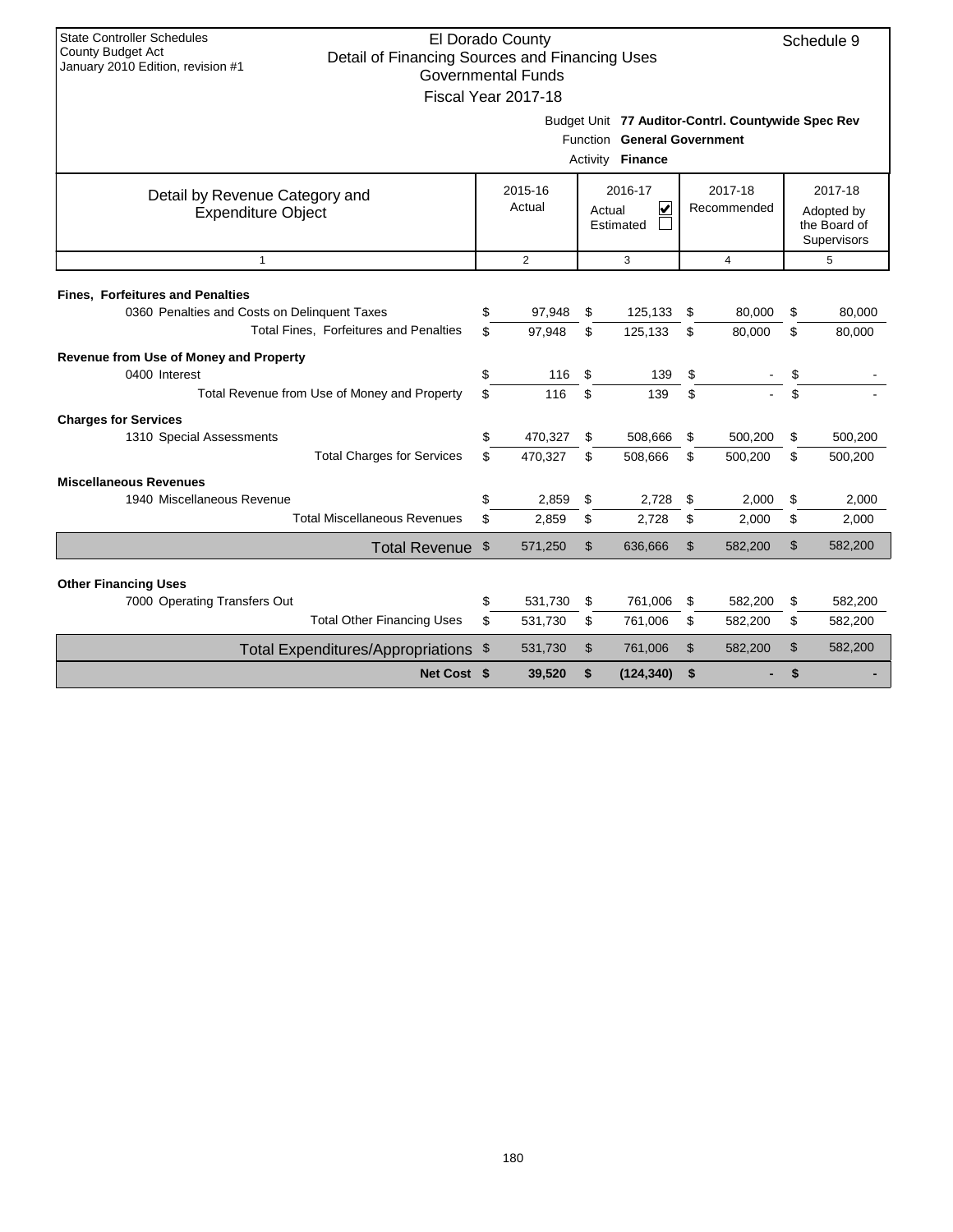| <b>State Controller Schedules</b><br>El Dorado County<br>Schedule 9<br><b>County Budget Act</b><br>Detail of Financing Sources and Financing Uses<br>January 2010 Edition, revision #1<br><b>Governmental Funds</b><br>Fiscal Year 2017-18 |                  |                       |                |                                                      |                |                |    |              |  |  |
|--------------------------------------------------------------------------------------------------------------------------------------------------------------------------------------------------------------------------------------------|------------------|-----------------------|----------------|------------------------------------------------------|----------------|----------------|----|--------------|--|--|
|                                                                                                                                                                                                                                            |                  |                       |                |                                                      |                |                |    |              |  |  |
|                                                                                                                                                                                                                                            |                  |                       |                | Budget Unit 77 Treas./ Tax Coll. Countywide Spec Rev |                |                |    |              |  |  |
|                                                                                                                                                                                                                                            |                  |                       |                | Function General Government                          |                |                |    |              |  |  |
|                                                                                                                                                                                                                                            |                  |                       |                | Activity <b>Finance</b>                              |                |                |    |              |  |  |
| Detail by Revenue Category and                                                                                                                                                                                                             |                  | 2015-16               |                | 2016-17                                              |                | 2017-18        |    | 2017-18      |  |  |
| <b>Expenditure Object</b>                                                                                                                                                                                                                  |                  | Actual                |                | V<br>Actual                                          |                | Recommended    |    | Adopted by   |  |  |
|                                                                                                                                                                                                                                            |                  |                       |                | Estimated                                            |                |                |    | the Board of |  |  |
| $\mathbf{1}$                                                                                                                                                                                                                               | Supervisors<br>3 |                       |                |                                                      |                |                |    |              |  |  |
|                                                                                                                                                                                                                                            |                  | $\mathbf{2}^{\prime}$ |                |                                                      |                | 4              |    | 5            |  |  |
| <b>Miscellaneous Revenues</b>                                                                                                                                                                                                              |                  |                       |                |                                                      |                |                |    |              |  |  |
| 1940 Miscellaneous Revenue                                                                                                                                                                                                                 | \$               | 2,057                 | \$             | 1,823                                                | \$             |                |    |              |  |  |
| <b>Total Miscellaneous Revenues</b>                                                                                                                                                                                                        | \$               | 2,057                 | \$             | 1,823                                                | \$             |                | \$ |              |  |  |
| <b>Other Financing Sources</b>                                                                                                                                                                                                             |                  |                       |                |                                                      |                |                |    |              |  |  |
| 2020 Operating Transfers In                                                                                                                                                                                                                | \$               | 2,510                 | \$             | 2,381                                                | \$             | 3,600          | \$ | 3,600        |  |  |
| <b>Total Other Financing Sources</b>                                                                                                                                                                                                       | \$               | 2,510                 | \$             | 2,381                                                | \$             | 3,600          | \$ | 3,600        |  |  |
| Total Revenue \$                                                                                                                                                                                                                           |                  | 4,566                 | $\mathfrak{S}$ | 4,204                                                | $\mathfrak{L}$ | 3,600          | \$ | 3,600        |  |  |
|                                                                                                                                                                                                                                            |                  |                       |                |                                                      |                |                |    |              |  |  |
| <b>Services and Supplies</b><br>4260 Office Expense                                                                                                                                                                                        | \$               | 2,510                 | \$             | 2,381                                                | \$             |                | \$ | 3,600        |  |  |
| <b>Total Services and Supplies</b>                                                                                                                                                                                                         | \$               | 2,510                 | \$             | 2,381                                                | \$             |                | \$ | 3,600        |  |  |
|                                                                                                                                                                                                                                            |                  |                       |                |                                                      |                |                |    |              |  |  |
| <b>Other Financing Uses</b>                                                                                                                                                                                                                | \$               | 2,057                 | \$             |                                                      | \$             |                | \$ | 3,600        |  |  |
| 7000 Operating Transfers Out<br><b>Total Other Financing Uses</b>                                                                                                                                                                          | \$               | 2,057                 | \$             | 1,823<br>1,823                                       | \$             | 3,600<br>3,600 | \$ | 3,600        |  |  |
|                                                                                                                                                                                                                                            |                  |                       |                |                                                      |                |                |    |              |  |  |
| Total Expenditures/Appropriations \$                                                                                                                                                                                                       |                  | 4,566                 | \$             | 4,204                                                | $\mathfrak{S}$ | 3,600          | \$ | 7,200        |  |  |
| Net Cost \$                                                                                                                                                                                                                                |                  |                       | \$             |                                                      | \$             |                | \$ | (3,600)      |  |  |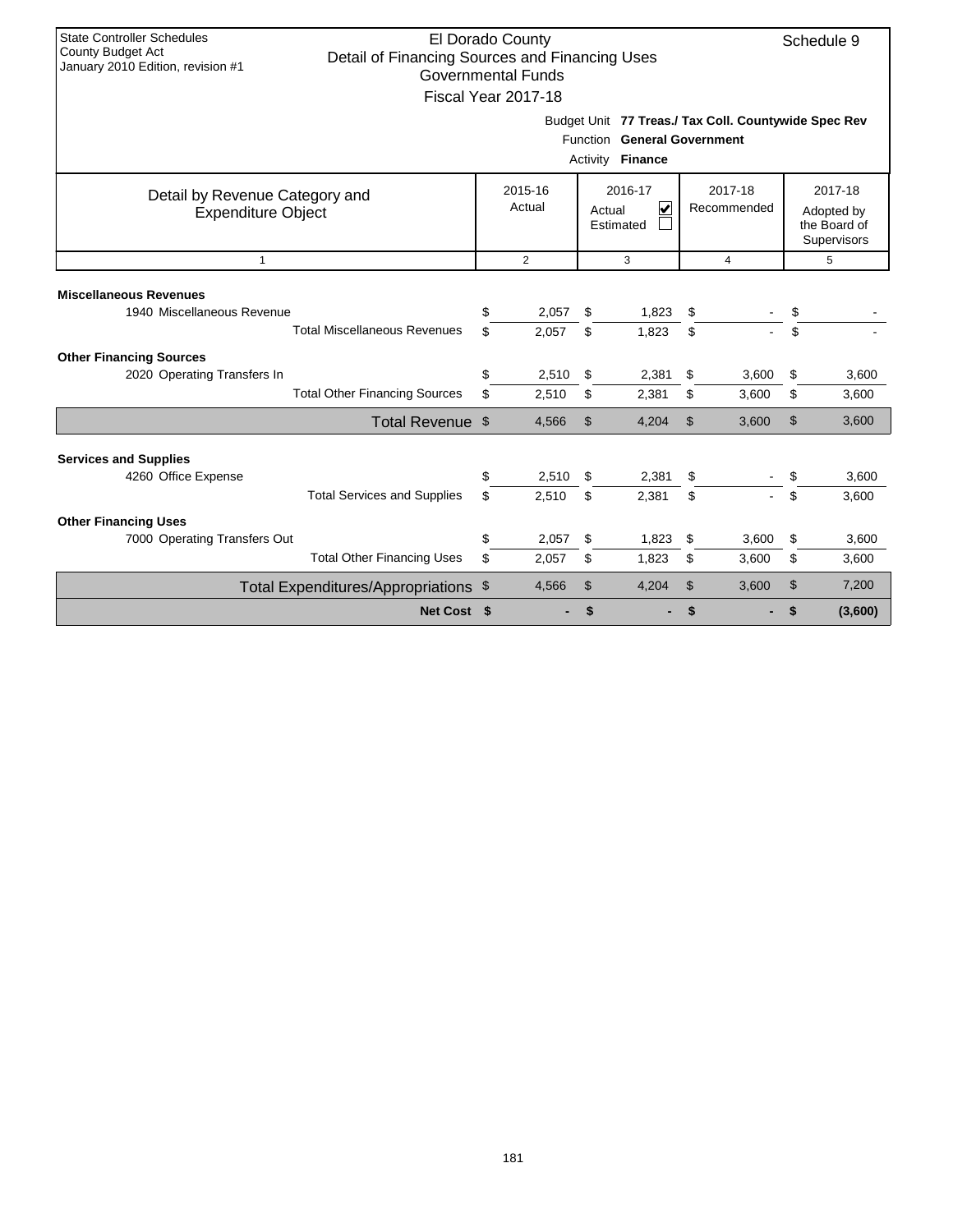| <b>State Controller Schedules</b>                                          |    | El Dorado County          |          |                                             |    |             |    | Schedule 9 |  |  |
|----------------------------------------------------------------------------|----|---------------------------|----------|---------------------------------------------|----|-------------|----|------------|--|--|
| <b>County Budget Act</b><br>Detail of Financing Sources and Financing Uses |    |                           |          |                                             |    |             |    |            |  |  |
| January 2010 Edition, revision #1                                          |    | <b>Governmental Funds</b> |          |                                             |    |             |    |            |  |  |
|                                                                            |    | Fiscal Year 2017-18       |          |                                             |    |             |    |            |  |  |
|                                                                            |    |                           |          | Budget Unit 77 Assessor Countywide Spec Rev |    |             |    |            |  |  |
|                                                                            |    |                           |          | Function General Government                 |    |             |    |            |  |  |
|                                                                            |    |                           | Activity | <b>Finance</b>                              |    |             |    |            |  |  |
|                                                                            |    |                           |          |                                             |    |             |    |            |  |  |
| Detail by Revenue Category and                                             |    | 2015-16                   |          | 2016-17                                     |    | 2017-18     |    | 2017-18    |  |  |
| <b>Expenditure Object</b>                                                  |    | Actual                    |          | V<br>Actual                                 |    | Recommended |    | Adopted by |  |  |
| the Board of<br>Estimated<br>Supervisors                                   |    |                           |          |                                             |    |             |    |            |  |  |
| $\overline{2}$<br>3<br>$\overline{4}$<br>5<br>$\mathbf{1}$                 |    |                           |          |                                             |    |             |    |            |  |  |
|                                                                            |    |                           |          |                                             |    |             |    |            |  |  |
| Revenue from Use of Money and Property                                     |    |                           |          |                                             |    |             |    |            |  |  |
| 0400 Interest                                                              | \$ | 904                       | \$       | 1,326                                       | \$ |             | \$ |            |  |  |
| Total Revenue from Use of Money and Property                               | \$ | 904                       | \$       | 1,326                                       | \$ |             | \$ |            |  |  |
| <b>Charges for Services</b>                                                |    |                           |          |                                             |    |             |    |            |  |  |
| 1740 Charges for Services                                                  | \$ | 23,936                    | \$       | 16,194                                      | \$ | 22,000      | \$ | 22,000     |  |  |
| <b>Total Charges for Services</b>                                          | \$ | 23,936                    | \$       | 16,194                                      | \$ | 22,000      | \$ | 22,000     |  |  |
| Total Revenue \$                                                           |    | 24,840                    | \$       | 17,520                                      | \$ | 22,000      | \$ | 22,000     |  |  |
|                                                                            |    |                           |          |                                             |    |             |    |            |  |  |
| <b>Other Financing Uses</b>                                                |    |                           |          |                                             |    | 246.000     |    |            |  |  |
| 7000 Operating Transfers Out                                               | \$ |                           | \$       | 10,820                                      | S. |             | \$ | 246,000    |  |  |
| <b>Total Other Financing Uses</b>                                          | \$ |                           | \$       | 10,820                                      | \$ | 246,000     | \$ | 246,000    |  |  |
| Total Expenditures/Appropriations \$                                       |    |                           | \$       | 10,820                                      | \$ | 246,000     | \$ | 246,000    |  |  |
| Net Cost \$                                                                |    | 24,840                    | \$       | 6,699                                       | \$ | (224,000)   | \$ | (224,000)  |  |  |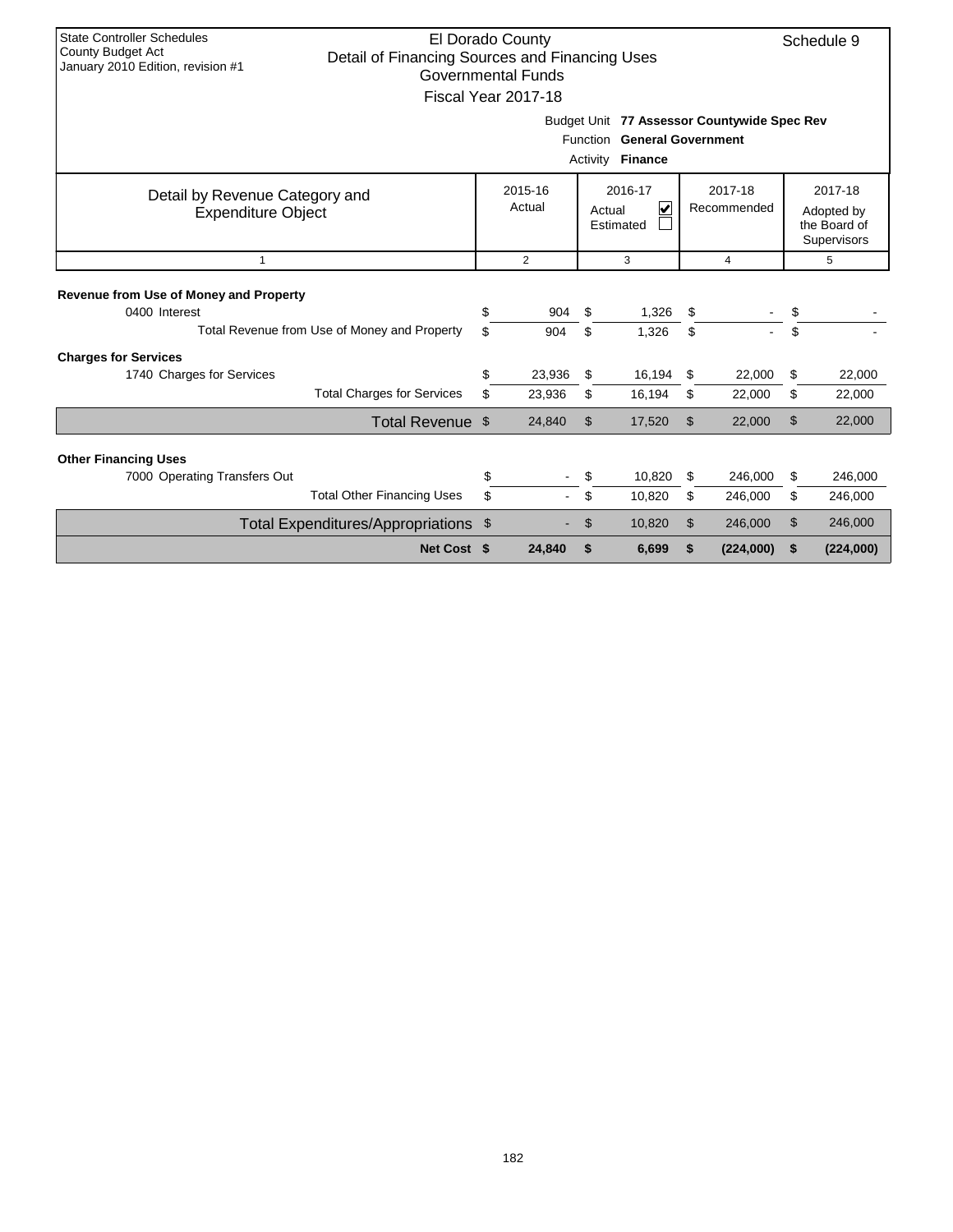| <b>State Controller Schedules</b>                                   |                           |                |                            |                |                                                      |                             |
|---------------------------------------------------------------------|---------------------------|----------------|----------------------------|----------------|------------------------------------------------------|-----------------------------|
| County Budget Act<br>Detail of Financing Sources and Financing Uses | El Dorado County          |                |                            |                |                                                      | Schedule 9                  |
| January 2010 Edition, revision #1                                   | <b>Governmental Funds</b> |                |                            |                |                                                      |                             |
|                                                                     | Fiscal Year 2017-18       |                |                            |                |                                                      |                             |
|                                                                     |                           |                |                            |                |                                                      |                             |
|                                                                     |                           |                | Function Public Protection |                | Budget Unit 77 District Attorney Countywide Spec Rev |                             |
|                                                                     |                           | Activity       | Judicial                   |                |                                                      |                             |
|                                                                     |                           |                |                            |                |                                                      |                             |
| Detail by Revenue Category and                                      | 2015-16                   |                | 2016-17                    |                | 2017-18                                              | 2017-18                     |
| <b>Expenditure Object</b>                                           | Actual                    |                | V<br>Actual                |                | Recommended                                          | Adopted by                  |
|                                                                     |                           |                | Estimated                  |                |                                                      | the Board of<br>Supervisors |
| $\mathbf{1}$                                                        | $\overline{2}$            |                | 3                          |                | $\overline{4}$                                       | 5                           |
|                                                                     |                           |                |                            |                |                                                      |                             |
| <b>Fines, Forfeitures and Penalties</b>                             |                           |                |                            |                |                                                      |                             |
| 0343 Consumer Fraud                                                 | \$<br>48.055              | \$             | 10,375                     | \$             | 25.000                                               | \$<br>25,000                |
| 0347 Asset Forfeiture - Federal                                     |                           |                | 87,324                     |                |                                                      |                             |
| <b>Total Fines, Forfeitures and Penalties</b>                       | \$<br>48,055              | \$             | 97,699                     | \$             | 25,000                                               | \$<br>25,000                |
| Revenue from Use of Money and Property                              |                           |                |                            |                |                                                      |                             |
| 0400 Interest                                                       | \$<br>3,290               | \$             | 5,244                      | \$             |                                                      | \$<br>2,000                 |
| Total Revenue from Use of Money and Property                        | \$<br>3,290               | \$             | 5,244                      | \$             |                                                      | \$<br>2,000                 |
| Intergovernmental Revenue - State                                   |                           |                |                            |                |                                                      |                             |
| 0885 State - Auto Insurance Fraud                                   | \$<br>236,620             | \$             | 318,132                    | \$             | 237,400                                              | \$<br>237,400               |
| 0886 State - Workers' Compensation Fraud                            | 271,428                   |                | 211,319                    |                | 270,952                                              | 320,661                     |
| Total Intergovernmental Revenue - State                             | \$<br>508,048             | \$             | 529,451                    | \$             | 508,352                                              | \$<br>558,061               |
| <b>Charges for Services</b>                                         |                           |                |                            |                |                                                      |                             |
| 1600 Recording Fees                                                 | \$<br>132,392             | \$             | 137,967                    | \$             | 80,000                                               | \$<br>80,000                |
| <b>Total Charges for Services</b>                                   | \$<br>132,392             | \$             | 137,967                    | \$             | 80,000                                               | \$<br>80,000                |
| <b>Residual Equity Transfers</b>                                    |                           |                |                            |                |                                                      |                             |
| 2100 Residual Equity Transfers In                                   | \$                        | \$             | 49,098                     | \$             |                                                      | \$                          |
| <b>Total Residual Equity Transfers</b>                              | \$                        | \$             | 49,098                     | \$             |                                                      | \$                          |
| Total Revenue \$                                                    | 691,785                   | $\mathfrak{S}$ | 819,460                    | $\mathfrak{L}$ | 613,352                                              | \$<br>665,061               |
|                                                                     |                           |                |                            |                |                                                      |                             |
| <b>Other Financing Uses</b><br>7000 Operating Transfers Out         | \$<br>604,967             | \$             | 624,122                    | \$             | 613,352                                              | \$<br>750,958               |
| <b>Total Other Financing Uses</b>                                   | \$<br>604,967             | \$             | 624,122                    | \$             | 613,352                                              | \$<br>750,958               |
|                                                                     |                           |                |                            |                |                                                      | \$                          |
| Total Expenditures/Appropriations \$                                | 604,967                   | \$             | 624,122                    | \$             | 613,352                                              | 750,958                     |
| Net Cost \$                                                         | 86,818                    | \$             | 195,338                    | \$             |                                                      | \$<br>(85, 897)             |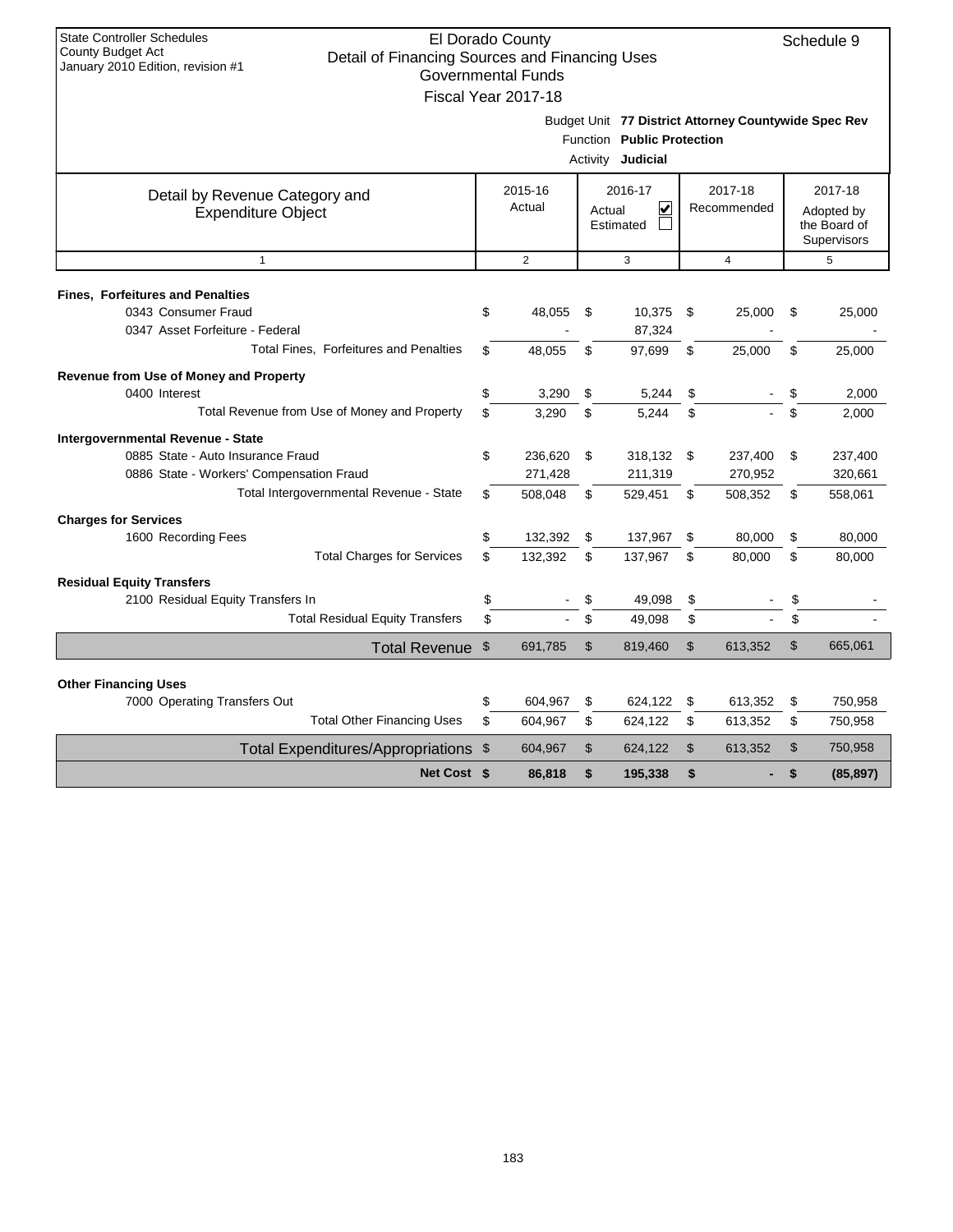| <b>State Controller Schedules</b><br>County Budget Act                              |               | El Dorado County          |          |                            |                |                                            | Schedule 9       |
|-------------------------------------------------------------------------------------|---------------|---------------------------|----------|----------------------------|----------------|--------------------------------------------|------------------|
| Detail of Financing Sources and Financing Uses<br>January 2010 Edition, revision #1 |               | <b>Governmental Funds</b> |          |                            |                |                                            |                  |
|                                                                                     |               |                           |          |                            |                |                                            |                  |
|                                                                                     |               | Fiscal Year 2017-18       |          |                            |                |                                            |                  |
|                                                                                     |               |                           |          |                            |                | Budget Unit 77 Sheriff Countywide Spec Rev |                  |
|                                                                                     |               |                           |          | Function Public Protection |                |                                            |                  |
|                                                                                     |               |                           | Activity |                            |                | <b>Police Protection/Detention</b>         |                  |
| Detail by Revenue Category and                                                      |               | 2015-16                   |          | 2016-17                    |                | 2017-18                                    | 2017-18          |
| <b>Expenditure Object</b>                                                           |               | Actual                    | Actual   | $\overline{\mathbf{v}}$    |                | Recommended                                | Adopted by       |
|                                                                                     |               |                           |          | Estimated                  |                |                                            | the Board of     |
|                                                                                     |               |                           |          |                            |                |                                            | Supervisors      |
| $\mathbf{1}$                                                                        |               | $\overline{2}$            |          | 3                          |                | $\overline{4}$                             | 5                |
| <b>Fines, Forfeitures and Penalties</b>                                             |               |                           |          |                            |                |                                            |                  |
| 0320 Other Court Fines                                                              | \$            | 44,583                    | \$       | 92,683                     | \$             |                                            | \$               |
| 0346 Asset Forfeiture - State                                                       |               | 47,628                    |          | 158,660                    |                |                                            |                  |
| 0347 Asset Forfeiture - Federal                                                     |               | 459,844                   |          | 235,783                    |                |                                            |                  |
| Total Fines, Forfeitures and Penalties                                              | \$            | 552,055                   | \$       | 487,126                    | \$             |                                            | \$               |
| Revenue from Use of Money and Property                                              |               |                           |          |                            |                |                                            |                  |
| 0400 Interest                                                                       | \$            | 19,267                    | \$       | 31,789                     | \$             |                                            | \$               |
| Total Revenue from Use of Money and Property                                        | \$            | 19,267                    | \$       | 31,789                     | \$             |                                            | \$               |
| <b>Intergovernmental Revenue - State</b>                                            |               |                           |          |                            |                |                                            |                  |
| 0880 State - Other                                                                  | \$            | 841,724                   | \$       | 775,827                    | \$             |                                            | \$<br>22.000     |
| Total Intergovernmental Revenue - State                                             | \$            | 841,724                   | \$       | 775,827                    | \$             |                                            | \$<br>22,000     |
| <b>Charges for Services</b>                                                         |               |                           |          |                            |                |                                            |                  |
| 1490 Civil Process Services                                                         | \$            | 25,691                    | \$       | 35,838                     | \$             |                                            | \$               |
| 1680 Institutional Care and Services                                                |               | 184,805                   |          | 121,150                    |                |                                            |                  |
| <b>Total Charges for Services</b>                                                   | \$            | 210,496                   | \$       | 156,988                    | \$             |                                            | \$               |
| Total Revenue                                                                       | $\frac{1}{2}$ | 1,623,541                 | \$       | 1,451,729                  | $\mathfrak{S}$ |                                            | \$<br>22,000     |
|                                                                                     |               |                           |          |                            |                |                                            |                  |
| <b>Other Financing Uses</b>                                                         |               |                           |          |                            |                |                                            |                  |
| 7000 Operating Transfers Out                                                        | \$            | 844,057                   | \$       | 417,643                    | \$             | 431,010                                    | \$<br>703,501    |
| <b>Total Other Financing Uses</b>                                                   | \$            | 844,057                   | \$       | 417,643                    | \$             | 431,010                                    | \$<br>703,501    |
| <b>Residual Equity Transfers</b>                                                    |               |                           |          |                            |                |                                            |                  |
| 7100 Residual Equity Transfers Out                                                  | \$            |                           | \$       | 49,098                     | \$             |                                            | \$               |
| <b>Total Residual Equity Transfers</b>                                              | \$            |                           | \$       | 49,098                     | \$             |                                            | \$               |
| Total Expenditures/Appropriations \$                                                |               | 844,057                   | \$       | 466,741                    | $\mathfrak{L}$ | 431,010                                    | \$<br>703,501    |
| Net Cost \$                                                                         |               | 779,484                   | \$       | 984,988                    | \$             | (431,010)                                  | \$<br>(681, 501) |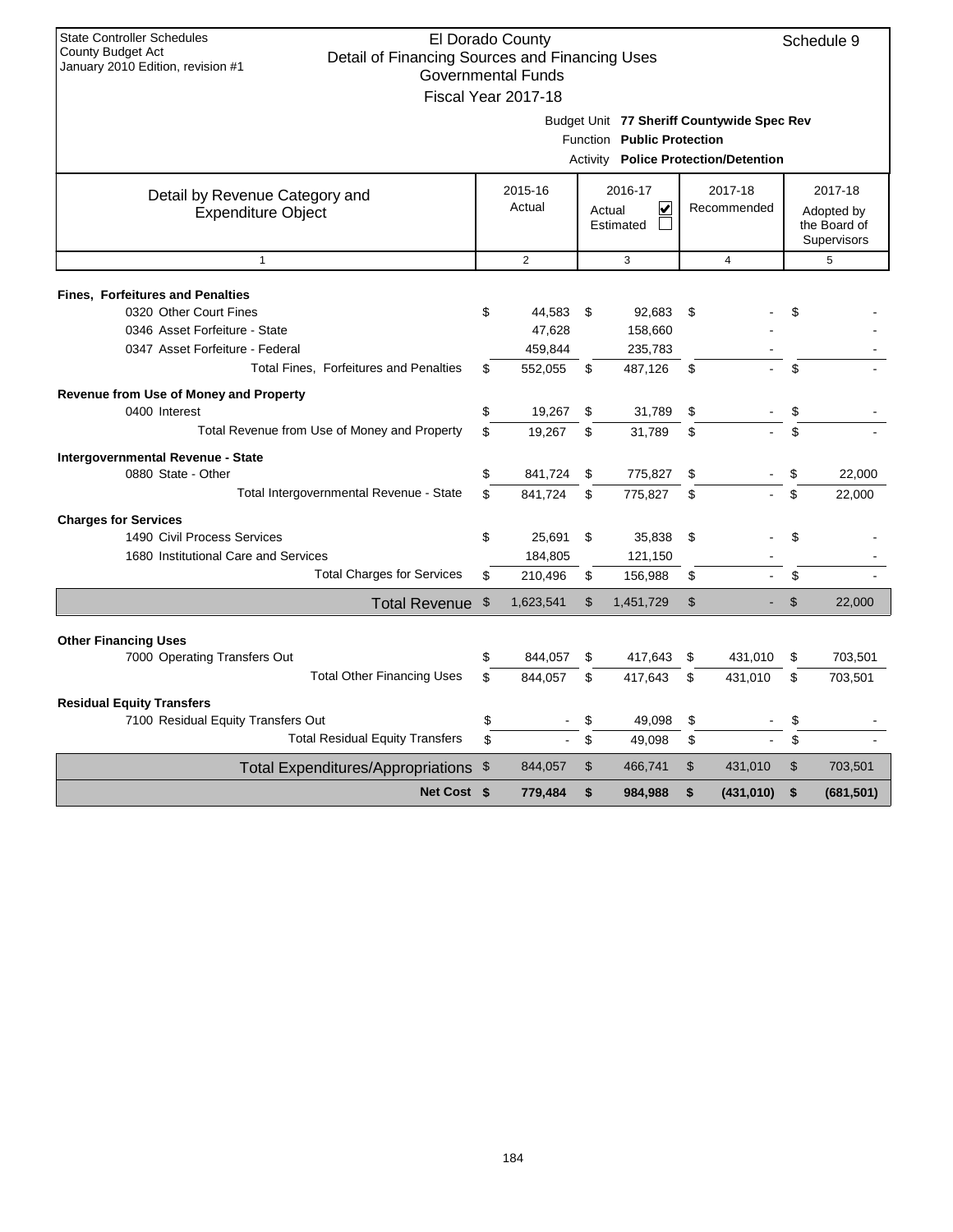| <b>State Controller Schedules</b><br>El Dorado County<br>Schedule 9<br>County Budget Act<br>Detail of Financing Sources and Financing Uses<br>January 2010 Edition, revision #1<br><b>Governmental Funds</b><br>Fiscal Year 2017-18 |                                               |           |                    |                |                    |          |                    |          |                    |
|-------------------------------------------------------------------------------------------------------------------------------------------------------------------------------------------------------------------------------------|-----------------------------------------------|-----------|--------------------|----------------|--------------------|----------|--------------------|----------|--------------------|
| Budget Unit 77 Probation Countywide Spec Rev<br>Function Public Protection<br>Activity<br><b>Detention and Correction</b>                                                                                                           |                                               |           |                    |                |                    |          |                    |          |                    |
| 2016-17<br>2017-18<br>2017-18<br>2015-16<br>Detail by Revenue Category and<br>Actual<br>$\overline{\mathbf{v}}$<br>Recommended<br>Actual<br><b>Expenditure Object</b><br>Adopted by<br>the Board of<br>Estimated<br>Supervisors     |                                               |           |                    |                |                    |          |                    |          |                    |
| $\mathbf{1}$                                                                                                                                                                                                                        | 2<br>3<br>5<br>$\overline{4}$                 |           |                    |                |                    |          |                    |          |                    |
| Revenue from Use of Money and Property<br>0400 Interest                                                                                                                                                                             | \$                                            | 923       | \$                 | 1,351          | \$                 | 100      | \$                 | 300      |                    |
|                                                                                                                                                                                                                                     | Total Revenue from Use of Money and Property  | \$        | 923                | \$             | 1,351              | \$       | 100                | \$       | 300                |
| Intergovernmental Revenue - State<br>0880 State - Other                                                                                                                                                                             | Total Intergovernmental Revenue - State       | \$<br>\$  | 352,966<br>352,966 | \$<br>\$       | 300,213<br>300,213 | \$<br>\$ | 300.000<br>300,000 | \$<br>\$ | 300,000<br>300,000 |
|                                                                                                                                                                                                                                     | Total Revenue \$                              |           | 353,889            | $\mathfrak{L}$ | 301,564            | \$       | 300,100            | \$       | 300,300            |
| <b>Other Financing Uses</b>                                                                                                                                                                                                         |                                               |           |                    |                |                    |          |                    |          |                    |
| 7000 Operating Transfers Out                                                                                                                                                                                                        | <b>Total Other Financing Uses</b>             | \$<br>\$. | 353,814<br>353,814 | \$<br>\$       | 300,100<br>300,100 | \$<br>\$ | 426,900<br>426,900 | \$<br>\$ | 426,900<br>426,900 |
|                                                                                                                                                                                                                                     |                                               |           |                    |                |                    |          |                    |          |                    |
| <b>Appropriations for Contingencies</b><br>7700 Contingency                                                                                                                                                                         |                                               | \$        |                    | \$             |                    | \$       |                    | \$       | 1,187              |
|                                                                                                                                                                                                                                     | <b>Total Appropriations for Contingencies</b> | \$        |                    | \$             | ÷.                 | \$       |                    | \$       | 1,187              |
|                                                                                                                                                                                                                                     | <b>Total Expenditures/Appropriations</b>      | \$        | 353,814            | \$             | 300,100            | \$       | 426,900            | \$       | 428,087            |
|                                                                                                                                                                                                                                     | Net Cost \$                                   |           | 74                 | \$             | 1,464              | \$       | (126, 800)         | \$       | (127, 787)         |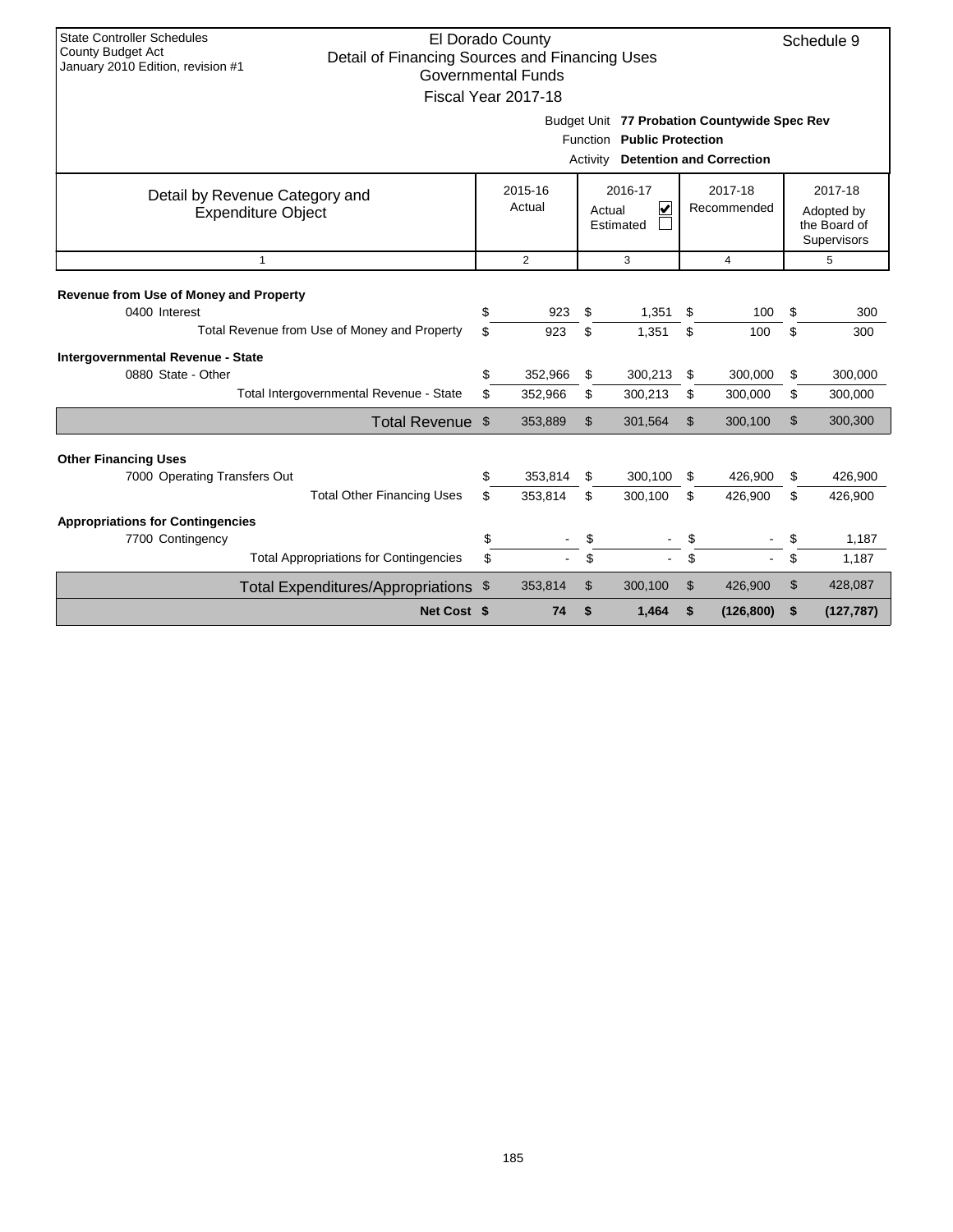| <b>State Controller Schedules</b><br>County Budget Act<br>January 2010 Edition, revision #1             |                                                | El Dorado County<br>Detail of Financing Sources and Financing Uses<br><b>Governmental Funds</b><br>Fiscal Year 2017-18 |                   |                                                        |            |                                            |                                                      |  |  |  |  |
|---------------------------------------------------------------------------------------------------------|------------------------------------------------|------------------------------------------------------------------------------------------------------------------------|-------------------|--------------------------------------------------------|------------|--------------------------------------------|------------------------------------------------------|--|--|--|--|
|                                                                                                         | Budget Unit 77 Agriculture Countywide Spec Rev |                                                                                                                        |                   |                                                        |            |                                            |                                                      |  |  |  |  |
|                                                                                                         | <b>Function</b><br><b>Public Protection</b>    |                                                                                                                        |                   |                                                        |            |                                            |                                                      |  |  |  |  |
|                                                                                                         |                                                |                                                                                                                        |                   | Activity                                               |            | <b>Protection Inspection</b>               |                                                      |  |  |  |  |
| Detail by Revenue Category and<br><b>Expenditure Object</b>                                             |                                                |                                                                                                                        | 2015-16<br>Actual | 2016-17<br>$\blacktriangledown$<br>Actual<br>Estimated |            | 2017-18<br>Recommended                     | 2017-18<br>Adopted by<br>the Board of<br>Supervisors |  |  |  |  |
|                                                                                                         |                                                |                                                                                                                        | 2                 | 3                                                      |            | 4                                          | 5                                                    |  |  |  |  |
| Revenue from Use of Money and Property<br>0400 Interest<br>Total Revenue from Use of Money and Property |                                                | \$<br>\$                                                                                                               | 189<br>189        | - \$<br>\$                                             | 264<br>264 | - \$<br>\$                                 | \$<br>\$                                             |  |  |  |  |
|                                                                                                         | Total Revenue \$                               |                                                                                                                        | 189               | $\mathfrak{S}$                                         | 264        | $\mathfrak{S}$<br>$\overline{\phantom{a}}$ | \$                                                   |  |  |  |  |
|                                                                                                         | Net Cost \$                                    |                                                                                                                        | 189               | <b>S</b>                                               | 264        |                                            |                                                      |  |  |  |  |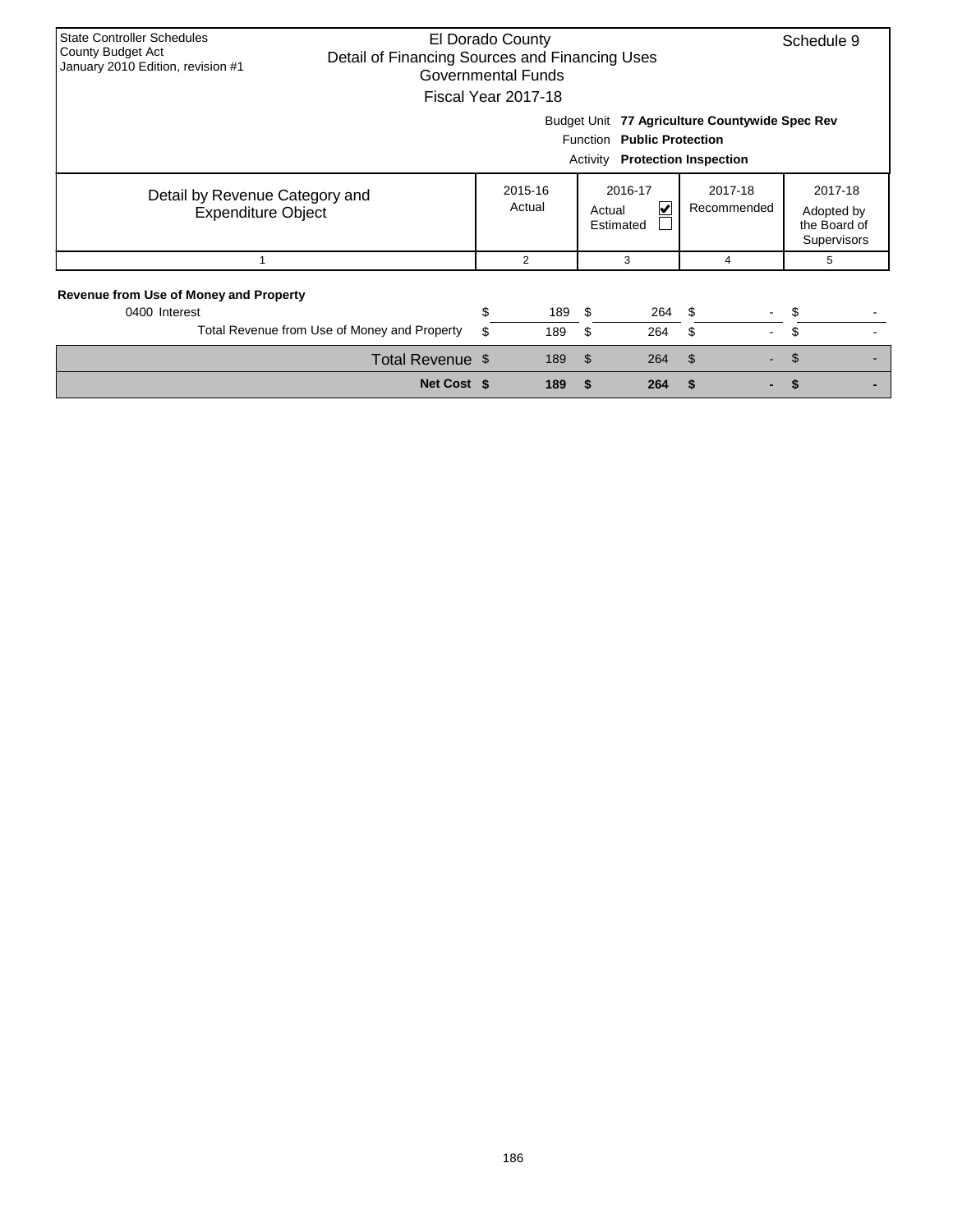| <b>State Controller Schedules</b><br>El Dorado County<br>Schedule 9<br>County Budget Act<br>Detail of Financing Sources and Financing Uses<br>January 2010 Edition, revision #1<br><b>Governmental Funds</b><br>Fiscal Year 2017-18 |    |                   |    |                                                                |                        |                                             |    |                                                      |  |  |
|-------------------------------------------------------------------------------------------------------------------------------------------------------------------------------------------------------------------------------------|----|-------------------|----|----------------------------------------------------------------|------------------------|---------------------------------------------|----|------------------------------------------------------|--|--|
|                                                                                                                                                                                                                                     |    |                   |    | Function Public Protection<br><b>Activity Other Protection</b> |                        | Budget Unit 77 Recorder Countywide Spec Rev |    |                                                      |  |  |
| Detail by Revenue Category and<br><b>Expenditure Object</b>                                                                                                                                                                         |    | 2015-16<br>Actual |    | 2016-17<br>$\overline{\mathbf{v}}$<br>Actual<br>Estimated      | 2017-18<br>Recommended |                                             |    | 2017-18<br>Adopted by<br>the Board of<br>Supervisors |  |  |
| $\mathbf{1}$                                                                                                                                                                                                                        |    | 2                 |    | 3                                                              |                        | $\overline{4}$                              |    | 5                                                    |  |  |
| <b>Licenses, Permits and Franchises</b>                                                                                                                                                                                             |    |                   |    |                                                                |                        |                                             |    |                                                      |  |  |
| 0262 Notary Confidential Marriage License                                                                                                                                                                                           | \$ | 3,300             | \$ | 2,400                                                          | \$                     | 1,000                                       | \$ | 1,000                                                |  |  |
| Total Licenses, Permits and Franchises                                                                                                                                                                                              | \$ | 3,300             | \$ | 2,400                                                          | \$                     | 1,000                                       | \$ | 1,000                                                |  |  |
| Revenue from Use of Money and Property                                                                                                                                                                                              |    |                   |    |                                                                |                        |                                             |    |                                                      |  |  |
| 0400 Interest                                                                                                                                                                                                                       | \$ | 7,503             | \$ | 11,153                                                         | \$                     |                                             | \$ |                                                      |  |  |
| Total Revenue from Use of Money and Property                                                                                                                                                                                        | \$ | 7.503             | \$ | 11.153                                                         | \$                     |                                             | \$ |                                                      |  |  |
| <b>Charges for Services</b>                                                                                                                                                                                                         |    |                   |    |                                                                |                        |                                             |    |                                                      |  |  |
| 1600 Recording Fees                                                                                                                                                                                                                 | \$ | 123,284           | \$ | 128,438                                                        | \$                     | 55,000                                      | \$ | 55,000                                               |  |  |
| 1601 Computer Recording Fee                                                                                                                                                                                                         |    | 278,324           |    | 303,096                                                        |                        | 200,000                                     |    | 200,000                                              |  |  |
| 1602 Micrographics                                                                                                                                                                                                                  |    | 179,932           |    | 188,450                                                        |                        | 160,000                                     |    | 160,000                                              |  |  |
| 1603 Vital Health Statistic Fee                                                                                                                                                                                                     |    | 25,016            |    | 25,569                                                         |                        | 25,000                                      |    | 25,000                                               |  |  |
| <b>Total Charges for Services</b>                                                                                                                                                                                                   | \$ | 606,556           | \$ | 645,553                                                        | \$                     | 440,000                                     | \$ | 440,000                                              |  |  |
| Total Revenue \$                                                                                                                                                                                                                    |    | 617,358           | \$ | 659,106                                                        | \$                     | 441,000                                     | \$ | 441,000                                              |  |  |
| <b>Other Financing Uses</b>                                                                                                                                                                                                         |    |                   |    |                                                                |                        |                                             |    |                                                      |  |  |
| 7000 Operating Transfers Out                                                                                                                                                                                                        | \$ | 546,439           | \$ | 451,160                                                        | \$                     | 586,000                                     | \$ | 586,000                                              |  |  |
| <b>Total Other Financing Uses</b>                                                                                                                                                                                                   | \$ | 546,439           | \$ | 451,160                                                        | \$                     | 586,000                                     | \$ | 586,000                                              |  |  |
|                                                                                                                                                                                                                                     |    |                   |    |                                                                |                        |                                             |    |                                                      |  |  |
| <b>Appropriations for Contingencies</b><br>7700 Contingency                                                                                                                                                                         | \$ |                   | \$ |                                                                | \$                     | 1,180,639                                   | \$ | 1,180,639                                            |  |  |
| <b>Total Appropriations for Contingencies</b>                                                                                                                                                                                       | \$ |                   | \$ | $\blacksquare$                                                 | \$                     | 1,180,639                                   | \$ | 1,180,639                                            |  |  |
|                                                                                                                                                                                                                                     |    |                   | \$ |                                                                |                        |                                             | \$ |                                                      |  |  |
| Total Expenditures/Appropriations \$                                                                                                                                                                                                |    | 546,439           |    | 451,160                                                        | \$                     | 1,766,639                                   |    | 1,766,639                                            |  |  |
| <b>Net Cost \$</b>                                                                                                                                                                                                                  |    | 70,919            | \$ | 207,946                                                        | \$                     | (1, 325, 639)                               | \$ | (1, 325, 639)                                        |  |  |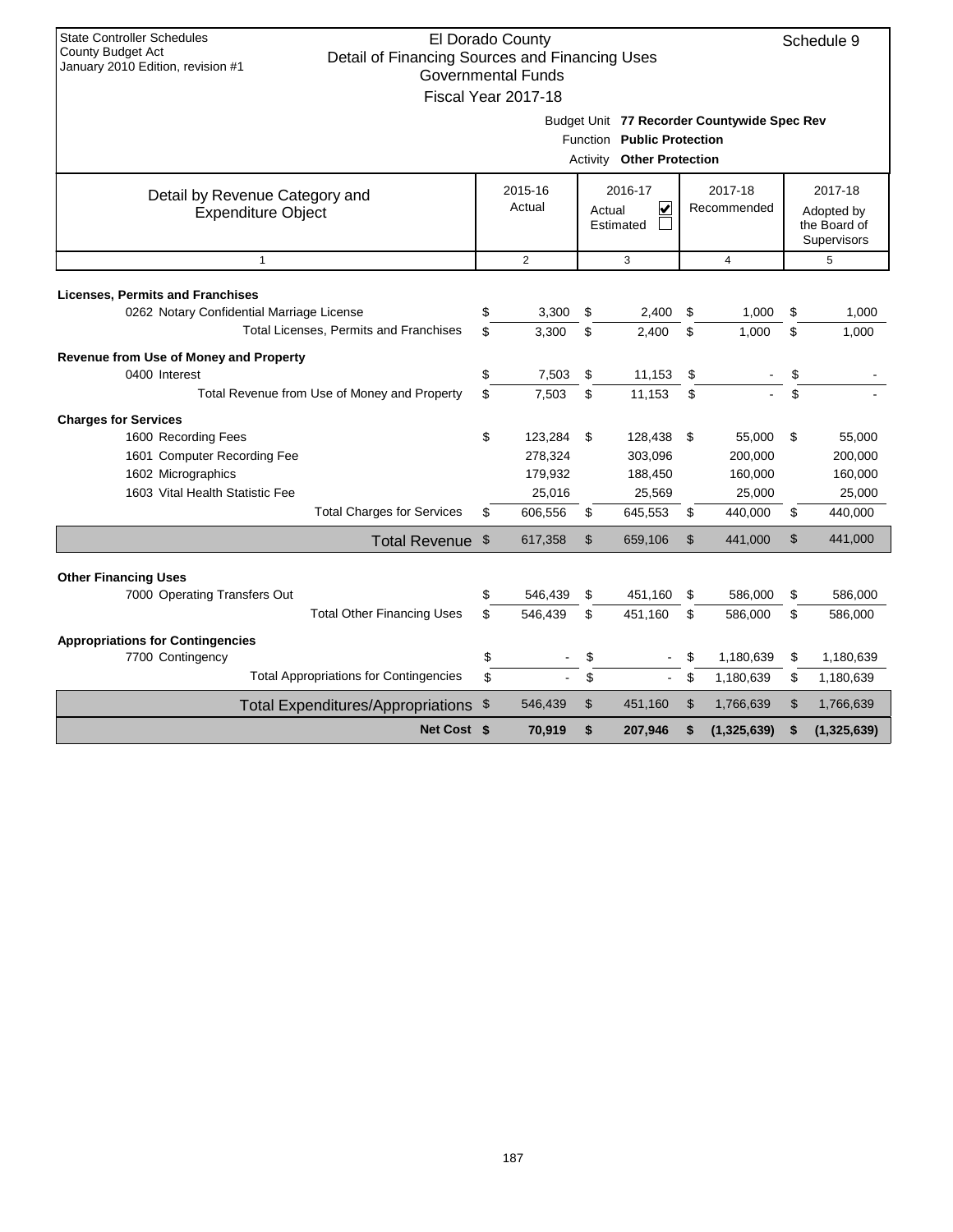| <b>State Controller Schedules</b><br><b>County Budget Act</b><br>Detail of Financing Sources and Financing Uses<br>January 2010 Edition, revision #1 | El Dorado County                                 |                                     |    |                                                   | Schedule 9                  |
|------------------------------------------------------------------------------------------------------------------------------------------------------|--------------------------------------------------|-------------------------------------|----|---------------------------------------------------|-----------------------------|
|                                                                                                                                                      | <b>Governmental Funds</b><br>Fiscal Year 2017-18 |                                     |    |                                                   |                             |
|                                                                                                                                                      |                                                  |                                     |    | Budget Unit 77 Transportation Countywide Spec Rev |                             |
|                                                                                                                                                      |                                                  | Function Public Ways and Facilities |    |                                                   |                             |
|                                                                                                                                                      |                                                  | <b>Activity Public Ways</b>         |    |                                                   |                             |
|                                                                                                                                                      | 2015-16                                          | 2016-17                             |    | 2017-18                                           | 2017-18                     |
| Detail by Revenue Category and<br><b>Expenditure Object</b>                                                                                          | Actual                                           | V<br>Actual                         |    | Recommended                                       | Adopted by                  |
|                                                                                                                                                      |                                                  | Estimated                           |    |                                                   | the Board of<br>Supervisors |
| $\mathbf{1}$                                                                                                                                         | 2                                                | 3                                   |    | $\overline{4}$                                    | 5                           |
| <b>Licenses, Permits and Franchises</b>                                                                                                              |                                                  |                                     |    |                                                   |                             |
| 0230 Road Privileges and Permits                                                                                                                     | \$<br>4,029                                      | \$                                  |    |                                                   | \$                          |
| Total Licenses, Permits and Franchises                                                                                                               | \$<br>4,029                                      | \$                                  | \$ |                                                   |                             |
| Revenue from Use of Money and Property                                                                                                               |                                                  |                                     |    |                                                   |                             |
| 0400 Interest                                                                                                                                        | \$<br>249,832                                    | \$<br>332,015                       | \$ | 225,000                                           | \$<br>225,000               |
| 0401 Community Dev Block Grant Note                                                                                                                  | 24,366                                           | 20,526                              |    |                                                   |                             |
| Total Revenue from Use of Money and Property                                                                                                         | \$<br>274,197                                    | \$<br>352,541                       | \$ | 225,000                                           | \$<br>225,000               |
| <b>Revenue Other Governmental Agencies</b>                                                                                                           |                                                  |                                     |    |                                                   |                             |
| 1207 Shingle Springs Rancheria                                                                                                                       | \$<br>2,600,000                                  | \$<br>2,600,000                     | \$ | 2,600,000                                         | \$<br>2,600,000             |
| <b>Total Revenue Other Governmental Agencies</b>                                                                                                     | \$<br>2,600,000                                  | \$<br>2,600,000                     | \$ | 2,600,000                                         | \$<br>2,600,000             |
| <b>Charges for Services</b>                                                                                                                          |                                                  |                                     |    |                                                   |                             |
| 1470 TIM: Traffic Impact Mitigation<br>1745 Public Utility Inspections                                                                               | \$<br>8,846,729                                  | \$<br>10,360,354                    | \$ | 8,100,000                                         | \$<br>9,767,000             |
| <b>Total Charges for Services</b>                                                                                                                    | \$<br>4,081<br>8,850,810                         | \$<br>5,723<br>10,366,076           | \$ | 10,000<br>8,110,000                               | \$<br>10,000<br>9,777,000   |
| <b>Miscellaneous Revenues</b>                                                                                                                        |                                                  |                                     |    |                                                   |                             |
| 1940 Miscellaneous Revenue                                                                                                                           | \$<br>1,089                                      | \$                                  | \$ |                                                   | \$                          |
| <b>Total Miscellaneous Revenues</b>                                                                                                                  | \$<br>1,089                                      | \$                                  | \$ |                                                   | \$                          |
| <b>Other Financing Sources</b>                                                                                                                       |                                                  |                                     |    |                                                   |                             |
| 2020 Operating Transfers In                                                                                                                          | \$<br>4,355                                      | \$<br>161,406                       | \$ |                                                   | \$<br>306,576               |
| <b>Total Other Financing Sources</b>                                                                                                                 | \$<br>4,355                                      | \$<br>161,406                       | \$ |                                                   | \$<br>306,576               |
| <b>Residual Equity Transfers</b>                                                                                                                     |                                                  |                                     |    |                                                   |                             |
| 2100 Residual Equity Transfers In                                                                                                                    | \$                                               | \$<br>35,066,261                    | \$ |                                                   | \$                          |
| Total Residual Equity Transfers                                                                                                                      | \$                                               | \$<br>35,066,261                    | \$ |                                                   | \$                          |
| <b>Total Revenue</b>                                                                                                                                 | \$<br>11,734,480                                 | \$<br>48,546,285                    | \$ | 10,935,000                                        | \$<br>12,908,576            |
| <b>Other Financing Uses</b>                                                                                                                          |                                                  |                                     |    |                                                   |                             |
| 7000 Operating Transfers Out                                                                                                                         | \$<br>16,735,636                                 | \$<br>11,593,706                    | \$ | 19,209,522                                        | \$<br>16,466,115            |
| <b>Total Other Financing Uses</b>                                                                                                                    | \$<br>16,735,636                                 | \$<br>11,593,706                    | \$ | 19,209,522                                        | \$<br>16,466,115            |
| <b>Residual Equity Transfers</b>                                                                                                                     |                                                  |                                     |    |                                                   |                             |
| 7100 Residual Equity Transfers Out                                                                                                                   | \$                                               | \$<br>35,066,261                    | \$ |                                                   | \$                          |
| <b>Total Residual Equity Transfers</b>                                                                                                               | \$                                               | \$<br>35,066,261                    | \$ |                                                   | \$                          |
| <b>Appropriations for Contingencies</b>                                                                                                              |                                                  |                                     |    |                                                   |                             |
| 7700 Contingency                                                                                                                                     | \$                                               | \$                                  | \$ | 1,050,000                                         | \$<br>1,800,000             |
| <b>Total Appropriations for Contingencies</b>                                                                                                        | \$                                               | \$                                  | S  | 1,050,000                                         | \$<br>1,800,000             |
| <b>Total Expenditures/Appropriations</b>                                                                                                             | \$<br>16,735,636                                 | \$<br>46,659,967                    | \$ | 20,259,522                                        | \$<br>18,266,115            |
| Net Cost \$                                                                                                                                          | (5,001,156)                                      | \$<br>1,886,317                     | \$ | (9,324,522)                                       | \$<br>(5,357,539)           |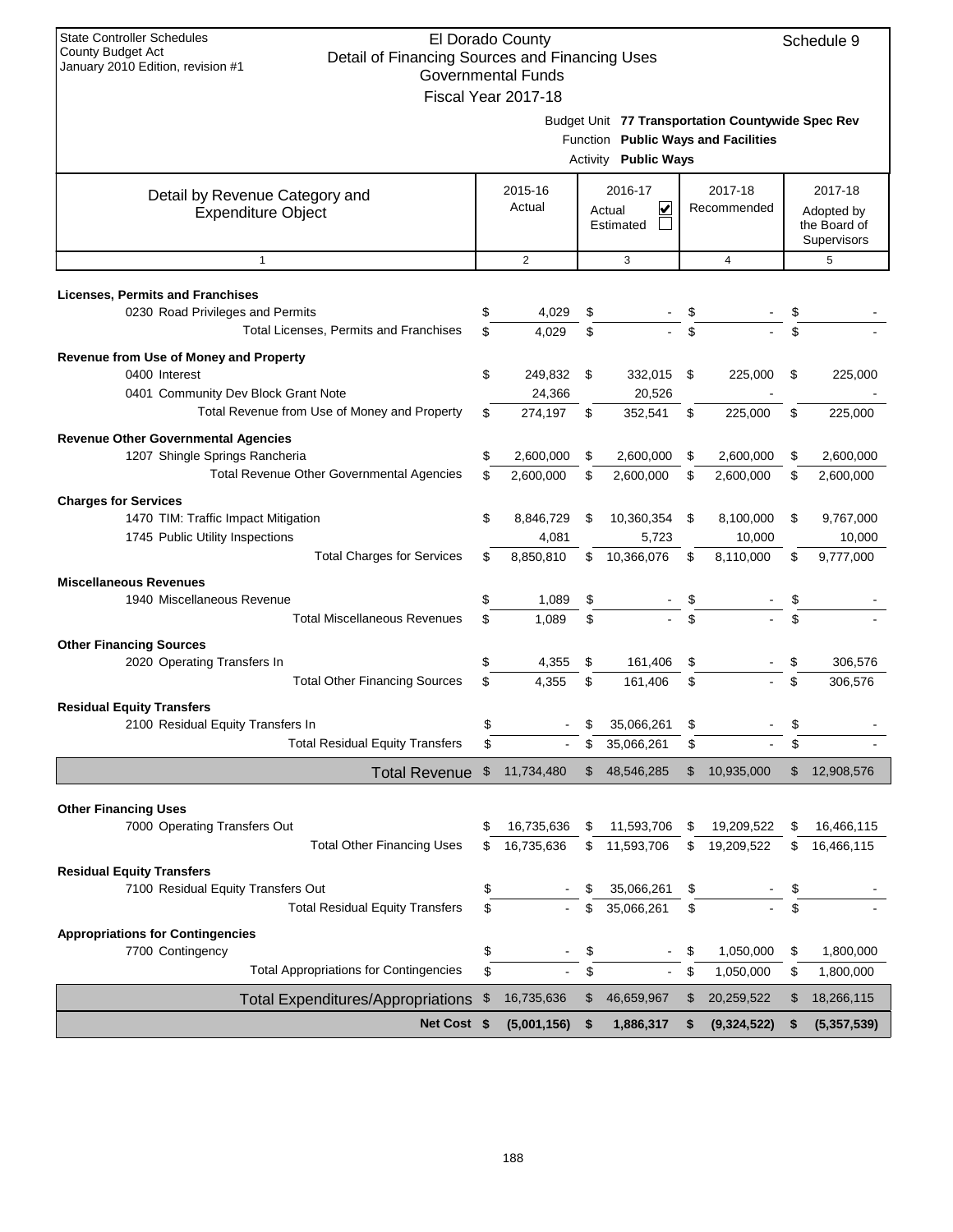| <b>State Controller Schedules</b><br>County Budget Act<br>January 2010 Edition, revision #1 | El Dorado County<br>Detail of Financing Sources and Financing Uses<br>Governmental Funds<br>Fiscal Year 2017-18<br>Budget Unit 77 CDA Countywide Spec Rev |                   |                    |                      |                                                     |                                                                                |          |                    |  |  |  |
|---------------------------------------------------------------------------------------------|-----------------------------------------------------------------------------------------------------------------------------------------------------------|-------------------|--------------------|----------------------|-----------------------------------------------------|--------------------------------------------------------------------------------|----------|--------------------|--|--|--|
|                                                                                             |                                                                                                                                                           |                   |                    | Function<br>Activity | <b>Other General</b>                                | <b>General Government</b>                                                      |          |                    |  |  |  |
| Detail by Revenue Category and<br><b>Expenditure Object</b>                                 |                                                                                                                                                           | 2015-16<br>Actual |                    | Actual               | 2016-17<br>$\vert\bm{\mathsf{v}}\vert$<br>Estimated | 2017-18<br>2017-18<br>Recommended<br>Adopted by<br>the Board of<br>Supervisors |          |                    |  |  |  |
|                                                                                             |                                                                                                                                                           | 2                 |                    |                      | 3                                                   | 4                                                                              |          | 5                  |  |  |  |
| <b>Charges for Services</b><br>1412 Development Projects (T&M)                              | <b>Total Charges for Services</b>                                                                                                                         | \$<br>\$          | 595,150<br>595,150 | \$<br>\$             | 585,868<br>585,868                                  | \$<br>850,000<br>\$<br>850,000                                                 | \$<br>\$ | 850,000<br>850,000 |  |  |  |

| Total Revenue \$                                                                                 |   | 595,150            | \$         | 585.868            |     | 850,000            | \$ | 850,000            |
|--------------------------------------------------------------------------------------------------|---|--------------------|------------|--------------------|-----|--------------------|----|--------------------|
| <b>Other Financing Uses</b><br>7000 Operating Transfers Out<br><b>Total Other Financing Uses</b> | J | 595.150<br>595.150 | - \$<br>\$ | 585.868<br>585.868 | \$. | 850,000<br>850.000 | \$ | 850,000<br>850,000 |
| Total Expenditures/Appropriations \$                                                             |   | 595,150            | -S         | 585,868            |     | 850,000            | S  | 850,000            |
| Net Cost \$                                                                                      |   | $\sim$ 100 $\mu$   |            |                    | - > | ۰.                 |    |                    |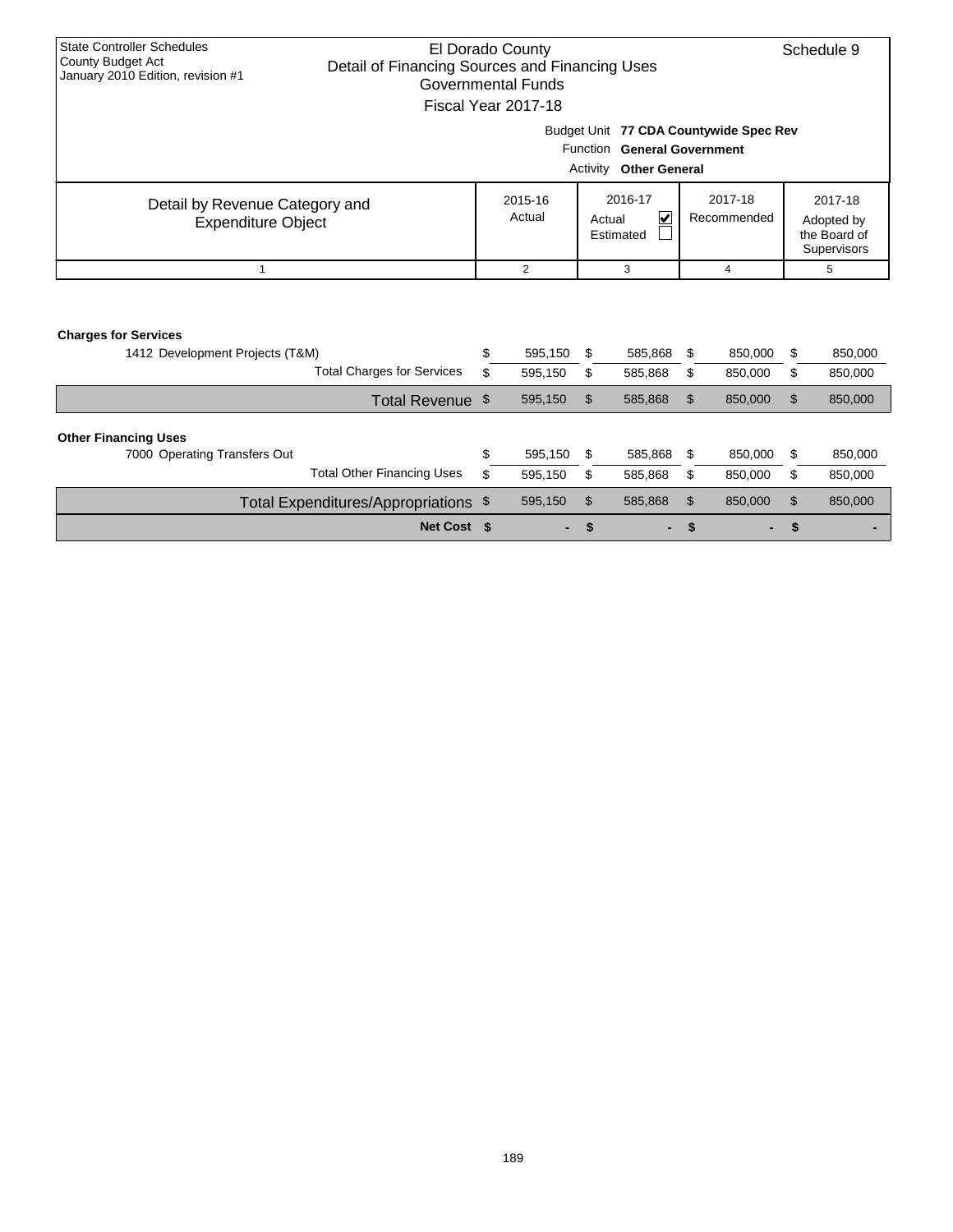| <b>State Controller Schedules</b><br>County Budget Act                                                  | El Dorado County |          |          |                                       |                |                                        | Schedule 9    |
|---------------------------------------------------------------------------------------------------------|------------------|----------|----------|---------------------------------------|----------------|----------------------------------------|---------------|
| Detail of Financing Sources and Financing Uses<br>January 2010 Edition, revision #1                     |                  |          |          |                                       |                |                                        |               |
| <b>Governmental Funds</b>                                                                               |                  |          |          |                                       |                |                                        |               |
| Fiscal Year 2017-18                                                                                     |                  |          |          |                                       |                |                                        |               |
|                                                                                                         |                  |          |          |                                       |                | Budget Unit 77 CDA Countywide Spec Rev |               |
|                                                                                                         |                  |          |          | Function Public Protection            |                |                                        |               |
|                                                                                                         |                  |          |          | <b>Activity Protection Inspection</b> |                |                                        |               |
|                                                                                                         |                  | 2015-16  |          | 2016-17                               |                | 2017-18                                | 2017-18       |
| Detail by Revenue Category and                                                                          |                  | Actual   |          | V<br>Actual                           |                | Recommended                            | Adopted by    |
| <b>Expenditure Object</b>                                                                               |                  |          |          | Estimated                             |                |                                        | the Board of  |
|                                                                                                         |                  |          |          |                                       |                |                                        | Supervisors   |
| $\mathbf{1}$                                                                                            |                  | 2        |          | 3                                     |                | $\overline{4}$                         | 5             |
| Revenue from Use of Money and Property<br>0400 Interest<br>Total Revenue from Use of Money and Property | \$<br>\$         | 21<br>21 | \$<br>\$ | 18<br>18                              | \$<br>\$       |                                        |               |
| <b>Charges for Services</b>                                                                             |                  |          |          |                                       |                |                                        |               |
| 1412 Development Projects (T&M)                                                                         | \$               | 67,016   | \$       | 65,884                                | \$             | 80,000                                 | \$<br>80,000  |
| 1744 Miscellaneous Inspections or Services                                                              |                  |          |          | 41,000                                |                | 38,000                                 | 38,000        |
| <b>Total Charges for Services</b>                                                                       | \$.              | 67,016   | \$       | 106,884                               | \$             | 118,000                                | \$<br>118,000 |
| <b>Residual Equity Transfers</b>                                                                        |                  |          |          |                                       |                |                                        |               |
| 2100 Residual Equity Transfers In                                                                       | \$               | 4,972    | \$       |                                       | \$             |                                        | \$            |
| <b>Total Residual Equity Transfers</b>                                                                  | \$               | 4,972    | \$       |                                       | \$             |                                        | \$            |
| Total Revenue \$                                                                                        |                  | 72,010   | \$       | 106,901                               | \$             | 118,000                                | \$<br>118,000 |
|                                                                                                         |                  |          |          |                                       |                |                                        |               |
| <b>Other Financing Uses</b><br>7000 Operating Transfers Out                                             | \$               | 67,016   | \$       | 70,070                                | \$             | 118,000                                | \$<br>118,000 |
| <b>Total Other Financing Uses</b>                                                                       | \$               | 67,016   | \$       | 70,070                                | \$             | 118,000                                | \$<br>118,000 |
|                                                                                                         |                  |          |          |                                       |                |                                        |               |
| Total Expenditures/Appropriations \$                                                                    |                  | 67,016   | \$       | 70,070                                | $\mathfrak{L}$ | 118,000                                | \$<br>118,000 |
| Net Cost \$                                                                                             |                  | 4,994    | \$       | 36,831                                | \$             |                                        | \$            |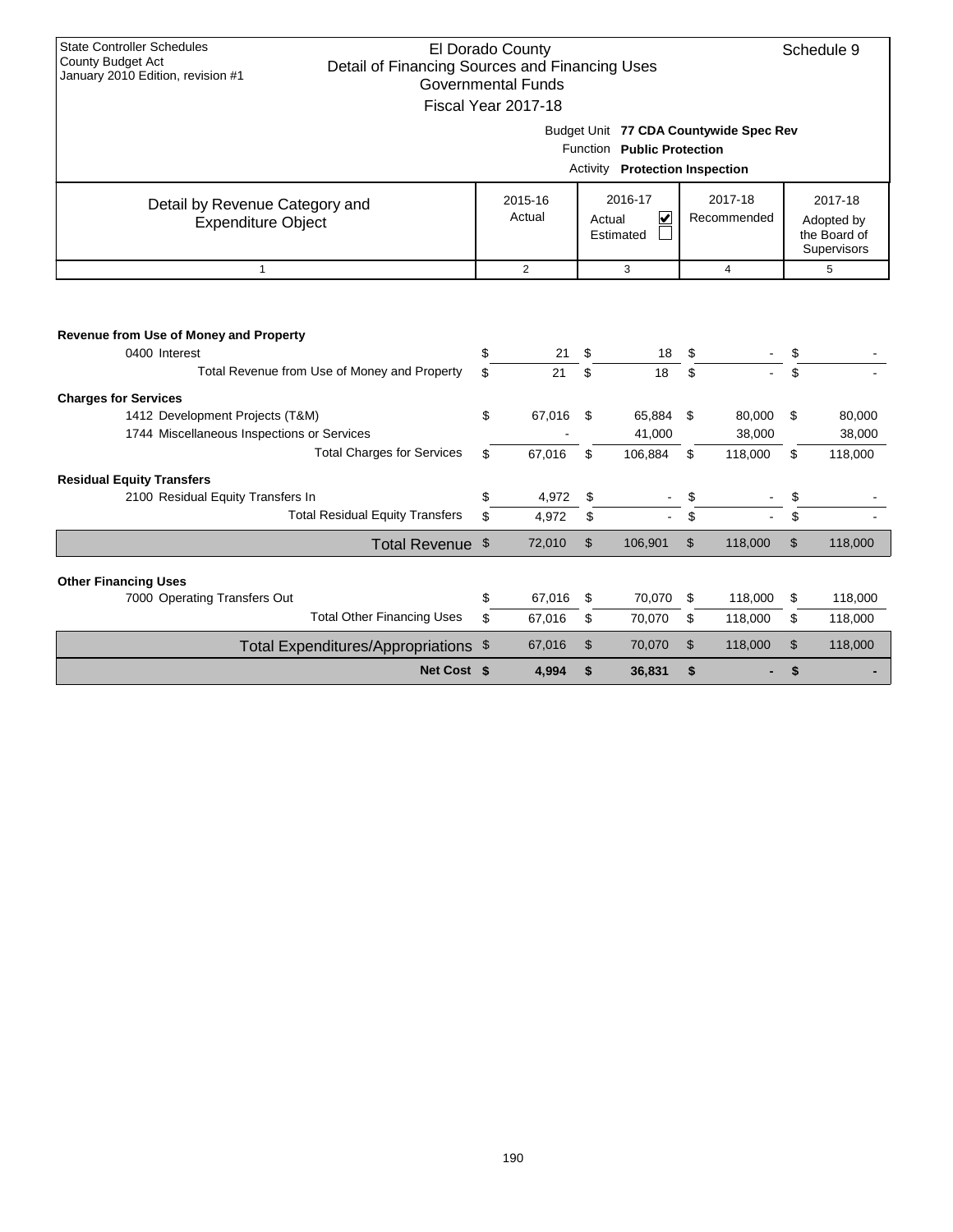| <b>State Controller Schedules</b><br><b>County Budget Act</b>                       |                    | El Dorado County          |                |                                  |         |                                        | Schedule 9                  |
|-------------------------------------------------------------------------------------|--------------------|---------------------------|----------------|----------------------------------|---------|----------------------------------------|-----------------------------|
| Detail of Financing Sources and Financing Uses<br>January 2010 Edition, revision #1 |                    |                           |                |                                  |         |                                        |                             |
|                                                                                     |                    | <b>Governmental Funds</b> |                |                                  |         |                                        |                             |
|                                                                                     |                    | Fiscal Year 2017-18       |                |                                  |         |                                        |                             |
|                                                                                     |                    |                           |                |                                  |         | Budget Unit 77 CDA Countywide Spec Rev |                             |
|                                                                                     |                    |                           |                | Function Public Protection       |         |                                        |                             |
|                                                                                     |                    |                           |                | <b>Activity Other Protection</b> |         |                                        |                             |
|                                                                                     |                    |                           |                |                                  |         |                                        |                             |
| Detail by Revenue Category and                                                      | 2016-17<br>2015-16 |                           |                |                                  | 2017-18 | 2017-18                                |                             |
| <b>Expenditure Object</b>                                                           |                    | Actual                    |                | $\blacktriangledown$<br>Actual   |         | Recommended                            | Adopted by                  |
|                                                                                     |                    |                           |                | Estimated                        |         |                                        | the Board of<br>Supervisors |
| $\mathbf{1}$                                                                        |                    | $\overline{2}$            |                | 3                                |         | 4                                      | 5                           |
|                                                                                     |                    |                           |                |                                  |         |                                        |                             |
|                                                                                     |                    |                           |                |                                  |         |                                        |                             |
|                                                                                     |                    |                           |                |                                  |         |                                        |                             |
| <b>Licenses, Permits and Franchises</b><br>0240 Zoning Permits Administration       | \$                 | 176,398                   | \$             | 198,833                          | \$      |                                        | \$                          |
|                                                                                     |                    |                           |                |                                  |         |                                        |                             |
| 0266 Septic Permit                                                                  |                    |                           |                | (348)                            |         |                                        |                             |
| Total Licenses, Permits and Franchises                                              | \$                 | 176,398                   | \$             | 198,485                          | \$      |                                        | \$                          |
| <b>Charges for Services</b>                                                         |                    |                           |                |                                  |         |                                        |                             |
| 1409 Subdiv Tentative / Final Map Plan Check                                        | \$                 | 171,385                   | \$             | 27,792                           | \$      |                                        | \$                          |
| 1412 Development Projects (T&M)                                                     |                    |                           |                | 150                              |         | 360,000                                | 360,000                     |
| 1741 Special Project Staff Hours                                                    |                    | 4,840                     |                | (1, 369)                         |         |                                        |                             |
| <b>Total Charges for Services</b>                                                   | \$                 | 176,225                   | \$             | 26,574                           | \$      | 360,000                                | \$<br>360,000               |
| <b>Miscellaneous Revenues</b>                                                       |                    |                           |                |                                  |         |                                        |                             |
| 1940 Miscellaneous Revenue                                                          | \$                 | 18,852                    | \$             | (6, 442)                         | \$      |                                        | \$                          |
| <b>Total Miscellaneous Revenues</b>                                                 | \$                 | 18,852                    | \$             | (6, 442)                         | \$      |                                        | \$                          |
| Total Revenue \$                                                                    |                    | 371,474                   | $\mathfrak{L}$ | 218,617                          | \$      | 360,000                                | \$<br>360,000               |
|                                                                                     |                    |                           |                |                                  |         |                                        |                             |
| <b>Other Financing Uses</b>                                                         |                    |                           |                |                                  |         |                                        |                             |
| 7000 Operating Transfers Out                                                        | \$                 | 370,927                   | \$             | 252,598                          | \$      | 360,000                                | \$<br>360,000               |
| <b>Total Other Financing Uses</b>                                                   | \$                 | 370,927                   | \$             | 252,598                          | \$      | 360,000                                | \$<br>360,000               |
| Total Expenditures/Appropriations \$                                                |                    | 370,927                   | \$             | 252,598                          | \$      | 360,000                                | \$<br>360,000               |
|                                                                                     |                    |                           |                |                                  |         |                                        |                             |
| Net Cost \$                                                                         |                    | 547                       | \$             | (33,981)                         | \$      |                                        | \$                          |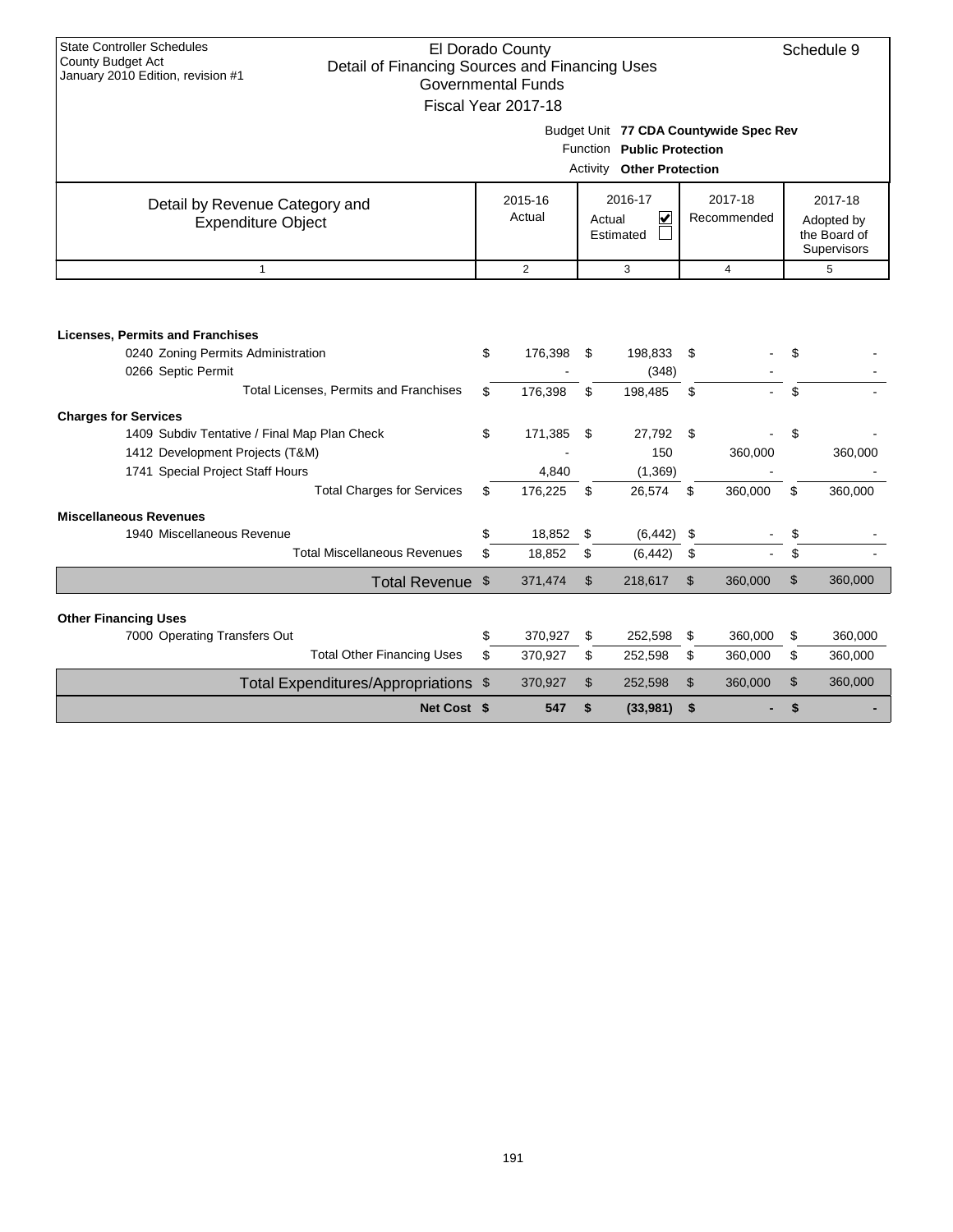| <b>State Controller Schedules</b><br>County Budget Act<br>Detail of Financing Sources and Financing Uses<br>January 2010 Edition, revision #1 |          | El Dorado County<br>Governmental Funds |         |                                                                     |                                                 | Schedule 9                            |  |
|-----------------------------------------------------------------------------------------------------------------------------------------------|----------|----------------------------------------|---------|---------------------------------------------------------------------|-------------------------------------------------|---------------------------------------|--|
|                                                                                                                                               |          | Fiscal Year 2017-18                    |         |                                                                     |                                                 |                                       |  |
|                                                                                                                                               |          |                                        |         | Function Public Protection<br><b>Activity Protection Inspection</b> | Budget Unit 77 Devlpmnt Srv Countywide Spec Rev |                                       |  |
| Detail by Revenue Category and<br><b>Expenditure Object</b>                                                                                   |          | 2015-16<br>Actual                      |         | 2016-17<br>V<br>Actual<br>Estimated                                 | 2017-18<br>Recommended                          | 2017-18<br>Adopted by<br>the Board of |  |
|                                                                                                                                               |          |                                        |         |                                                                     |                                                 | Supervisors                           |  |
| $\mathbf{1}$                                                                                                                                  |          | 2                                      |         | 3                                                                   | $\overline{4}$                                  | 5                                     |  |
| <b>Licenses, Permits and Franchises</b><br>0220 Construction Permits<br><b>Total Licenses, Permits and Franchises</b>                         | \$<br>\$ | (58, 732)<br>(58, 732)                 | S<br>\$ | 19,000<br>19,000                                                    | S<br>\$                                         | \$                                    |  |
| Revenue from Use of Money and Property                                                                                                        |          |                                        |         |                                                                     |                                                 |                                       |  |
| 0400 Interest                                                                                                                                 | \$       |                                        |         | 1,804                                                               | \$                                              |                                       |  |
| Total Revenue from Use of Money and Property                                                                                                  | \$.      |                                        | \$      | 1,804                                                               | \$                                              | \$                                    |  |
| <b>Charges for Services</b>                                                                                                                   |          |                                        |         |                                                                     |                                                 |                                       |  |
| 1744 Miscellaneous Inspections or Services                                                                                                    | \$       | 23,500                                 | \$      |                                                                     | \$                                              | \$                                    |  |
| <b>Total Charges for Services</b>                                                                                                             | \$       | 23,500                                 | \$      |                                                                     | \$                                              | \$.                                   |  |
| <b>Residual Equity Transfers</b>                                                                                                              |          |                                        |         |                                                                     |                                                 |                                       |  |
| 2100 Residual Equity Transfers In                                                                                                             | \$       | 385,434                                | \$      |                                                                     | \$                                              | \$                                    |  |
| <b>Total Residual Equity Transfers</b>                                                                                                        | \$       | 385,434                                | \$      |                                                                     | \$                                              | \$                                    |  |

Total Revenue \$ 350,202 \$ 20,804 \$ - \$ -

**Net Cost \$ 350,202 \$ 20,804 \$ - \$ -**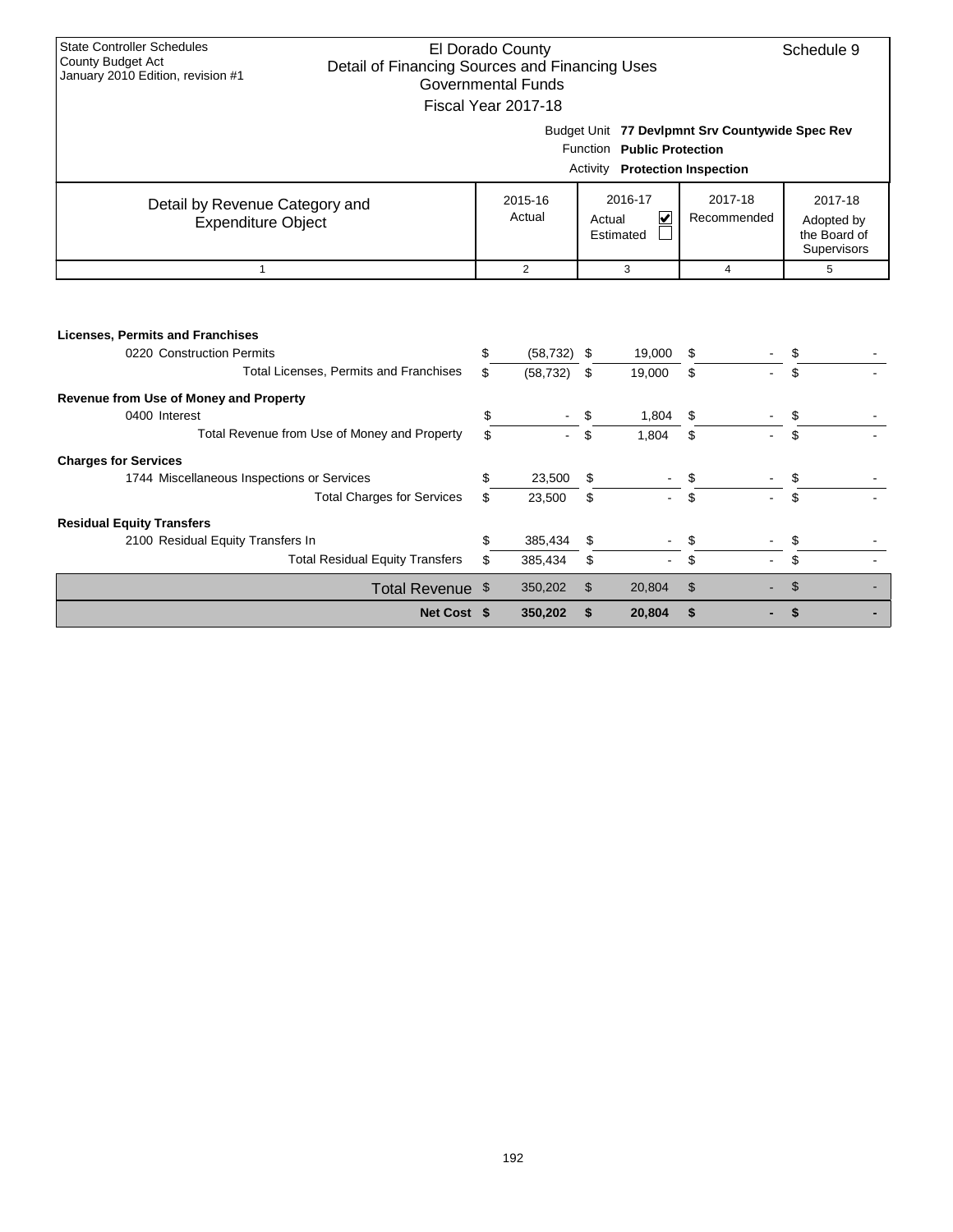| <b>State Controller Schedules</b><br>County Budget Act                              |                           | El Dorado County          |                |                                  |    |                                                 |    | Schedule 9                  |  |  |  |  |
|-------------------------------------------------------------------------------------|---------------------------|---------------------------|----------------|----------------------------------|----|-------------------------------------------------|----|-----------------------------|--|--|--|--|
| Detail of Financing Sources and Financing Uses<br>January 2010 Edition, revision #1 |                           | <b>Governmental Funds</b> |                |                                  |    |                                                 |    |                             |  |  |  |  |
|                                                                                     |                           | Fiscal Year 2017-18       |                |                                  |    |                                                 |    |                             |  |  |  |  |
|                                                                                     |                           |                           |                |                                  |    |                                                 |    |                             |  |  |  |  |
|                                                                                     |                           |                           |                |                                  |    | Budget Unit 77 Devlpmnt Srv Countywide Spec Rev |    |                             |  |  |  |  |
|                                                                                     |                           |                           |                | Function Public Protection       |    |                                                 |    |                             |  |  |  |  |
|                                                                                     |                           |                           |                | <b>Activity Other Protection</b> |    |                                                 |    |                             |  |  |  |  |
| Detail by Revenue Category and                                                      |                           | 2015-16                   |                | 2016-17                          |    | 2017-18                                         |    | 2017-18                     |  |  |  |  |
| Expenditure Object                                                                  |                           | Actual                    |                | V<br>Actual                      |    | Recommended                                     |    | Adopted by                  |  |  |  |  |
|                                                                                     |                           |                           |                | Estimated                        |    |                                                 |    | the Board of<br>Supervisors |  |  |  |  |
| $\mathbf{1}$                                                                        |                           | $\overline{c}$            |                | 3                                |    | $\overline{4}$                                  |    | 5                           |  |  |  |  |
|                                                                                     |                           |                           |                |                                  |    |                                                 |    |                             |  |  |  |  |
|                                                                                     |                           |                           |                |                                  |    |                                                 |    |                             |  |  |  |  |
| Revenue from Use of Money and Property                                              |                           |                           |                |                                  |    |                                                 |    |                             |  |  |  |  |
| 0400 Interest                                                                       | \$                        | 4,093                     | \$             | 8,729                            | \$ | 7,000                                           | \$ | 7,000                       |  |  |  |  |
| Total Revenue from Use of Money and Property                                        | \$                        | 4,093                     | \$             | 8,729                            | \$ | 7,000                                           | \$ | 7,000                       |  |  |  |  |
| <b>Charges for Services</b>                                                         |                           |                           |                |                                  |    |                                                 |    |                             |  |  |  |  |
| 1415 Ecological Preserve Fee                                                        | \$                        | 140,051                   | \$             | 159,202                          | \$ | 152,000                                         | \$ | 152,000                     |  |  |  |  |
| <b>Total Charges for Services</b>                                                   | \$                        | 140,051                   | \$             | 159,202                          | \$ | 152,000                                         | \$ | 152,000                     |  |  |  |  |
| <b>Other Financing Sources</b>                                                      |                           |                           |                |                                  |    |                                                 |    |                             |  |  |  |  |
| 2020 Operating Transfers In                                                         | \$                        | 741,655                   | \$             |                                  |    |                                                 |    |                             |  |  |  |  |
| <b>Total Other Financing Sources</b>                                                | \$                        | 741.655                   | \$             |                                  |    |                                                 |    |                             |  |  |  |  |
| <b>Residual Equity Transfers</b>                                                    |                           |                           |                |                                  |    |                                                 |    |                             |  |  |  |  |
| 2100 Residual Equity Transfers In                                                   | \$                        | 1,254,714                 | \$             |                                  | \$ |                                                 | \$ |                             |  |  |  |  |
| <b>Total Residual Equity Transfers</b>                                              | \$                        | 1,254,714                 | \$             |                                  | \$ |                                                 | \$ |                             |  |  |  |  |
| <b>Total Revenue</b>                                                                | $\boldsymbol{\mathsf{S}}$ | 2,140,512                 | $\mathfrak{S}$ | 167,931                          | \$ | 159,000                                         | \$ | 159,000                     |  |  |  |  |
|                                                                                     |                           |                           |                |                                  |    |                                                 |    |                             |  |  |  |  |
| <b>Fixed Assets</b>                                                                 |                           |                           |                |                                  |    |                                                 |    |                             |  |  |  |  |
| 6000 Fixed Assets - Land                                                            | \$                        | 166,525                   | \$             |                                  | \$ | 500.000                                         | \$ | 500,000                     |  |  |  |  |
| <b>Total Fixed Assets</b>                                                           | \$                        | 166,525                   | \$             |                                  | \$ | 500,000                                         | \$ | 500,000                     |  |  |  |  |
| <b>Other Financing Uses</b>                                                         |                           |                           |                |                                  |    |                                                 |    |                             |  |  |  |  |
| 7000 Operating Transfers Out                                                        | \$                        | 565,911                   | \$             |                                  | \$ |                                                 | \$ |                             |  |  |  |  |
| <b>Total Other Financing Uses</b>                                                   | \$                        | 565,911                   | \$             |                                  | \$ |                                                 | \$ |                             |  |  |  |  |
| Total Expenditures/Appropriations \$                                                |                           | 732,436                   | \$             |                                  | \$ | 500,000                                         | \$ | 500,000                     |  |  |  |  |
| Net Cost \$                                                                         |                           | 1.408.076                 | \$             | 167.931                          | \$ | (341,000)                                       | \$ | (341,000)                   |  |  |  |  |

 $\mathbf{I}$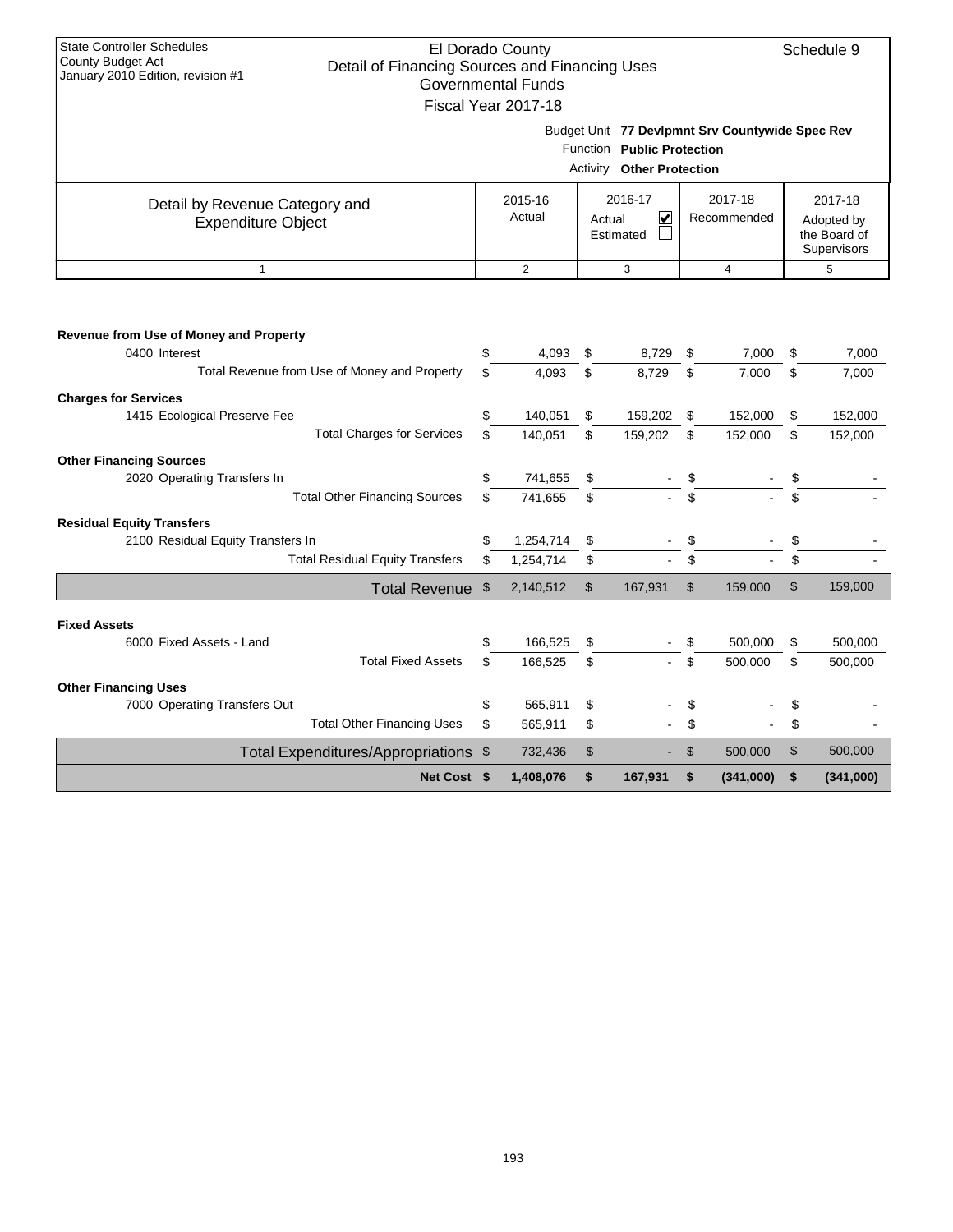| <b>State Controller Schedules</b><br>El Dorado County<br><b>County Budget Act</b><br>Detail of Financing Sources and Financing Uses<br>January 2010 Edition, revision #1<br><b>Governmental Funds</b> |     |                     |        |                                |      |                                                 |    |                  |
|-------------------------------------------------------------------------------------------------------------------------------------------------------------------------------------------------------|-----|---------------------|--------|--------------------------------|------|-------------------------------------------------|----|------------------|
|                                                                                                                                                                                                       |     |                     |        |                                |      |                                                 |    |                  |
|                                                                                                                                                                                                       |     | Fiscal Year 2017-18 |        |                                |      |                                                 |    |                  |
|                                                                                                                                                                                                       |     |                     |        |                                |      | Budget Unit 77 Public Hlth. Countywide Spec Rev |    |                  |
|                                                                                                                                                                                                       |     |                     |        | Function Health and Sanitation |      |                                                 |    |                  |
|                                                                                                                                                                                                       |     |                     |        | Activity <b>Health</b>         |      |                                                 |    |                  |
| Detail by Revenue Category and                                                                                                                                                                        |     | 2015-16             |        | 2016-17                        |      | 2017-18                                         |    | 2017-18          |
| <b>Expenditure Object</b>                                                                                                                                                                             |     | Actual              | Actual | $\overline{\mathbf{v}}$        |      | Recommended                                     |    | Adopted by       |
|                                                                                                                                                                                                       |     |                     |        | Estimated                      |      |                                                 |    | the Board of     |
| $\mathbf{1}$                                                                                                                                                                                          |     | 2                   |        | 3<br>$\overline{4}$            |      |                                                 |    | Supervisors<br>5 |
|                                                                                                                                                                                                       |     |                     |        |                                |      |                                                 |    |                  |
| Revenue from Use of Money and Property                                                                                                                                                                |     |                     |        |                                |      |                                                 |    |                  |
| 0400 Interest                                                                                                                                                                                         | \$  | 1,098               | \$     | 1,508                          | \$   | 1,000                                           | \$ | 1,000            |
| Total Revenue from Use of Money and Property                                                                                                                                                          | \$  | 1,098               | \$     | 1,508                          | \$   | 1.000                                           | \$ | 1,000            |
| <b>Charges for Services</b>                                                                                                                                                                           |     |                     |        |                                |      |                                                 |    |                  |
| 1740 Charges for Services                                                                                                                                                                             | \$  | 6,321               | \$     | 5,545                          | \$   | 10,000                                          | \$ | 10,000           |
| <b>Total Charges for Services</b>                                                                                                                                                                     | \$  | 6,321               | \$     | 5,545                          | \$   | 10,000                                          | \$ | 10,000           |
| <b>Miscellaneous Revenues</b>                                                                                                                                                                         |     |                     |        |                                |      |                                                 |    |                  |
| 1940 Miscellaneous Revenue                                                                                                                                                                            | \$  | 30,446              | \$     | 3,995                          | \$   | 2,500                                           | \$ | 2,500            |
| 1943 Miscellaneous Donation                                                                                                                                                                           |     | 4,795               |        | 13,170                         |      | 35,000                                          |    | 35,000           |
| <b>Total Miscellaneous Revenues</b>                                                                                                                                                                   | \$  | 35,241              | \$     | 17,165                         | \$   | 37,500                                          | \$ | 37,500           |
| <b>Total Revenue</b>                                                                                                                                                                                  | \$  | 42,660              | \$     | 24,218                         | \$   | 48,500                                          | \$ | 48,500           |
|                                                                                                                                                                                                       |     |                     |        |                                |      |                                                 |    |                  |
| <b>Services and Supplies</b><br>4080 Household Expense                                                                                                                                                | \$  | 198                 | \$     |                                | \$   |                                                 | \$ |                  |
| 4200 Medical, Dental and Laboratory Supplies                                                                                                                                                          |     | 129                 |        | 343                            |      |                                                 |    |                  |
| 4300 Professional and Specialized Services                                                                                                                                                            |     | 22,710              |        | 7,363                          |      | 67,000                                          |    | 67,381           |
| 4461 Minor Equipment                                                                                                                                                                                  |     | 1,390               |        |                                |      |                                                 |    |                  |
| 4500 Special Departmental Expense                                                                                                                                                                     |     | 29                  |        |                                |      | 1,000                                           |    | 1,000            |
| 4501 Special Projects                                                                                                                                                                                 |     |                     |        |                                |      | 210,800                                         |    | 216,035          |
| <b>Total Services and Supplies</b>                                                                                                                                                                    | \$  | 24,457              | \$     | 7,706                          | \$   | 278,800                                         | \$ | 284,416          |
| <b>Other Charges</b>                                                                                                                                                                                  |     |                     |        |                                |      |                                                 |    |                  |
| 5300 Interfund Expenditures                                                                                                                                                                           | \$. | 25                  |        |                                |      | 1.000                                           |    | 1,000            |
| <b>Total Other Charges</b>                                                                                                                                                                            | \$  | 25                  | \$     |                                | \$   | 1,000                                           | \$ | 1,000            |
| <b>Fixed Assets</b>                                                                                                                                                                                   |     |                     |        |                                |      |                                                 |    |                  |
| 6040 Fixed Assets - Equipment                                                                                                                                                                         | \$  | 7,841               | \$     |                                | \$   |                                                 |    |                  |
| <b>Total Fixed Assets</b>                                                                                                                                                                             | \$  | 7,841               | \$     |                                | \$   |                                                 | \$ |                  |
| <b>Other Financing Uses</b>                                                                                                                                                                           |     |                     |        |                                |      |                                                 |    |                  |
| 7000 Operating Transfers Out                                                                                                                                                                          | \$  | 8,623               | \$     | 29,738                         | \$   |                                                 | \$ |                  |
| <b>Total Other Financing Uses</b>                                                                                                                                                                     | \$  | 8,623               | \$     | 29,738                         | \$   |                                                 | \$ |                  |
| Total Expenditures/Appropriations \$                                                                                                                                                                  |     | 40,946              | \$     | 37,444                         | \$   | 279,800                                         | \$ | 285,416          |
| Net Cost \$                                                                                                                                                                                           |     | 1,714               | \$     | (13, 225)                      | - \$ | (231, 300)                                      | \$ | (236, 916)       |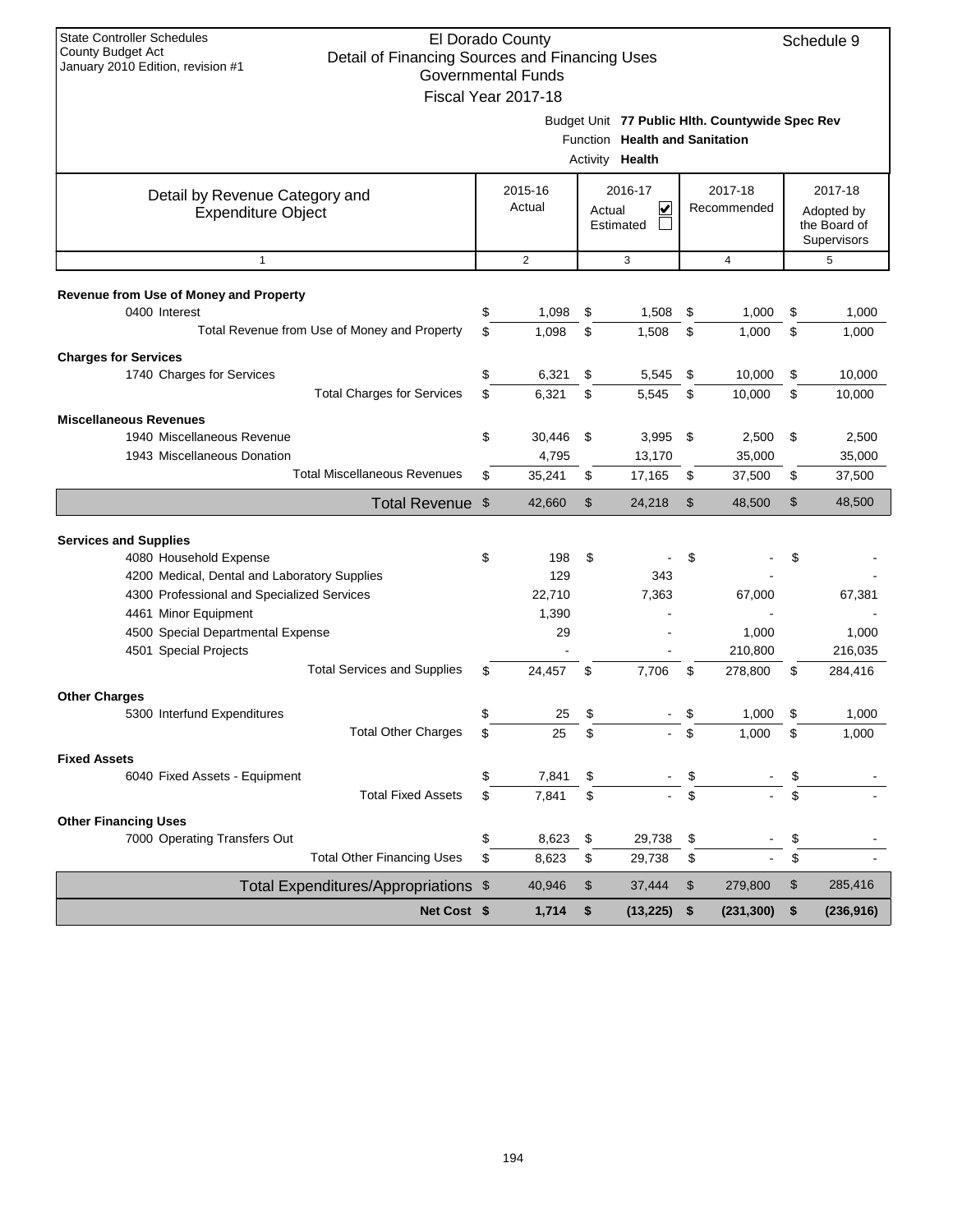| <b>State Controller Schedules</b><br>El Dorado County<br>Schedule 9<br><b>County Budget Act</b><br>Detail of Financing Sources and Financing Uses |    |                           |        |                                |    |                                                     |    |              |  |
|---------------------------------------------------------------------------------------------------------------------------------------------------|----|---------------------------|--------|--------------------------------|----|-----------------------------------------------------|----|--------------|--|
| January 2010 Edition, revision #1                                                                                                                 |    | <b>Governmental Funds</b> |        |                                |    |                                                     |    |              |  |
|                                                                                                                                                   |    | Fiscal Year 2017-18       |        |                                |    |                                                     |    |              |  |
|                                                                                                                                                   |    |                           |        |                                |    | Budget Unit 77 Envrnmtl. Mgmnt. Countywide Spec Rev |    |              |  |
|                                                                                                                                                   |    |                           |        | Function Health and Sanitation |    |                                                     |    |              |  |
|                                                                                                                                                   |    |                           |        | Activity <b>Health</b>         |    |                                                     |    |              |  |
|                                                                                                                                                   |    | 2015-16                   |        | 2016-17                        |    | 2017-18                                             |    | 2017-18      |  |
| Detail by Revenue Category and<br><b>Expenditure Object</b>                                                                                       |    | Actual                    | Actual | V                              |    | Recommended                                         |    | Adopted by   |  |
|                                                                                                                                                   |    |                           |        | Estimated                      |    |                                                     |    | the Board of |  |
|                                                                                                                                                   |    |                           |        |                                |    |                                                     |    | Supervisors  |  |
| $\mathbf{1}$                                                                                                                                      |    | 2                         |        | 3                              |    | 4                                                   |    | 5            |  |
| Revenue from Use of Money and Property                                                                                                            |    |                           |        |                                |    |                                                     |    |              |  |
| 0400 Interest                                                                                                                                     | \$ | (312)                     | \$     | 453                            | \$ | 270                                                 | \$ | 270          |  |
| Total Revenue from Use of Money and Property                                                                                                      | \$ | (312)                     | \$     | 453                            | \$ | 270                                                 | \$ | 270          |  |
| Intergovernmental Revenue - State                                                                                                                 |    |                           |        |                                |    |                                                     |    |              |  |
| 0880 State - Other                                                                                                                                | \$ |                           | \$     |                                | \$ | 106.952                                             | \$ | 106,952      |  |
| Total Intergovernmental Revenue - State                                                                                                           | \$ |                           | \$     |                                | \$ | 106,952                                             | \$ | 106,952      |  |
| <b>Miscellaneous Revenues</b>                                                                                                                     |    |                           |        |                                |    |                                                     |    |              |  |
| 1940 Miscellaneous Revenue                                                                                                                        | \$ | 102,825                   | \$     | 14,380                         | \$ |                                                     | \$ |              |  |
| <b>Total Miscellaneous Revenues</b>                                                                                                               | \$ | 102,825                   | \$     | 14,380                         | \$ |                                                     | \$ |              |  |
| <b>Other Financing Sources</b>                                                                                                                    |    |                           |        |                                |    |                                                     |    |              |  |
| 2020 Operating Transfers In                                                                                                                       | \$ | 291,858                   | \$     | 15,923                         | \$ | 15,000                                              | \$ | 15,000       |  |
| <b>Total Other Financing Sources</b>                                                                                                              | \$ | 291,858                   | \$     | 15,923                         | \$ | 15,000                                              | \$ | 15,000       |  |
| Total Revenue \$                                                                                                                                  |    | 394,371                   | \$     | 30,756                         | \$ | 122,222                                             | \$ | 122,222      |  |
|                                                                                                                                                   |    |                           |        |                                |    |                                                     |    |              |  |
| <b>Services and Supplies</b><br>4300 Professional and Specialized Services                                                                        | \$ | 51,874 \$                 |        | 4,773                          | \$ |                                                     | \$ |              |  |
| 4313 Legal Services                                                                                                                               |    | 10,301                    |        | 8,108                          |    | 15,000                                              |    | 15,000       |  |
| 4337 Other Governmental Agencies                                                                                                                  |    | 3,566                     |        |                                |    |                                                     |    |              |  |
| 4420 Rents and Leases - Equipment                                                                                                                 |    | 8,232                     |        | 2,838                          |    |                                                     |    |              |  |
| <b>Total Services and Supplies</b>                                                                                                                | \$ | 73,973                    | \$     | 15,719                         | \$ | 15,000                                              | \$ | 15,000       |  |
| <b>Other Financing Uses</b>                                                                                                                       |    |                           |        |                                |    |                                                     |    |              |  |
| 7000 Operating Transfers Out                                                                                                                      | \$ | 217,237                   | \$     | 30,327                         | \$ | 128,472                                             | \$ | 128,472      |  |
| <b>Total Other Financing Uses</b>                                                                                                                 | \$ | 217,237                   | \$     | 30,327                         | \$ | 128,472                                             | \$ | 128,472      |  |
| <b>Residual Equity Transfers</b>                                                                                                                  |    |                           |        |                                |    |                                                     |    |              |  |
| 7100 Residual Equity Transfers Out                                                                                                                | \$ | 8,053                     | \$     |                                |    |                                                     |    |              |  |
| <b>Total Residual Equity Transfers</b>                                                                                                            | \$ | 8,053                     | \$     |                                | \$ |                                                     |    |              |  |
| <b>Appropriations for Contingencies</b>                                                                                                           |    |                           |        |                                |    |                                                     |    |              |  |
| 7700 Contingency                                                                                                                                  | \$ |                           | \$     |                                | \$ |                                                     |    | 17,205       |  |
| <b>Total Appropriations for Contingencies</b>                                                                                                     | \$ |                           | \$     |                                | \$ |                                                     | \$ | 17,205       |  |
| Total Expenditures/Appropriations \$                                                                                                              |    | 299,263                   | \$     | 46,046                         | \$ | 143,472                                             | \$ | 160,677      |  |
| Net Cost \$                                                                                                                                       |    | 95,108                    | \$     | (15, 290)                      | \$ | (21, 250)                                           | \$ | (38, 455)    |  |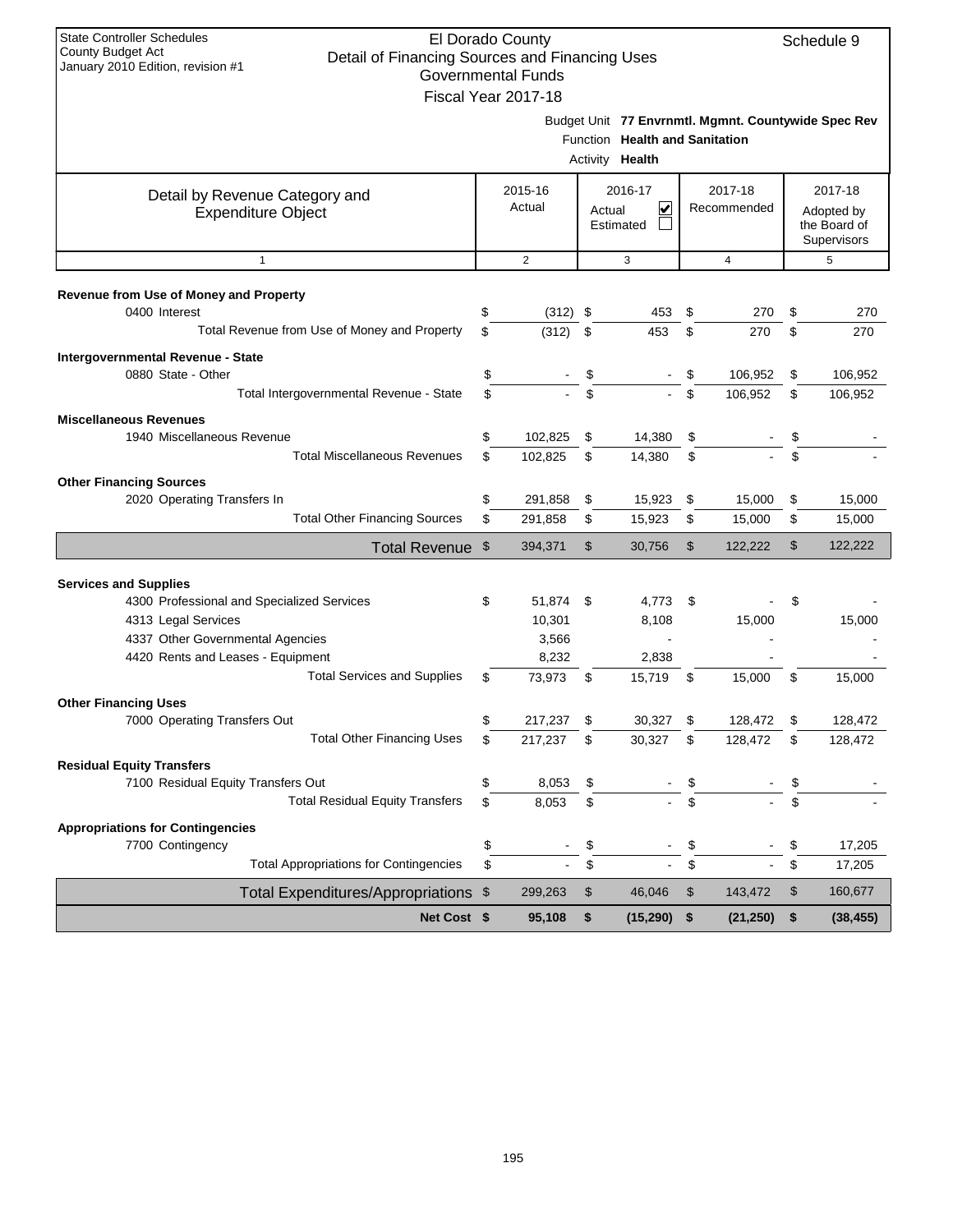| <b>State Controller Schedules</b>             |                                                |    | El Dorado County    |                |    |                                         | Schedule 9   |  |  |  |  |  |
|-----------------------------------------------|------------------------------------------------|----|---------------------|----------------|----|-----------------------------------------|--------------|--|--|--|--|--|
| County Budget Act                             | Detail of Financing Sources and Financing Uses |    |                     |                |    |                                         |              |  |  |  |  |  |
| January 2010 Edition, revision #1             |                                                |    | Governmental Funds  |                |    |                                         |              |  |  |  |  |  |
|                                               |                                                |    | Fiscal Year 2017-18 |                |    |                                         |              |  |  |  |  |  |
|                                               |                                                |    |                     |                |    |                                         |              |  |  |  |  |  |
|                                               |                                                |    |                     |                |    | Budget Unit 77 AQMD Countywide Spec Rev |              |  |  |  |  |  |
|                                               |                                                |    |                     |                |    | Function Health and Sanitation          |              |  |  |  |  |  |
|                                               | Activity<br>Health                             |    |                     |                |    |                                         |              |  |  |  |  |  |
|                                               |                                                |    |                     |                |    |                                         |              |  |  |  |  |  |
|                                               |                                                |    | 2017-18             |                |    |                                         |              |  |  |  |  |  |
| Detail by Revenue Category and                |                                                |    | Actual              | Actual         | V  | Recommended                             | Adopted by   |  |  |  |  |  |
| <b>Expenditure Object</b>                     |                                                |    | Estimated           |                |    |                                         | the Board of |  |  |  |  |  |
|                                               |                                                |    |                     |                |    |                                         | Supervisors  |  |  |  |  |  |
| $\mathbf{1}$                                  |                                                |    | 2                   | 3              |    | 4                                       | 5            |  |  |  |  |  |
|                                               |                                                |    |                     |                |    |                                         |              |  |  |  |  |  |
| <b>Revenue from Use of Money and Property</b> |                                                |    |                     |                |    |                                         |              |  |  |  |  |  |
| 0400 Interest                                 |                                                | \$ | 35                  | - \$           | 48 | \$                                      |              |  |  |  |  |  |
|                                               | Total Revenue from Use of Money and Property   | \$ | 35                  | \$             | 48 | \$                                      | \$           |  |  |  |  |  |
|                                               |                                                |    |                     |                |    |                                         |              |  |  |  |  |  |
| <b>Residual Equity Transfers</b>              |                                                |    |                     |                |    |                                         |              |  |  |  |  |  |
| 2100 Residual Equity Transfers In             |                                                | \$ | 8,053               | \$             |    | \$                                      | \$           |  |  |  |  |  |
|                                               | <b>Total Residual Equity Transfers</b>         | \$ | \$                  |                |    |                                         |              |  |  |  |  |  |
|                                               | Total Revenue \$                               |    | 8,087               | $\mathfrak{L}$ | 48 | $\mathfrak{L}$                          |              |  |  |  |  |  |
|                                               | Net Cost \$                                    |    | 8,087               | \$             | 48 | \$                                      |              |  |  |  |  |  |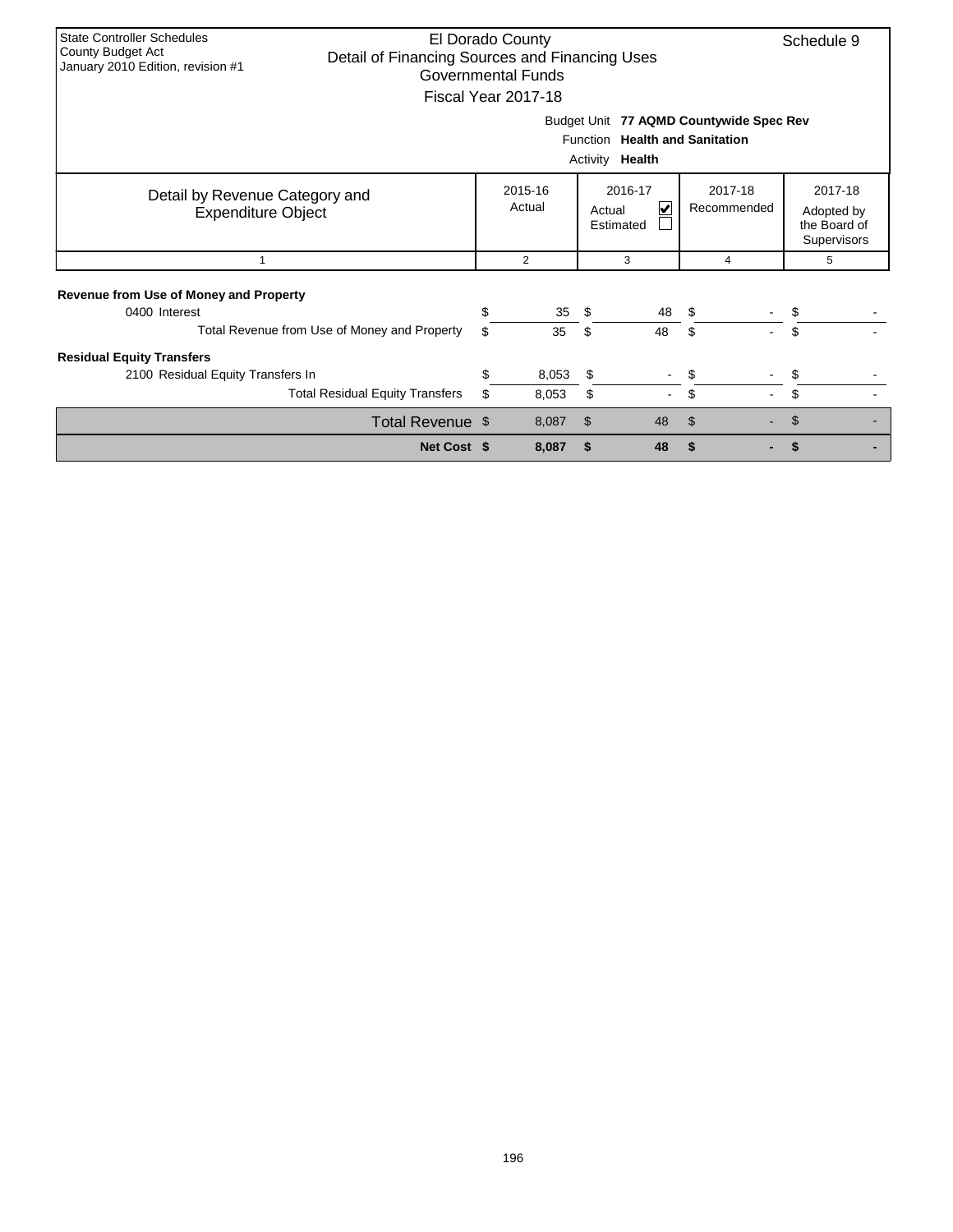| <b>State Controller Schedules</b><br><b>County Budget Act</b><br>January 2010 Edition, revision #1 | El Dorado County<br>Detail of Financing Sources and Financing Uses<br><b>Governmental Funds</b><br>Fiscal Year 2017-18 |           | Schedule 9                                          |          |                  |          |                        |                                                      |                  |  |
|----------------------------------------------------------------------------------------------------|------------------------------------------------------------------------------------------------------------------------|-----------|-----------------------------------------------------|----------|------------------|----------|------------------------|------------------------------------------------------|------------------|--|
|                                                                                                    | Budget Unit 77 Veterans Services Countywide Spe Rev<br>Function Public Assistance<br><b>Activity Veterans Affairs</b>  |           |                                                     |          |                  |          |                        |                                                      |                  |  |
| Detail by Revenue Category and<br><b>Expenditure Object</b>                                        |                                                                                                                        |           | 2016-17<br>2015-16<br>Actual<br>Actual<br>Estimated |          | <u>V</u>         |          | 2017-18<br>Recommended | 2017-18<br>Adopted by<br>the Board of<br>Supervisors |                  |  |
| $\mathbf{1}$                                                                                       |                                                                                                                        |           | $\overline{2}$                                      |          | 3                |          | $\overline{4}$         |                                                      | 5                |  |
| Revenue from Use of Money and Property<br>0400 Interest                                            |                                                                                                                        | \$        | 224                                                 | \$       | 379              | S        |                        | \$                                                   |                  |  |
| Total Revenue from Use of Money and Property                                                       |                                                                                                                        | \$        | 224                                                 | \$       | 379              | \$       |                        | \$                                                   |                  |  |
| <b>Miscellaneous Revenues</b><br>1940 Miscellaneous Revenue                                        | <b>Total Miscellaneous Revenues</b>                                                                                    | \$<br>\$. | 5,711<br>5,711                                      | \$<br>\$ | 14,811<br>14,811 | \$<br>\$ | 6,000<br>6,000         | \$<br>\$                                             | 6,000<br>6,000   |  |
|                                                                                                    | Total Revenue \$                                                                                                       |           | 5,935                                               | \$       | 15,190           | \$       | 6,000                  | \$                                                   | 6.000            |  |
| <b>Other Financing Uses</b><br>7000 Operating Transfers Out                                        | <b>Total Other Financing Uses</b>                                                                                      | \$<br>\$  |                                                     | \$<br>\$ | 32,429<br>32,429 | \$<br>\$ | 23,442<br>23,442       | \$<br>\$                                             | 23,442<br>23,442 |  |
| <b>Appropriations for Contingencies</b><br>7700 Contingency                                        |                                                                                                                        | \$        |                                                     | \$       | $\blacksquare$   | \$       | 5,417                  | \$                                                   | 5,417            |  |
|                                                                                                    | <b>Total Appropriations for Contingencies</b>                                                                          | \$        |                                                     | \$       | $\blacksquare$   | \$       | 5,417                  | \$                                                   | 5,417            |  |
|                                                                                                    | <b>Total Expenditures/Appropriations</b>                                                                               | \$        |                                                     | \$       | 32,429           | \$       | 28,859                 | \$                                                   | 28,859           |  |
|                                                                                                    | Net Cost \$                                                                                                            |           | 5,935                                               | \$       | (17, 239)        | \$       | (22, 859)              | \$                                                   | (22, 859)        |  |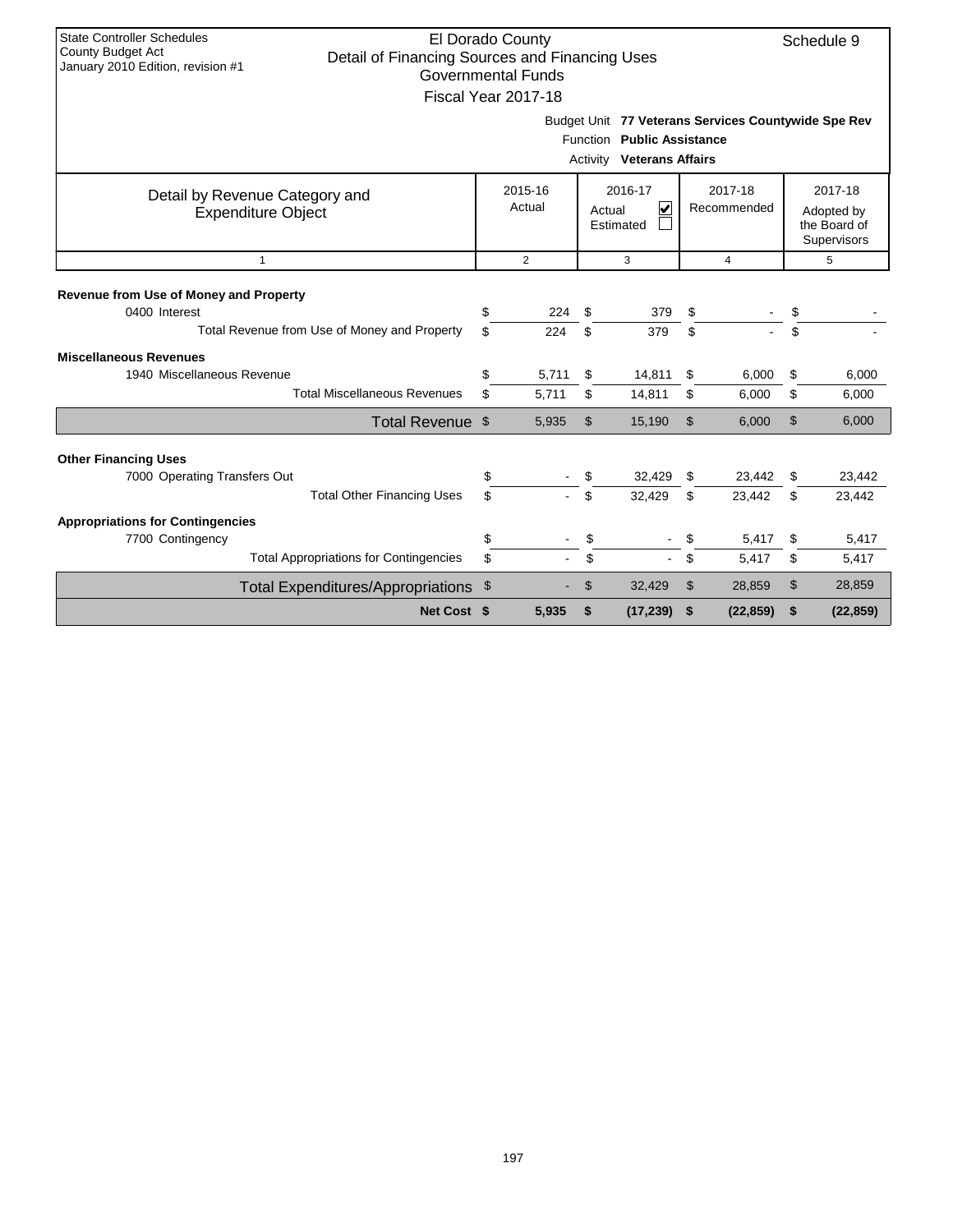| <b>State Controller Schedules</b><br>El Dorado County<br>Schedule 9<br><b>County Budget Act</b> |          |                           |          |                                |          |                                                  |          |                             |
|-------------------------------------------------------------------------------------------------|----------|---------------------------|----------|--------------------------------|----------|--------------------------------------------------|----------|-----------------------------|
| Detail of Financing Sources and Financing Uses<br>January 2010 Edition, revision #1             |          | <b>Governmental Funds</b> |          |                                |          |                                                  |          |                             |
|                                                                                                 |          | Fiscal Year 2017-18       |          |                                |          |                                                  |          |                             |
|                                                                                                 |          |                           |          |                                |          | Budget Unit 77 Human Services Countywide Spe Rev |          |                             |
|                                                                                                 |          |                           |          | Function Public Assistance     |          |                                                  |          |                             |
|                                                                                                 |          |                           |          | <b>Activity Administration</b> |          |                                                  |          |                             |
| Detail by Revenue Category and                                                                  |          | 2015-16                   |          | 2016-17                        |          | 2017-18                                          |          | 2017-18                     |
| <b>Expenditure Object</b>                                                                       |          | Actual                    | Actual   | ✔                              |          | Recommended                                      |          | Adopted by                  |
|                                                                                                 |          |                           |          | Estimated                      |          |                                                  |          | the Board of<br>Supervisors |
| $\mathbf{1}$                                                                                    |          | 2                         | 3        |                                |          | $\overline{4}$                                   |          | 5                           |
|                                                                                                 |          |                           |          |                                |          |                                                  |          |                             |
| Revenue from Use of Money and Property                                                          |          |                           |          |                                |          |                                                  |          |                             |
| 0400 Interest                                                                                   | \$       | 302                       | \$       | 1,230                          | \$       | 900                                              | \$       | 900                         |
| Total Revenue from Use of Money and Property                                                    | \$       | 302                       | \$       | 1,230                          | \$       | 900                                              | \$       | 900                         |
| Intergovernmental Revenue - State                                                               |          |                           |          |                                |          |                                                  |          |                             |
| 0880 State - Other                                                                              | \$       | 3,745                     | \$       | 3,573                          | \$       | 18,745                                           | \$       | 18,745                      |
| Total Intergovernmental Revenue - State                                                         | \$       | 3,745                     | \$       | 3,573                          | \$       | 18,745                                           | \$       | 18,745                      |
| <b>Charges for Services</b>                                                                     |          | 12,600                    |          |                                |          |                                                  |          |                             |
| 1600 Recording Fees<br>1603 Vital Health Statistic Fee                                          | \$       | 1,855                     | \$       | 13,608<br>2,066                | \$       | 12,000<br>2,000                                  | \$       | 12,000<br>2,000             |
| <b>Total Charges for Services</b>                                                               | \$       | 14,455                    | \$       | 15,674                         | \$       | 14,000                                           | \$       | 14,000                      |
|                                                                                                 |          |                           |          |                                |          |                                                  |          |                             |
| <b>Miscellaneous Revenues</b><br>1943 Miscellaneous Donation                                    | \$       | 160,000                   | \$       | 2,577                          | \$       |                                                  | \$       |                             |
| <b>Total Miscellaneous Revenues</b>                                                             | \$       | 160,000                   | \$       | 2,577                          | \$       |                                                  | \$       |                             |
| Total Revenue \$                                                                                |          | 178,502                   | \$       | 23,054                         | \$       | 33,645                                           | \$       | 33,645                      |
|                                                                                                 |          |                           |          |                                |          |                                                  |          |                             |
| <b>Services and Supplies</b>                                                                    |          |                           |          |                                |          |                                                  |          |                             |
| 4300 Professional and Specialized Services                                                      | \$       | 20,332 \$                 |          | 21,389                         | \$       | 98,473                                           | \$       | 86,411                      |
| 4500 Special Departmental Expense<br><b>Total Services and Supplies</b>                         | \$       | 20,000                    |          |                                | \$       |                                                  |          |                             |
|                                                                                                 |          | 40,332                    | \$       | 21,389                         |          | 98,473                                           | \$       | 86,411                      |
| <b>Other Financing Uses</b>                                                                     |          |                           |          |                                |          |                                                  |          | 8,473                       |
| 7000 Operating Transfers Out<br><b>Total Other Financing Uses</b>                               | \$<br>\$ |                           |          |                                | \$       |                                                  | \$       | 8,473                       |
|                                                                                                 |          |                           | P        |                                | P.       |                                                  |          |                             |
| <b>Residual Equity Transfers</b><br>7100 Residual Equity Transfers Out                          | \$       | 11,861                    |          |                                |          |                                                  |          |                             |
| <b>Total Residual Equity Transfers</b>                                                          | \$       | 11,861                    | \$<br>\$ |                                | \$<br>\$ |                                                  | \$<br>\$ |                             |
|                                                                                                 |          |                           |          |                                |          |                                                  |          |                             |
| <b>Appropriations for Contingencies</b><br>7700 Contingency                                     | \$       |                           | \$       |                                | \$       | 140,705                                          | \$       | 144,124                     |
| <b>Total Appropriations for Contingencies</b>                                                   | \$       |                           | \$       |                                | \$       | 140,705                                          | \$       | 144,124                     |
| Total Expenditures/Appropriations \$                                                            |          | 52,193                    | \$       | 21,389                         | \$       | 239,178                                          | \$       | 239,008                     |
| Net Cost \$                                                                                     |          | 126,308                   | \$       | 1,665                          | \$       | (205, 533)                                       | \$       | (205, 363)                  |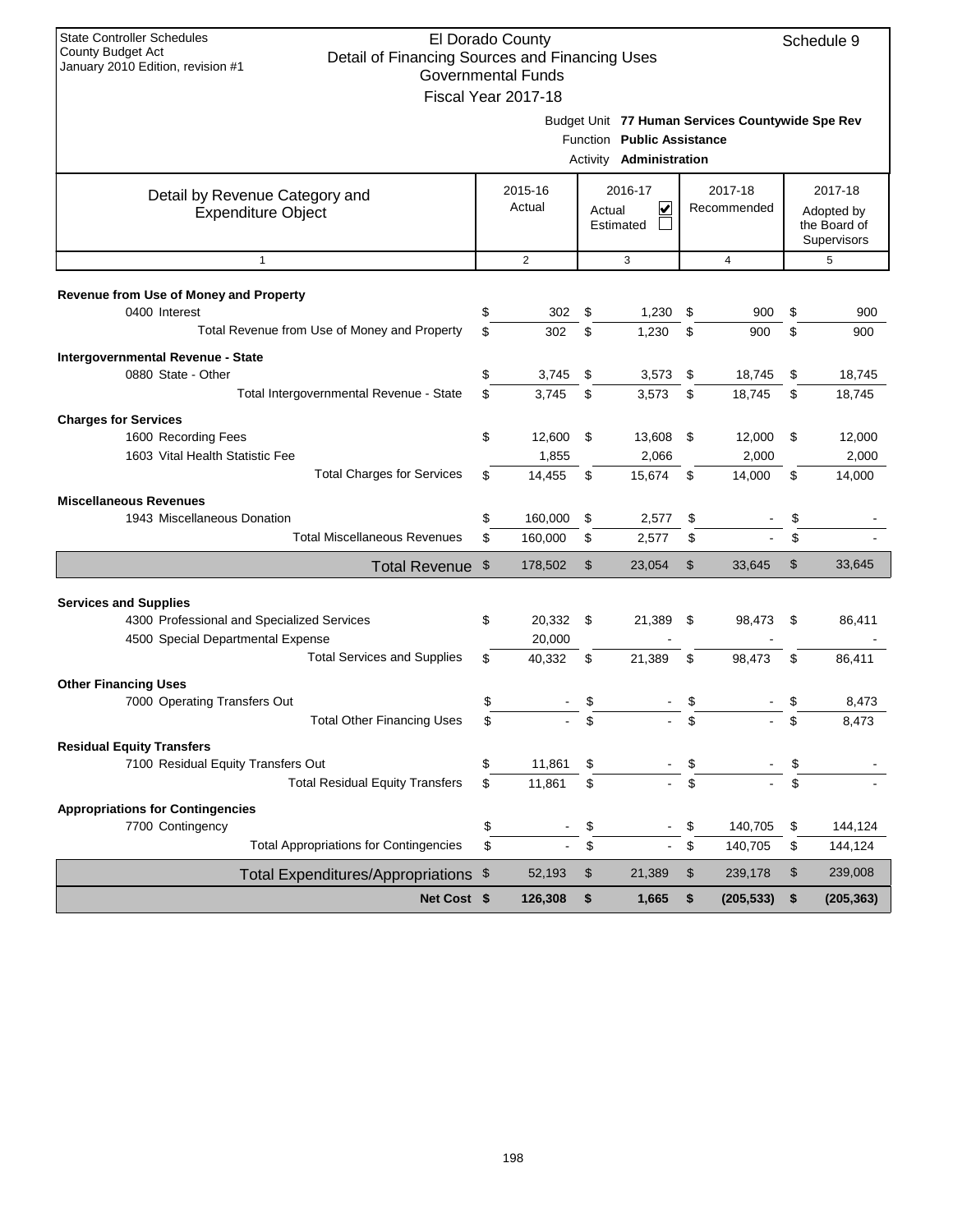| <b>State Controller Schedules</b><br>County Budget Act<br>January 2010 Edition, revision #1      | Detail of Financing Sources and Financing Uses |    | El Dorado County<br><b>Governmental Funds</b><br>Fiscal Year 2017-18 |                                |                |                          | Schedule 9                                           |  |  |  |  |
|--------------------------------------------------------------------------------------------------|------------------------------------------------|----|----------------------------------------------------------------------|--------------------------------|----------------|--------------------------|------------------------------------------------------|--|--|--|--|
| Budget Unit 77 Public Guardian<br>Function Public Protection<br><b>Activity Other Protection</b> |                                                |    |                                                                      |                                |                |                          |                                                      |  |  |  |  |
| Detail by Revenue Category and<br><b>Expenditure Object</b>                                      |                                                |    | 2015-16<br>Actual                                                    | 2016-17<br>Actual<br>Estimated | V              | 2017-18<br>Recommended   | 2017-18<br>Adopted by<br>the Board of<br>Supervisors |  |  |  |  |
|                                                                                                  |                                                |    | 2                                                                    | 3                              |                | 4                        | 5                                                    |  |  |  |  |
| <b>Residual Equity Transfers</b>                                                                 |                                                |    |                                                                      |                                |                |                          |                                                      |  |  |  |  |
| 2100 Residual Equity Transfers In                                                                |                                                | \$ | 11,861                                                               | \$                             |                | - \$                     | \$                                                   |  |  |  |  |
|                                                                                                  | <b>Total Residual Equity Transfers</b>         | \$ | 11,861                                                               | \$                             | $\blacksquare$ | \$                       | \$                                                   |  |  |  |  |
|                                                                                                  | Total Revenue \$                               |    | 11,861                                                               | $\mathfrak{S}$                 | $\sim$         | $\mathfrak{S}$<br>$\sim$ | \$                                                   |  |  |  |  |
|                                                                                                  | Net Cost \$                                    |    | 11,861                                                               | \$                             |                |                          |                                                      |  |  |  |  |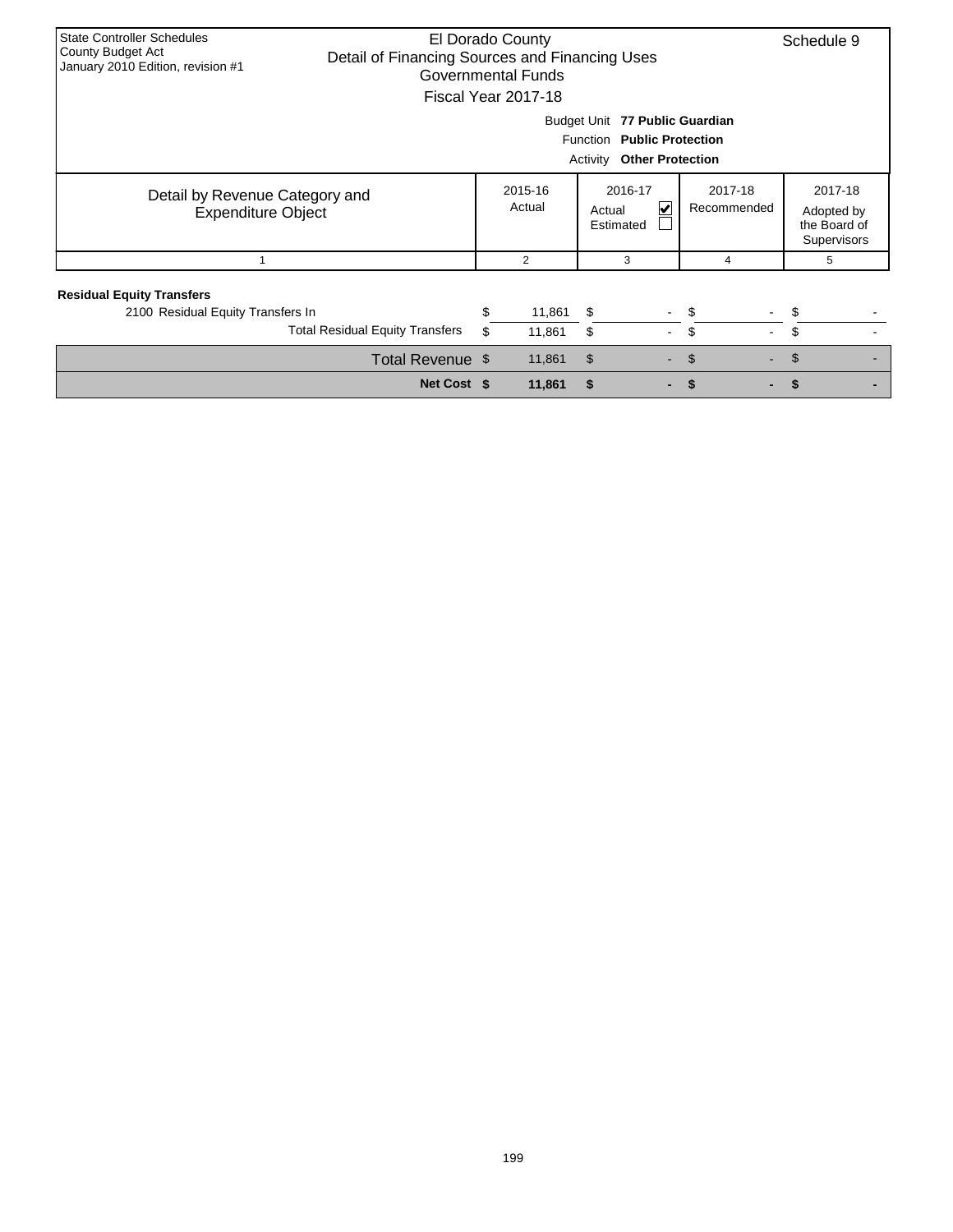| <b>State Controller Schedules</b>                                   |                       |                           |                |                                   |    |                                            |                |                    |  |  |
|---------------------------------------------------------------------|-----------------------|---------------------------|----------------|-----------------------------------|----|--------------------------------------------|----------------|--------------------|--|--|
| County Budget Act<br>Detail of Financing Sources and Financing Uses |                       | El Dorado County          |                |                                   |    |                                            |                | Schedule 9         |  |  |
| January 2010 Edition, revision #1                                   |                       | <b>Governmental Funds</b> |                |                                   |    |                                            |                |                    |  |  |
|                                                                     |                       | Fiscal Year 2017-18       |                |                                   |    |                                            |                |                    |  |  |
|                                                                     |                       |                           |                |                                   |    |                                            |                |                    |  |  |
|                                                                     |                       |                           |                |                                   |    | Budget Unit 77 Library Countywide Spec Rev |                |                    |  |  |
|                                                                     | Function<br>Education |                           |                |                                   |    |                                            |                |                    |  |  |
|                                                                     |                       |                           | Activity       | <b>Library Services</b>           |    |                                            |                |                    |  |  |
| Detail by Revenue Category and                                      |                       | 2015-16                   |                | 2016-17                           |    | 2017-18                                    |                | 2017-18            |  |  |
| <b>Expenditure Object</b>                                           |                       | Actual                    |                | $\overline{\mathbf{v}}$<br>Actual |    | Recommended                                |                | Adopted by         |  |  |
|                                                                     | Estimated             |                           |                |                                   |    |                                            |                |                    |  |  |
|                                                                     |                       |                           |                |                                   |    |                                            |                | <b>Supervisors</b> |  |  |
| $\mathbf{1}$                                                        |                       | $\overline{2}$            |                | 3                                 |    | $\overline{4}$                             |                | 5                  |  |  |
| Revenue from Use of Money and Property<br>0400 Interest             | \$                    |                           |                |                                   |    |                                            |                |                    |  |  |
|                                                                     |                       | 884                       | \$             | 1,216                             | \$ |                                            | \$             |                    |  |  |
| Total Revenue from Use of Money and Property                        | \$.                   | 884                       | \$             | 1,216                             | \$ |                                            | \$             |                    |  |  |
| <b>Miscellaneous Revenues</b>                                       |                       |                           |                |                                   |    |                                            |                |                    |  |  |
| 1954 Misc Donations: Friends of Library                             | \$                    | 100                       | \$             |                                   | \$ |                                            | \$             |                    |  |  |
| <b>Total Miscellaneous Revenues</b>                                 | \$.                   | 100                       | \$             |                                   | \$ |                                            | \$             |                    |  |  |
| Total Revenue \$                                                    |                       | 984                       | $\mathfrak{S}$ | 1,216                             | \$ |                                            | $\mathfrak{S}$ |                    |  |  |
| <b>Other Financing Uses</b>                                         |                       |                           |                |                                   |    |                                            |                |                    |  |  |
| 7000 Operating Transfers Out                                        | \$                    | 2,594                     | \$             | 12,799                            | \$ | 10,000                                     | \$             | 10,002             |  |  |
| <b>Total Other Financing Uses</b>                                   | \$                    | 2,594                     | \$             | 12,799                            | \$ | 10,000                                     | \$             | 10,002             |  |  |
| Total Expenditures/Appropriations \$                                |                       | 2,594                     | \$             | 12,799                            | \$ | 10,000                                     | \$             | 10,002             |  |  |
| Net Cost \$                                                         |                       | (1,610)                   | \$             | (11, 583)                         | \$ | (10,000)                                   | \$             | (10,002)           |  |  |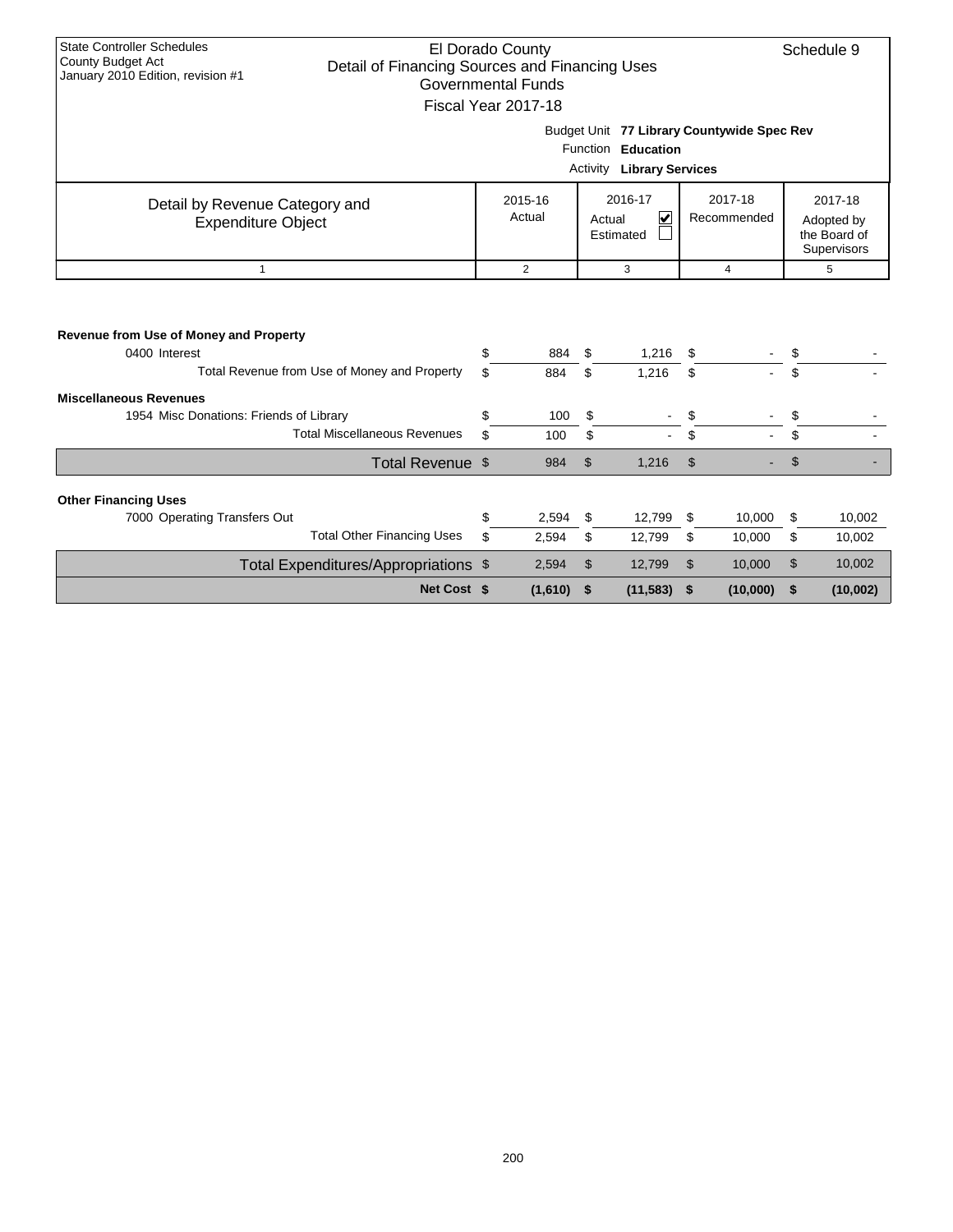| <b>State Controller Schedules</b><br><b>County Budget Act</b>                       |          | El Dorado County          |          |                                   |          |                                                                                              |          | Schedule 9                  |
|-------------------------------------------------------------------------------------|----------|---------------------------|----------|-----------------------------------|----------|----------------------------------------------------------------------------------------------|----------|-----------------------------|
| Detail of Financing Sources and Financing Uses<br>January 2010 Edition, revision #1 |          | <b>Governmental Funds</b> |          |                                   |          |                                                                                              |          |                             |
|                                                                                     |          | Fiscal Year 2017-18       |          |                                   |          |                                                                                              |          |                             |
|                                                                                     |          |                           |          |                                   |          |                                                                                              |          |                             |
|                                                                                     |          |                           |          |                                   |          | Budget Unit 77 Library Countywide Spec Rev<br><b>Function</b> Recreation & Cultural Services |          |                             |
|                                                                                     |          |                           |          |                                   |          |                                                                                              |          |                             |
|                                                                                     |          |                           |          | <b>Activity Cultural Services</b> |          |                                                                                              |          |                             |
| Detail by Revenue Category and                                                      |          | 2016-17<br>2015-16        |          |                                   |          | 2017-18                                                                                      |          | 2017-18                     |
| <b>Expenditure Object</b>                                                           |          | Actual                    |          | $\overline{\mathbf{v}}$<br>Actual |          | Recommended                                                                                  |          | Adopted by                  |
|                                                                                     |          |                           |          | Estimated                         |          |                                                                                              |          | the Board of<br>Supervisors |
| $\mathbf{1}$                                                                        |          | $\overline{2}$            |          | 3                                 |          | $\overline{4}$                                                                               |          | 5                           |
|                                                                                     |          |                           |          |                                   |          |                                                                                              |          |                             |
|                                                                                     |          |                           |          |                                   |          |                                                                                              |          |                             |
| Revenue from Use of Money and Property                                              |          |                           |          |                                   |          |                                                                                              |          |                             |
| 0400 Interest                                                                       | \$       | 185                       | \$       | 284                               | \$       |                                                                                              | \$       |                             |
| Total Revenue from Use of Money and Property                                        | \$       | 185                       | \$       | 284                               | \$       |                                                                                              | \$       |                             |
| <b>Miscellaneous Revenues</b>                                                       |          |                           |          |                                   |          |                                                                                              |          |                             |
| 1943 Miscellaneous Donation                                                         | \$       | 3,725                     | \$       | 4,369                             | \$       | 4,000                                                                                        | \$       | 4,000                       |
| <b>Total Miscellaneous Revenues</b>                                                 | \$       | 3,725                     | \$       | 4,369                             | \$       | 4,000                                                                                        | \$       | 4,000                       |
| <b>Residual Equity Transfers</b>                                                    |          |                           |          |                                   |          |                                                                                              |          |                             |
| 2100 Residual Equity Transfers In                                                   | \$       | 40,849                    | \$       |                                   | \$       |                                                                                              | \$       |                             |
| <b>Total Residual Equity Transfers</b>                                              | \$       | 40,849                    | \$       |                                   | \$       |                                                                                              | \$       |                             |
| Total Revenue \$                                                                    |          | 44,759                    | \$       | 4,652                             | \$       | 4,000                                                                                        | \$       | 4,000                       |
|                                                                                     |          |                           |          |                                   |          |                                                                                              |          |                             |
| <b>Other Financing Uses</b>                                                         |          |                           |          |                                   |          |                                                                                              |          |                             |
| 7000 Operating Transfers Out<br><b>Total Other Financing Uses</b>                   | \$<br>\$ |                           | \$<br>\$ |                                   | \$<br>\$ | 6,000<br>6.000                                                                               | \$<br>\$ | 6,000<br>6.000              |
|                                                                                     |          |                           |          |                                   |          |                                                                                              |          |                             |
| <b>Residual Equity Transfers</b>                                                    |          |                           |          |                                   |          |                                                                                              |          |                             |
| 7100 Residual Equity Transfers Out<br><b>Total Residual Equity Transfers</b>        | \$<br>\$ | 40,849<br>40,849          | \$<br>\$ |                                   | \$<br>\$ |                                                                                              | \$<br>\$ |                             |
|                                                                                     |          |                           |          |                                   |          |                                                                                              |          |                             |
| Total Expenditures/Appropriations \$                                                |          | 40,849                    | \$       |                                   | \$       | 6,000                                                                                        | \$       | 6,000                       |
| Net Cost \$                                                                         |          | 3,910                     | \$       | 4,652                             | \$       | (2,000)                                                                                      | \$       | (2,000)                     |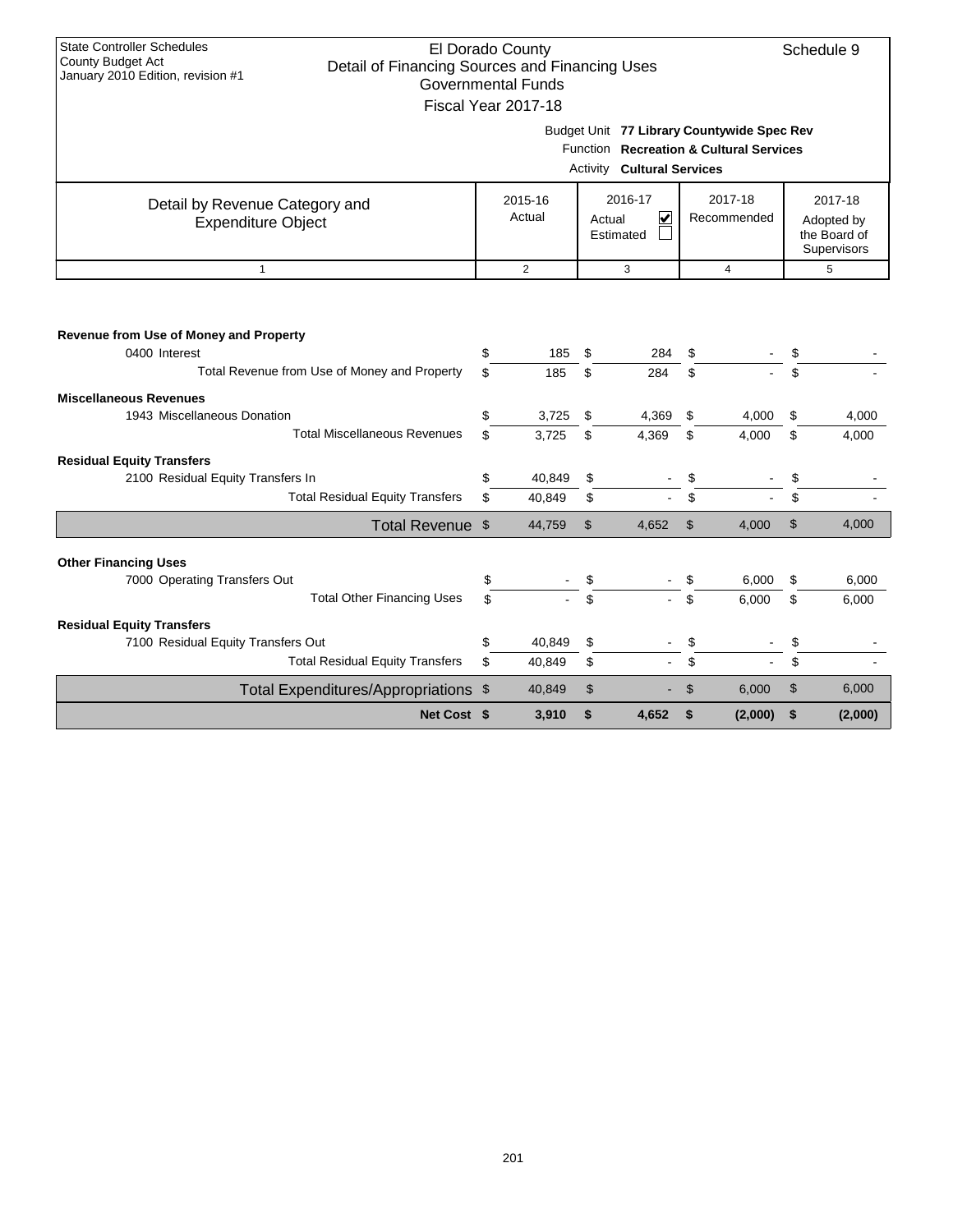| <b>State Controller Schedules</b><br>El Dorado County<br>Schedule 9<br><b>County Budget Act</b><br>Detail of Financing Sources and Financing Uses<br>January 2010 Edition, revision #1<br><b>Governmental Funds</b><br>Fiscal Year 2017-18 |                                                                                                                     |                                                                                |                |          |                |                        |               |                                                      |  |  |
|--------------------------------------------------------------------------------------------------------------------------------------------------------------------------------------------------------------------------------------------|---------------------------------------------------------------------------------------------------------------------|--------------------------------------------------------------------------------|----------------|----------|----------------|------------------------|---------------|------------------------------------------------------|--|--|
|                                                                                                                                                                                                                                            | Budget Unit 77 Fish & Game Countywide Spec Rev<br>Function Public Protection<br><b>Other Protection</b><br>Activity |                                                                                |                |          |                |                        |               |                                                      |  |  |
| Detail by Revenue Category and<br><b>Expenditure Object</b>                                                                                                                                                                                |                                                                                                                     | 2016-17<br>2015-16<br>Actual<br>$\overline{\mathbf{v}}$<br>Actual<br>Estimated |                |          |                | 2017-18<br>Recommended |               | 2017-18<br>Adopted by<br>the Board of<br>Supervisors |  |  |
| $\mathbf{1}$                                                                                                                                                                                                                               |                                                                                                                     | $\overline{2}$                                                                 |                | 3        |                | $\overline{4}$         |               | 5                                                    |  |  |
| Revenue from Use of Money and Property<br>0400 Interest                                                                                                                                                                                    | \$                                                                                                                  | 42                                                                             | \$             | 48       | \$             |                        |               |                                                      |  |  |
| Total Revenue from Use of Money and Property                                                                                                                                                                                               | \$                                                                                                                  | 42                                                                             | \$             | 48       | \$             |                        | \$            |                                                      |  |  |
| <b>Miscellaneous Revenues</b><br>1940 Miscellaneous Revenue                                                                                                                                                                                | \$                                                                                                                  | 3,000                                                                          | \$             | 4,000    | \$             | 3,000                  | \$            | 3,000                                                |  |  |
| <b>Total Miscellaneous Revenues</b>                                                                                                                                                                                                        | \$                                                                                                                  | 3,000                                                                          | \$             | 4,000    | \$             | 3,000                  | \$            | 3,000                                                |  |  |
| Total Revenue \$                                                                                                                                                                                                                           |                                                                                                                     | 3,042                                                                          | $\mathfrak{S}$ | 4,048    | $\mathfrak{S}$ | 3,000                  | $\mathcal{S}$ | 3,000                                                |  |  |
| <b>Services and Supplies</b><br>4501 Special Projects                                                                                                                                                                                      | \$                                                                                                                  | 7,425                                                                          | \$             | 7,513    | \$             |                        | \$            |                                                      |  |  |
| <b>Total Services and Supplies</b>                                                                                                                                                                                                         | \$                                                                                                                  | 7,425                                                                          | \$             | 7.513    | \$             |                        | \$            |                                                      |  |  |
| <b>Other Financing Uses</b>                                                                                                                                                                                                                |                                                                                                                     |                                                                                |                |          |                |                        |               |                                                      |  |  |
| 7000 Operating Transfers Out                                                                                                                                                                                                               | \$                                                                                                                  |                                                                                | \$             |          | \$             | 3,000                  | \$            | 3,000                                                |  |  |
| <b>Total Other Financing Uses</b>                                                                                                                                                                                                          | \$                                                                                                                  |                                                                                | \$             |          | \$             | 3,000                  | \$            | 3,000                                                |  |  |
| Total Expenditures/Appropriations \$                                                                                                                                                                                                       |                                                                                                                     | 7,425                                                                          | \$             | 7,513    | \$             | 3,000                  | \$            | 3,000                                                |  |  |
| Net Cost \$                                                                                                                                                                                                                                |                                                                                                                     | (4, 383)                                                                       | \$             | (3, 464) | \$             |                        | \$            |                                                      |  |  |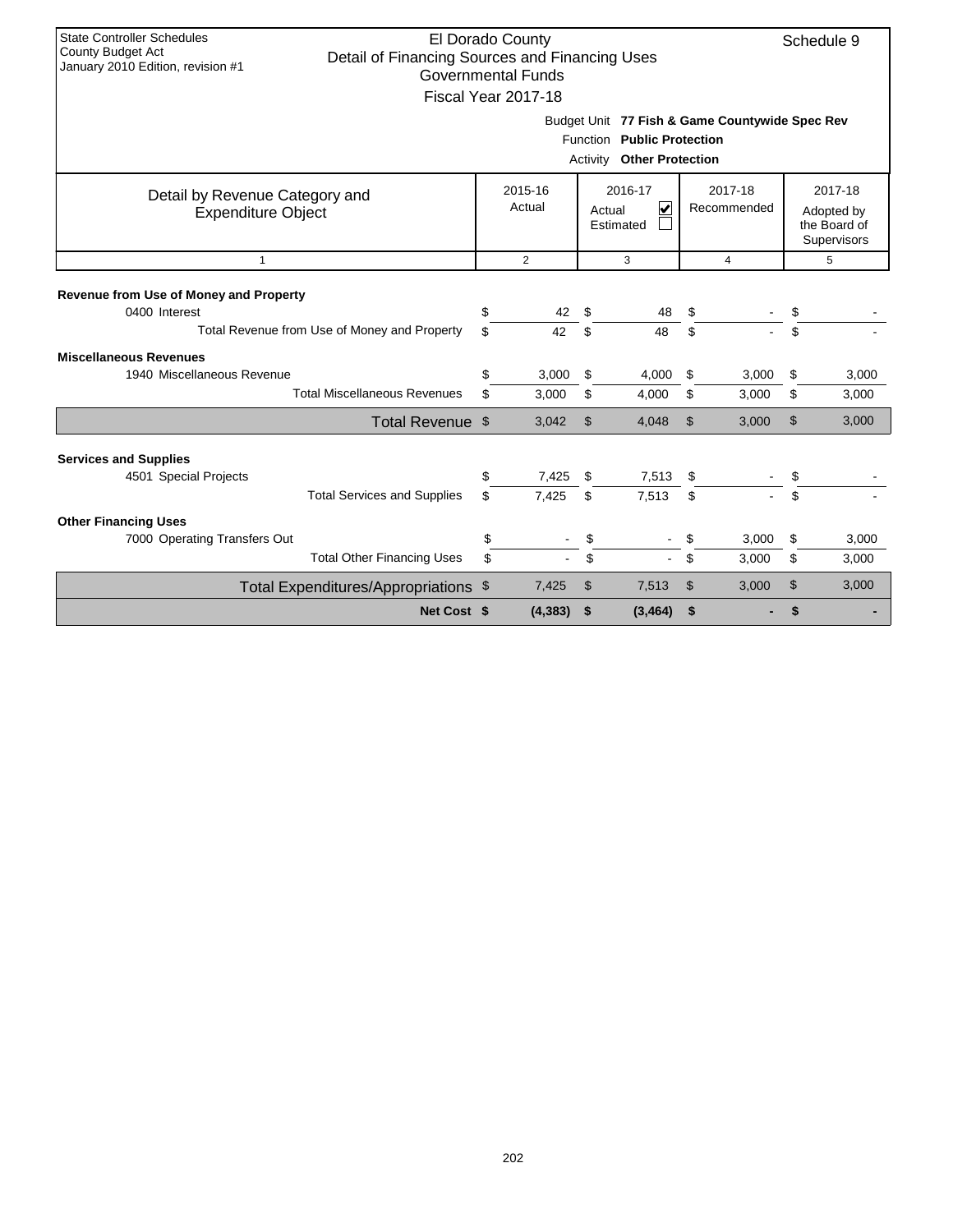| <b>State Controller Schedules</b><br>County Budget Act<br>Detail of Financing Sources and Financing Uses |                                          | El Dorado County          |    |                                |    |                                                |    | Schedule 9         |  |  |
|----------------------------------------------------------------------------------------------------------|------------------------------------------|---------------------------|----|--------------------------------|----|------------------------------------------------|----|--------------------|--|--|
| January 2010 Edition, revision #1                                                                        |                                          | <b>Governmental Funds</b> |    |                                |    |                                                |    |                    |  |  |
|                                                                                                          |                                          | Fiscal Year 2017-18       |    |                                |    |                                                |    |                    |  |  |
|                                                                                                          |                                          |                           |    |                                |    | Budget Unit 77 Realignment Countywide Spec Rev |    |                    |  |  |
|                                                                                                          |                                          |                           |    | Function Health and Sanitation |    |                                                |    |                    |  |  |
|                                                                                                          | Activity <b>Health</b>                   |                           |    |                                |    |                                                |    |                    |  |  |
|                                                                                                          | 2016-17<br>2017-18<br>2015-16<br>2017-18 |                           |    |                                |    |                                                |    |                    |  |  |
| Detail by Revenue Category and<br><b>Expenditure Object</b>                                              |                                          | Actual                    |    | ✔<br>Actual                    |    | Recommended                                    |    | Adopted by         |  |  |
|                                                                                                          |                                          |                           |    | Estimated                      |    |                                                |    | the Board of       |  |  |
|                                                                                                          |                                          |                           |    |                                |    |                                                |    | <b>Supervisors</b> |  |  |
| $\mathbf{1}$                                                                                             |                                          | $\overline{c}$            |    | 3                              |    | $\overline{4}$                                 |    | 5                  |  |  |
|                                                                                                          |                                          |                           |    |                                |    |                                                |    |                    |  |  |
|                                                                                                          |                                          |                           |    |                                |    |                                                |    |                    |  |  |
| <b>Revenue from Use of Money and Property</b>                                                            |                                          |                           |    |                                |    |                                                |    |                    |  |  |
| 0400 Interest                                                                                            | \$                                       | 5,871                     | \$ | 8,088                          | \$ | 4,000                                          | \$ | 7,000              |  |  |
| Total Revenue from Use of Money and Property                                                             | \$                                       | 5,871                     | \$ | 8,088                          | \$ | 4,000                                          | \$ | 7,000              |  |  |
| Intergovernmental Revenue - State                                                                        |                                          |                           |    |                                |    |                                                |    |                    |  |  |
| 0545 State - Veh Lic Realignment - Health                                                                | \$                                       |                           | \$ | 4,470,585                      | \$ | 4,217,308                                      | \$ | 4,643,169          |  |  |
| 0686 State - Sales Tax Realignment Health                                                                |                                          | 402,083                   |    | 343,867                        |    | 450,000                                        |    | 350,000            |  |  |
| Total Intergovernmental Revenue - State                                                                  | \$                                       | 402,083                   | \$ | 4,814,452                      | \$ | 4,667,308                                      | \$ | 4,993,169          |  |  |
| <b>Other Financing Sources</b>                                                                           |                                          |                           |    |                                |    |                                                |    |                    |  |  |
| 2020 Operating Transfers In                                                                              | \$                                       | 704,192 \$                |    | 704,191                        | \$ | 704,192                                        | \$ | 704,192            |  |  |
| 2021 Operating Transfers In: Veh Lic Fee                                                                 |                                          | 4,203,438                 |    |                                |    |                                                |    |                    |  |  |
| <b>Total Other Financing Sources</b>                                                                     | \$                                       | 4,907,630                 | \$ | 704,191                        | \$ | 704,192                                        | \$ | 704,192            |  |  |
| <b>Total Revenue</b>                                                                                     | $\mathfrak{F}$                           | 5,315,585                 | \$ | 5,526,730                      | \$ | 5,375,500                                      | \$ | 5,704,361          |  |  |
|                                                                                                          |                                          |                           |    |                                |    |                                                |    |                    |  |  |
| <b>Other Financing Uses</b><br>7000 Operating Transfers Out                                              | \$                                       | 5,007,924                 | \$ | 4,839,256                      | \$ | 4,442,038                                      | \$ | 4,911,756          |  |  |
| <b>Total Other Financing Uses</b>                                                                        | \$                                       | 5.007.924                 | \$ | 4,839,256                      | \$ | 4,442,038                                      | \$ | 4,911,756          |  |  |
|                                                                                                          |                                          |                           |    |                                |    |                                                |    |                    |  |  |
| <b>Intrafund Transfers</b><br>7250 Intrafnd Transfers: Non General Fund                                  | \$                                       | 460,552                   | \$ |                                | \$ |                                                | \$ |                    |  |  |
| 7258 Intrafnd: Realignment Funds                                                                         |                                          |                           |    | 458,553                        |    | 933,462                                        |    | 1,021,526          |  |  |
| <b>Total Intrafund Transfers</b>                                                                         | \$                                       | 460,552                   | \$ | 458,553                        | \$ | 933,462                                        | \$ | 1,021,526          |  |  |
| <b>Total Expenditures/Appropriations</b>                                                                 | \$                                       | 5,468,477                 | \$ | 5,297,810                      | \$ | 5,375,500                                      | \$ | 5,933,282          |  |  |
|                                                                                                          |                                          |                           |    |                                |    |                                                |    |                    |  |  |
| Net Cost \$                                                                                              |                                          | (152, 892)                | \$ | 228,920                        | \$ |                                                | \$ | (228, 921)         |  |  |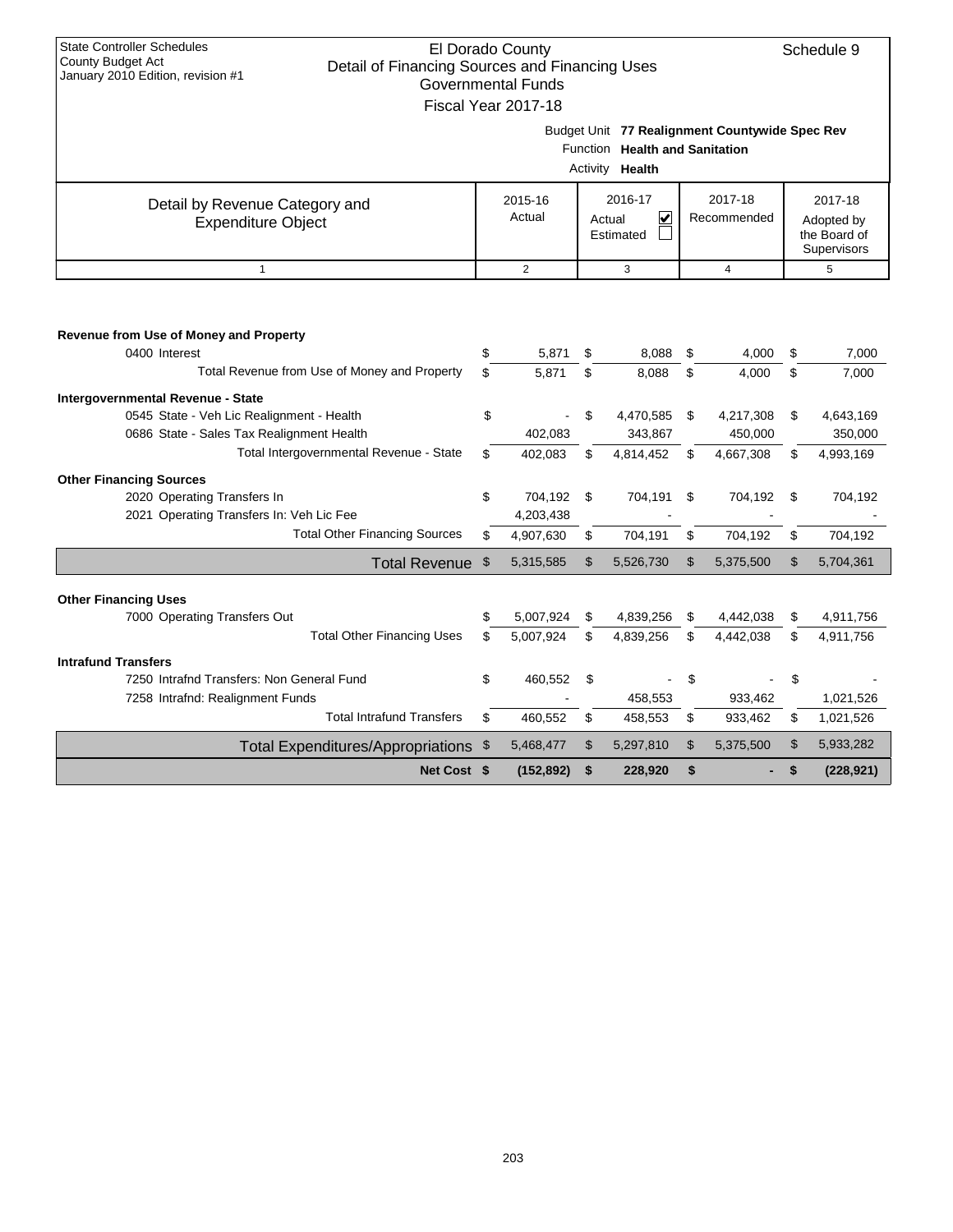| <b>State Controller Schedules</b>                                   |                                          |                           |               |                                   |    |                                                |                |              |  |  |  |
|---------------------------------------------------------------------|------------------------------------------|---------------------------|---------------|-----------------------------------|----|------------------------------------------------|----------------|--------------|--|--|--|
| County Budget Act<br>Detail of Financing Sources and Financing Uses |                                          | El Dorado County          |               |                                   |    |                                                |                | Schedule 9   |  |  |  |
| January 2010 Edition, revision #1                                   |                                          | <b>Governmental Funds</b> |               |                                   |    |                                                |                |              |  |  |  |
|                                                                     |                                          | Fiscal Year 2017-18       |               |                                   |    |                                                |                |              |  |  |  |
|                                                                     |                                          |                           |               |                                   |    | Budget Unit 77 Realignment Countywide Spec Rev |                |              |  |  |  |
|                                                                     |                                          |                           |               | Function Health and Sanitation    |    |                                                |                |              |  |  |  |
|                                                                     | Activity<br>Health                       |                           |               |                                   |    |                                                |                |              |  |  |  |
| Detail by Revenue Category and                                      | 2016-17<br>2017-18<br>2017-18<br>2015-16 |                           |               |                                   |    |                                                |                |              |  |  |  |
| <b>Expenditure Object</b>                                           |                                          | Actual                    |               | $\overline{\mathbf{v}}$<br>Actual |    | Recommended                                    |                | Adopted by   |  |  |  |
|                                                                     |                                          |                           |               | Estimated                         |    |                                                |                | the Board of |  |  |  |
| $\mathbf{1}$                                                        | <b>Supervisors</b><br>2<br>3<br>4<br>5   |                           |               |                                   |    |                                                |                |              |  |  |  |
|                                                                     |                                          |                           |               |                                   |    |                                                |                |              |  |  |  |
|                                                                     |                                          |                           |               |                                   |    |                                                |                |              |  |  |  |
| Revenue from Use of Money and Property                              |                                          |                           |               |                                   |    |                                                |                |              |  |  |  |
| 0400 Interest                                                       | \$                                       | 4,459                     | \$            | 5,506                             | \$ | 2,000                                          | \$             | 2.000        |  |  |  |
| Total Revenue from Use of Money and Property                        | \$                                       | 4,459                     | \$            | 5,506                             | \$ | 2,000                                          | \$             | 2,000        |  |  |  |
| Intergovernmental Revenue - State                                   |                                          |                           |               |                                   |    |                                                |                |              |  |  |  |
| 0543 State - Vehicle License Collection                             | \$                                       |                           | \$            | 594,169                           | \$ |                                                | \$             |              |  |  |  |
| 0544 State - Veh Lic Realignment - MentHlth                         |                                          |                           |               |                                   |    | 338,311                                        |                | 517,244      |  |  |  |
| 0661 State - Sales Tax Realignment Mentl Hlth                       |                                          | 3,248,629                 |               | 2,796,520                         |    | 3,087,887                                      |                | 3,087,736    |  |  |  |
| Total Intergovernmental Revenue - State                             | \$                                       | 3,248,629                 | \$            | 3,390,689                         | \$ | 3,426,198                                      | \$             | 3,604,980    |  |  |  |
| <b>Other Financing Sources</b>                                      |                                          |                           |               |                                   |    |                                                |                |              |  |  |  |
| 2020 Operating Transfers In                                         | \$                                       | 16,510                    | \$            | 16,510                            | \$ | 16,510                                         | \$             | 16,510       |  |  |  |
| 2021 Operating Transfers In: Veh Lic Fee                            |                                          | 214,996                   |               |                                   |    |                                                |                |              |  |  |  |
| <b>Total Other Financing Sources</b>                                | \$                                       | 231,506                   | \$            | 16,510                            | \$ | 16,510                                         | \$             | 16,510       |  |  |  |
| <b>Total Revenue</b>                                                | $\mathfrak{F}$                           | 3,484,594                 | $\mathcal{S}$ | 3,412,705                         | \$ | 3,444,708                                      | $\mathfrak{L}$ | 3,623,490    |  |  |  |
|                                                                     |                                          |                           |               |                                   |    |                                                |                |              |  |  |  |
| <b>Other Financing Uses</b><br>7000 Operating Transfers Out         | \$                                       | 3,945,147                 | S             | 3,871,258                         | S. | 3,517,578                                      | \$             | 4,145,699    |  |  |  |
| <b>Total Other Financing Uses</b>                                   | \$                                       | 3,945,147                 | \$            | 3,871,258                         | \$ | 3,517,578                                      | \$             | 4,145,699    |  |  |  |
| <b>Intrafund Transfers</b>                                          |                                          |                           |               |                                   |    |                                                |                |              |  |  |  |
| 7258 Intrafnd: Realignment Funds                                    | \$                                       |                           | \$            |                                   |    | 393,861                                        | \$             |              |  |  |  |
| <b>Total Intrafund Transfers</b>                                    | \$                                       |                           | \$            |                                   | \$ | 393.861                                        | \$             |              |  |  |  |

**Intrafund Abatement**

7384 Intrind Abatemnt: Public Health  $\qquad \qquad$  \$ (460,552) \$ - \$ - \$ 7388 Intrfnd Abatemnt: Realignment Funds (458,553) (466,731) (522,209)

Total Intrafund Abatement \$ (460,552) \$ (458,553) \$ (466,731) \$ (522,209)

**Net Cost** \$ - \$ - \$ 5 - \$

Total Expenditures/Appropriations \$ 3,484,594 \$ 3,412,705 \$ 3,444,708 \$ 3,623,490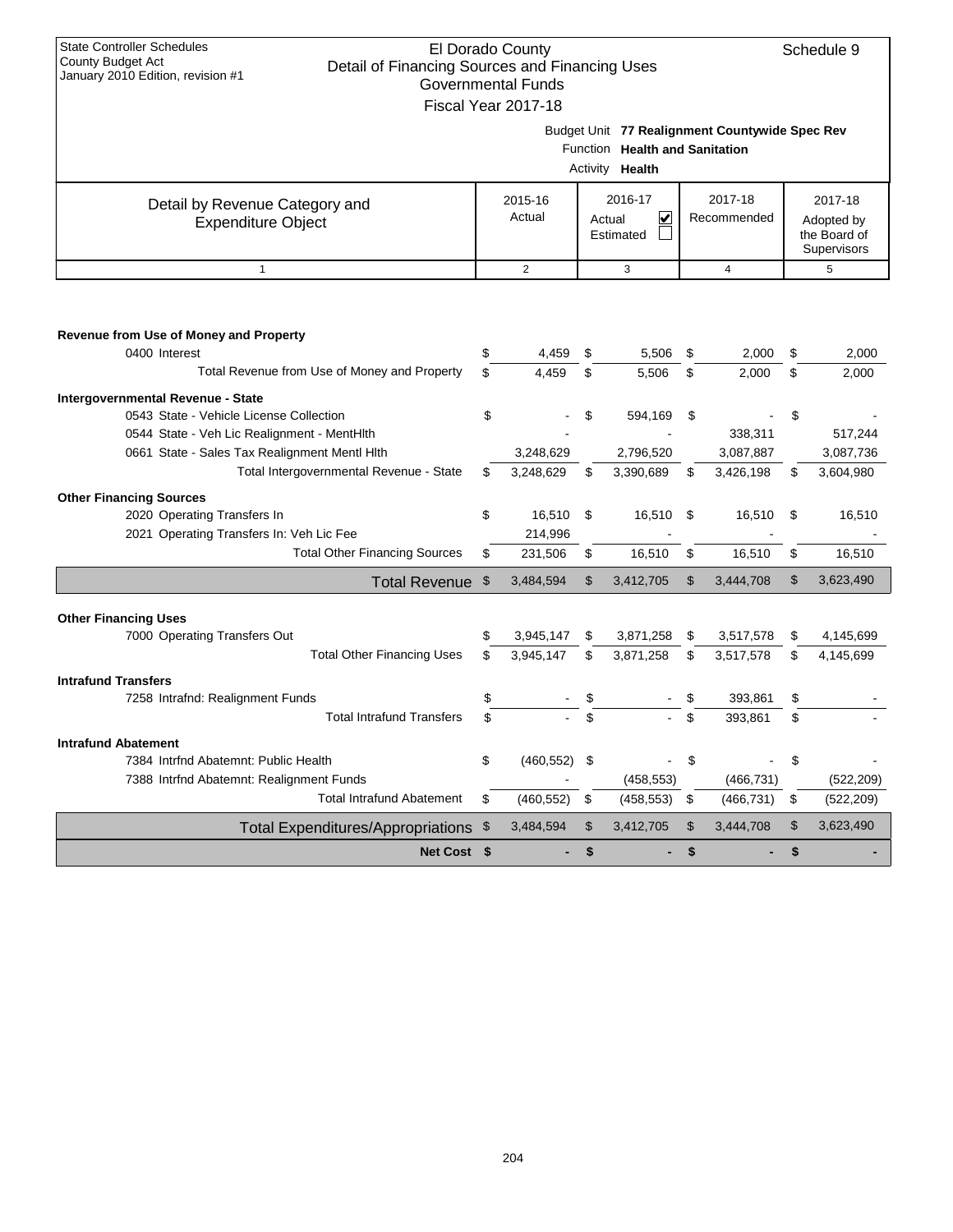| <b>State Controller Schedules</b><br>County Budget Act<br>Detail of Financing Sources and Financing Uses |      | El Dorado County          |                |                                |                |                                                | Schedule 9                  |
|----------------------------------------------------------------------------------------------------------|------|---------------------------|----------------|--------------------------------|----------------|------------------------------------------------|-----------------------------|
| January 2010 Edition, revision #1                                                                        |      | <b>Governmental Funds</b> |                |                                |                |                                                |                             |
|                                                                                                          |      | Fiscal Year 2017-18       |                |                                |                |                                                |                             |
|                                                                                                          |      |                           |                |                                |                | Budget Unit 77 Realignment Countywide Spec Rev |                             |
|                                                                                                          |      |                           |                | Function Public Assistance     |                |                                                |                             |
|                                                                                                          |      |                           |                | Activity <b>Administration</b> |                |                                                |                             |
| Detail by Revenue Category and                                                                           |      | 2015-16                   |                | 2016-17                        |                | 2017-18                                        | 2017-18                     |
| <b>Expenditure Object</b>                                                                                |      | Actual                    |                | V<br>Actual                    |                | Recommended                                    | Adopted by                  |
|                                                                                                          |      |                           |                | Estimated                      |                |                                                | the Board of<br>Supervisors |
| $\mathbf{1}$                                                                                             |      | $\overline{2}$            |                | 3                              |                | $\overline{4}$                                 | 5                           |
|                                                                                                          |      |                           |                |                                |                |                                                |                             |
|                                                                                                          |      |                           |                |                                |                |                                                |                             |
| Revenue from Use of Money and Property                                                                   |      |                           |                |                                |                |                                                |                             |
| 0400 Interest                                                                                            | \$   | 17,103                    | \$             | 19,689                         | \$             | 7,000                                          | \$<br>7,000                 |
| Total Revenue from Use of Money and Property                                                             | \$   | 17,103                    | \$             | 19,689                         | \$             | 7,000                                          | \$<br>7.000                 |
| <b>Intergovernmental Revenue - State</b>                                                                 |      |                           |                |                                |                |                                                |                             |
| 0546 State - Veh Lic Realignment - Soc Serv                                                              | \$   |                           | \$             | 240,690                        | \$             | 240,690                                        | \$<br>240,690               |
| 0606 State - Sales Tax Realignment                                                                       |      | 7,711,681                 |                | 7,847,134                      |                | 7,725,944                                      | 8,050,949                   |
| Total Intergovernmental Revenue - State                                                                  | \$   | 7,711,681                 | \$             | 8,087,824                      | \$             | 7,966,634                                      | \$<br>8,291,639             |
| <b>Other Financing Sources</b>                                                                           |      |                           |                |                                |                |                                                |                             |
| 2021 Operating Transfers In: Veh Lic Fee                                                                 | \$   | 240,690                   | \$             |                                | \$             |                                                | \$                          |
| <b>Total Other Financing Sources</b>                                                                     | \$   | 240,690                   | \$             |                                | \$             |                                                |                             |
| Total Revenue \$                                                                                         |      | 7,969,474                 | $\mathfrak{S}$ | 8,107,513                      | $\mathfrak{L}$ | 7,973,634                                      | \$<br>8,298,639             |
|                                                                                                          |      |                           |                |                                |                |                                                |                             |
| <b>Other Financing Uses</b><br>7000 Operating Transfers Out                                              | \$   | 7,924,547                 | \$             | 7,767,915                      | \$             | 8,993,213                                      | \$<br>9,593,358             |
| <b>Total Other Financing Uses</b>                                                                        | \$   | 7,924,547                 | \$             | 7,767,915                      | \$             | 8,993,213                                      | \$<br>9,593,358             |
| <b>Intrafund Abatement</b>                                                                               |      |                           |                |                                |                |                                                |                             |
| 7380 Intrfnd Abatemnt: Not General Fund                                                                  | \$   |                           | \$             |                                | \$             | (860, 592)                                     | \$<br>(499, 317)            |
| <b>Total Intrafund Abatement</b>                                                                         | \$   |                           | \$             |                                | \$             | (860, 592)                                     | \$<br>(499, 317)            |
| <b>Total Expenditures/Appropriations</b>                                                                 | - \$ | 7,924,547                 | \$             | 7,767,915                      | \$             | 8,132,621                                      | \$<br>9,094,041             |
| Net Cost \$                                                                                              |      | 44,927                    | \$             | 339,598                        | \$             | (158, 987)                                     | \$<br>(795, 402)            |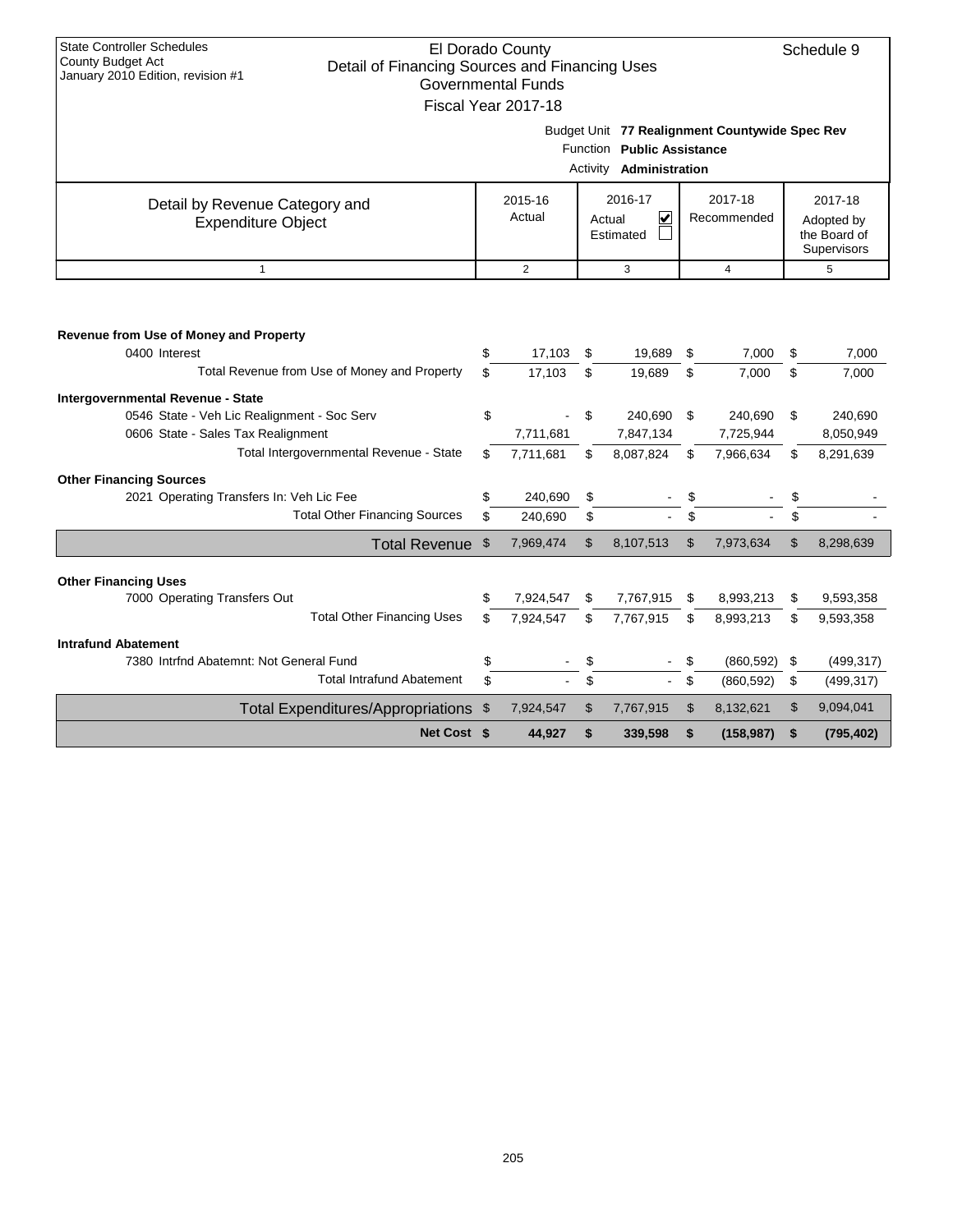| <b>State Controller Schedules</b><br>El Dorado County<br>Schedule 9<br><b>County Budget Act</b><br>Detail of Financing Sources and Financing Uses |                                                           |                           |          |                                   |     |             |    |            |  |  |  |
|---------------------------------------------------------------------------------------------------------------------------------------------------|-----------------------------------------------------------|---------------------------|----------|-----------------------------------|-----|-------------|----|------------|--|--|--|
| January 2010 Edition, revision #1                                                                                                                 |                                                           | <b>Governmental Funds</b> |          |                                   |     |             |    |            |  |  |  |
|                                                                                                                                                   |                                                           | Fiscal Year 2017-18       |          |                                   |     |             |    |            |  |  |  |
|                                                                                                                                                   |                                                           |                           |          |                                   |     |             |    |            |  |  |  |
|                                                                                                                                                   | Budget Unit 77 Realignment Countywide Spec Rev            |                           |          |                                   |     |             |    |            |  |  |  |
|                                                                                                                                                   |                                                           |                           | Function | <b>Public Assistance</b>          |     |             |    |            |  |  |  |
|                                                                                                                                                   |                                                           |                           |          | Activity <b>Administration</b>    |     |             |    |            |  |  |  |
| 2016-17<br>2017-18<br>2017-18<br>2015-16<br>Detail by Revenue Category and                                                                        |                                                           |                           |          |                                   |     |             |    |            |  |  |  |
| <b>Expenditure Object</b>                                                                                                                         |                                                           | Actual                    |          | $\overline{\mathbf{v}}$<br>Actual |     | Recommended |    | Adopted by |  |  |  |
|                                                                                                                                                   | the Board of<br>Estimated                                 |                           |          |                                   |     |             |    |            |  |  |  |
| $\mathbf{1}$                                                                                                                                      | Supervisors<br>$\overline{2}$<br>3<br>$\overline{4}$<br>5 |                           |          |                                   |     |             |    |            |  |  |  |
|                                                                                                                                                   |                                                           |                           |          |                                   |     |             |    |            |  |  |  |
|                                                                                                                                                   |                                                           |                           |          |                                   |     |             |    |            |  |  |  |
|                                                                                                                                                   |                                                           |                           |          |                                   |     |             |    |            |  |  |  |
| Revenue from Use of Money and Property                                                                                                            |                                                           |                           |          |                                   |     |             |    |            |  |  |  |
| 0400 Interest                                                                                                                                     | \$                                                        | 5,085                     | \$       | 5,160                             | S   | 1,900       | S  | 1,900      |  |  |  |
| Total Revenue from Use of Money and Property                                                                                                      | \$                                                        | 5,085                     | \$       | 5,160                             | \$  | 1,900       | \$ | 1,900      |  |  |  |
| Intergovernmental Revenue - State                                                                                                                 |                                                           |                           |          |                                   |     |             |    |            |  |  |  |
| 0606 State - Sales Tax Realignment                                                                                                                | \$                                                        | 3,746,290                 | \$       | 3,573,031                         | S   | 4,301,705   | S. | 4,508,737  |  |  |  |
| Total Intergovernmental Revenue - State                                                                                                           | \$                                                        | 3,746,290                 | \$       | 3,573,031                         | \$  | 4,301,705   | \$ | 4,508,737  |  |  |  |
| <b>Total Revenue</b>                                                                                                                              | \$                                                        | 3,751,375                 | \$       | 3,578,191                         | \$. | 4,303,605   | \$ | 4,510,637  |  |  |  |
|                                                                                                                                                   |                                                           |                           |          |                                   |     |             |    |            |  |  |  |
| <b>Other Financing Uses</b><br>7000 Operating Transfers Out                                                                                       | \$                                                        | 3,617,439                 | \$       | 3,785,224                         | \$  | 4,510,637   | \$ | 4,510,637  |  |  |  |
| <b>Total Other Financing Uses</b>                                                                                                                 | \$                                                        | 3,617,439                 | \$       | 3,785,224                         | \$  | 4,510,637   | \$ | 4,510,637  |  |  |  |
|                                                                                                                                                   |                                                           |                           |          |                                   |     |             |    |            |  |  |  |
| Total Expenditures/Appropriations \$                                                                                                              |                                                           | 3,617,439                 | \$       | 3,785,224                         | \$  | 4,510,637   | \$ | 4,510,637  |  |  |  |
| Net Cost \$                                                                                                                                       |                                                           | 133,936                   | \$       | (207, 034)                        | \$  | (207, 032)  | \$ |            |  |  |  |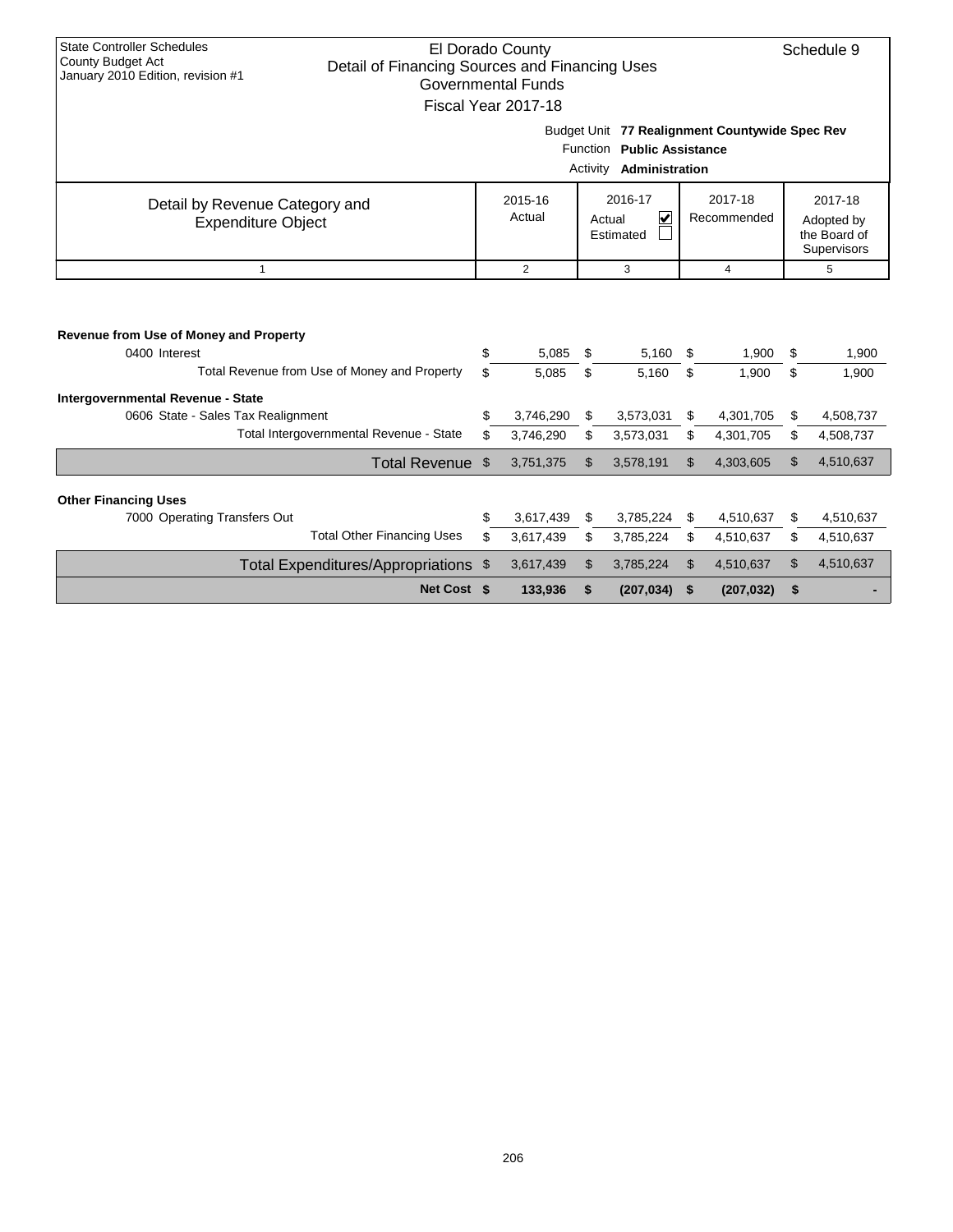| <b>State Controller Schedules</b>                             |                                                |                            | El Dorado County          |                                |                                        |    |             |              | Schedule 9  |  |  |  |
|---------------------------------------------------------------|------------------------------------------------|----------------------------|---------------------------|--------------------------------|----------------------------------------|----|-------------|--------------|-------------|--|--|--|
| <b>County Budget Act</b><br>January 2010 Edition, revision #1 | Detail of Financing Sources and Financing Uses |                            |                           |                                |                                        |    |             |              |             |  |  |  |
|                                                               |                                                |                            | <b>Governmental Funds</b> |                                |                                        |    |             |              |             |  |  |  |
|                                                               |                                                |                            | Fiscal Year 2017-18       |                                |                                        |    |             |              |             |  |  |  |
|                                                               |                                                |                            |                           |                                | Budget Unit 77 Local Revenue Fund 2011 |    |             |              |             |  |  |  |
|                                                               |                                                | Function Public Protection |                           |                                |                                        |    |             |              |             |  |  |  |
|                                                               |                                                | Judicial<br>Activity       |                           |                                |                                        |    |             |              |             |  |  |  |
|                                                               | Detail by Revenue Category and                 |                            | 2015-16                   |                                | 2016-17                                |    | 2017-18     |              | 2017-18     |  |  |  |
|                                                               | <b>Expenditure Object</b>                      | Actual                     |                           | $\blacktriangledown$<br>Actual |                                        |    | Recommended |              | Adopted by  |  |  |  |
|                                                               |                                                |                            |                           |                                | Estimated                              |    |             | the Board of |             |  |  |  |
|                                                               |                                                |                            |                           |                                |                                        |    |             |              | Supervisors |  |  |  |
|                                                               | 1                                              |                            | $\overline{2}$            |                                | 3                                      |    | 4           |              | 5           |  |  |  |
|                                                               |                                                |                            |                           |                                |                                        |    |             |              |             |  |  |  |
|                                                               |                                                |                            |                           |                                |                                        |    |             |              |             |  |  |  |
| Intergovernmental Revenue - State                             |                                                |                            |                           |                                |                                        |    |             |              |             |  |  |  |
| 0880 State - Other                                            |                                                | \$                         | 85.782                    | \$                             | 128,299                                | \$ | 121,896     | \$           | 121,896     |  |  |  |
|                                                               | Total Intergovernmental Revenue - State        | \$                         | 85,782                    | \$                             | 128,299                                | \$ | 121,896     | \$           | 121,896     |  |  |  |
|                                                               | Total Revenue \$                               |                            | 85,782                    | $\mathfrak{L}$                 | 128,299                                | \$ | 121,896     | \$           | 121,896     |  |  |  |
|                                                               |                                                |                            |                           |                                |                                        |    |             |              |             |  |  |  |
| <b>Other Financing Uses</b>                                   |                                                |                            |                           |                                |                                        |    |             |              |             |  |  |  |
| 7000 Operating Transfers Out                                  |                                                | \$                         | 33,584                    | \$                             | 25,483                                 | \$ | 121,896     | \$           | 121,896     |  |  |  |
|                                                               | <b>Total Other Financing Uses</b>              | \$                         | 33,584                    | \$                             | 25,483                                 | \$ | 121,896     | \$           | 121,896     |  |  |  |
|                                                               | Total Expenditures/Appropriations \$           |                            | 33,584                    | \$                             | 25,483                                 | \$ | 121,896     | \$           | 121,896     |  |  |  |

**Net Cost \$ 52,198 \$ 102,817 \$ - \$ -**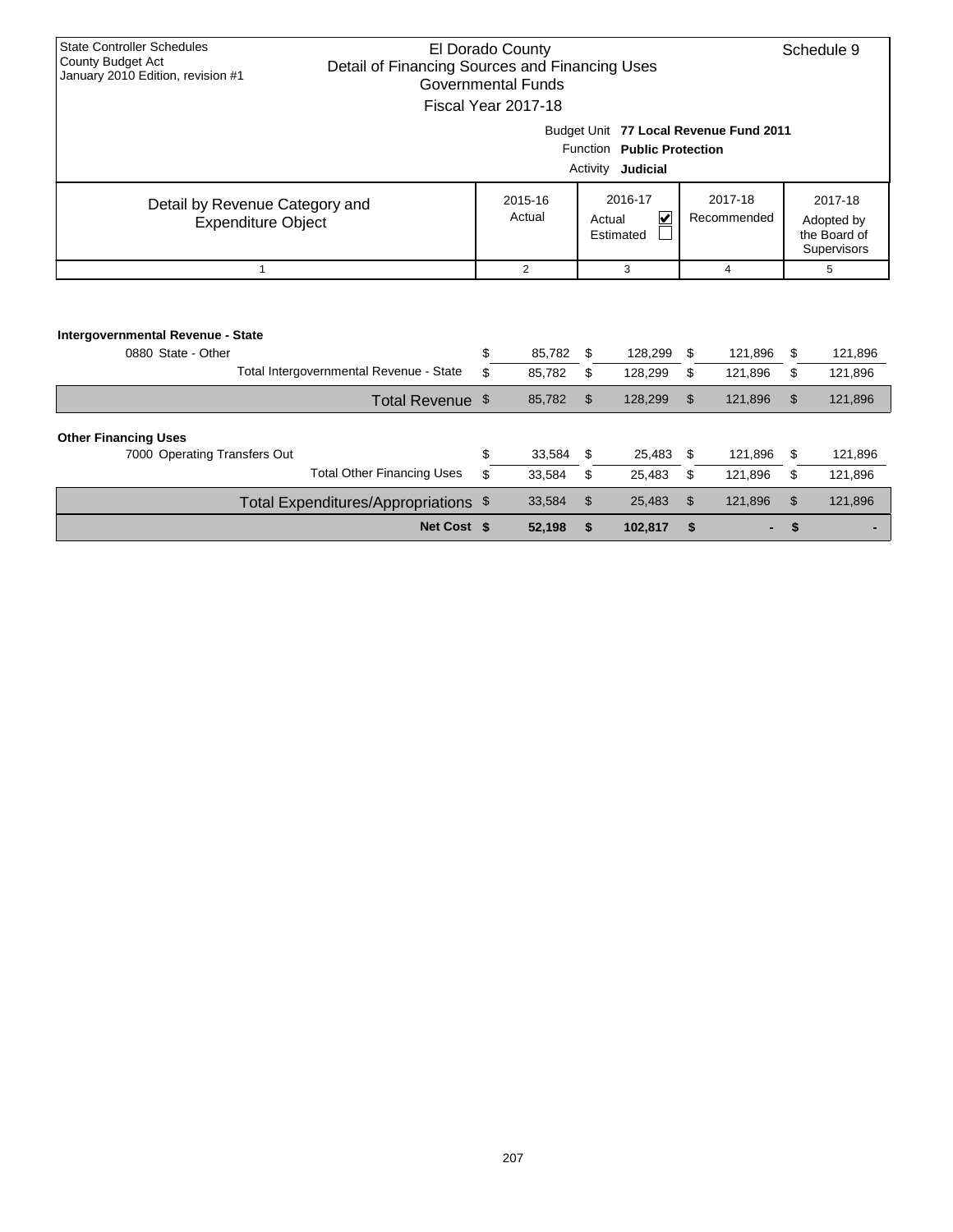| <b>State Controller Schedules</b>                      | El Dorado County                               |                                        |                |    |                                   |     |             |             | Schedule 9   |  |  |  |
|--------------------------------------------------------|------------------------------------------------|----------------------------------------|----------------|----|-----------------------------------|-----|-------------|-------------|--------------|--|--|--|
| County Budget Act<br>January 2010 Edition, revision #1 | Detail of Financing Sources and Financing Uses |                                        |                |    |                                   |     |             |             |              |  |  |  |
|                                                        | Governmental Funds                             |                                        |                |    |                                   |     |             |             |              |  |  |  |
|                                                        | Fiscal Year 2017-18                            |                                        |                |    |                                   |     |             |             |              |  |  |  |
|                                                        |                                                | Budget Unit 77 Local Revenue Fund 2011 |                |    |                                   |     |             |             |              |  |  |  |
|                                                        |                                                | Function<br><b>Public Protection</b>   |                |    |                                   |     |             |             |              |  |  |  |
|                                                        |                                                | Activity<br>Judicial                   |                |    |                                   |     |             |             |              |  |  |  |
|                                                        | Detail by Revenue Category and                 |                                        | 2015-16        |    | 2016-17                           |     | 2017-18     |             | 2017-18      |  |  |  |
|                                                        | <b>Expenditure Object</b>                      |                                        | Actual         |    | $\overline{\mathbf{v}}$<br>Actual |     | Recommended |             | Adopted by   |  |  |  |
|                                                        |                                                |                                        |                |    | Estimated                         |     |             |             | the Board of |  |  |  |
|                                                        |                                                |                                        |                |    |                                   |     |             | Supervisors |              |  |  |  |
|                                                        | $\mathbf{1}$                                   |                                        | $\overline{2}$ |    | 3                                 |     | 4           |             | 5            |  |  |  |
|                                                        |                                                |                                        |                |    |                                   |     |             |             |              |  |  |  |
|                                                        |                                                |                                        |                |    |                                   |     |             |             |              |  |  |  |
| Intergovernmental Revenue - State                      |                                                |                                        |                |    |                                   |     |             |             |              |  |  |  |
| 0880 State - Other                                     |                                                | \$                                     | 2,975,349      | \$ | 2,304,230                         | S   | 2,700,000   | \$          | 2,700,000    |  |  |  |
|                                                        | Total Intergovernmental Revenue - State        | \$                                     | 2,975,349      | \$ | 2,304,230                         | \$  | 2,700,000   | \$          | 2,700,000    |  |  |  |
|                                                        | Total Revenue \$                               |                                        | 2,975,349      | \$ | 2,304,230                         | \$. | 2,700,000   | \$          | 2,700,000    |  |  |  |
|                                                        |                                                |                                        |                |    |                                   |     |             |             |              |  |  |  |
| <b>Other Financing Uses</b>                            |                                                |                                        |                |    |                                   |     |             |             |              |  |  |  |
| 7000 Operating Transfers Out                           |                                                | \$                                     | 2,816,169      | \$ | 3,074,957                         | \$  | 3,126,604   | \$          | 3,126,604    |  |  |  |
|                                                        | <b>Total Other Financing Uses</b>              | \$                                     | 2,816,169      | \$ | 3,074,957                         | \$  | 3,126,604   | \$          | 3,126,604    |  |  |  |
|                                                        | Total Expenditures/Appropriations \$           |                                        | 2,816,169      | \$ | 3,074,957                         | \$  | 3,126,604   | \$          | 3,126,604    |  |  |  |

**Net Cost \$ 159,179 \$ (770,727) \$ (426,604) \$ (426,604)**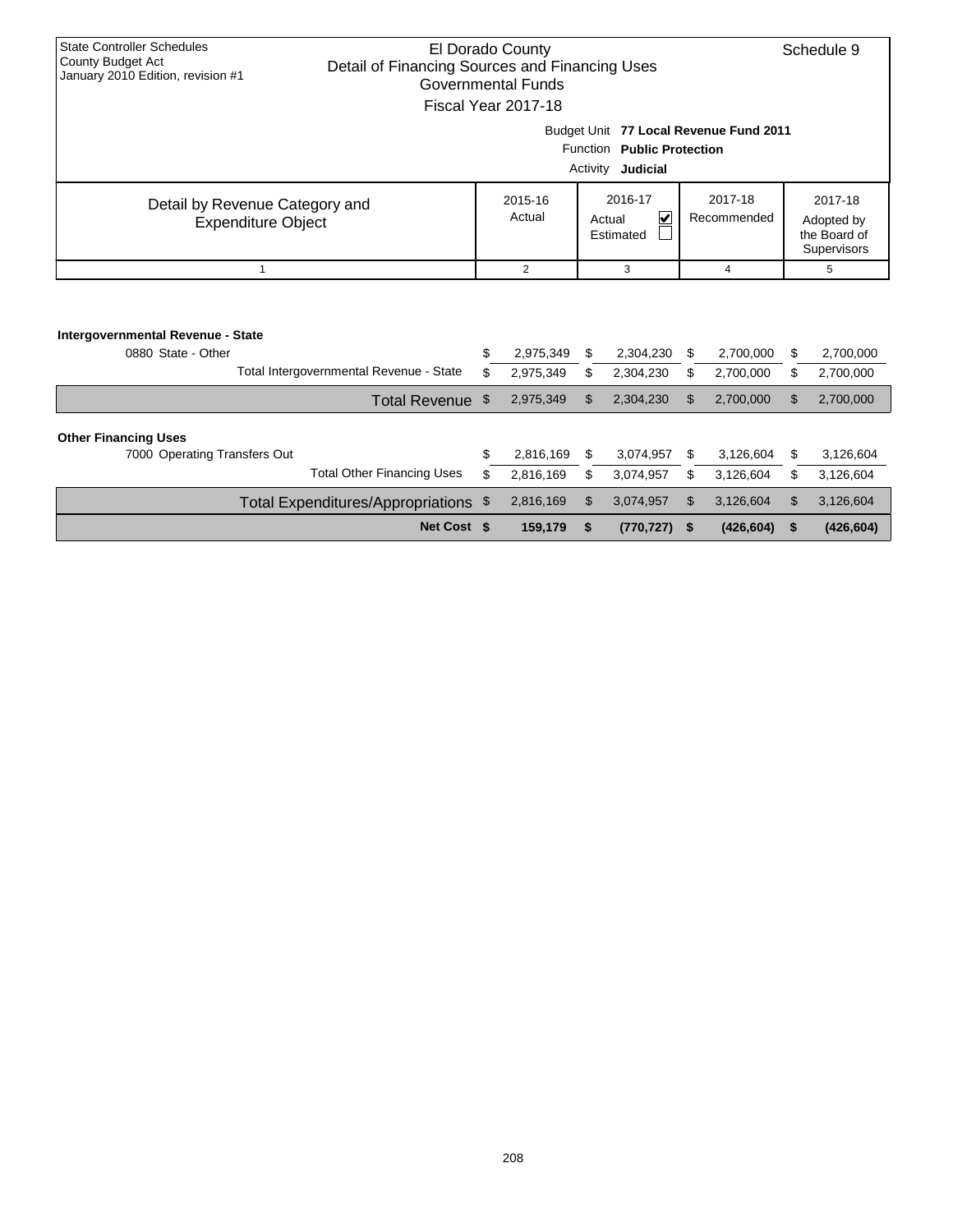| <b>State Controller Schedules</b><br><b>County Budget Act</b> |                                                | El Dorado County                               |                |             |         |             |        | Schedule 9  |              |  |
|---------------------------------------------------------------|------------------------------------------------|------------------------------------------------|----------------|-------------|---------|-------------|--------|-------------|--------------|--|
| January 2010 Edition, revision #1                             |                                                | Detail of Financing Sources and Financing Uses |                |             |         |             |        |             |              |  |
|                                                               |                                                | <b>Governmental Funds</b>                      |                |             |         |             |        |             |              |  |
|                                                               |                                                | Fiscal Year 2017-18                            |                |             |         |             |        |             |              |  |
|                                                               |                                                | Budget Unit 77 Local Revenue Fund 2011         |                |             |         |             |        |             |              |  |
|                                                               |                                                | Function Public Protection                     |                |             |         |             |        |             |              |  |
|                                                               | Activity<br><b>Police Protection/Detention</b> |                                                |                |             |         |             |        |             |              |  |
| Detail by Revenue Category and                                |                                                | 2015-16                                        |                | 2016-17     |         | 2017-18     |        | 2017-18     |              |  |
| <b>Expenditure Object</b>                                     |                                                | Actual                                         |                | V<br>Actual |         | Recommended |        | Adopted by  |              |  |
|                                                               |                                                |                                                |                | Estimated   |         |             |        |             | the Board of |  |
|                                                               |                                                |                                                |                |             |         |             |        | Supervisors |              |  |
| 1                                                             |                                                |                                                | $\overline{2}$ |             | 3       | 4           |        | 5           |              |  |
|                                                               |                                                |                                                |                |             |         |             |        |             |              |  |
|                                                               |                                                |                                                |                |             |         |             |        |             |              |  |
| Intergovernmental Revenue - State                             |                                                |                                                |                |             |         |             |        |             |              |  |
| 0880 State - Other                                            |                                                | \$                                             | 66,957         | \$          | 134,315 | \$          |        | \$          |              |  |
|                                                               | Total Intergovernmental Revenue - State        | \$<br>66,957                                   |                | \$          | 134,315 | \$          |        | \$          |              |  |
|                                                               | Total Revenue \$                               | 66,957                                         |                | \$          | 134,315 | \$          |        | \$          |              |  |
|                                                               |                                                |                                                |                |             |         |             |        |             |              |  |
| <b>Other Financing Uses</b>                                   |                                                |                                                |                |             |         |             |        |             |              |  |
| 7000 Operating Transfers Out                                  |                                                | \$                                             |                | \$          |         |             | 41,000 | \$          | 41,000       |  |
|                                                               | <b>Total Other Financing Uses</b>              | \$                                             |                | \$          |         | \$          | 41,000 | \$          | 41,000       |  |
|                                                               | Total Expenditures/Appropriations \$           |                                                |                | \$          |         | \$          | 41,000 | \$          | 41,000       |  |

**Net Cost \$ 66,957 \$ 134,315 \$ (41,000) \$ (41,000)**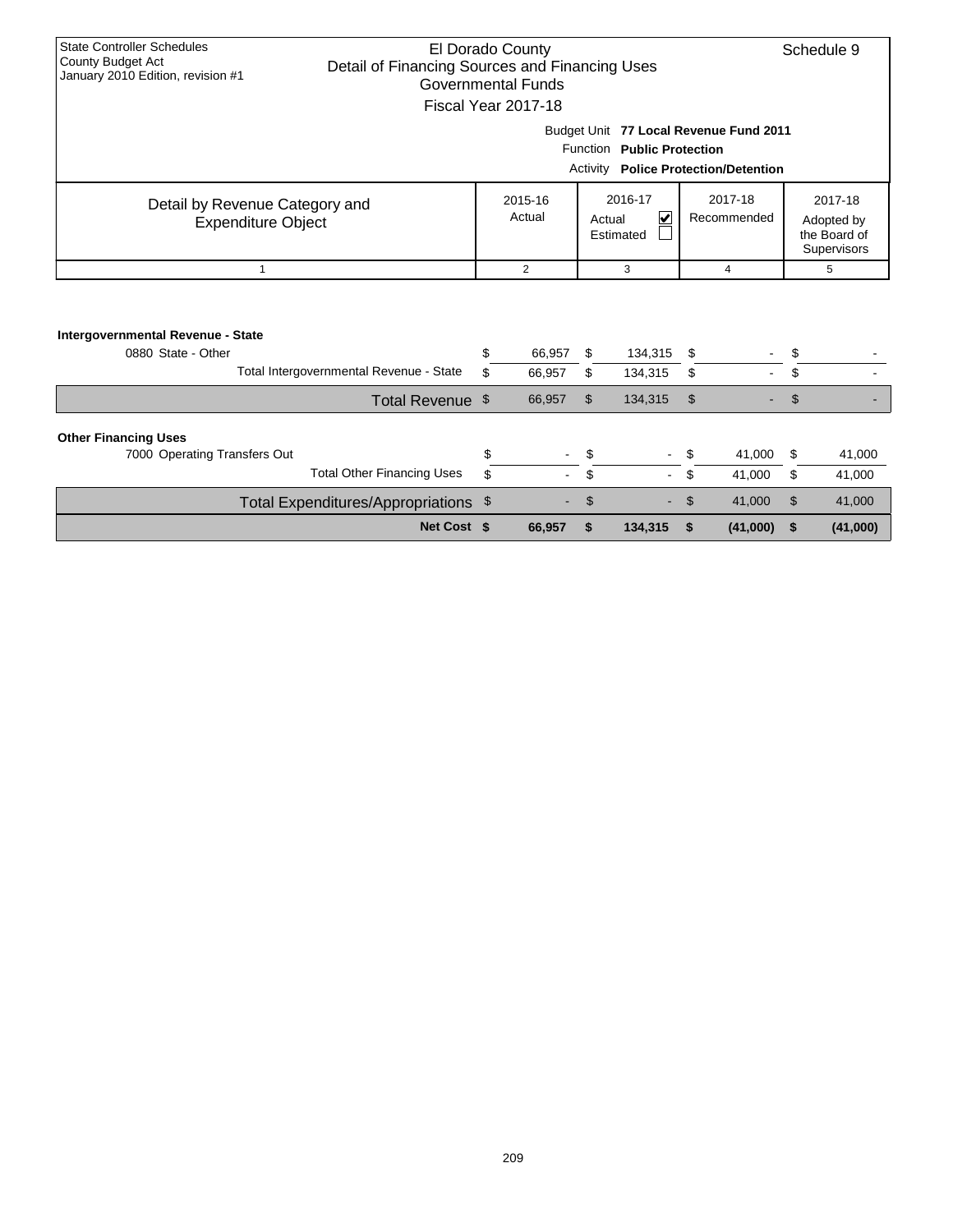| <b>State Controller Schedules</b><br>County Budget Act<br>January 2010 Edition, revision #1 |                                         | El Dorado County<br>Detail of Financing Sources and Financing Uses<br><b>Governmental Funds</b>                                            |                                                           |                    |                        |                    |                                                      | Schedule 9         |  |  |
|---------------------------------------------------------------------------------------------|-----------------------------------------|--------------------------------------------------------------------------------------------------------------------------------------------|-----------------------------------------------------------|--------------------|------------------------|--------------------|------------------------------------------------------|--------------------|--|--|
|                                                                                             |                                         | Fiscal Year 2017-18<br>Budget Unit 77 Local Revenue Fund 2011<br>Function Public Protection<br><b>Detention and Correction</b><br>Activity |                                                           |                    |                        |                    |                                                      |                    |  |  |
| Detail by Revenue Category and<br><b>Expenditure Object</b>                                 |                                         | 2015-16<br>Actual                                                                                                                          | 2016-17<br>$\overline{\mathbf{v}}$<br>Actual<br>Estimated |                    | 2017-18<br>Recommended |                    | 2017-18<br>Adopted by<br>the Board of<br>Supervisors |                    |  |  |
| 1                                                                                           |                                         | $\overline{2}$                                                                                                                             |                                                           | 3                  |                        | 4                  |                                                      | 5                  |  |  |
| Intergovernmental Revenue - State<br>0880 State - Other                                     | Total Intergovernmental Revenue - State | \$<br>514,125<br>\$<br>514,125                                                                                                             | \$<br>\$                                                  | 493,083<br>493,083 | \$<br>\$               | 490,000<br>490,000 | \$<br>\$                                             | 490,000<br>490,000 |  |  |
|                                                                                             | Total Revenue \$                        | 514,125                                                                                                                                    | \$                                                        | 493,083            | \$                     | 490,000            | \$                                                   | 490,000            |  |  |
| <b>Other Financing Uses</b><br>7000 Operating Transfers Out                                 | <b>Total Other Financing Uses</b>       | \$<br>538,010<br>\$<br>538,010                                                                                                             | \$<br>\$                                                  | 535,701<br>535,701 | \$<br>\$               | 490,000<br>490,000 | \$<br>\$                                             | 490,000<br>490,000 |  |  |
|                                                                                             | Total Expenditures/Appropriations \$    | 538,010                                                                                                                                    | \$                                                        | 535,701            | \$                     | 490,000            | \$                                                   | 490,000            |  |  |

**Net Cost \$ (23,885) \$ (42,618) \$ - \$ -**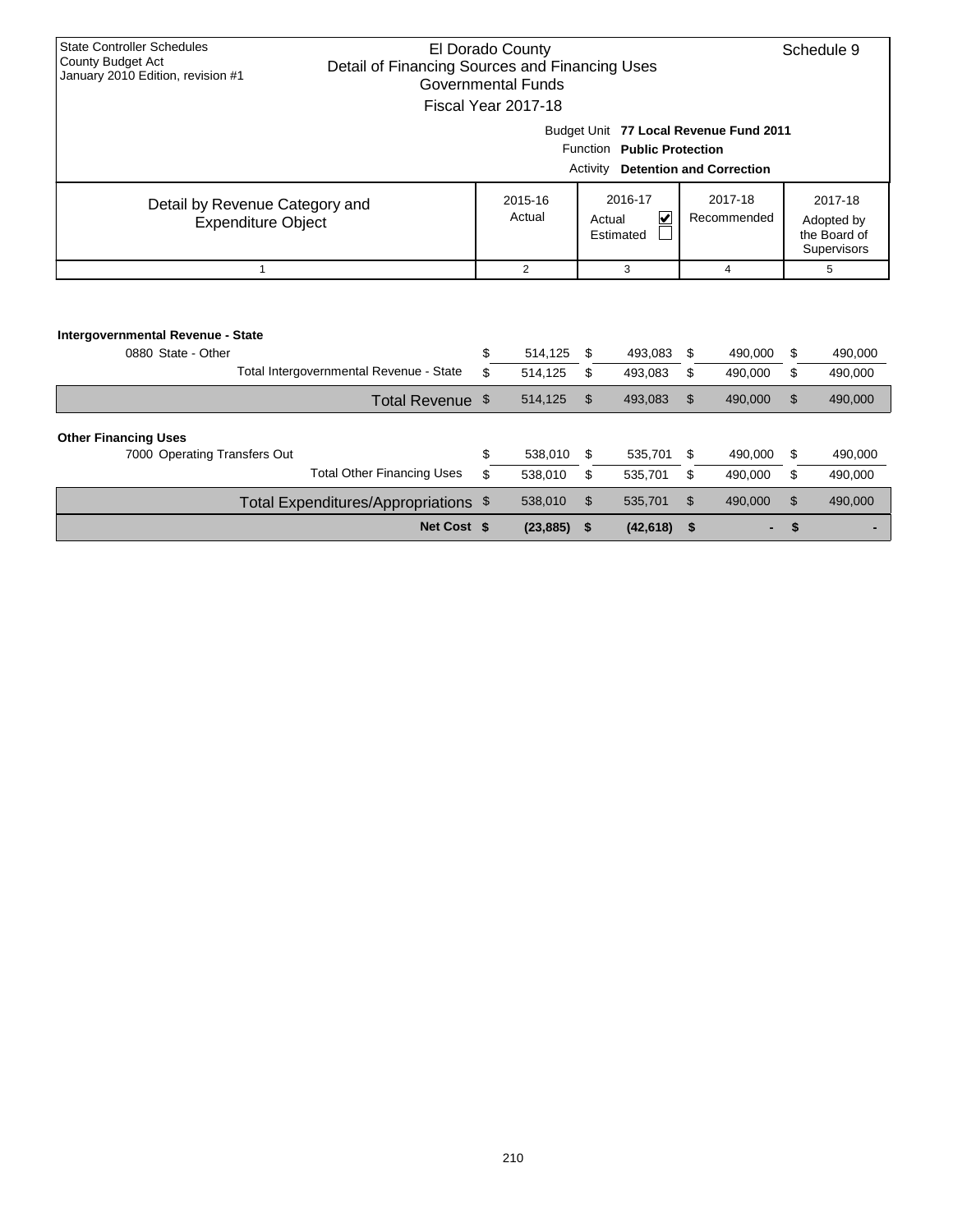| <b>State Controller Schedules</b><br>El Dorado County<br>County Budget Act |                                                                             |                    |                |           |                | Schedule 9  |                |              |  |  |
|----------------------------------------------------------------------------|-----------------------------------------------------------------------------|--------------------|----------------|-----------|----------------|-------------|----------------|--------------|--|--|
| January 2010 Edition, revision #1                                          | Detail of Financing Sources and Financing Uses<br><b>Governmental Funds</b> |                    |                |           |                |             |                |              |  |  |
|                                                                            |                                                                             |                    |                |           |                |             |                |              |  |  |
| Fiscal Year 2017-18                                                        |                                                                             |                    |                |           |                |             |                |              |  |  |
| Budget Unit 77 Local Revenue Fund 2011                                     |                                                                             |                    |                |           |                |             |                |              |  |  |
| <b>Function</b><br><b>Public Protection</b>                                |                                                                             |                    |                |           |                |             |                |              |  |  |
| Activity<br><b>Detention and Correction</b>                                |                                                                             |                    |                |           |                |             |                |              |  |  |
| Detail by Revenue Category and                                             |                                                                             | 2016-17<br>2015-16 |                |           | 2017-18        |             | 2017-18        |              |  |  |
| <b>Expenditure Object</b>                                                  |                                                                             | Actual             | V<br>Actual    |           | Recommended    |             | Adopted by     |              |  |  |
|                                                                            |                                                                             | Estimated          |                |           |                |             |                | the Board of |  |  |
|                                                                            |                                                                             |                    |                |           |                |             |                | Supervisors  |  |  |
| $\mathbf{1}$                                                               |                                                                             | 2                  | 3              |           | $\overline{4}$ |             | 5              |              |  |  |
|                                                                            |                                                                             |                    |                |           |                |             |                |              |  |  |
|                                                                            |                                                                             |                    |                |           |                |             |                |              |  |  |
| Intergovernmental Revenue - State                                          |                                                                             |                    |                |           |                |             |                |              |  |  |
| 0880 State - Other                                                         | \$                                                                          | 5,173,797          | \$             | 4,374,552 | \$             | 3,791,163   | \$             | 3,791,163    |  |  |
| Total Intergovernmental Revenue - State                                    | \$                                                                          | 5,173,797          | \$             | 4,374,552 | \$             | 3,791,163   | \$             | 3,791,163    |  |  |
| Total Revenue \$                                                           |                                                                             | 5,173,797          | $\mathfrak{L}$ | 4,374,552 | \$             | 3,791,163   | \$             | 3,791,163    |  |  |
| <b>Services and Supplies</b>                                               |                                                                             |                    |                |           |                |             |                |              |  |  |
| 4264 Books / Manuals                                                       |                                                                             |                    | \$             | 2,052     | \$             |             | \$             |              |  |  |
| 4300 Professional and Specialized Services                                 |                                                                             | 155,264            |                | 211,001   |                | 303,250     |                | 303,250      |  |  |
| <b>Total Services and Supplies</b>                                         | \$                                                                          | 155,264            | \$             | 213,053   | \$             | 303,250     | \$             | 303,250      |  |  |
| <b>Other Charges</b>                                                       |                                                                             |                    |                |           |                |             |                |              |  |  |
| 5240 Contribution To Non-county Governmental                               |                                                                             | 5,155              | \$             | 749       | \$             | 56,000      | \$             | 56,000       |  |  |
| <b>Total Other Charges</b>                                                 | \$                                                                          | 5.155              | \$             | 749       | \$             | 56,000      | \$             | 56,000       |  |  |
| <b>Other Financing Uses</b>                                                |                                                                             |                    |                |           |                |             |                |              |  |  |
| 7000 Operating Transfers Out                                               | \$                                                                          | 3,850,768          | \$             | 4,240,039 | \$             | 4,810,418   | \$             | 4,804,082    |  |  |
| <b>Total Other Financing Uses</b>                                          | \$                                                                          | 3,850,768          | \$             | 4,240,039 | \$             | 4,810,418   | \$             | 4,804,082    |  |  |
|                                                                            |                                                                             |                    |                |           |                |             |                |              |  |  |
| <b>Appropriations for Contingencies</b><br>7700 Contingency                |                                                                             |                    | \$             |           | \$             | 503,664     | \$             | 500,000      |  |  |
| <b>Total Appropriations for Contingencies</b>                              | \$<br>\$                                                                    |                    | \$             |           | \$             | 503,664     | \$             | 500,000      |  |  |
|                                                                            |                                                                             |                    |                |           |                |             |                |              |  |  |
| Total Expenditures/Appropriations \$                                       |                                                                             | 4,011,187          | $\mathcal{S}$  | 4,453,841 | \$             | 5,673,332   | $\mathfrak{s}$ | 5,663,332    |  |  |
| Net Cost \$                                                                |                                                                             | 1,162,610          | \$             | (79, 289) | \$             | (1,882,169) | \$             | (1,872,169)  |  |  |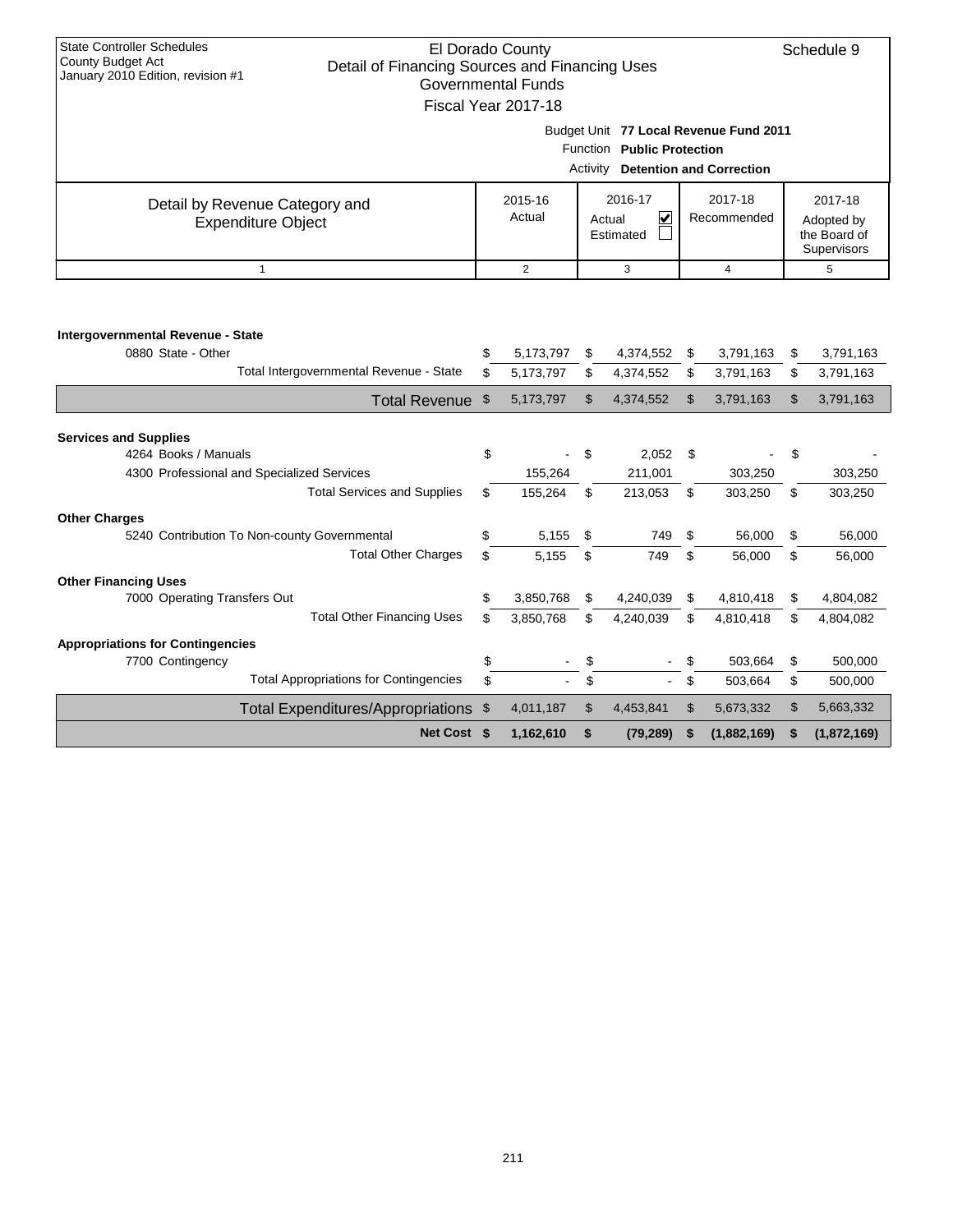|                                                               |                                         |                                                |                |          |                                   |         |             |    | Schedule 9   |  |  |
|---------------------------------------------------------------|-----------------------------------------|------------------------------------------------|----------------|----------|-----------------------------------|---------|-------------|----|--------------|--|--|
| <b>State Controller Schedules</b><br><b>County Budget Act</b> |                                         | El Dorado County                               |                |          |                                   |         |             |    |              |  |  |
| January 2010 Edition, revision #1                             |                                         | Detail of Financing Sources and Financing Uses |                |          |                                   |         |             |    |              |  |  |
|                                                               |                                         | Governmental Funds                             |                |          |                                   |         |             |    |              |  |  |
|                                                               |                                         | Fiscal Year 2017-18                            |                |          |                                   |         |             |    |              |  |  |
|                                                               |                                         | Budget Unit 77 Local Revenue Fund 2011         |                |          |                                   |         |             |    |              |  |  |
|                                                               |                                         |                                                |                |          | Function Health and Sanitation    |         |             |    |              |  |  |
|                                                               |                                         |                                                |                | Activity | Health                            |         |             |    |              |  |  |
| Detail by Revenue Category and                                |                                         |                                                | 2015-16        |          | 2016-17                           | 2017-18 |             |    | 2017-18      |  |  |
| <b>Expenditure Object</b>                                     |                                         |                                                | Actual         |          | $\overline{\mathbf{v}}$<br>Actual |         | Recommended |    | Adopted by   |  |  |
|                                                               |                                         |                                                |                |          | Estimated                         |         |             |    | the Board of |  |  |
|                                                               |                                         |                                                |                |          |                                   |         |             |    | Supervisors  |  |  |
| $\mathbf{1}$                                                  |                                         |                                                | $\overline{2}$ |          | 3                                 |         | 4           |    | 5            |  |  |
|                                                               |                                         |                                                |                |          |                                   |         |             |    |              |  |  |
|                                                               |                                         |                                                |                |          |                                   |         |             |    |              |  |  |
| Intergovernmental Revenue - State                             |                                         |                                                |                |          |                                   |         |             |    |              |  |  |
| 0680 State - Health                                           |                                         | \$                                             | 3,384,621      | \$       | 3,240,245                         | \$      | 3,076,024   | \$ | 2,987,760    |  |  |
|                                                               | Total Intergovernmental Revenue - State | \$                                             | 3,384,621      | \$       | 3,240,245                         | \$      | 3,076,024   | \$ | 2,987,760    |  |  |
|                                                               | Total Revenue \$                        |                                                | 3,384,621      | \$       | 3,240,245                         | \$.     | 3,076,024   | \$ | 2,987,760    |  |  |
|                                                               |                                         |                                                |                |          |                                   |         |             |    |              |  |  |
| <b>Other Financing Uses</b>                                   |                                         |                                                |                |          |                                   |         |             |    |              |  |  |
| 7000 Operating Transfers Out                                  |                                         | \$                                             | 3,847,389      | \$       | 3,436,310                         | \$      | 3,076,024   | \$ | 3,193,607    |  |  |
|                                                               | <b>Total Other Financing Uses</b>       | \$                                             | 3,847,389      | \$       | 3,436,310                         | \$      | 3,076,024   | \$ | 3,193,607    |  |  |
|                                                               | Total Expenditures/Appropriations \$    |                                                | 3,847,389      | \$       | 3,436,310                         | \$      | 3,076,024   | \$ | 3,193,607    |  |  |

**Net Cost \$ (462,769) \$ (196,064) \$ - \$ (205,847)**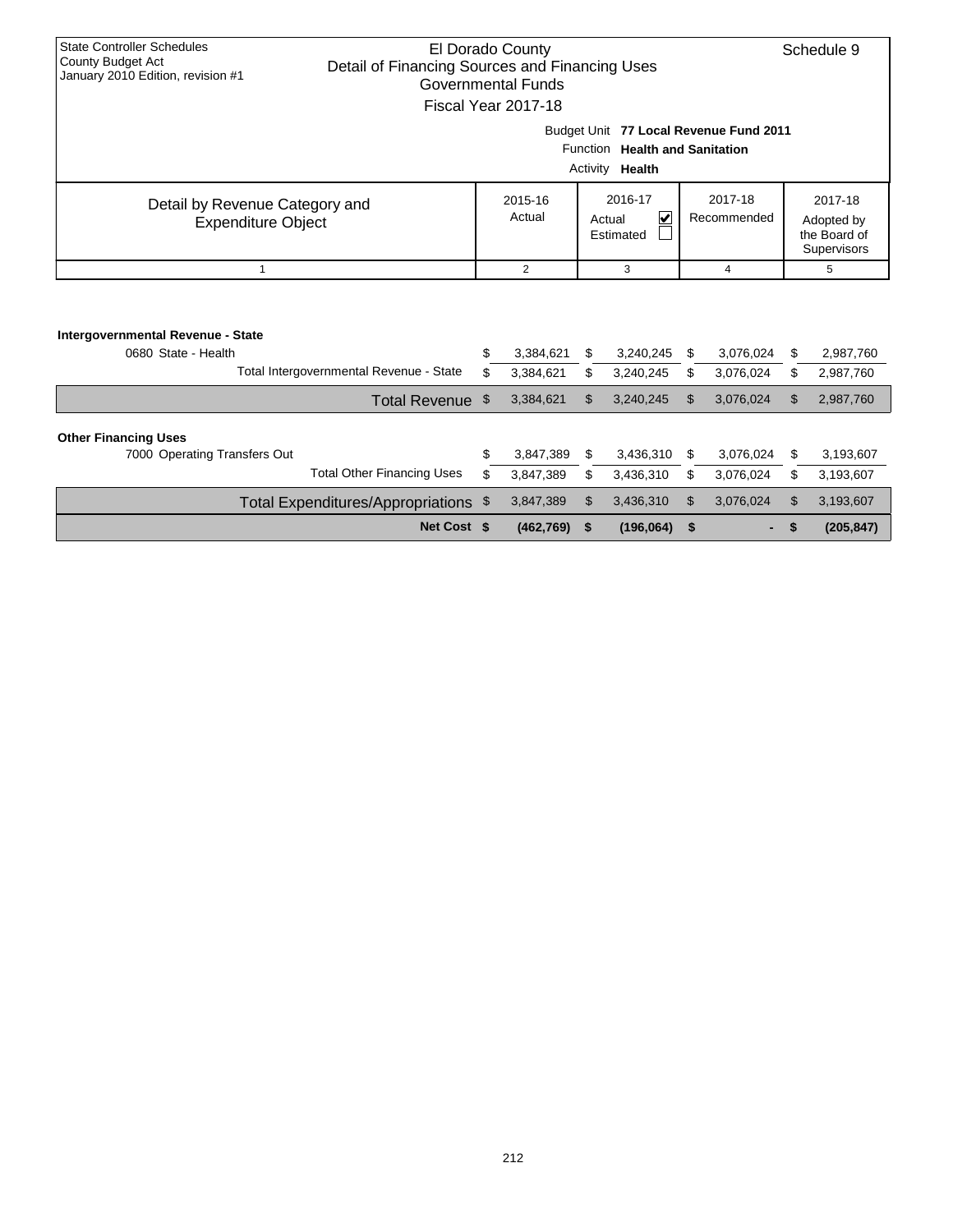| <b>State Controller Schedules</b><br>El Dorado County<br>Schedule 9<br><b>County Budget Act</b> |                                                                             |    |                |          |                                   |    |                                        |                     |               |  |  |  |
|-------------------------------------------------------------------------------------------------|-----------------------------------------------------------------------------|----|----------------|----------|-----------------------------------|----|----------------------------------------|---------------------|---------------|--|--|--|
| January 2010 Edition, revision #1                                                               | Detail of Financing Sources and Financing Uses<br><b>Governmental Funds</b> |    |                |          |                                   |    |                                        |                     |               |  |  |  |
|                                                                                                 | Fiscal Year 2017-18                                                         |    |                |          |                                   |    |                                        |                     |               |  |  |  |
|                                                                                                 |                                                                             |    |                |          |                                   |    |                                        |                     |               |  |  |  |
|                                                                                                 |                                                                             |    |                |          |                                   |    | Budget Unit 77 Local Revenue Fund 2011 |                     |               |  |  |  |
|                                                                                                 |                                                                             |    |                |          | Function Public Assistance        |    |                                        |                     |               |  |  |  |
|                                                                                                 |                                                                             |    |                | Activity | Administration                    |    |                                        |                     |               |  |  |  |
|                                                                                                 | Detail by Revenue Category and                                              |    | 2015-16        |          | 2016-17                           |    | 2017-18                                |                     | 2017-18       |  |  |  |
|                                                                                                 | <b>Expenditure Object</b>                                                   |    | Actual         |          | $\overline{\mathbf{v}}$<br>Actual |    | Recommended                            |                     | Adopted by    |  |  |  |
|                                                                                                 |                                                                             |    |                |          | Estimated                         |    |                                        |                     | the Board of  |  |  |  |
|                                                                                                 | $\mathbf{1}$                                                                |    | $\overline{2}$ |          | 3                                 |    |                                        |                     | Supervisors   |  |  |  |
|                                                                                                 |                                                                             |    |                |          |                                   |    |                                        | $\overline{4}$<br>5 |               |  |  |  |
| Intergovernmental Revenue - State<br>0606 State - Sales Tax Realignment                         |                                                                             | \$ |                | \$       | $\blacksquare$                    | \$ | 7,922,555                              | \$                  | 8,194,430     |  |  |  |
| 0880 State - Other                                                                              |                                                                             |    | 8,278,134      |          | 8,194,430                         |    |                                        |                     |               |  |  |  |
|                                                                                                 | Total Intergovernmental Revenue - State                                     | \$ | 8,278,134      | \$       | 8,194,430                         | \$ | 7,922,555                              | \$                  | 8,194,430     |  |  |  |
|                                                                                                 | Total Revenue \$                                                            |    | 8,278,134      | \$       | 8,194,430                         | \$ | 7,922,555                              | \$                  | 8,194,430     |  |  |  |
| <b>Other Financing Uses</b>                                                                     |                                                                             |    |                |          |                                   |    |                                        |                     |               |  |  |  |
| 7000 Operating Transfers Out                                                                    |                                                                             | \$ | 7,413,552      | \$       | 8,296,792                         | \$ | 9,408,480                              | \$                  | 9,262,475     |  |  |  |
|                                                                                                 | <b>Total Other Financing Uses</b>                                           | \$ | 7,413,552      | \$       | 8,296,792                         | \$ | 9,408,480                              | \$                  | 9,262,475     |  |  |  |
|                                                                                                 |                                                                             |    |                |          |                                   |    |                                        |                     |               |  |  |  |
| <b>Appropriations for Contingencies</b><br>7700 Contingency                                     |                                                                             | \$ |                | \$       |                                   | \$ | 827,333                                | \$                  | 1,142,850     |  |  |  |
|                                                                                                 | <b>Total Appropriations for Contingencies</b>                               | \$ |                | \$       |                                   | \$ | 827,333                                | \$                  | 1,142,850     |  |  |  |
|                                                                                                 | Total Expenditures/Appropriations \$                                        |    | 7,413,552      | \$       | 8,296,792                         | \$ | 10,235,813                             | \$                  | 10,405,325    |  |  |  |
|                                                                                                 | Net Cost \$                                                                 |    | 864,582        | \$       | (102, 362)                        | S  | (2,313,258)                            | S                   | (2, 210, 895) |  |  |  |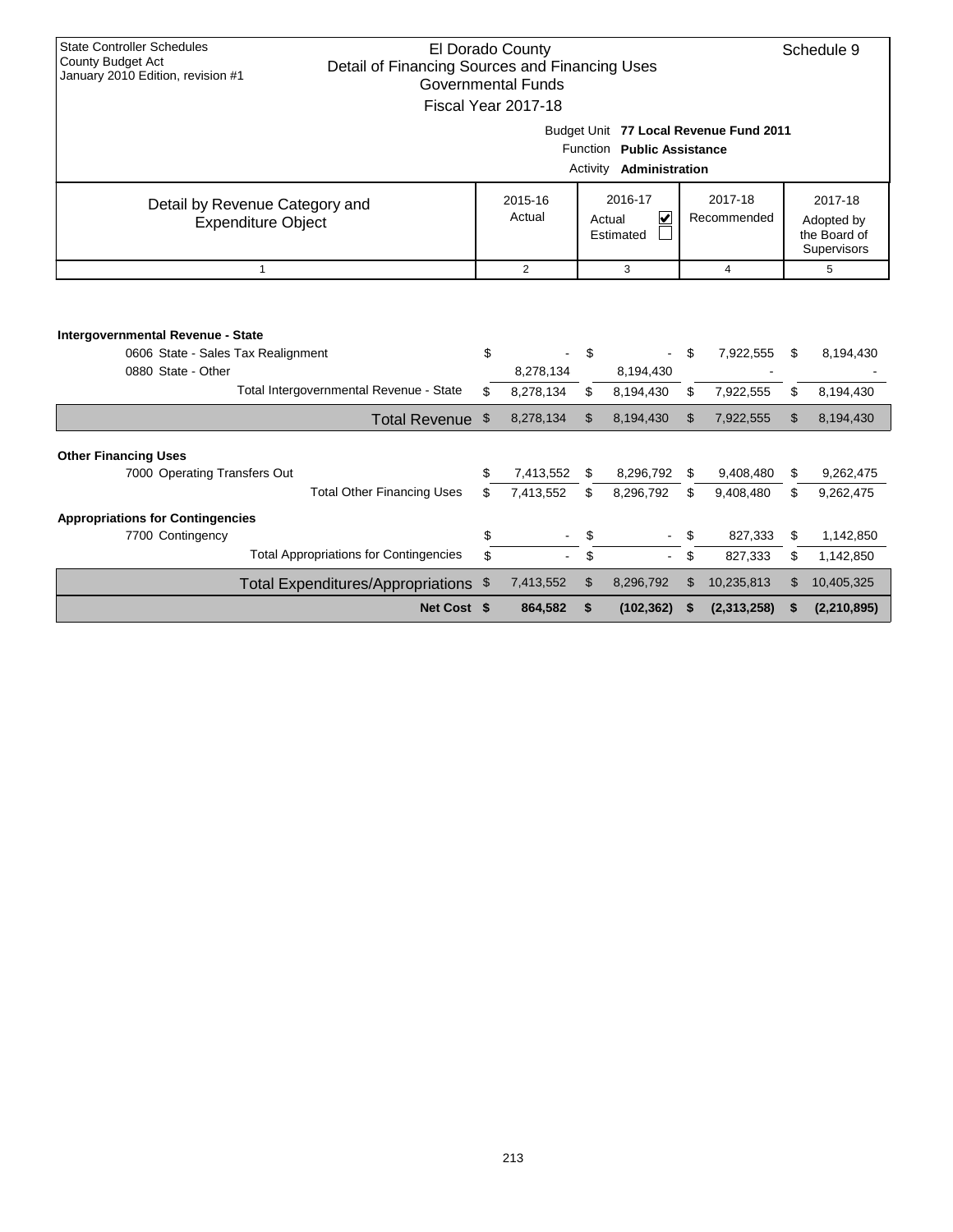| <b>State Controller Schedules</b><br><b>County Budget Act</b><br>January 2010 Edition, revision #1 | El Dorado County<br>Schedule 9<br>Detail of Financing Sources and Financing Uses<br><b>Governmental Funds</b><br>Fiscal Year 2017-18 |                   |                                                           |           |                |                        |    |                                                      |  |
|----------------------------------------------------------------------------------------------------|--------------------------------------------------------------------------------------------------------------------------------------|-------------------|-----------------------------------------------------------|-----------|----------------|------------------------|----|------------------------------------------------------|--|
|                                                                                                    | Budget Unit 77 SLESF Countywide Spec Rev<br>Function Public Protection<br><b>Activity Police Protection/Detention</b>                |                   |                                                           |           |                |                        |    |                                                      |  |
| Detail by Revenue Category and<br><b>Expenditure Object</b>                                        |                                                                                                                                      | 2015-16<br>Actual | 2016-17<br>$\overline{\mathbf{v}}$<br>Actual<br>Estimated |           |                | 2017-18<br>Recommended |    | 2017-18<br>Adopted by<br>the Board of<br>Supervisors |  |
| $\mathbf{1}$                                                                                       |                                                                                                                                      | 2                 |                                                           | 3         | $\overline{4}$ |                        | 5  |                                                      |  |
| Revenue from Use of Money and Property                                                             |                                                                                                                                      |                   |                                                           |           |                |                        |    |                                                      |  |
| 0400 Interest                                                                                      | \$                                                                                                                                   | 3,855             | \$                                                        | 6,554     | \$             | 1,000                  | \$ | 1,000                                                |  |
| Total Revenue from Use of Money and Property                                                       | \$.                                                                                                                                  | 3,855             | \$                                                        | 6,554     | \$             | 1,000                  | \$ | 1,000                                                |  |
| Intergovernmental Revenue - State                                                                  |                                                                                                                                      |                   |                                                           |           |                |                        |    |                                                      |  |
| 0884 State - Suppl Law Enforce Serv (SLESF)                                                        | \$                                                                                                                                   | 967,490           | \$                                                        | 1,080,407 | \$             | 501,317                | \$ | 501,317                                              |  |
| Total Intergovernmental Revenue - State                                                            | \$                                                                                                                                   | 967,490           | \$                                                        | 1,080,407 | \$             | 501,317                | \$ | 501,317                                              |  |
| Total Revenue \$                                                                                   |                                                                                                                                      | 971,345           | \$                                                        | 1,086,961 | \$             | 502,317                | \$ | 502,317                                              |  |
| <b>Other Financing Uses</b>                                                                        |                                                                                                                                      |                   |                                                           |           |                |                        |    |                                                      |  |
| 7000 Operating Transfers Out                                                                       | \$                                                                                                                                   | 996,185           | \$                                                        | 465,115   | \$             | 767,317                | \$ | 957,817                                              |  |
| <b>Total Other Financing Uses</b>                                                                  | \$.                                                                                                                                  | 996,185           | \$                                                        | 465,115   | \$             | 767,317                | \$ | 957,817                                              |  |
| <b>Appropriations for Contingencies</b>                                                            |                                                                                                                                      |                   |                                                           |           |                |                        |    |                                                      |  |
| 7700 Contingency                                                                                   | \$                                                                                                                                   |                   | \$                                                        |           | \$             |                        | \$ | 96,540                                               |  |
| <b>Total Appropriations for Contingencies</b>                                                      | \$                                                                                                                                   |                   | \$                                                        |           | \$             |                        | \$ | 96,540                                               |  |
| Total Expenditures/Appropriations \$                                                               |                                                                                                                                      | 996,185           | \$                                                        | 465,115   | \$             | 767,317                | \$ | 1,054,357                                            |  |
| Net Cost \$                                                                                        |                                                                                                                                      | (24, 840)         | \$                                                        | 621,846   | \$             | (265,000)              | \$ | (552,040)                                            |  |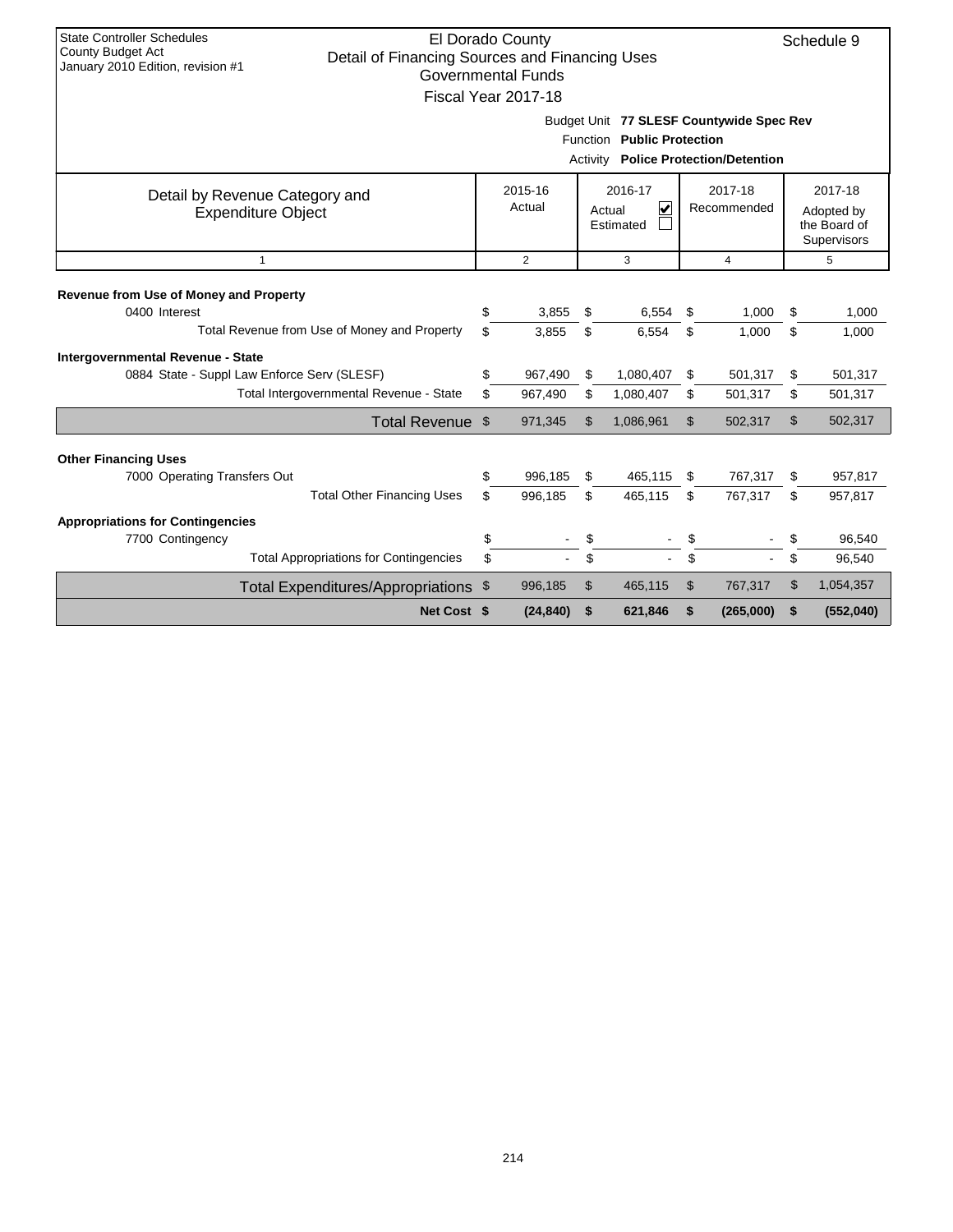| Budget Unit 79 Child Support Services<br>Function Public Protection<br>Activity <b>Judicial</b><br>2016-17<br>2017-18<br>2015-16<br>2017-18<br>Detail by Revenue Category and<br>Actual<br>V<br>Recommended<br>Actual<br>Adopted by<br><b>Expenditure Object</b><br>Estimated<br>the Board of<br>Supervisors<br>$\mathbf{1}$<br>2<br>3<br>4<br>5<br><b>Revenue from Use of Money and Property</b><br>0400 Interest<br>\$<br>6,755<br>\$<br>10,058<br>\$<br>\$<br>Total Revenue from Use of Money and Property<br>\$<br>\$<br>6,755<br>10,058<br>\$<br>\$<br>Intergovernmental Revenue - State<br>0887 State - Child Support Incentives<br>\$<br>1,670,070<br>\$<br>1,805,400<br>\$<br>1,704,795<br>\$<br>1,714,813<br>Total Intergovernmental Revenue - State<br>\$<br>1,670,070<br>\$<br>1,805,400<br>\$<br>1,704,795<br>\$<br>1,714,813<br>Intergovernmental Revenue - Federal<br>1103 Federal - Child Support 356 66%<br>\$<br>\$<br>\$<br>3,241,906<br>2,969,324<br>\$<br>3,309,308<br>3,328,756<br>Total Intergovernmental Revenue - Federal<br>3,241,906<br>\$<br>2,969,324<br>3,309,308<br>\$<br>\$<br>\$<br>3,328,756<br><b>Charges for Services</b><br>1740 Charges for Services<br>\$<br>859,534<br>\$<br>734,064<br>\$<br>\$<br>1821 Intrind Rev: Collections<br>10,911<br>7,231<br><b>Total Charges for Services</b><br>\$<br>\$<br>866,765<br>\$<br>744,974<br>\$<br><b>Miscellaneous Revenues</b><br>1940 Miscellaneous Revenue<br>\$<br>\$<br>\$<br>11,749<br>11,271<br>\$<br><b>Total Miscellaneous Revenues</b><br>\$<br>\$<br>\$<br>\$<br>11,749<br>11,271<br>\$<br>\$<br>5,043,569<br>5,797,245<br>5,541,027<br>\$<br>5,014,103<br><b>Total Revenue</b><br>\$<br><b>Salaries and Employee Benefits</b><br>3000 Permanent Employees / Elected Officials<br>3,113,737<br>\$<br>\$<br>2,827,960<br>\$<br>2,647,392<br>\$<br>2,638,291<br>3001 Temporary Employees<br>10,701<br>3002 Overtime<br>5,677<br>4,484<br>3004 Other Compensation<br>40,263<br>91,563<br>3005 Tahoe Differential<br>10,015<br>7,301<br>7,200<br>7,200<br>8,365<br>3006 Bilingual Pay<br>9,334<br>8,320<br>8,320<br>3020 Employer Share - Employee Retirement<br>637,834<br>583,522<br>624,075<br>624,075<br>3022 Employer Share - Medi Care<br>40,859<br>44,081<br>40,301<br>40,859<br>660,301<br>676,505<br>3040 Employer Share - Health Insurance<br>694,546<br>676,505<br>3042 Employer Share - Long Term Disab Insurance<br>4,977<br>4,665<br>6,983<br>6,983<br>8,397<br>3043 Employer Share - Deferred Compensation<br>11,874<br>5,386<br>5,386<br>3046 Retiree Health - Defined Contributions<br>61,633<br>63,131<br>57,262<br>57,262<br>3060 Employer Share - Workers' Compensation<br>29,734<br>37,229<br>40,677<br>37,229<br>3080 Flexible Benefits<br>14,248<br>6,375<br>16,500<br>16,500<br><b>Total Salaries and Employee Benefits</b><br>4,347,043<br>4,688,654<br>4,127,711<br>4,118,610<br>\$<br>\$<br>\$<br>\$<br><b>Services and Supplies</b><br>4040 Telephone Company Vendor Payments<br>\$<br>\$<br>\$<br>200<br>200<br>\$<br>4041 Cnty Pass thru Telephone Chrges to Depts<br>10,558<br>12,519<br>12,000<br>12,000<br>4080 Household Expense<br>3<br>38<br>38<br>4082 Household Expense - Other<br>54<br>÷,<br>4100 Insurance - Premium<br>44,815<br>37,526<br>21,637<br>21,637<br>2,088<br>1,748<br>4140 Maintenance - Equipment<br>4144 Maintenance - Computer System Supplies<br>3,916<br>22,956<br>2,500<br>2,500<br>3,777<br>3,800<br>4180 Maintenance - Building and Improvements<br>3,208<br>13,800 | <b>State Controller Schedules</b><br>El Dorado County<br>County Budget Act<br>Detail of Financing Sources and Financing Uses<br>January 2010 Edition, revision #1<br><b>Governmental Funds</b><br>Fiscal Year 2017-18 |  |        |  |       |  |       |  | Schedule 9 |
|-------------------------------------------------------------------------------------------------------------------------------------------------------------------------------------------------------------------------------------------------------------------------------------------------------------------------------------------------------------------------------------------------------------------------------------------------------------------------------------------------------------------------------------------------------------------------------------------------------------------------------------------------------------------------------------------------------------------------------------------------------------------------------------------------------------------------------------------------------------------------------------------------------------------------------------------------------------------------------------------------------------------------------------------------------------------------------------------------------------------------------------------------------------------------------------------------------------------------------------------------------------------------------------------------------------------------------------------------------------------------------------------------------------------------------------------------------------------------------------------------------------------------------------------------------------------------------------------------------------------------------------------------------------------------------------------------------------------------------------------------------------------------------------------------------------------------------------------------------------------------------------------------------------------------------------------------------------------------------------------------------------------------------------------------------------------------------------------------------------------------------------------------------------------------------------------------------------------------------------------------------------------------------------------------------------------------------------------------------------------------------------------------------------------------------------------------------------------------------------------------------------------------------------------------------------------------------------------------------------------------------------------------------------------------------------------------------------------------------------------------------------------------------------------------------------------------------------------------------------------------------------------------------------------------------------------------------------------------------------------------------------------------------------------------------------------------------------------------------------------------------------------------------------------------------------------------------------------------------------------------------------------------------------------------------------------------------------------------------------------------------------------------------------------------------------------------------------------------------------------------------------------------|-----------------------------------------------------------------------------------------------------------------------------------------------------------------------------------------------------------------------|--|--------|--|-------|--|-------|--|------------|
|                                                                                                                                                                                                                                                                                                                                                                                                                                                                                                                                                                                                                                                                                                                                                                                                                                                                                                                                                                                                                                                                                                                                                                                                                                                                                                                                                                                                                                                                                                                                                                                                                                                                                                                                                                                                                                                                                                                                                                                                                                                                                                                                                                                                                                                                                                                                                                                                                                                                                                                                                                                                                                                                                                                                                                                                                                                                                                                                                                                                                                                                                                                                                                                                                                                                                                                                                                                                                                                                                                                         |                                                                                                                                                                                                                       |  |        |  |       |  |       |  |            |
|                                                                                                                                                                                                                                                                                                                                                                                                                                                                                                                                                                                                                                                                                                                                                                                                                                                                                                                                                                                                                                                                                                                                                                                                                                                                                                                                                                                                                                                                                                                                                                                                                                                                                                                                                                                                                                                                                                                                                                                                                                                                                                                                                                                                                                                                                                                                                                                                                                                                                                                                                                                                                                                                                                                                                                                                                                                                                                                                                                                                                                                                                                                                                                                                                                                                                                                                                                                                                                                                                                                         |                                                                                                                                                                                                                       |  |        |  |       |  |       |  |            |
|                                                                                                                                                                                                                                                                                                                                                                                                                                                                                                                                                                                                                                                                                                                                                                                                                                                                                                                                                                                                                                                                                                                                                                                                                                                                                                                                                                                                                                                                                                                                                                                                                                                                                                                                                                                                                                                                                                                                                                                                                                                                                                                                                                                                                                                                                                                                                                                                                                                                                                                                                                                                                                                                                                                                                                                                                                                                                                                                                                                                                                                                                                                                                                                                                                                                                                                                                                                                                                                                                                                         |                                                                                                                                                                                                                       |  |        |  |       |  |       |  |            |
|                                                                                                                                                                                                                                                                                                                                                                                                                                                                                                                                                                                                                                                                                                                                                                                                                                                                                                                                                                                                                                                                                                                                                                                                                                                                                                                                                                                                                                                                                                                                                                                                                                                                                                                                                                                                                                                                                                                                                                                                                                                                                                                                                                                                                                                                                                                                                                                                                                                                                                                                                                                                                                                                                                                                                                                                                                                                                                                                                                                                                                                                                                                                                                                                                                                                                                                                                                                                                                                                                                                         |                                                                                                                                                                                                                       |  |        |  |       |  |       |  |            |
|                                                                                                                                                                                                                                                                                                                                                                                                                                                                                                                                                                                                                                                                                                                                                                                                                                                                                                                                                                                                                                                                                                                                                                                                                                                                                                                                                                                                                                                                                                                                                                                                                                                                                                                                                                                                                                                                                                                                                                                                                                                                                                                                                                                                                                                                                                                                                                                                                                                                                                                                                                                                                                                                                                                                                                                                                                                                                                                                                                                                                                                                                                                                                                                                                                                                                                                                                                                                                                                                                                                         |                                                                                                                                                                                                                       |  |        |  |       |  |       |  |            |
|                                                                                                                                                                                                                                                                                                                                                                                                                                                                                                                                                                                                                                                                                                                                                                                                                                                                                                                                                                                                                                                                                                                                                                                                                                                                                                                                                                                                                                                                                                                                                                                                                                                                                                                                                                                                                                                                                                                                                                                                                                                                                                                                                                                                                                                                                                                                                                                                                                                                                                                                                                                                                                                                                                                                                                                                                                                                                                                                                                                                                                                                                                                                                                                                                                                                                                                                                                                                                                                                                                                         |                                                                                                                                                                                                                       |  |        |  |       |  |       |  |            |
|                                                                                                                                                                                                                                                                                                                                                                                                                                                                                                                                                                                                                                                                                                                                                                                                                                                                                                                                                                                                                                                                                                                                                                                                                                                                                                                                                                                                                                                                                                                                                                                                                                                                                                                                                                                                                                                                                                                                                                                                                                                                                                                                                                                                                                                                                                                                                                                                                                                                                                                                                                                                                                                                                                                                                                                                                                                                                                                                                                                                                                                                                                                                                                                                                                                                                                                                                                                                                                                                                                                         |                                                                                                                                                                                                                       |  |        |  |       |  |       |  |            |
|                                                                                                                                                                                                                                                                                                                                                                                                                                                                                                                                                                                                                                                                                                                                                                                                                                                                                                                                                                                                                                                                                                                                                                                                                                                                                                                                                                                                                                                                                                                                                                                                                                                                                                                                                                                                                                                                                                                                                                                                                                                                                                                                                                                                                                                                                                                                                                                                                                                                                                                                                                                                                                                                                                                                                                                                                                                                                                                                                                                                                                                                                                                                                                                                                                                                                                                                                                                                                                                                                                                         |                                                                                                                                                                                                                       |  |        |  |       |  |       |  |            |
|                                                                                                                                                                                                                                                                                                                                                                                                                                                                                                                                                                                                                                                                                                                                                                                                                                                                                                                                                                                                                                                                                                                                                                                                                                                                                                                                                                                                                                                                                                                                                                                                                                                                                                                                                                                                                                                                                                                                                                                                                                                                                                                                                                                                                                                                                                                                                                                                                                                                                                                                                                                                                                                                                                                                                                                                                                                                                                                                                                                                                                                                                                                                                                                                                                                                                                                                                                                                                                                                                                                         |                                                                                                                                                                                                                       |  |        |  |       |  |       |  |            |
|                                                                                                                                                                                                                                                                                                                                                                                                                                                                                                                                                                                                                                                                                                                                                                                                                                                                                                                                                                                                                                                                                                                                                                                                                                                                                                                                                                                                                                                                                                                                                                                                                                                                                                                                                                                                                                                                                                                                                                                                                                                                                                                                                                                                                                                                                                                                                                                                                                                                                                                                                                                                                                                                                                                                                                                                                                                                                                                                                                                                                                                                                                                                                                                                                                                                                                                                                                                                                                                                                                                         |                                                                                                                                                                                                                       |  |        |  |       |  |       |  |            |
|                                                                                                                                                                                                                                                                                                                                                                                                                                                                                                                                                                                                                                                                                                                                                                                                                                                                                                                                                                                                                                                                                                                                                                                                                                                                                                                                                                                                                                                                                                                                                                                                                                                                                                                                                                                                                                                                                                                                                                                                                                                                                                                                                                                                                                                                                                                                                                                                                                                                                                                                                                                                                                                                                                                                                                                                                                                                                                                                                                                                                                                                                                                                                                                                                                                                                                                                                                                                                                                                                                                         |                                                                                                                                                                                                                       |  |        |  |       |  |       |  |            |
|                                                                                                                                                                                                                                                                                                                                                                                                                                                                                                                                                                                                                                                                                                                                                                                                                                                                                                                                                                                                                                                                                                                                                                                                                                                                                                                                                                                                                                                                                                                                                                                                                                                                                                                                                                                                                                                                                                                                                                                                                                                                                                                                                                                                                                                                                                                                                                                                                                                                                                                                                                                                                                                                                                                                                                                                                                                                                                                                                                                                                                                                                                                                                                                                                                                                                                                                                                                                                                                                                                                         |                                                                                                                                                                                                                       |  |        |  |       |  |       |  |            |
|                                                                                                                                                                                                                                                                                                                                                                                                                                                                                                                                                                                                                                                                                                                                                                                                                                                                                                                                                                                                                                                                                                                                                                                                                                                                                                                                                                                                                                                                                                                                                                                                                                                                                                                                                                                                                                                                                                                                                                                                                                                                                                                                                                                                                                                                                                                                                                                                                                                                                                                                                                                                                                                                                                                                                                                                                                                                                                                                                                                                                                                                                                                                                                                                                                                                                                                                                                                                                                                                                                                         |                                                                                                                                                                                                                       |  |        |  |       |  |       |  |            |
|                                                                                                                                                                                                                                                                                                                                                                                                                                                                                                                                                                                                                                                                                                                                                                                                                                                                                                                                                                                                                                                                                                                                                                                                                                                                                                                                                                                                                                                                                                                                                                                                                                                                                                                                                                                                                                                                                                                                                                                                                                                                                                                                                                                                                                                                                                                                                                                                                                                                                                                                                                                                                                                                                                                                                                                                                                                                                                                                                                                                                                                                                                                                                                                                                                                                                                                                                                                                                                                                                                                         |                                                                                                                                                                                                                       |  |        |  |       |  |       |  |            |
|                                                                                                                                                                                                                                                                                                                                                                                                                                                                                                                                                                                                                                                                                                                                                                                                                                                                                                                                                                                                                                                                                                                                                                                                                                                                                                                                                                                                                                                                                                                                                                                                                                                                                                                                                                                                                                                                                                                                                                                                                                                                                                                                                                                                                                                                                                                                                                                                                                                                                                                                                                                                                                                                                                                                                                                                                                                                                                                                                                                                                                                                                                                                                                                                                                                                                                                                                                                                                                                                                                                         |                                                                                                                                                                                                                       |  |        |  |       |  |       |  |            |
|                                                                                                                                                                                                                                                                                                                                                                                                                                                                                                                                                                                                                                                                                                                                                                                                                                                                                                                                                                                                                                                                                                                                                                                                                                                                                                                                                                                                                                                                                                                                                                                                                                                                                                                                                                                                                                                                                                                                                                                                                                                                                                                                                                                                                                                                                                                                                                                                                                                                                                                                                                                                                                                                                                                                                                                                                                                                                                                                                                                                                                                                                                                                                                                                                                                                                                                                                                                                                                                                                                                         |                                                                                                                                                                                                                       |  |        |  |       |  |       |  |            |
|                                                                                                                                                                                                                                                                                                                                                                                                                                                                                                                                                                                                                                                                                                                                                                                                                                                                                                                                                                                                                                                                                                                                                                                                                                                                                                                                                                                                                                                                                                                                                                                                                                                                                                                                                                                                                                                                                                                                                                                                                                                                                                                                                                                                                                                                                                                                                                                                                                                                                                                                                                                                                                                                                                                                                                                                                                                                                                                                                                                                                                                                                                                                                                                                                                                                                                                                                                                                                                                                                                                         |                                                                                                                                                                                                                       |  |        |  |       |  |       |  |            |
|                                                                                                                                                                                                                                                                                                                                                                                                                                                                                                                                                                                                                                                                                                                                                                                                                                                                                                                                                                                                                                                                                                                                                                                                                                                                                                                                                                                                                                                                                                                                                                                                                                                                                                                                                                                                                                                                                                                                                                                                                                                                                                                                                                                                                                                                                                                                                                                                                                                                                                                                                                                                                                                                                                                                                                                                                                                                                                                                                                                                                                                                                                                                                                                                                                                                                                                                                                                                                                                                                                                         |                                                                                                                                                                                                                       |  |        |  |       |  |       |  |            |
|                                                                                                                                                                                                                                                                                                                                                                                                                                                                                                                                                                                                                                                                                                                                                                                                                                                                                                                                                                                                                                                                                                                                                                                                                                                                                                                                                                                                                                                                                                                                                                                                                                                                                                                                                                                                                                                                                                                                                                                                                                                                                                                                                                                                                                                                                                                                                                                                                                                                                                                                                                                                                                                                                                                                                                                                                                                                                                                                                                                                                                                                                                                                                                                                                                                                                                                                                                                                                                                                                                                         |                                                                                                                                                                                                                       |  |        |  |       |  |       |  |            |
|                                                                                                                                                                                                                                                                                                                                                                                                                                                                                                                                                                                                                                                                                                                                                                                                                                                                                                                                                                                                                                                                                                                                                                                                                                                                                                                                                                                                                                                                                                                                                                                                                                                                                                                                                                                                                                                                                                                                                                                                                                                                                                                                                                                                                                                                                                                                                                                                                                                                                                                                                                                                                                                                                                                                                                                                                                                                                                                                                                                                                                                                                                                                                                                                                                                                                                                                                                                                                                                                                                                         |                                                                                                                                                                                                                       |  |        |  |       |  |       |  |            |
|                                                                                                                                                                                                                                                                                                                                                                                                                                                                                                                                                                                                                                                                                                                                                                                                                                                                                                                                                                                                                                                                                                                                                                                                                                                                                                                                                                                                                                                                                                                                                                                                                                                                                                                                                                                                                                                                                                                                                                                                                                                                                                                                                                                                                                                                                                                                                                                                                                                                                                                                                                                                                                                                                                                                                                                                                                                                                                                                                                                                                                                                                                                                                                                                                                                                                                                                                                                                                                                                                                                         |                                                                                                                                                                                                                       |  |        |  |       |  |       |  |            |
|                                                                                                                                                                                                                                                                                                                                                                                                                                                                                                                                                                                                                                                                                                                                                                                                                                                                                                                                                                                                                                                                                                                                                                                                                                                                                                                                                                                                                                                                                                                                                                                                                                                                                                                                                                                                                                                                                                                                                                                                                                                                                                                                                                                                                                                                                                                                                                                                                                                                                                                                                                                                                                                                                                                                                                                                                                                                                                                                                                                                                                                                                                                                                                                                                                                                                                                                                                                                                                                                                                                         |                                                                                                                                                                                                                       |  |        |  |       |  |       |  |            |
|                                                                                                                                                                                                                                                                                                                                                                                                                                                                                                                                                                                                                                                                                                                                                                                                                                                                                                                                                                                                                                                                                                                                                                                                                                                                                                                                                                                                                                                                                                                                                                                                                                                                                                                                                                                                                                                                                                                                                                                                                                                                                                                                                                                                                                                                                                                                                                                                                                                                                                                                                                                                                                                                                                                                                                                                                                                                                                                                                                                                                                                                                                                                                                                                                                                                                                                                                                                                                                                                                                                         |                                                                                                                                                                                                                       |  |        |  |       |  |       |  |            |
|                                                                                                                                                                                                                                                                                                                                                                                                                                                                                                                                                                                                                                                                                                                                                                                                                                                                                                                                                                                                                                                                                                                                                                                                                                                                                                                                                                                                                                                                                                                                                                                                                                                                                                                                                                                                                                                                                                                                                                                                                                                                                                                                                                                                                                                                                                                                                                                                                                                                                                                                                                                                                                                                                                                                                                                                                                                                                                                                                                                                                                                                                                                                                                                                                                                                                                                                                                                                                                                                                                                         |                                                                                                                                                                                                                       |  |        |  |       |  |       |  |            |
|                                                                                                                                                                                                                                                                                                                                                                                                                                                                                                                                                                                                                                                                                                                                                                                                                                                                                                                                                                                                                                                                                                                                                                                                                                                                                                                                                                                                                                                                                                                                                                                                                                                                                                                                                                                                                                                                                                                                                                                                                                                                                                                                                                                                                                                                                                                                                                                                                                                                                                                                                                                                                                                                                                                                                                                                                                                                                                                                                                                                                                                                                                                                                                                                                                                                                                                                                                                                                                                                                                                         |                                                                                                                                                                                                                       |  |        |  |       |  |       |  |            |
|                                                                                                                                                                                                                                                                                                                                                                                                                                                                                                                                                                                                                                                                                                                                                                                                                                                                                                                                                                                                                                                                                                                                                                                                                                                                                                                                                                                                                                                                                                                                                                                                                                                                                                                                                                                                                                                                                                                                                                                                                                                                                                                                                                                                                                                                                                                                                                                                                                                                                                                                                                                                                                                                                                                                                                                                                                                                                                                                                                                                                                                                                                                                                                                                                                                                                                                                                                                                                                                                                                                         |                                                                                                                                                                                                                       |  |        |  |       |  |       |  |            |
|                                                                                                                                                                                                                                                                                                                                                                                                                                                                                                                                                                                                                                                                                                                                                                                                                                                                                                                                                                                                                                                                                                                                                                                                                                                                                                                                                                                                                                                                                                                                                                                                                                                                                                                                                                                                                                                                                                                                                                                                                                                                                                                                                                                                                                                                                                                                                                                                                                                                                                                                                                                                                                                                                                                                                                                                                                                                                                                                                                                                                                                                                                                                                                                                                                                                                                                                                                                                                                                                                                                         |                                                                                                                                                                                                                       |  |        |  |       |  |       |  |            |
|                                                                                                                                                                                                                                                                                                                                                                                                                                                                                                                                                                                                                                                                                                                                                                                                                                                                                                                                                                                                                                                                                                                                                                                                                                                                                                                                                                                                                                                                                                                                                                                                                                                                                                                                                                                                                                                                                                                                                                                                                                                                                                                                                                                                                                                                                                                                                                                                                                                                                                                                                                                                                                                                                                                                                                                                                                                                                                                                                                                                                                                                                                                                                                                                                                                                                                                                                                                                                                                                                                                         |                                                                                                                                                                                                                       |  |        |  |       |  |       |  |            |
|                                                                                                                                                                                                                                                                                                                                                                                                                                                                                                                                                                                                                                                                                                                                                                                                                                                                                                                                                                                                                                                                                                                                                                                                                                                                                                                                                                                                                                                                                                                                                                                                                                                                                                                                                                                                                                                                                                                                                                                                                                                                                                                                                                                                                                                                                                                                                                                                                                                                                                                                                                                                                                                                                                                                                                                                                                                                                                                                                                                                                                                                                                                                                                                                                                                                                                                                                                                                                                                                                                                         |                                                                                                                                                                                                                       |  |        |  |       |  |       |  |            |
|                                                                                                                                                                                                                                                                                                                                                                                                                                                                                                                                                                                                                                                                                                                                                                                                                                                                                                                                                                                                                                                                                                                                                                                                                                                                                                                                                                                                                                                                                                                                                                                                                                                                                                                                                                                                                                                                                                                                                                                                                                                                                                                                                                                                                                                                                                                                                                                                                                                                                                                                                                                                                                                                                                                                                                                                                                                                                                                                                                                                                                                                                                                                                                                                                                                                                                                                                                                                                                                                                                                         |                                                                                                                                                                                                                       |  |        |  |       |  |       |  |            |
|                                                                                                                                                                                                                                                                                                                                                                                                                                                                                                                                                                                                                                                                                                                                                                                                                                                                                                                                                                                                                                                                                                                                                                                                                                                                                                                                                                                                                                                                                                                                                                                                                                                                                                                                                                                                                                                                                                                                                                                                                                                                                                                                                                                                                                                                                                                                                                                                                                                                                                                                                                                                                                                                                                                                                                                                                                                                                                                                                                                                                                                                                                                                                                                                                                                                                                                                                                                                                                                                                                                         |                                                                                                                                                                                                                       |  |        |  |       |  |       |  |            |
|                                                                                                                                                                                                                                                                                                                                                                                                                                                                                                                                                                                                                                                                                                                                                                                                                                                                                                                                                                                                                                                                                                                                                                                                                                                                                                                                                                                                                                                                                                                                                                                                                                                                                                                                                                                                                                                                                                                                                                                                                                                                                                                                                                                                                                                                                                                                                                                                                                                                                                                                                                                                                                                                                                                                                                                                                                                                                                                                                                                                                                                                                                                                                                                                                                                                                                                                                                                                                                                                                                                         |                                                                                                                                                                                                                       |  |        |  |       |  |       |  |            |
|                                                                                                                                                                                                                                                                                                                                                                                                                                                                                                                                                                                                                                                                                                                                                                                                                                                                                                                                                                                                                                                                                                                                                                                                                                                                                                                                                                                                                                                                                                                                                                                                                                                                                                                                                                                                                                                                                                                                                                                                                                                                                                                                                                                                                                                                                                                                                                                                                                                                                                                                                                                                                                                                                                                                                                                                                                                                                                                                                                                                                                                                                                                                                                                                                                                                                                                                                                                                                                                                                                                         |                                                                                                                                                                                                                       |  |        |  |       |  |       |  |            |
|                                                                                                                                                                                                                                                                                                                                                                                                                                                                                                                                                                                                                                                                                                                                                                                                                                                                                                                                                                                                                                                                                                                                                                                                                                                                                                                                                                                                                                                                                                                                                                                                                                                                                                                                                                                                                                                                                                                                                                                                                                                                                                                                                                                                                                                                                                                                                                                                                                                                                                                                                                                                                                                                                                                                                                                                                                                                                                                                                                                                                                                                                                                                                                                                                                                                                                                                                                                                                                                                                                                         |                                                                                                                                                                                                                       |  |        |  |       |  |       |  |            |
|                                                                                                                                                                                                                                                                                                                                                                                                                                                                                                                                                                                                                                                                                                                                                                                                                                                                                                                                                                                                                                                                                                                                                                                                                                                                                                                                                                                                                                                                                                                                                                                                                                                                                                                                                                                                                                                                                                                                                                                                                                                                                                                                                                                                                                                                                                                                                                                                                                                                                                                                                                                                                                                                                                                                                                                                                                                                                                                                                                                                                                                                                                                                                                                                                                                                                                                                                                                                                                                                                                                         |                                                                                                                                                                                                                       |  |        |  |       |  |       |  |            |
|                                                                                                                                                                                                                                                                                                                                                                                                                                                                                                                                                                                                                                                                                                                                                                                                                                                                                                                                                                                                                                                                                                                                                                                                                                                                                                                                                                                                                                                                                                                                                                                                                                                                                                                                                                                                                                                                                                                                                                                                                                                                                                                                                                                                                                                                                                                                                                                                                                                                                                                                                                                                                                                                                                                                                                                                                                                                                                                                                                                                                                                                                                                                                                                                                                                                                                                                                                                                                                                                                                                         |                                                                                                                                                                                                                       |  |        |  |       |  |       |  |            |
|                                                                                                                                                                                                                                                                                                                                                                                                                                                                                                                                                                                                                                                                                                                                                                                                                                                                                                                                                                                                                                                                                                                                                                                                                                                                                                                                                                                                                                                                                                                                                                                                                                                                                                                                                                                                                                                                                                                                                                                                                                                                                                                                                                                                                                                                                                                                                                                                                                                                                                                                                                                                                                                                                                                                                                                                                                                                                                                                                                                                                                                                                                                                                                                                                                                                                                                                                                                                                                                                                                                         |                                                                                                                                                                                                                       |  |        |  |       |  |       |  |            |
|                                                                                                                                                                                                                                                                                                                                                                                                                                                                                                                                                                                                                                                                                                                                                                                                                                                                                                                                                                                                                                                                                                                                                                                                                                                                                                                                                                                                                                                                                                                                                                                                                                                                                                                                                                                                                                                                                                                                                                                                                                                                                                                                                                                                                                                                                                                                                                                                                                                                                                                                                                                                                                                                                                                                                                                                                                                                                                                                                                                                                                                                                                                                                                                                                                                                                                                                                                                                                                                                                                                         |                                                                                                                                                                                                                       |  |        |  |       |  |       |  |            |
|                                                                                                                                                                                                                                                                                                                                                                                                                                                                                                                                                                                                                                                                                                                                                                                                                                                                                                                                                                                                                                                                                                                                                                                                                                                                                                                                                                                                                                                                                                                                                                                                                                                                                                                                                                                                                                                                                                                                                                                                                                                                                                                                                                                                                                                                                                                                                                                                                                                                                                                                                                                                                                                                                                                                                                                                                                                                                                                                                                                                                                                                                                                                                                                                                                                                                                                                                                                                                                                                                                                         |                                                                                                                                                                                                                       |  |        |  |       |  |       |  |            |
|                                                                                                                                                                                                                                                                                                                                                                                                                                                                                                                                                                                                                                                                                                                                                                                                                                                                                                                                                                                                                                                                                                                                                                                                                                                                                                                                                                                                                                                                                                                                                                                                                                                                                                                                                                                                                                                                                                                                                                                                                                                                                                                                                                                                                                                                                                                                                                                                                                                                                                                                                                                                                                                                                                                                                                                                                                                                                                                                                                                                                                                                                                                                                                                                                                                                                                                                                                                                                                                                                                                         |                                                                                                                                                                                                                       |  |        |  |       |  |       |  |            |
|                                                                                                                                                                                                                                                                                                                                                                                                                                                                                                                                                                                                                                                                                                                                                                                                                                                                                                                                                                                                                                                                                                                                                                                                                                                                                                                                                                                                                                                                                                                                                                                                                                                                                                                                                                                                                                                                                                                                                                                                                                                                                                                                                                                                                                                                                                                                                                                                                                                                                                                                                                                                                                                                                                                                                                                                                                                                                                                                                                                                                                                                                                                                                                                                                                                                                                                                                                                                                                                                                                                         |                                                                                                                                                                                                                       |  |        |  |       |  |       |  |            |
|                                                                                                                                                                                                                                                                                                                                                                                                                                                                                                                                                                                                                                                                                                                                                                                                                                                                                                                                                                                                                                                                                                                                                                                                                                                                                                                                                                                                                                                                                                                                                                                                                                                                                                                                                                                                                                                                                                                                                                                                                                                                                                                                                                                                                                                                                                                                                                                                                                                                                                                                                                                                                                                                                                                                                                                                                                                                                                                                                                                                                                                                                                                                                                                                                                                                                                                                                                                                                                                                                                                         |                                                                                                                                                                                                                       |  |        |  |       |  |       |  |            |
|                                                                                                                                                                                                                                                                                                                                                                                                                                                                                                                                                                                                                                                                                                                                                                                                                                                                                                                                                                                                                                                                                                                                                                                                                                                                                                                                                                                                                                                                                                                                                                                                                                                                                                                                                                                                                                                                                                                                                                                                                                                                                                                                                                                                                                                                                                                                                                                                                                                                                                                                                                                                                                                                                                                                                                                                                                                                                                                                                                                                                                                                                                                                                                                                                                                                                                                                                                                                                                                                                                                         |                                                                                                                                                                                                                       |  |        |  |       |  |       |  |            |
|                                                                                                                                                                                                                                                                                                                                                                                                                                                                                                                                                                                                                                                                                                                                                                                                                                                                                                                                                                                                                                                                                                                                                                                                                                                                                                                                                                                                                                                                                                                                                                                                                                                                                                                                                                                                                                                                                                                                                                                                                                                                                                                                                                                                                                                                                                                                                                                                                                                                                                                                                                                                                                                                                                                                                                                                                                                                                                                                                                                                                                                                                                                                                                                                                                                                                                                                                                                                                                                                                                                         | 4220 Memberships                                                                                                                                                                                                      |  | 11,185 |  | 8,674 |  | 9,565 |  | 9,565      |